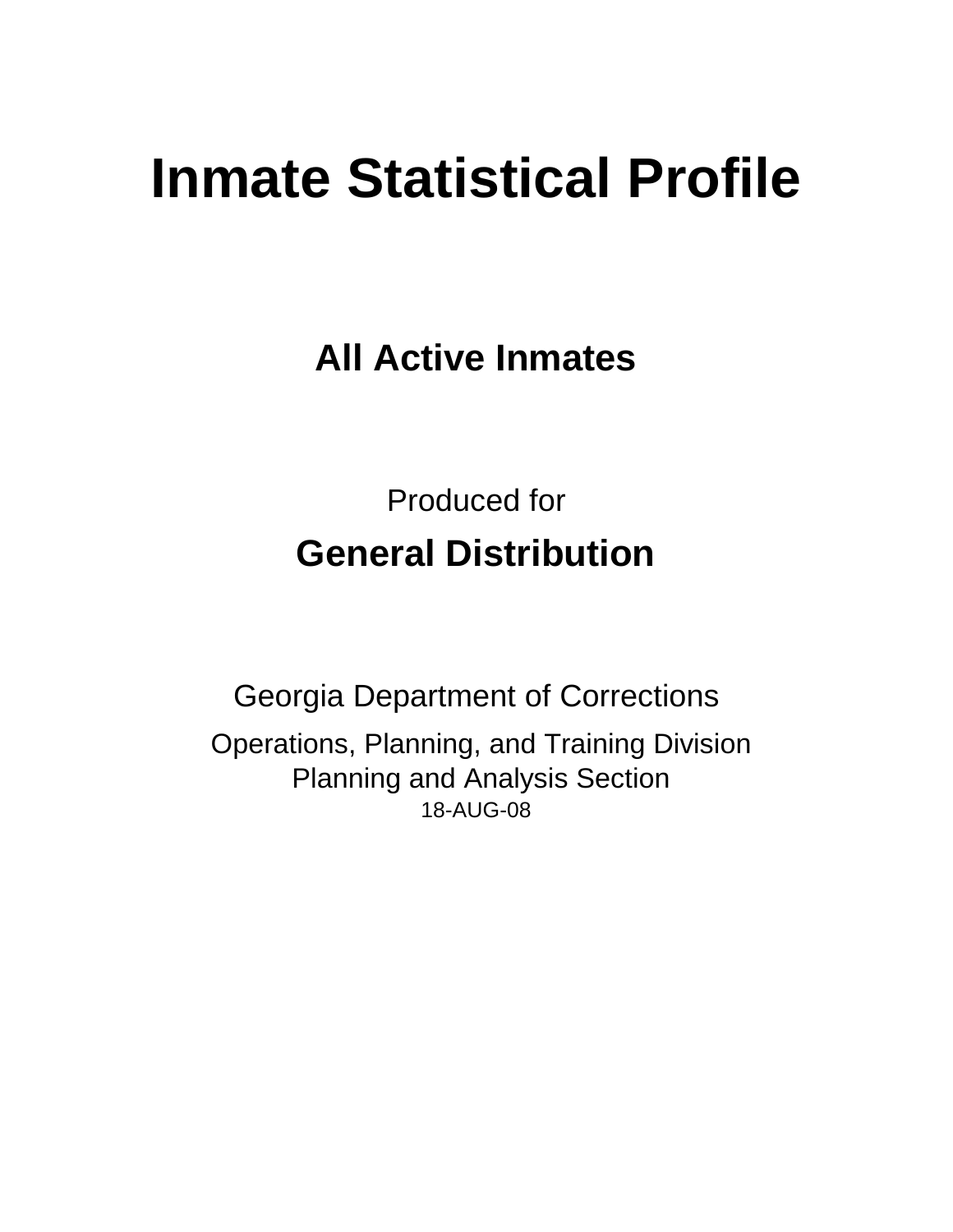**Contents** 

**All Active Inmates**

Produced for **General Distribution**

# Table of Contents

| <b>Demographic information</b>                                       |  |
|----------------------------------------------------------------------|--|
| 5 Current age, broken out in ten year age groups                     |  |
| 6 Race group                                                         |  |
| 7 Hispanic Origin                                                    |  |
| 8 Marital status, self-reported at entry to prison                   |  |
| 9 Number of children, self-reported at entry to prison               |  |
| 10 Religious affiliation, self-reported at entry to prison           |  |
| 11 Home county - self-reported at entry to prison                    |  |
| 16 Environment to age 16, self-reported at entry to prison           |  |
| 17 Guardian status to age 16, self-reported at entry to prison       |  |
| 18 Employment status before prison, self-reported at entry to prison |  |
| 19 Age at admission                                                  |  |
| 21 Age at release                                                    |  |
| 22 Height, measured at entry to prison                               |  |
| 24 Weight, measured at entry to prison                               |  |
| 26 Military service                                                  |  |
| <b>Correctional information</b>                                      |  |
| 27 Type of admission to prison                                       |  |
| 28 Current / last security status                                    |  |
| 29 Current / last institution type                                   |  |
| 30 Institution type - transitional centers                           |  |
| Institution type - mental hospitals<br>31                            |  |
| 32 Institution type - county prisons                                 |  |
| 33 Institution type - state prisons                                  |  |
| 35 Institution type - private prisons                                |  |
| 36 Institution type - prison annexes                                 |  |
| Institution type - pre-release centers<br>37                         |  |
| 38 Institution type - inmate boot camp                               |  |
| 39 Number of disciplinary reports                                    |  |
| 40 Number of transfers                                               |  |
| 41 Number of escapes                                                 |  |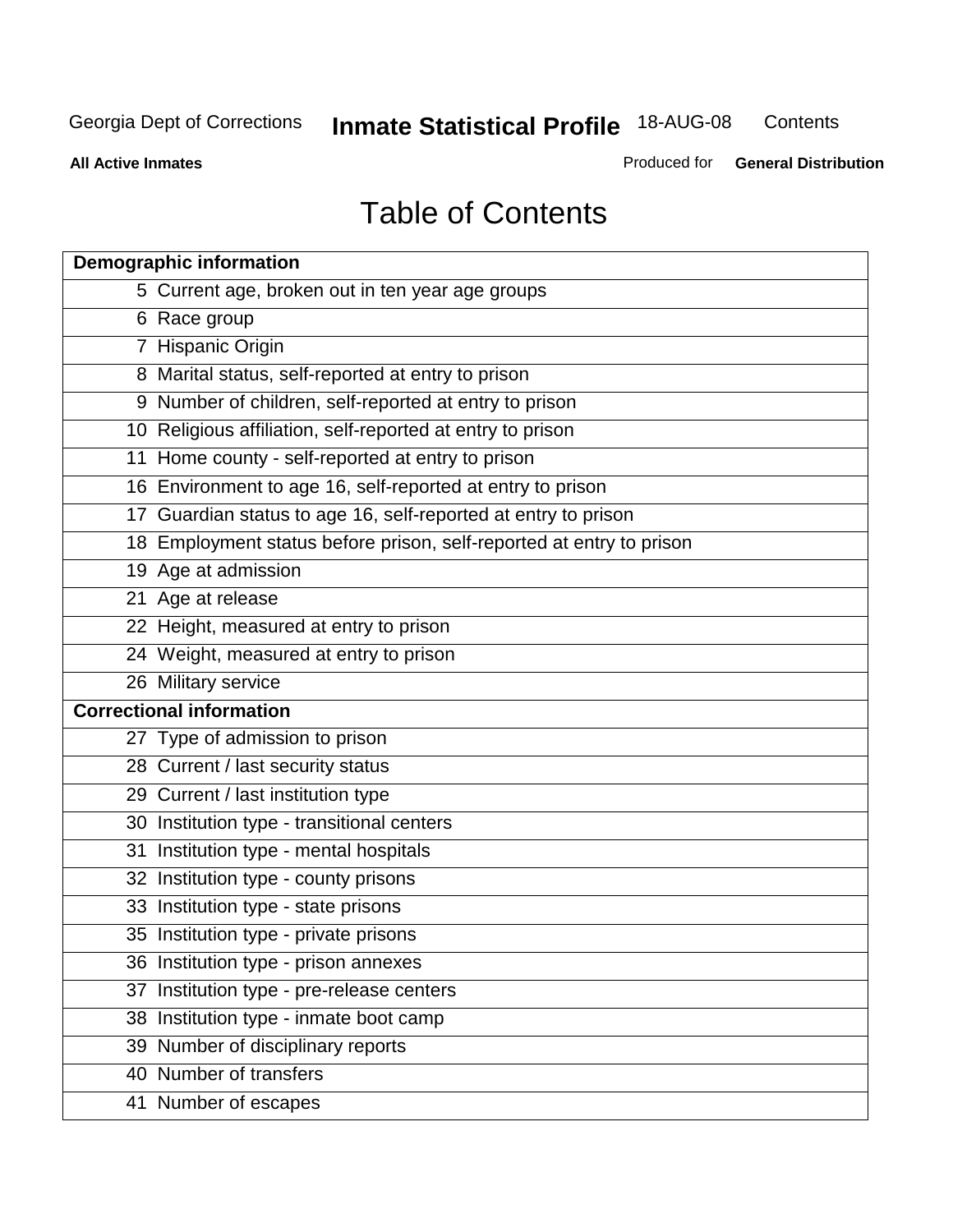**Contents** 

**All Active Inmates**

Produced for **General Distribution**

# Table of Contents

| <b>Correctional information</b>                                  |
|------------------------------------------------------------------|
| 42 Probable future release type                                  |
| 43 Actual release type                                           |
| 44 Time served in current (or last) institution                  |
| Educational, psychological and physical information              |
| 45 Highest grade level attained                                  |
| 46 Culture fair IQ scores                                        |
| 47 Wide Range Achievement Test (WRAT) reading score              |
| 48 Wide Range Achievement Test (WRAT) math score                 |
| 49 Wide Range Achievement Test (WRAT) spelling score             |
| 50 Scope of substance abuse - summary                            |
| 51 Scope of substance abuse - detail                             |
| 52 Current / last mental health treatment level                  |
| 53 PULHESDWIT medical scale - 'P' overall condition ('P'hysical) |
| 54 PULHESDWIT medical scale - 'U' upper body                     |
| 55 PULHESDWIT medical scale - 'L' lower body                     |
| 56 PULHESDWIT medical scale - 'H' hearing                        |
| 57 PULHESDWIT medical scale - 'E' vision                         |
| 58 PULHESDWIT medical scale -'S' psychiatric                     |
| 59 PULHESDWIT medical scale - 'D' dental                         |
| 60 PULHESDWIT medical scale - 'W' work ability                   |
| 61 PULHESDWIT medical scale - 'I' impairment                     |
| 62 PULHESDWIT medical scale - 'T' transportability               |
| 63 Criminality in family, self-reported                          |
| 64 Alcoholism in family, self-reported                           |
| 65 Drug abuse in family, self-reported                           |
| 66 Subjected to frequent beatings, self-reported                 |
| 67 Father absent during inmate's childhood                       |
| 68 Mother absent during inmate's childhood                       |
| <b>Crimes and criminal history information</b>                   |
| 69 Number of prior Georgia incarcerations                        |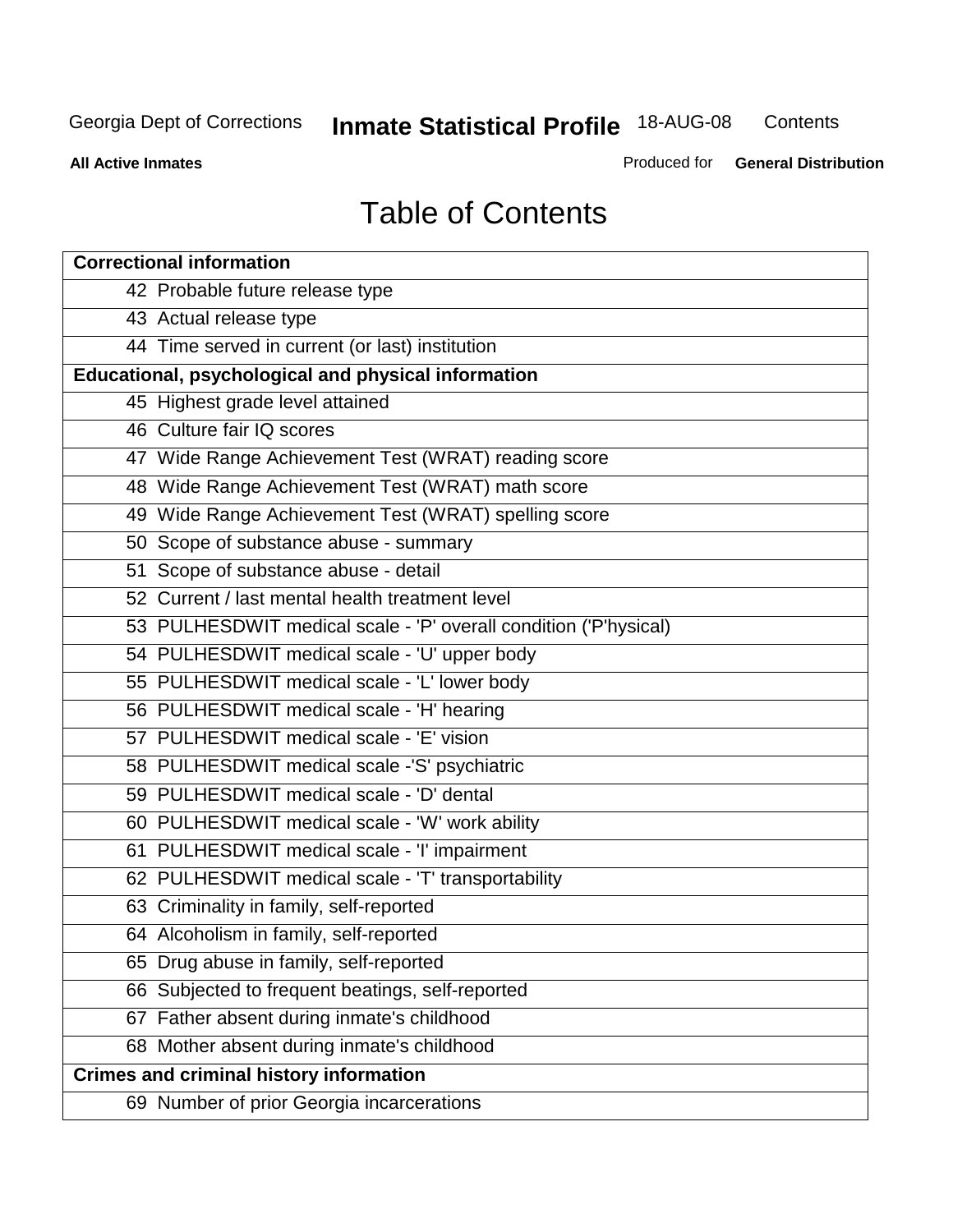**Contents** 

**All Active Inmates**

Produced for **General Distribution**

# Table of Contents

| <b>Crimes and criminal history information</b>                 |
|----------------------------------------------------------------|
| 70 Prison sentence in years                                    |
| 71 Primary offense, broken out into felonies vs misdemeanors   |
| 72 Primary offense, broken out into six broad crime categories |
| 73 Primary offense, detailed offense code                      |
| 81 County of conviction of primary offense                     |
| 86 Circuit of conviction of primary offense                    |
| 88 Years served (jail + prison) in this incarceration          |
| <b>Medical information</b>                                     |
| 89 Results of most recent HIV test                             |
| 90 Results of most recent tuberculosis test                    |
| 91 Results of most recent syphilis test                        |
| 92 Results of most recent Hepatitis-C test                     |
| 93 Results of most recent pregnancy test                       |
| 94 Results of most recent diabetes test                        |
| 95 Results of most recent hypertension test                    |
| 96 Results of most recent asthma test                          |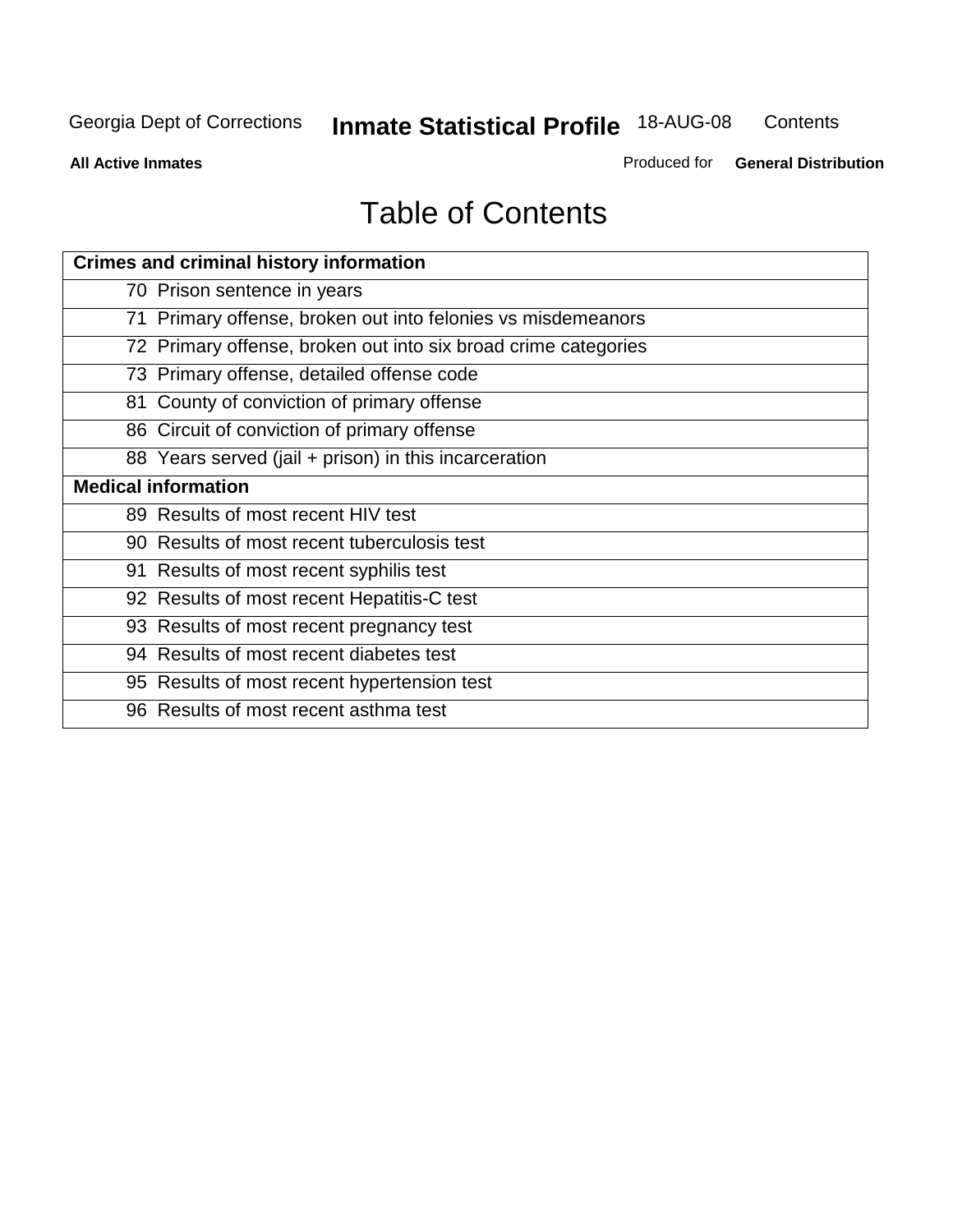#### **All Active Inmates**

#### Produced for **General Distribution**

### Current age, broken out in ten-year age groups

|                          |              | <b>Male</b> |        |              | <b>Female</b> |          | <b>Total</b> |                 |
|--------------------------|--------------|-------------|--------|--------------|---------------|----------|--------------|-----------------|
| <b>Current Age</b>       | <b>Count</b> | Col %       | Row %  | <b>Count</b> | Col %         | Row %    | <b>Total</b> | Col %           |
| <b>Teens (1-19)</b>      | 1,000        | $2.00\%$    | 95.97% | 42           | 1.17%         | 4.03%    | 1,042        | 1.95%           |
| <b>Twenties (20-29)</b>  | 15,817       | 31.66%      | 93.96% | 1,016        | 28.18%        | $6.04\%$ |              | 16,833 31.43%   |
| <b>Thirties (30-39)</b>  | 14,701       | 29.43%      | 92.55% | 1,184        | 32.84%        | $7.45\%$ |              | 15,885   29.66% |
| <b>Forties (40-49)</b>   | 11,934       | 23.89%      | 92.20% | 1,009        | 27.99%        | 7.80%    |              | 12,943   24.17% |
| <b>Fifties (50-59)</b>   | 5,091        | 10.19%      | 94.38% | 303          | $8.40\%$      | $5.62\%$ | 5,394        | 10.07%          |
| <b>Sixties (60-69)</b>   | 1,197        | $2.40\%$    | 96.61% | 42           | 1.17%         | 3.39%    | 1,239        | 2.31%           |
| Seventy + (70 and above) | 215          | 0.43%       | 95.98% | -9 I         | 0.25%         | $4.02\%$ | 224          | 0.42%           |
| <b>Total Reported</b>    | 49,955       | 100%        | 93.27% | 3,605        | 100%          | 6.73%    | 53,560       | 100.0%          |

| Not I<br>للمستقصر<br>теа |        |       |        |
|--------------------------|--------|-------|--------|
| <b>Sotal</b>             | 49,955 | 3,605 | 53,560 |

| <b>Mean</b><br>(average)       | 36.24    | 36.45 | 36.25 |
|--------------------------------|----------|-------|-------|
| Median (middle)                | 25<br>vu | 36    | 35    |
| <b>Mode</b><br>(most frequent) | 28       | 29    | 28    |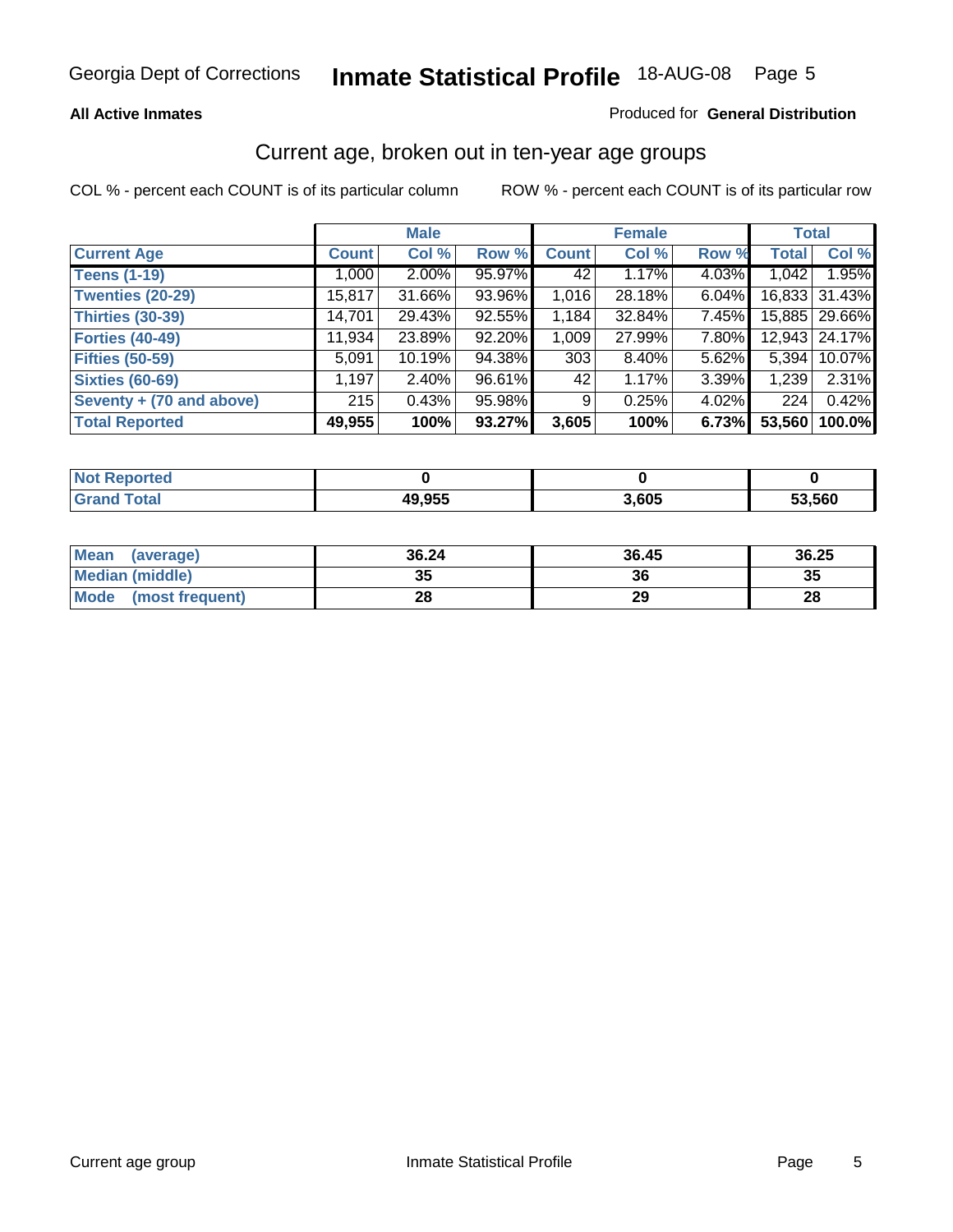**All Active Inmates**

#### Produced for **General Distribution**

### Race group

|                       |              | <b>Male</b> |                    |       | <b>Female</b> |          |        | <b>Total</b> |
|-----------------------|--------------|-------------|--------------------|-------|---------------|----------|--------|--------------|
| <b>Race Group</b>     | <b>Count</b> | Col %       | <b>Row % Count</b> |       | Col %         | Row %    | Total  | Col %        |
| <b>White</b>          | 18,317       | 36.84%      | $90.34\%$          | 1,959 | 54.48%        | 9.66%    | 20,276 | 38.03%       |
| <b>Black</b>          | 31,281       | $62.92\%$   | 95.05%             | 1,629 | 45.30%        | 4.95%    | 32,910 | 61.73%       |
| <b>Indian</b><br>3    | 59           | $.12\%$     | 96.72%             | 2     | .06%          | $3.28\%$ | 61     | $.11\%$      |
| <b>Asian</b>          | 58           | $.12\%$     | $90.63\%$          | 6     | $.17\%$       | $9.38\%$ | 64     | $.12\%$      |
| <b>Total Reported</b> | 49,715       | 100%        | 93.25%             | 3,596 | 100%          | 6.75%    | 53,311 | 100%         |

| 240<br>$\sim$ |       | 249    |
|---------------|-------|--------|
| E<br>1C       | 3,605 | 53.560 |

| ____<br>____<br>$ -$ |  | Мe | Black | White | Black |
|----------------------|--|----|-------|-------|-------|
|----------------------|--|----|-------|-------|-------|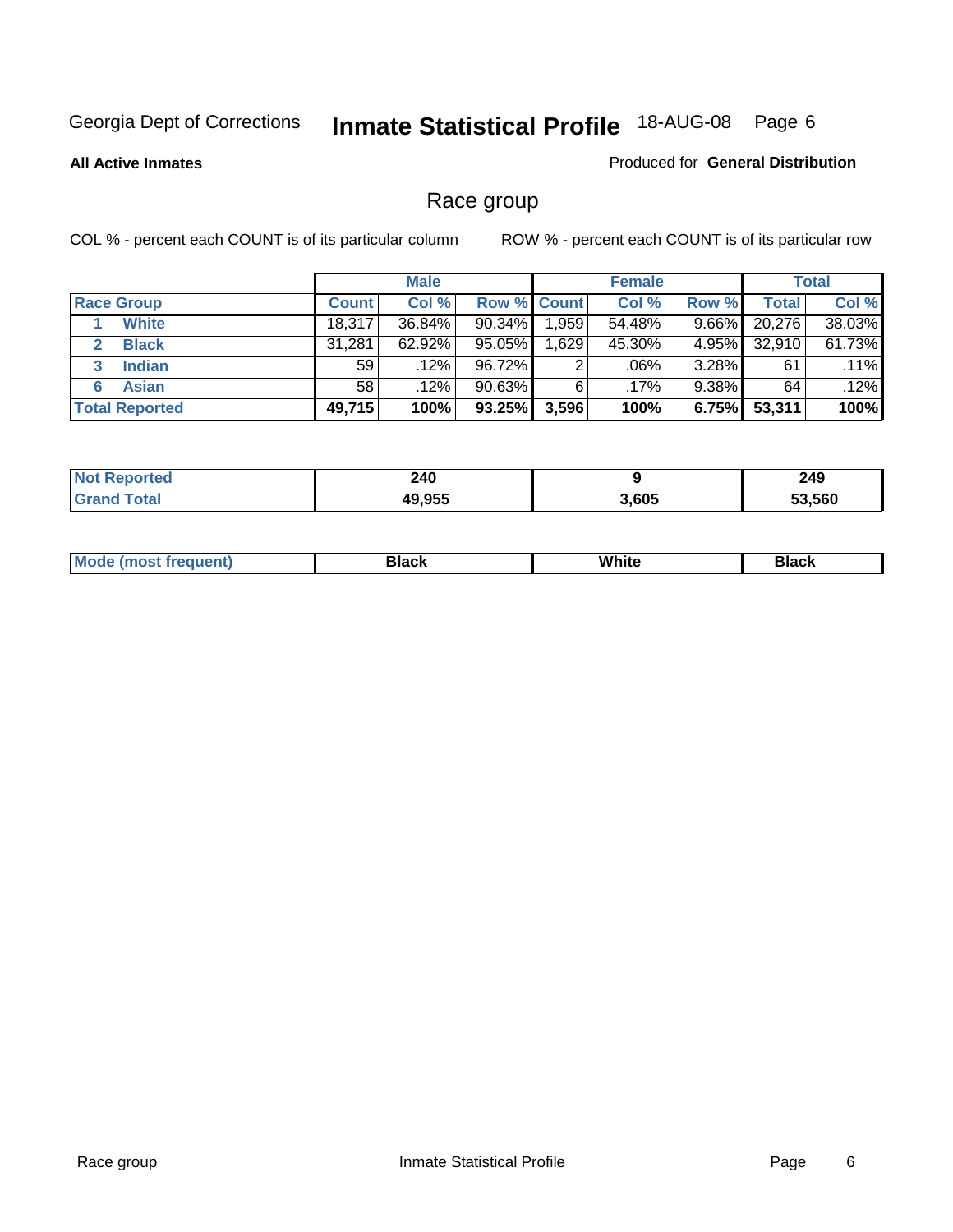**All Active Inmates**

Produced for **General Distribution**

### Hispanic Origin

COL % - percent each COUNT is of its particular column ROW % - percent each COUNT is of its particular row

|                        |              | <b>Male</b> |                    |     | <b>Female</b> |          |        | <b>Total</b> |
|------------------------|--------------|-------------|--------------------|-----|---------------|----------|--------|--------------|
| <b>Hispanic Origin</b> | <b>Count</b> | Col %       | <b>Row % Count</b> |     | Col %         | Row %    | Total  | Col %        |
| <b>Non Hispanic</b>    | 47,473       | $95.03\%$   | $93.13\%$ 3.500    |     | $97.09\%$     | $6.87\%$ | 50,973 | 95.17%       |
| <b>Hispanic</b>        | 2,482        | 4.97%       | $95.94\%$          | 105 | 2.91%         | $4.06\%$ | 2,587  | 4.83%        |
| <b>Total Reported</b>  | 49,955       | 100%        | $93.27\%$ 3,605    |     | 100%          | 6.73%    | 53,560 | 100%         |

**An inmate is counted as Hispanic if** 

**(a) he self-reported as Hispanic during the diagnostic process, or** 

**(b) his primary language is Spanish, or** 

**(c) he claimed birth or citizenship in Spain or a Latin American country, or** 

**(d) he had a common Spanish surname such as Lopez or Garcia**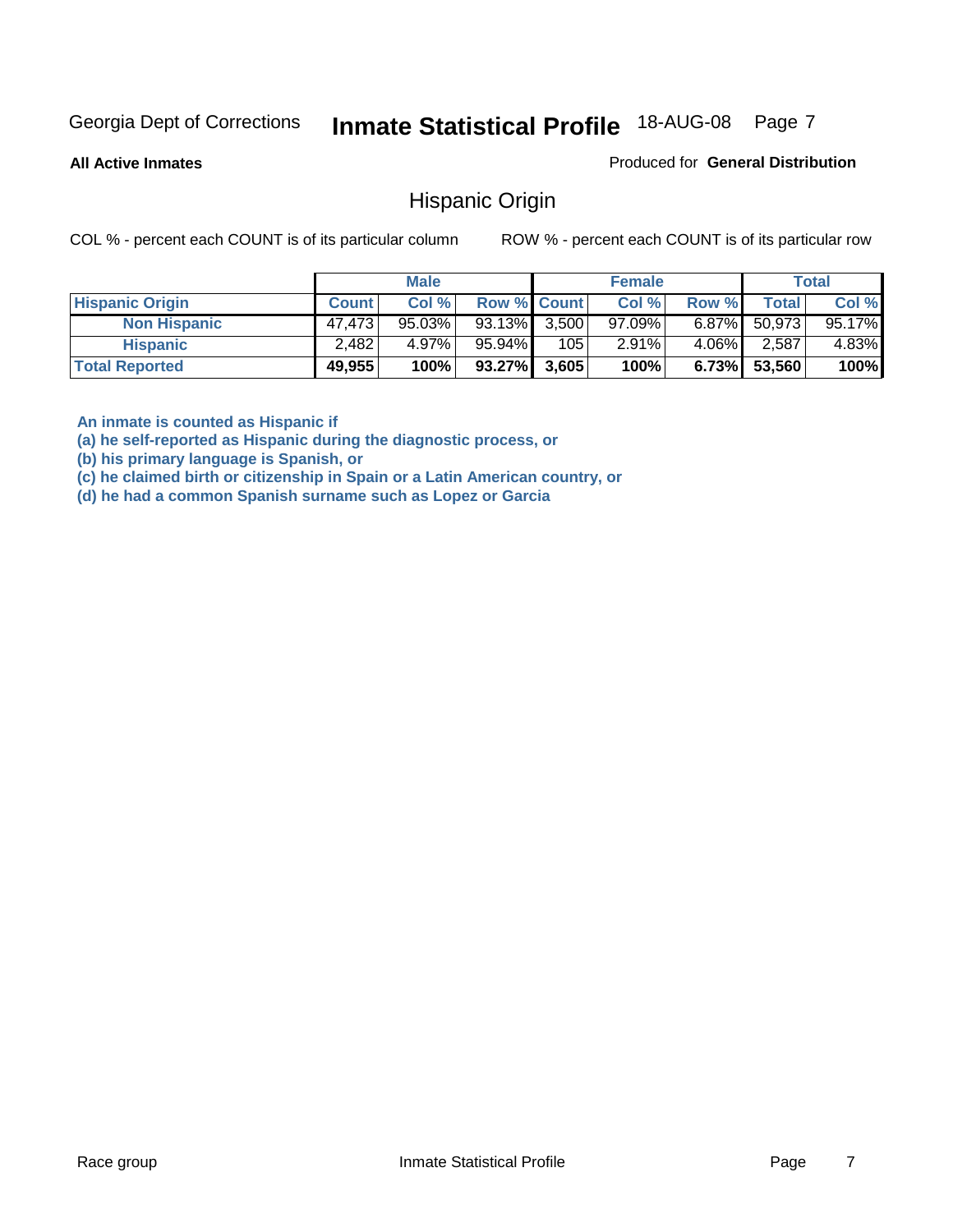**All Active Inmates**

#### Produced for **General Distribution**

### Marital status, self-reported at entry to prison

|                                    |              | <b>Male</b> |        |              | <b>Female</b> |          |              | <b>Total</b> |
|------------------------------------|--------------|-------------|--------|--------------|---------------|----------|--------------|--------------|
| <b>Marital Status</b>              | <b>Count</b> | Col %       | Row %  | <b>Count</b> | Col %         | Row %    | <b>Total</b> | Col %        |
| <b>Single</b>                      | 30,110       | 61.55%      | 94.58% | 1,727        | 49.22%        | $5.42\%$ | 31,837       | 60.73%       |
| <b>Married</b><br>$\mathbf{2}^-$   | 6,149        | 12.57%      | 91.95% | 538          | 15.33%        | 8.05%    | 6,687        | 12.75%       |
| <b>Separated</b><br>3 <sup>1</sup> | 2,634        | 5.38%       | 86.50% | 411          | 11.71%        | 13.50%   | 3,045        | 5.81%        |
| <b>Divorced</b><br>4               | 6,000        | 12.27%      | 91.14% | 583          | 16.61%        | 8.86%    | 6,583        | 12.56%       |
| <b>Widowed</b><br>5                | 593          | 1.21%       | 80.68% | 142          | 4.05%         | 19.32%   | 735          | 1.40%        |
| <b>Common Law</b><br>6.            | 3,433        | 7.02%       | 96.95% | 108          | 3.08%         | 3.05%    | 3,541        | 6.75%        |
| <b>Total Reported</b>              | 48,919       | 100%        | 93.31% | 3,509        | 100%          | 6.69%    | 52,428       | 100%         |

| 036           | 96   | 122<br>عد ا |
|---------------|------|-------------|
| 9.955<br>71 W | .605 | 53.560      |

|  | Mode (most f<br>freauent) | `ınale |  | `inale |
|--|---------------------------|--------|--|--------|
|--|---------------------------|--------|--|--------|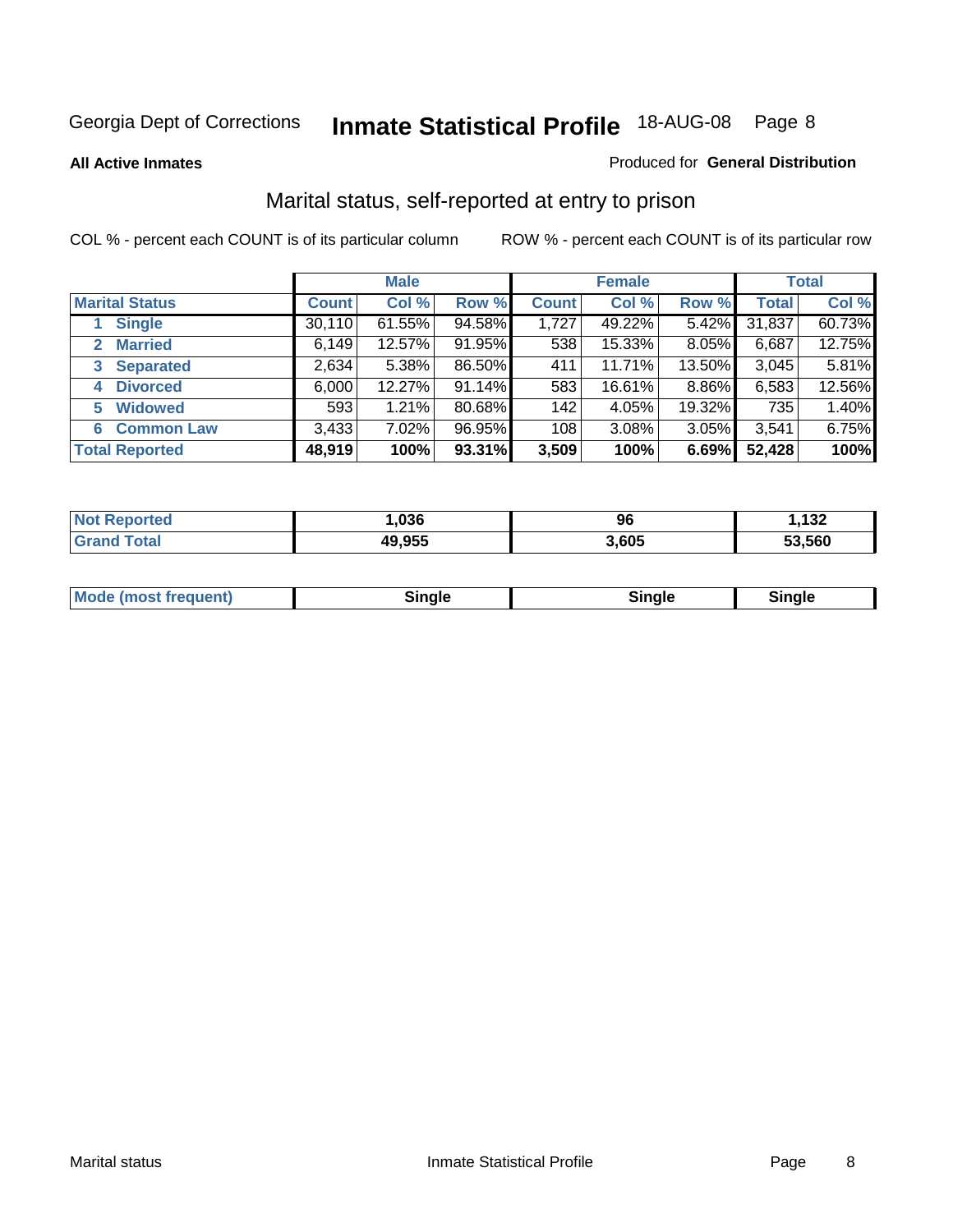#### **All Active Inmates**

#### Produced for **General Distribution**

### Number of children, self reported at entry to prison

|                           | <b>Male</b>  |        |         |              | <b>Female</b> |        | <b>Total</b> |        |
|---------------------------|--------------|--------|---------|--------------|---------------|--------|--------------|--------|
| <b>Number of Children</b> | <b>Count</b> | Col %  | Row %   | <b>Count</b> | Col %         | Row %  | <b>Total</b> | Col %  |
| $\bf{0}$                  | 19,874       | 40.24% | 95.94%  | 840          | 23.38%        | 4.06%  | 20,714       | 39.09% |
|                           | 11,165       | 22.60% | 94.47%  | 654          | 18.20%        | 5.53%  | 11,819       | 22.31% |
| $\overline{2}$            | 8,455        | 17.12% | 90.86%  | 851          | 23.68%        | 9.14%  | 9,306        | 17.56% |
| 3                         | 5,009        | 10.14% | 87.94%  | 687          | 19.12%        | 12.06% | 5,696        | 10.75% |
| 4                         | 2,566        | 5.20%  | 89.38%  | 305          | 8.49%         | 10.62% | 2,871        | 5.42%  |
| 5                         | 1,216        | 2.46%  | 89.74%  | 139          | 3.87%         | 10.26% | 1,355        | 2.56%  |
| $6\phantom{a}$            | 583          | 1.18%  | 88.20%  | 78           | 2.17%         | 11.80% | 661          | 1.25%  |
| 7                         | 278          | 0.56%  | 92.67%  | 22           | 0.61%         | 7.33%  | 300          | 0.57%  |
| 8                         | 115          | 0.23%  | 94.26%  |              | 0.19%         | 5.74%  | 122          | 0.23%  |
| 9                         | 56           | 0.11%  | 93.33%  | 4            | 0.11%         | 6.67%  | 60           | 0.11%  |
| 10                        | 26           | 0.05%  | 81.25%  | 6            | 0.17%         | 18.75% | 32           | 0.06%  |
| Over 10                   | 50           | 0.10%  | 100.00% |              |               |        | 50           | 0.09%  |
| <b>Total Reported</b>     | 49,393       | 100%   | 93.22%  | 3,593        | 100%          | 6.78%  | 52,986       | 100%   |

| 561  | . .  | $- - -$<br><u>JIJ</u><br>- - |
|------|------|------------------------------|
| ADDE | .605 | 53,559                       |

| Mean<br>(average)              | 1.36 | 1.98 | 41. ا |
|--------------------------------|------|------|-------|
| <b>Median (middle)</b>         |      |      |       |
| <b>Mode</b><br>(most frequent) |      |      |       |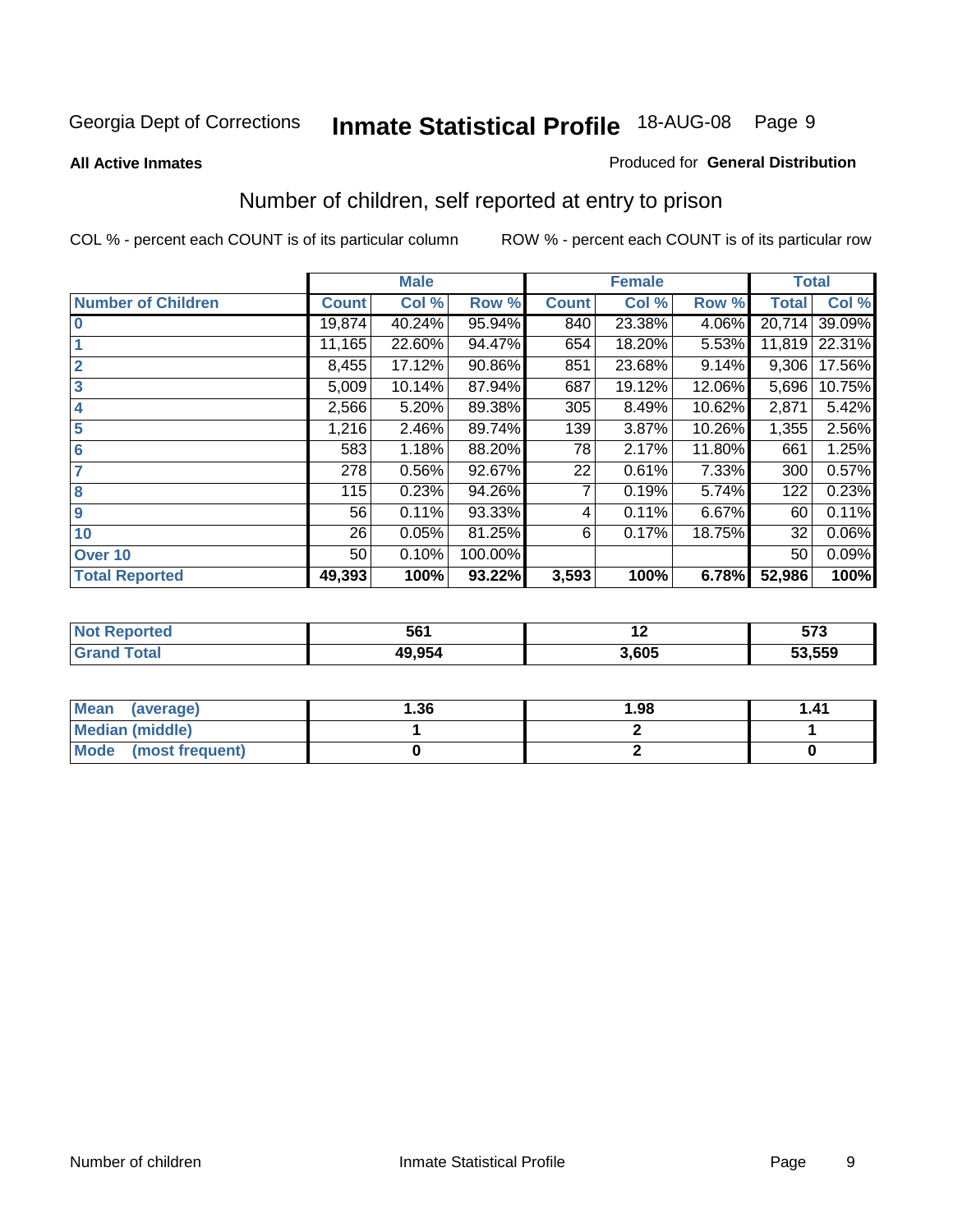#### **All Active Inmates**

#### Produced for **General Distribution**

### Religious affiliation, self-reported at entry to prison

|                  |                              |                | <b>Male</b> |         | <b>Female</b>   |        |        | <b>Total</b>    |        |
|------------------|------------------------------|----------------|-------------|---------|-----------------|--------|--------|-----------------|--------|
|                  | <b>Religious Affiliation</b> | <b>Count</b>   | Col %       | Row %   | <b>Count</b>    | Col %  | Row %  | <b>Total</b>    | Col %  |
| 1                | <b>Islam</b>                 | 1,421          | 3.26%       | 98.34%  | $\overline{24}$ | .70%   | 1.66%  | 1,445           | 3.07%  |
| $\overline{2}$   | <b>Catholic</b>              | 2,260          | 5.19%       | 92.93%  | 172             | 5.00%  | 7.07%  | 2,432           | 5.17%  |
| 3                | <b>Baptist</b>               | 20,065         | 46.06%      | 91.40%  | 1,887           | 54.81% | 8.60%  | 21,952          | 46.70% |
| 4                | <b>Methodist</b>             | 881            | 2.02%       | 87.31%  | 128             | 3.72%  | 12.69% | 1,009           | 2.15%  |
| 5                | <b>EpiscopIn</b>             | 63             | .14%        | 91.30%  | 6               | .17%   | 8.70%  | 69              | .15%   |
| 6                | <b>Presbytrn</b>             | 115            | .26%        | 96.64%  | 4               | .12%   | 3.36%  | 119             | .25%   |
| 7                | <b>Chc Of God</b>            | 503            | 1.15%       | 89.98%  | 56              | 1.63%  | 10.02% | 559             | 1.19%  |
| 8                | <b>Holiness</b>              | 1,600          | 3.67%       | 80.73%  | 382             | 11.09% | 19.27% | 1,982           | 4.22%  |
| $\boldsymbol{9}$ | <b>Jewish</b>                | 51             | .12%        | 98.08%  |                 | .03%   | 1.92%  | $\overline{52}$ | .11%   |
| 10               | <b>Anglican</b>              | 8              | .02%        | 88.89%  |                 | .03%   | 11.11% | 9               | .02%   |
| 11               | <b>Grk Orthdx</b>            |                | .02%        | 87.50%  |                 | .03%   | 12.50% | 8               | .02%   |
| 12               | <b>Hindu</b>                 | 7              | .02%        | 100.00% |                 |        |        | 7               | .01%   |
| 13               | <b>Buddhist</b>              | 48             | .11%        | 94.12%  | $\overline{3}$  | .09%   | 5.88%  | $\overline{51}$ | .11%   |
| 14               | <b>Taoist</b>                | 5              | .01%        | 100.00% |                 |        |        | 5               | .01%   |
| 15               | <b>Shintoist</b>             | $\overline{3}$ | .01%        | 100.00% |                 |        |        | 3               | .01%   |
| 16               | <b>Seven D Ad</b>            | 138            | .32%        | 96.50%  | 5               | .15%   | 3.50%  | 143             | .30%   |
| 17               | <b>Jehovah Wt</b>            | 431            | .99%        | 92.49%  | $\overline{35}$ | 1.02%  | 7.51%  | 466             | .99%   |
| 18               | <b>Latr Day S</b>            | 54             | .12%        | 94.74%  | 3               | .09%   | 5.26%  | 57              | .12%   |
| 20               | <b>Other Prot</b>            | 7,166          | 16.45%      | 92.24%  | 603             | 17.51% | 7.76%  | 7,769           | 16.53% |
| 96               | <b>None</b>                  | 8,736          | 20.05%      | 98.51%  | 132             | 3.83%  | 1.49%  | 8,868           | 18.87% |
|                  | <b>Total Reported</b>        | 43,562         | 100%        | 92.68%  | 3,443           | 100%   | 7.32%  | 47,005          | 100%   |

| 3.393  | 162   | 6,555  |
|--------|-------|--------|
| 49,955 | 3,605 | 53,560 |

|  | <b>Mode</b><br>reduent)<br>ns | ำotist | 3aptist | Baptıst |
|--|-------------------------------|--------|---------|---------|
|--|-------------------------------|--------|---------|---------|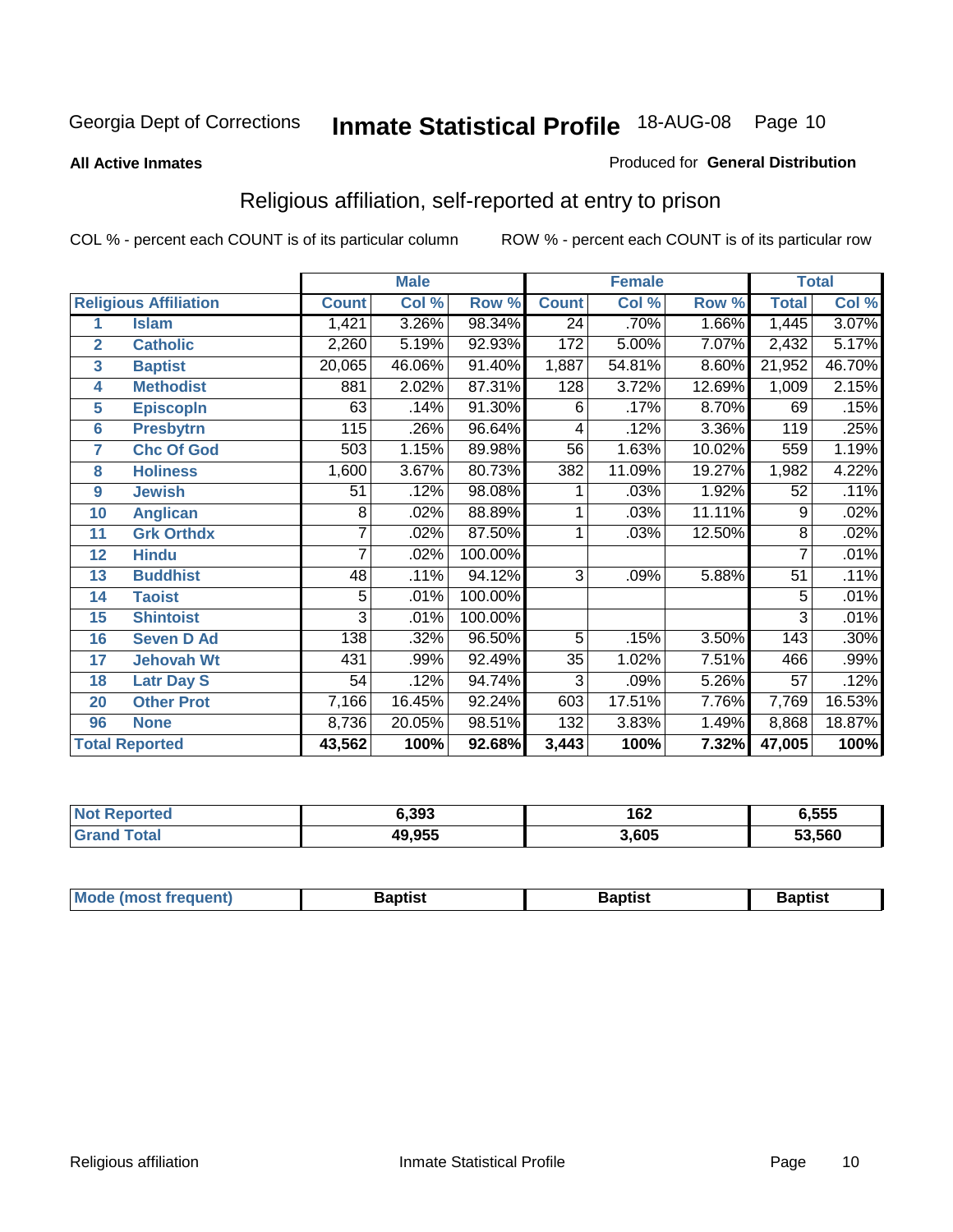#### **All Active Inmates**

#### Produced for **General Distribution**

### Home county, self-reported at entry to prison

|                 |                      |                  | <b>Male</b> |         |                 | <b>Female</b> |        | <b>Total</b>     |       |
|-----------------|----------------------|------------------|-------------|---------|-----------------|---------------|--------|------------------|-------|
|                 | <b>Home County</b>   | <b>Count</b>     | Col %       | Row %   | <b>Count</b>    | Col %         | Row %  | <b>Total</b>     | Col % |
| 1               | <b>Appling</b>       | 101              | .21%        | 95.28%  | $\overline{5}$  | .14%          | 4.72%  | 106              | .21%  |
| $\overline{2}$  | <b>Atkinson</b>      | $\overline{45}$  | .09%        | 97.83%  | 1               | .03%          | 2.17%  | 46               | .09%  |
| 3               | <b>Bacon</b>         | 63               | .13%        | 95.45%  | $\overline{3}$  | .09%          | 4.55%  | 66               | .13%  |
| 4               | <b>Baker</b>         | $\overline{8}$   | .02%        | 100.00% |                 |               |        | $\overline{8}$   | .02%  |
| 5               | <b>Baldwin</b>       | 298              | .62%        | 95.21%  | 15              | .43%          | 4.79%  | $\overline{313}$ | .61%  |
| $6\phantom{a}$  | <b>Banks</b>         | 48               | .10%        | 94.12%  | $\overline{3}$  | .09%          | 5.88%  | $\overline{51}$  | .10%  |
| $\overline{7}$  | <b>Barrow</b>        | $\overline{264}$ | .55%        | 91.99%  | $\overline{23}$ | .66%          | 8.01%  | 287              | .56%  |
| 8               | <b>Bartow</b>        | 558              | 1.16%       | 88.15%  | $\overline{75}$ | 2.15%         | 11.85% | 633              | 1.23% |
| 9               | <b>Ben Hill</b>      | $\overline{214}$ | .44%        | 92.24%  | $\overline{18}$ | .52%          | 7.76%  | 232              | .45%  |
| 10              | <b>Berrien</b>       | 69               | .14%        | 87.34%  | $\overline{10}$ | .29%          | 12.66% | $\overline{79}$  | .15%  |
| 11              | <b>Bibb</b>          | 1,206            | 2.51%       | 95.26%  | 60              | 1.72%         | 4.74%  | 1,266            | 2.45% |
| 12              | <b>Bleckley</b>      | $\overline{67}$  | .14%        | 90.54%  | $\overline{7}$  | .20%          | 9.46%  | $\overline{74}$  | .14%  |
| $\overline{13}$ | <b>Brantley</b>      | $\overline{50}$  | .10%        | 90.91%  | $\overline{5}$  | .14%          | 9.09%  | $\overline{55}$  | .11%  |
| $\overline{14}$ | <b>Brooks</b>        | $\overline{68}$  | .14%        | 97.14%  | $\overline{2}$  | .06%          | 2.86%  | $\overline{70}$  | .14%  |
| 15              | <b>Bryan</b>         | $\overline{98}$  | .20%        | 96.08%  | $\overline{4}$  | .11%          | 3.92%  | 102              | .20%  |
| 16              | <b>Bulloch</b>       | 360              | .75%        | 93.99%  | $\overline{23}$ | .66%          | 6.01%  | 383              | .74%  |
| $\overline{17}$ | <b>Burke</b>         | $\overline{212}$ | .44%        | 96.80%  | $\overline{7}$  | .20%          | 3.20%  | $\overline{219}$ | .42%  |
| 18              | <b>Butts</b>         | 135              | .28%        | 95.07%  | $\overline{7}$  | .20%          | 4.93%  | $\overline{142}$ | .28%  |
| 19              | <b>Calhoun</b>       | 46               | .10%        | 97.87%  | $\mathbf{1}$    | .03%          | 2.13%  | $\overline{47}$  | .09%  |
| 20              | <b>Camden</b>        | 116              | .24%        | 94.31%  | $\overline{7}$  | .20%          | 5.69%  | $\overline{123}$ | .24%  |
| 21              | <b>Candler</b>       | $\overline{93}$  | .19%        | 93.94%  | $\overline{6}$  | .17%          | 6.06%  | 99               | .19%  |
| $\overline{22}$ | <b>Carroll</b>       | $\overline{548}$ | 1.14%       | 91.18%  | $\overline{53}$ | 1.52%         | 8.82%  | 601              | 1.16% |
| 23              | <b>Catoosa</b>       | $\overline{203}$ | .42%        | 89.82%  | $\overline{23}$ | .66%          | 10.18% | 226              | .44%  |
| 24              | <b>Charlton</b>      | $\overline{38}$  | .08%        | 97.44%  | $\mathbf{1}$    | .03%          | 2.56%  | $\overline{39}$  | .08%  |
| 25              | <b>Chatham</b>       | 2,260            | 4.70%       | 95.60%  | 104             | 2.99%         | 4.40%  | 2,364            | 4.58% |
| 26              | <b>Chattahoochee</b> | $\overline{23}$  | .05%        | 85.19%  | 4               | .11%          | 14.81% | $\overline{27}$  | .05%  |
| 27              | <b>Chattooga</b>     | $\overline{233}$ | .48%        | 92.46%  | $\overline{19}$ | .55%          | 7.54%  | 252              | .49%  |
| 28              | <b>Cherokee</b>      | 396              | .82%        | 88.99%  | 49              | 1.41%         | 11.01% | 445              | .86%  |
| 29              | <b>Clarke</b>        | 469              | .97%        | 94.37%  | $\overline{28}$ | .80%          | 5.63%  | 497              | .96%  |
| 30              | <b>Clay</b>          | $\overline{20}$  | .04%        | 90.91%  | $\overline{2}$  | .06%          | 9.09%  | $\overline{22}$  | .04%  |
| $\overline{31}$ | <b>Clayton</b>       | 1,336            | 2.78%       | 93.56%  | $\overline{92}$ | 2.64%         | 6.44%  | 1,428            | 2.77% |
| 32              | <b>Clinch</b>        | 40               | .08%        | 95.24%  | 2               | .06%          | 4.76%  | 42               | .08%  |
| 33              | <b>Cobb</b>          | 2,311            | 4.80%       | 92.70%  | 182             | 5.22%         | 7.30%  | 2,493            | 4.83% |
| 34              | <b>Coffee</b>        | 208              | .43%        | 92.04%  | $\overline{18}$ | .52%          | 7.96%  | 226              | .44%  |
| 35              | <b>Colquitt</b>      | 301              | .63%        | 93.19%  | $\overline{22}$ | .63%          | 6.81%  | 323              | .63%  |
| 36              | <b>Columbia</b>      | 188              | .39%        | 89.95%  | $\overline{21}$ | .60%          | 10.05% | 209              | .41%  |
| 37              | <b>Cook</b>          | 114              | .24%        | 89.06%  | 14              | .40%          | 10.94% | 128              | .25%  |
| 38              | <b>Coweta</b>        | 444              | .92%        | 92.12%  | $\overline{38}$ | 1.09%         | 7.88%  | 482              | .93%  |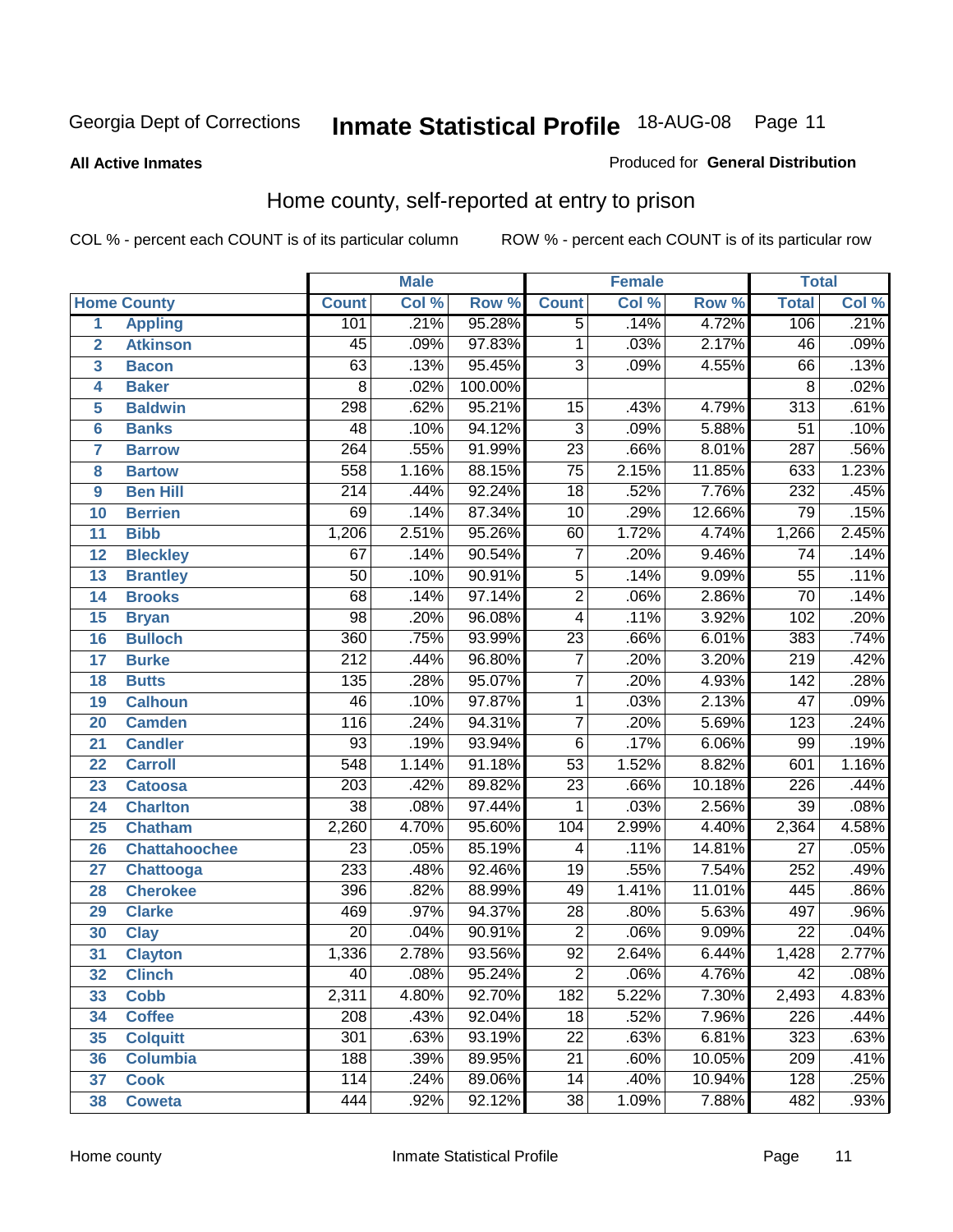#### **All Active Inmates**

#### Produced for **General Distribution**

### Home county, self-reported at entry to prison

|                 |                    |                  | <b>Male</b> |                  |                  | <b>Female</b> |        | <b>Total</b>     |         |
|-----------------|--------------------|------------------|-------------|------------------|------------------|---------------|--------|------------------|---------|
|                 | <b>Home County</b> | <b>Count</b>     | Col %       | Row <sup>%</sup> | <b>Count</b>     | Col %         | Row %  | <b>Total</b>     | Col %   |
| 39              | <b>Crawford</b>    | $\overline{25}$  | .05%        | 86.21%           | 4                | .11%          | 13.79% | $\overline{29}$  | $.06\%$ |
| 40              | <b>Crisp</b>       | 258              | .54%        | 95.91%           | $\overline{11}$  | .32%          | 4.09%  | 269              | .52%    |
| 41              | <b>Dade</b>        | 68               | .14%        | 93.15%           | 5                | .14%          | 6.85%  | 73               | .14%    |
| 42              | <b>Dawson</b>      | 89               | .18%        | 93.68%           | $\overline{6}$   | .17%          | 6.32%  | $\overline{95}$  | .18%    |
| 43              | <b>Decatur</b>     | $\overline{262}$ | .54%        | 94.58%           | $\overline{15}$  | .43%          | 5.42%  | $\overline{277}$ | .54%    |
| 44              | <b>Dekalb</b>      | 2,522            | 5.24%       | 94.10%           | $\overline{158}$ | 4.54%         | 5.90%  | 2,680            | 5.19%   |
| 45              | <b>Dodge</b>       | 136              | .28%        | 90.67%           | $\overline{14}$  | .40%          | 9.33%  | 150              | .29%    |
| 46              | <b>Dooly</b>       | $\overline{80}$  | .17%        | 90.91%           | $\overline{8}$   | .23%          | 9.09%  | $\overline{88}$  | .17%    |
| 47              | <b>Dougherty</b>   | 980              | 2.04%       | 95.70%           | $\overline{44}$  | 1.26%         | 4.30%  | 1,024            | 1.98%   |
| 48              | <b>Douglas</b>     | 617              | 1.28%       | 91.14%           | 60               | 1.72%         | 8.86%  | 677              | 1.31%   |
| 49              | <b>Early</b>       | $\overline{72}$  | .15%        | 97.30%           | $\overline{2}$   | .06%          | 2.70%  | $\overline{74}$  | .14%    |
| 50              | <b>Echols</b>      | $\overline{8}$   | .02%        | 88.89%           | $\mathbf{1}$     | .03%          | 11.11% | 9                | .02%    |
| $\overline{51}$ | <b>Effingham</b>   | $\overline{132}$ | .27%        | 91.03%           | $\overline{13}$  | .37%          | 8.97%  | 145              | .28%    |
| 52              | <b>Elbert</b>      | 135              | .28%        | 95.07%           | $\overline{7}$   | .20%          | 4.93%  | $\overline{142}$ | .28%    |
| 53              | <b>Emanuel</b>     | 150              | .31%        | 94.34%           | $\overline{9}$   | .26%          | 5.66%  | 159              | .31%    |
| 54              | <b>Evans</b>       | $\overline{95}$  | .20%        | 97.94%           | $\overline{2}$   | .06%          | 2.06%  | $\overline{97}$  | .19%    |
| 55              | <b>Fannin</b>      | $\overline{90}$  | .19%        | 94.74%           | $\overline{5}$   | .14%          | 5.26%  | $\overline{95}$  | .18%    |
| 56              | <b>Fayette</b>     | $\overline{141}$ | .29%        | 87.58%           | $\overline{20}$  | .57%          | 12.42% | 161              | .31%    |
| 57              | <b>Floyd</b>       | $\overline{742}$ | 1.54%       | 90.82%           | $\overline{75}$  | 2.15%         | 9.18%  | 817              | 1.58%   |
| 58              | <b>Forsyth</b>     | 186              | .39%        | 86.11%           | $\overline{30}$  | .86%          | 13.89% | $\overline{216}$ | .42%    |
| 59              | <b>Franklin</b>    | 143              | .30%        | 94.08%           | 9                | .26%          | 5.92%  | $\overline{152}$ | .29%    |
| 60              | <b>Fulton</b>      | 5,635            | 11.71%      | 95.59%           | 260              | 7.46%         | 4.41%  | 5,895            | 11.42%  |
| 61              | Gilmer             | 90               | .19%        | 90.91%           | 9                | .26%          | 9.09%  | 99               | .19%    |
| 62              | <b>Glascock</b>    | $\overline{10}$  | .02%        | 100.00%          |                  |               |        | $\overline{10}$  | .02%    |
| 63              | <b>Glynn</b>       | 368              | .76%        | 94.85%           | $\overline{20}$  | .57%          | 5.15%  | 388              | .75%    |
| 64              | <b>Gordon</b>      | 281              | .58%        | 89.49%           | $\overline{33}$  | .95%          | 10.51% | $\overline{314}$ | .61%    |
| 65              | <b>Grady</b>       | 195              | .41%        | 96.53%           | 7                | .20%          | 3.47%  | $\overline{202}$ | .39%    |
| 66              | <b>Greene</b>      | $\overline{89}$  | .18%        | 92.71%           | $\overline{7}$   | .20%          | 7.29%  | $\overline{96}$  | .19%    |
| 67              | <b>Gwinnett</b>    | 1,605            | 3.34%       | 93.53%           | $\overline{111}$ | 3.19%         | 6.47%  | 1,716            | 3.33%   |
| 68              | <b>Habersham</b>   | 109              | .23%        | 94.78%           | 6                | .17%          | 5.22%  | $\overline{115}$ | .22%    |
| 69              | <b>Hall</b>        | 673              | 1.40%       | 91.44%           | 63               | 1.81%         | 8.56%  | 736              | 1.43%   |
| 70              | <b>Hancock</b>     | 59               | .12%        | 96.72%           | 2                | .06%          | 3.28%  | 61               | .12%    |
| 71              | <b>Haralson</b>    | 124              | .26%        | 91.18%           | $\overline{12}$  | .34%          | 8.82%  | 136              | .26%    |
| 72              | <b>Harris</b>      | $\overline{96}$  | .20%        | 91.43%           | 9                | .26%          | 8.57%  | 105              | .20%    |
| 73              | <b>Hart</b>        | $\overline{90}$  | .19%        | 90.91%           | $\overline{9}$   | .26%          | 9.09%  | 99               | .19%    |
| 74              | <b>Heard</b>       | 67               | .14%        | 88.16%           | $\overline{9}$   | .26%          | 11.84% | 76               | .15%    |
| 75              | <b>Henry</b>       | 492              | 1.02%       | 90.11%           | $\overline{54}$  | 1.55%         | 9.89%  | 546              | 1.06%   |
| 76              | <b>Houston</b>     | 528              | 1.10%       | 92.96%           | 40               | 1.15%         | 7.04%  | 568              | 1.10%   |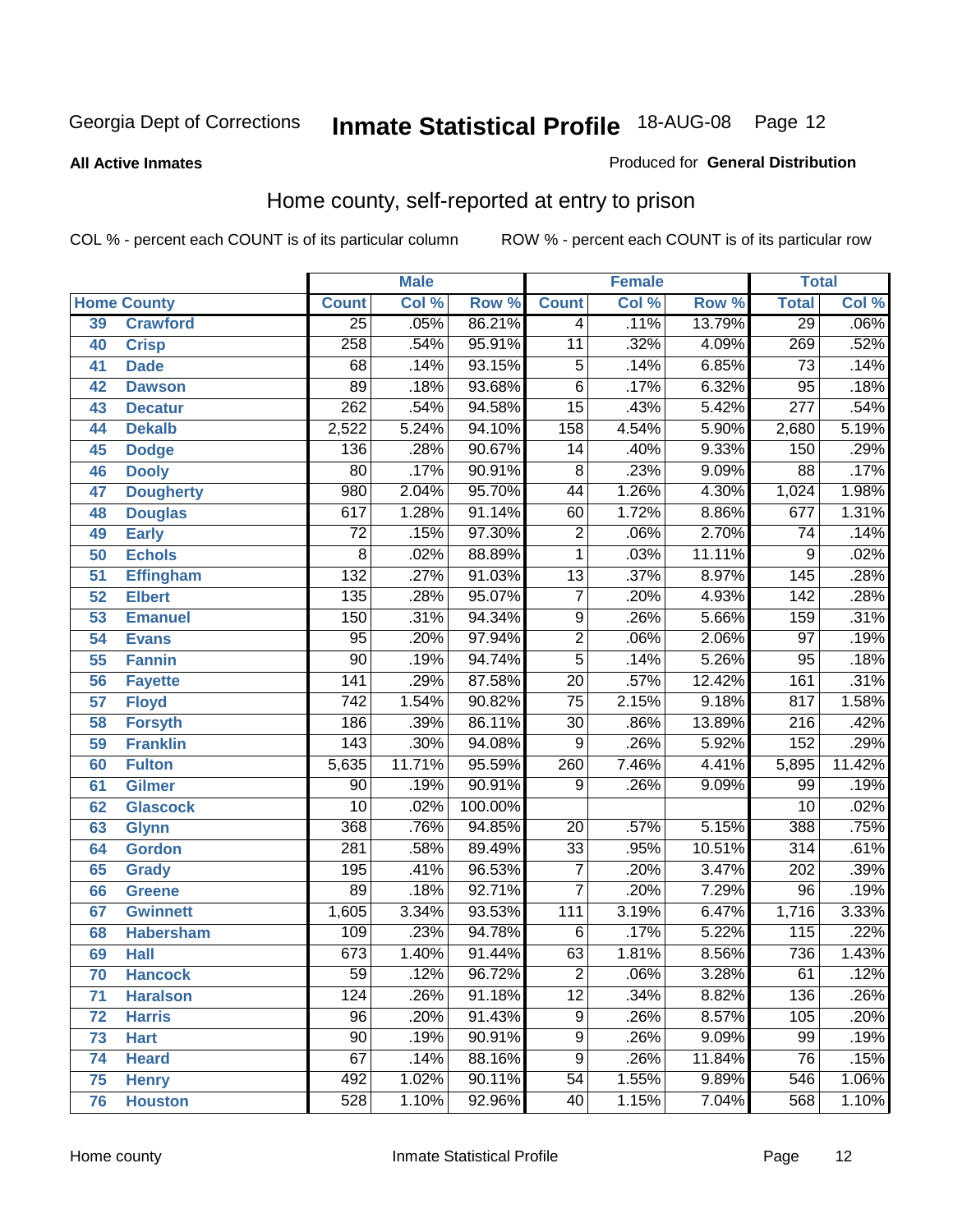#### **All Active Inmates**

#### Produced for **General Distribution**

### Home county, self-reported at entry to prison

|                 |                    |                  | <b>Male</b> |        |                 | <b>Female</b> |        | <b>Total</b>     |       |
|-----------------|--------------------|------------------|-------------|--------|-----------------|---------------|--------|------------------|-------|
|                 | <b>Home County</b> | <b>Count</b>     | Col %       | Row %  | <b>Count</b>    | Col %         | Row %  | <b>Total</b>     | Col % |
| $\overline{77}$ | <b>Irwin</b>       | 66               | .14%        | 95.65% | $\overline{3}$  | .09%          | 4.35%  | 69               | .13%  |
| 78              | <b>Jackson</b>     | 199              | .41%        | 91.71% | $\overline{18}$ | .52%          | 8.29%  | $\overline{217}$ | .42%  |
| 79              | <b>Jasper</b>      | $\overline{58}$  | .12%        | 95.08% | 3               | .09%          | 4.92%  | 61               | .12%  |
| 80              | <b>Jeff Davis</b>  | $\overline{76}$  | .16%        | 95.00% | $\overline{4}$  | .11%          | 5.00%  | $\overline{80}$  | .16%  |
| 81              | <b>Jefferson</b>   | 106              | .22%        | 93.81% | $\overline{7}$  | .20%          | 6.19%  | $\overline{113}$ | .22%  |
| 82              | <b>Jenkins</b>     | $\overline{73}$  | .15%        | 94.81% | 4               | .11%          | 5.19%  | $\overline{77}$  | .15%  |
| 83              | <b>Johnson</b>     | $\overline{50}$  | .10%        | 94.34% | $\overline{3}$  | .09%          | 5.66%  | $\overline{53}$  | .10%  |
| 84              | <b>Jones</b>       | 66               | .14%        | 95.65% | $\overline{3}$  | .09%          | 4.35%  | 69               | .13%  |
| 85              | <b>Lamar</b>       | $\overline{71}$  | .15%        | 95.95% | $\overline{3}$  | .09%          | 4.05%  | $\overline{74}$  | .14%  |
| 86              | <b>Lanier</b>      | $\overline{30}$  | .06%        | 83.33% | $\overline{6}$  | .17%          | 16.67% | $\overline{36}$  | .07%  |
| 87              | <b>Laurens</b>     | 324              | .67%        | 93.91% | $\overline{21}$ | .60%          | 6.09%  | $\overline{345}$ | .67%  |
| 88              | Lee                | $\overline{63}$  | .13%        | 96.92% | $\overline{2}$  | .06%          | 3.08%  | 65               | .13%  |
| 89              | <b>Liberty</b>     | 254              | .53%        | 92.70% | $\overline{20}$ | .57%          | 7.30%  | $\overline{274}$ | .53%  |
| 90              | <b>Lincoln</b>     | $\overline{34}$  | .07%        | 97.14% | 1               | .03%          | 2.86%  | $\overline{35}$  | .07%  |
| 91              | Long               | $\overline{39}$  | .08%        | 88.64% | $\overline{5}$  | .14%          | 11.36% | 44               | .09%  |
| 92              | <b>Lowndes</b>     | $\overline{518}$ | 1.08%       | 93.67% | $\overline{35}$ | 1.00%         | 6.33%  | 553              | 1.07% |
| 93              | <b>Lumpkin</b>     | $\overline{88}$  | .18%        | 87.13% | $\overline{13}$ | .37%          | 12.87% | 101              | .20%  |
| 94              | <b>Macon</b>       | $\overline{92}$  | .19%        | 95.83% | 4               | .11%          | 4.17%  | $\overline{96}$  | .19%  |
| 95              | <b>Madison</b>     | 104              | .22%        | 92.04% | $\overline{9}$  | .26%          | 7.96%  | $\overline{113}$ | .22%  |
| 96              | <b>Marion</b>      | $\overline{45}$  | .09%        | 93.75% | $\overline{3}$  | .09%          | 6.25%  | $\overline{48}$  | .09%  |
| 97              | <b>Mcduffie</b>    | $\overline{163}$ | .34%        | 96.45% | $\overline{6}$  | .17%          | 3.55%  | 169              | .33%  |
| 98              | <b>Mcintosh</b>    | $\overline{67}$  | .14%        | 97.10% | $\overline{2}$  | .06%          | 2.90%  | 69               | .13%  |
| 99              | <b>Meriwether</b>  | 183              | .38%        | 91.96% | $\overline{16}$ | .46%          | 8.04%  | 199              | .39%  |
| 100             | <b>Miller</b>      | $\overline{27}$  | .06%        | 96.43% | 1               | .03%          | 3.57%  | $\overline{28}$  | .05%  |
| 101             | <b>Mitchell</b>    | 174              | .36%        | 91.58% | $\overline{16}$ | .46%          | 8.42%  | 190              | .37%  |
| 102             | <b>Monroe</b>      | $\overline{124}$ | .26%        | 93.23% | $\overline{9}$  | .26%          | 6.77%  | 133              | .26%  |
| 103             | <b>Montgomery</b>  | 44               | .09%        | 93.62% | $\overline{3}$  | .09%          | 6.38%  | $\overline{47}$  | .09%  |
| 104             | <b>Morgan</b>      | $\overline{77}$  | .16%        | 93.90% | $\overline{5}$  | .14%          | 6.10%  | $\overline{82}$  | .16%  |
| 105             | <b>Murray</b>      | $\overline{227}$ | .47%        | 93.42% | $\overline{16}$ | .46%          | 6.58%  | $\overline{243}$ | .47%  |
| 106             | <b>Muscogee</b>    | 1,671            | 3.47%       | 93.82% | 110             | 3.16%         | 6.18%  | 1,781            | 3.45% |
| 107             | <b>Newton</b>      | $\overline{501}$ | 1.04%       | 88.99% | 62              | 1.78%         | 11.01% | 563              | 1.09% |
| 108             | <b>Oconee</b>      | 49               | .10%        | 92.45% | 4               | .11%          | 7.55%  | 53               | .10%  |
| 109             | <b>Oglethorpe</b>  | $\overline{52}$  | .11%        | 92.86% | 4               | .11%          | 7.14%  | $\overline{56}$  | .11%  |
| 110             | <b>Paulding</b>    | $\overline{224}$ | .47%        | 91.43% | $\overline{21}$ | .60%          | 8.57%  | $\overline{245}$ | .47%  |
| 111             | <b>Peach</b>       | 126              | .26%        | 96.18% | $\overline{5}$  | .14%          | 3.82%  | 131              | .25%  |
| 112             | <b>Pickens</b>     | 105              | .22%        | 85.37% | $\overline{18}$ | .52%          | 14.63% | 123              | .24%  |
| 113             | <b>Pierce</b>      | $\overline{59}$  | .12%        | 90.77% | $\overline{6}$  | .17%          | 9.23%  | 65               | .13%  |
| 114             | <b>Pike</b>        | $\overline{56}$  | .12%        | 93.33% | 4               | .11%          | 6.67%  | 60               | .12%  |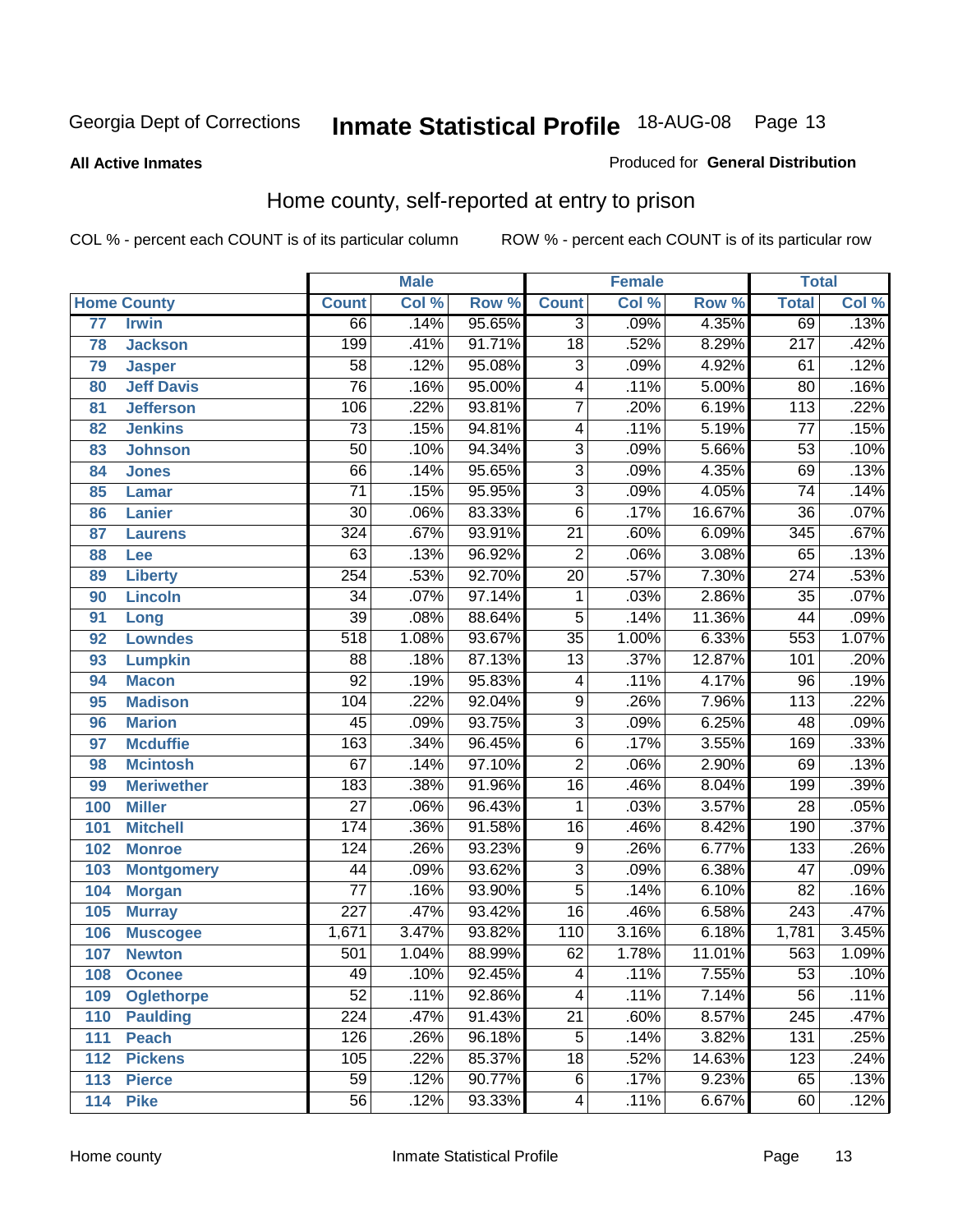#### **All Active Inmates**

#### Produced for **General Distribution**

### Home county, self-reported at entry to prison

|     |                    |                  | <b>Male</b> |         |                  | <b>Female</b> |        | <b>Total</b>     |       |
|-----|--------------------|------------------|-------------|---------|------------------|---------------|--------|------------------|-------|
|     | <b>Home County</b> | <b>Count</b>     | Col %       | Row %   | <b>Count</b>     | Col %         | Row %  | <b>Total</b>     | Col % |
| 115 | <b>Polk</b>        | 196              | .41%        | 89.91%  | $\overline{22}$  | .63%          | 10.09% | 218              | .42%  |
| 116 | <b>Pulaski</b>     | $\overline{85}$  | .18%        | 87.63%  | $\overline{12}$  | .34%          | 12.37% | $\overline{97}$  | .19%  |
| 117 | <b>Putnam</b>      | 132              | .27%        | 96.35%  | $\overline{5}$   | .14%          | 3.65%  | 137              | .27%  |
| 118 | Quitman            | $\overline{12}$  | .02%        | 92.31%  | $\mathbf{1}$     | .03%          | 7.69%  | 13               | .03%  |
| 119 | <b>Rabun</b>       | 60               | .12%        | 95.24%  | $\overline{3}$   | .09%          | 4.76%  | 63               | .12%  |
| 120 | <b>Randolph</b>    | $\overline{44}$  | .09%        | 91.67%  | $\overline{4}$   | .11%          | 8.33%  | 48               | .09%  |
| 121 | <b>Richmond</b>    | 1,777            | 3.69%       | 94.02%  | $\overline{113}$ | 3.24%         | 5.98%  | 1,890            | 3.66% |
| 122 | <b>Rockdale</b>    | 332              | .69%        | 91.21%  | $\overline{32}$  | .92%          | 8.79%  | 364              | .71%  |
| 123 | <b>Schley</b>      | $\overline{26}$  | .05%        | 96.30%  | 1                | .03%          | 3.70%  | $\overline{27}$  | .05%  |
| 124 | <b>Screven</b>     | $\overline{98}$  | .20%        | 94.23%  | 6                | .17%          | 5.77%  | 104              | .20%  |
| 125 | <b>Seminole</b>    | 67               | .14%        | 90.54%  | $\overline{7}$   | .20%          | 9.46%  | 74               | .14%  |
| 126 | <b>Spalding</b>    | 526              | 1.09%       | 91.96%  | 46               | 1.32%         | 8.04%  | 572              | 1.11% |
| 127 | <b>Stephens</b>    | $\overline{173}$ | .36%        | 90.10%  | $\overline{19}$  | .55%          | 9.90%  | 192              | .37%  |
| 128 | <b>Stewart</b>     | $\overline{37}$  | .08%        | 94.87%  | $\overline{2}$   | .06%          | 5.13%  | $\overline{39}$  | .08%  |
| 129 | <b>Sumter</b>      | $\overline{247}$ | .51%        | 94.64%  | $\overline{14}$  | .40%          | 5.36%  | $\overline{261}$ | .51%  |
| 130 | <b>Talbot</b>      | $\overline{56}$  | .12%        | 91.80%  | $\overline{5}$   | .14%          | 8.20%  | 61               | .12%  |
| 131 | <b>Taliaferro</b>  | $\overline{10}$  | .02%        | 100.00% |                  |               |        | $\overline{10}$  | .02%  |
| 132 | <b>Tattnall</b>    | $\overline{138}$ | .29%        | 89.61%  | 16               | .46%          | 10.39% | 154              | .30%  |
| 133 | <b>Taylor</b>      | 83               | .17%        | 93.26%  | $\overline{6}$   | .17%          | 6.74%  | 89               | .17%  |
| 134 | <b>Telfair</b>     | 127              | .26%        | 94.07%  | $\overline{8}$   | .23%          | 5.93%  | $\overline{135}$ | .26%  |
| 135 | <b>Terrell</b>     | $\overline{79}$  | .16%        | 96.34%  | $\overline{3}$   | .09%          | 3.66%  | 82               | .16%  |
| 136 | <b>Thomas</b>      | 301              | .63%        | 93.77%  | $\overline{20}$  | .57%          | 6.23%  | 321              | .62%  |
| 137 | <b>Tift</b>        | 297              | .62%        | 97.70%  | $\overline{7}$   | .20%          | 2.30%  | 304              | .59%  |
| 138 | <b>Toombs</b>      | $\overline{267}$ | .55%        | 93.03%  | $\overline{20}$  | .57%          | 6.97%  | 287              | .56%  |
| 139 | <b>Towns</b>       | $\overline{26}$  | .05%        | 86.67%  | 4                | .11%          | 13.33% | 30               | .06%  |
| 140 | <b>Treutlen</b>    | $\overline{71}$  | .15%        | 98.61%  | 1                | .03%          | 1.39%  | $\overline{72}$  | .14%  |
| 141 | <b>Troup</b>       | 594              | 1.23%       | 90.27%  | 64               | 1.84%         | 9.73%  | 658              | 1.28% |
| 142 | <b>Turner</b>      | 66               | .14%        | 95.65%  | $\overline{3}$   | .09%          | 4.35%  | 69               | .13%  |
| 143 | <b>Twiggs</b>      | 48               | .10%        | 94.12%  | $\overline{3}$   | .09%          | 5.88%  | 51               | .10%  |
| 144 | <b>Union</b>       | $\overline{71}$  | .15%        | 86.59%  | $\overline{11}$  | .32%          | 13.41% | $\overline{82}$  | .16%  |
| 145 | <b>Upson</b>       | $\overline{204}$ | .42%        | 92.73%  | 16               | .46%          | 7.27%  | 220              | .43%  |
| 146 | <b>Walker</b>      | $\overline{319}$ | .66%        | 92.73%  | $\overline{25}$  | .72%          | 7.27%  | 344              | .67%  |
| 147 | <b>Walton</b>      | 297              | .62%        | 92.81%  | $\overline{23}$  | .66%          | 7.19%  | 320              | .62%  |
| 148 | <b>Ware</b>        | 303              | .63%        | 93.23%  | $\overline{22}$  | .63%          | 6.77%  | 325              | .63%  |
| 149 | <b>Warren</b>      | 46               | .10%        | 93.88%  | $\overline{3}$   | .09%          | 6.12%  | 49               | .09%  |
| 150 | <b>Washington</b>  | 130              | .27%        | 92.86%  | $\overline{10}$  | .29%          | 7.14%  | 140              | .27%  |
| 151 | <b>Wayne</b>       | 162              | .34%        | 90.00%  | $\overline{18}$  | .52%          | 10.00% | 180              | .35%  |
| 152 | <b>Webster</b>     | $\overline{7}$   | .01%        | 100.00% |                  |               |        | $\overline{7}$   | .01%  |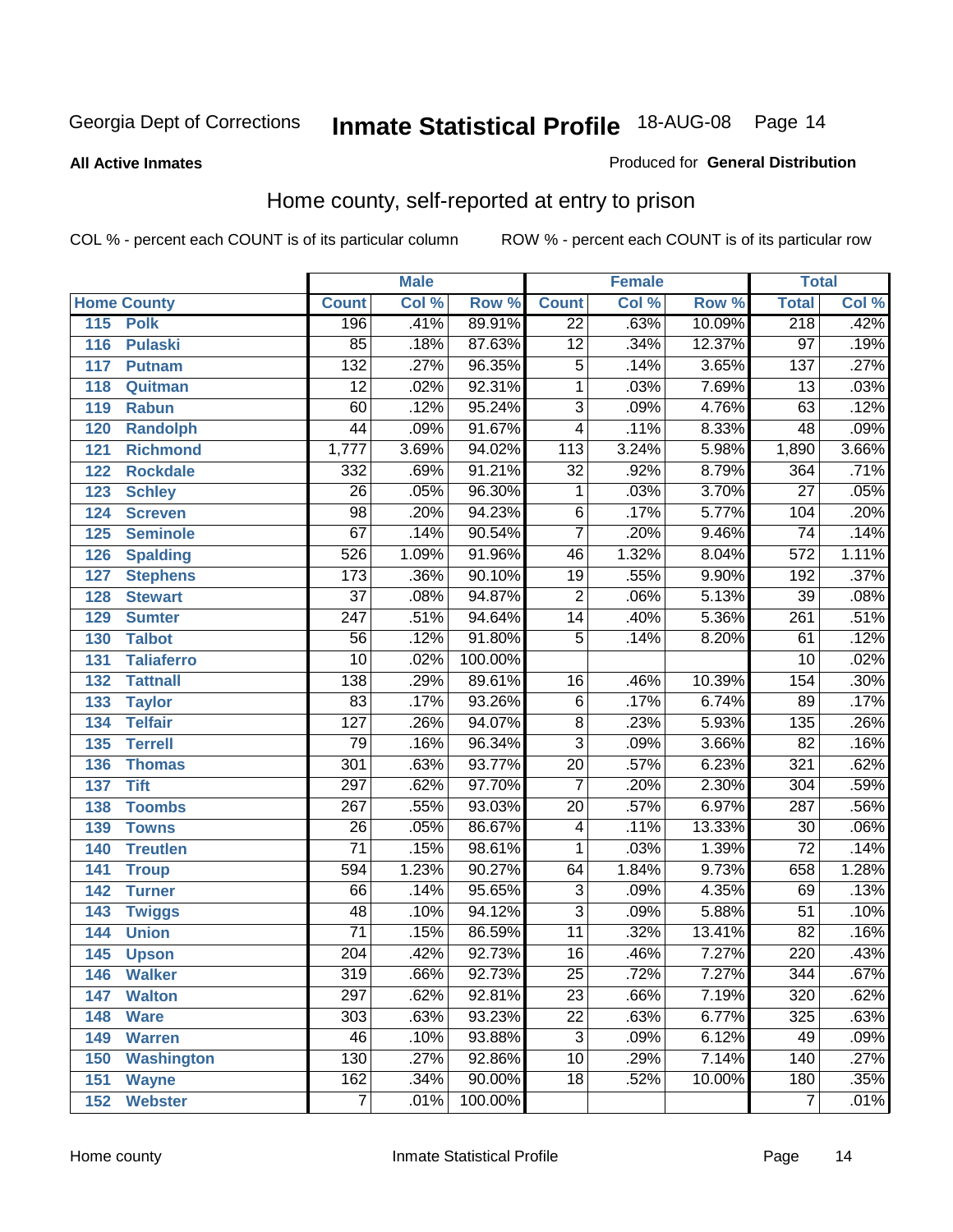#### **All Active Inmates**

#### Produced for **General Distribution**

### Home county, self-reported at entry to prison

|                    |                      | <b>Male</b>     |       |           |              | <b>Female</b> | <b>Total</b> |              |         |
|--------------------|----------------------|-----------------|-------|-----------|--------------|---------------|--------------|--------------|---------|
| <b>Home County</b> |                      | <b>Count</b>    | Col % | Row %     | <b>Count</b> | Col %         | Row %        | <b>Total</b> | Col %   |
| 153                | <b>Wheeler</b>       | $\overline{28}$ | .06%  | 87.50%    | 4            | .11%          | 12.50%       | 32           | $.06\%$ |
| 154                | <b>White</b>         | 75              | .16%  | 85.23%    | 13           | $.37\%$       | 14.77%       | 88           | .17%    |
| 155                | <b>Whitfield</b>     | 613             | 1.27% | $90.15\%$ | 67           | 1.92%         | 9.85%        | 680          | 1.32%   |
| 156                | <b>Wilcox</b>        | 62              | .13%  | 91.18%    | 6            | .17%          | 8.82%        | 68           | .13%    |
| 157                | <b>Wilkes</b>        | 68              | .14%  | 95.77%    | 3            | .09%          | 4.23%        | 71           | .14%    |
| 158                | <b>Wilkinson</b>     | 76              | .16%  | 91.57%    | 7            | .20%          | 8.43%        | 83           | .16%    |
| 159                | <b>Worth</b>         | 106             | .22%  | 92.17%    | 9            | .26%          | 7.83%        | 115          | .22%    |
| 160                | <b>Unknown</b>       | 2,594           | 5.39% | 92.12%    | 222          | 6.37%         | 7.88%        | 2,816        | 5.46%   |
|                    | <b>Total Rported</b> | 48,114          | 100%  | 93.25%    | 3,484        | 100%          | 6.75%        | 51,598       | 100%    |

| rted<br>NO1 | ,841   | 4. 9. 4<br>. . | ,962   |
|-------------|--------|----------------|--------|
| `otal       | 49.955 | .605           | 53.560 |

| <b>Mode</b> | مرمية الرار | ™ulton | uiton |
|-------------|-------------|--------|-------|
|             |             |        |       |
|             |             |        |       |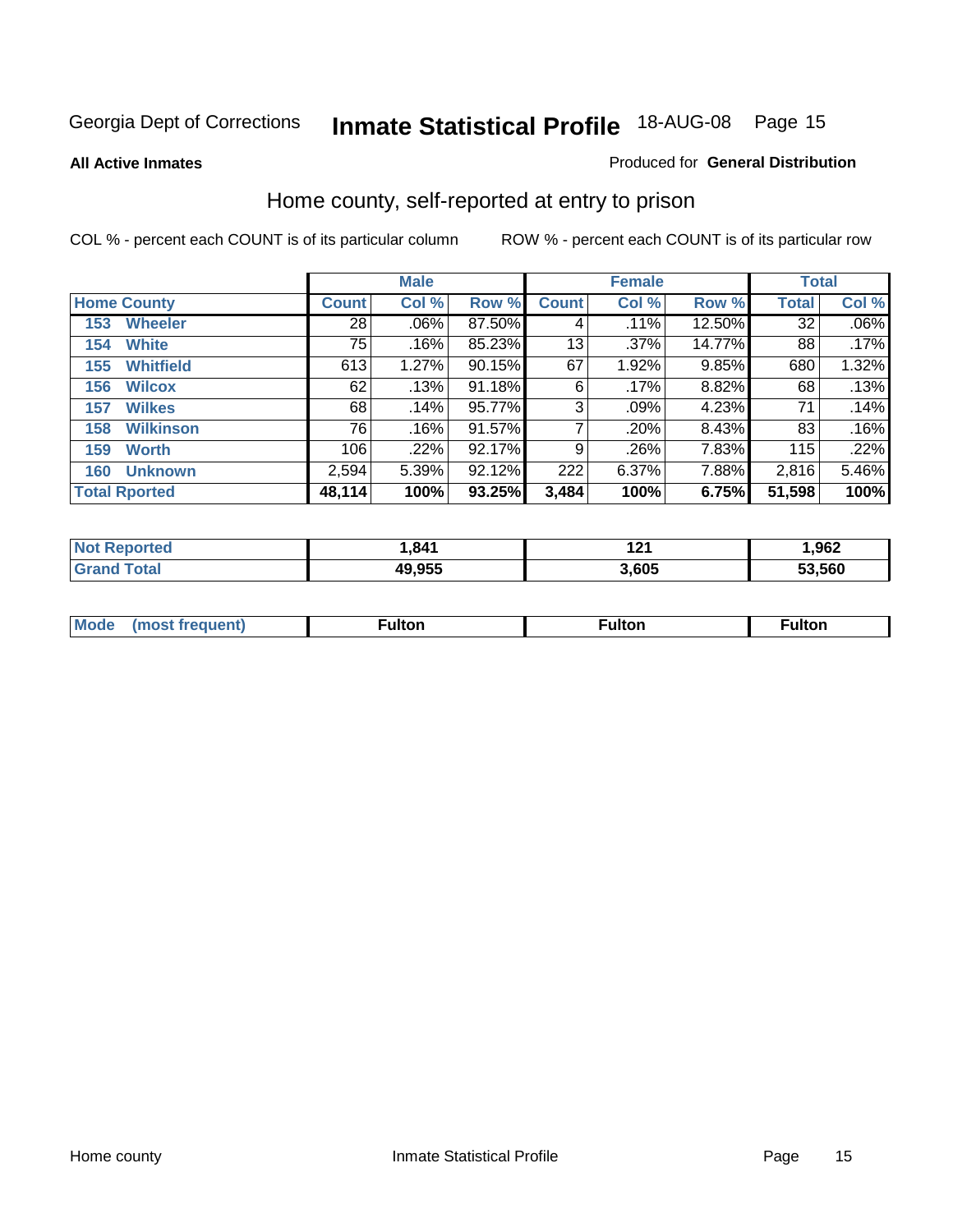#### **All Active Inmates**

#### Produced for **General Distribution**

### Environment to age 16, self-reported at entry to prison

|                                      | <b>Male</b>  |          |        | <b>Female</b> |        |          | <b>Total</b> |        |
|--------------------------------------|--------------|----------|--------|---------------|--------|----------|--------------|--------|
| <b>Environment to age 16</b>         | <b>Count</b> | Col %    | Row %  | <b>Count</b>  | Col %  | Row %    | <b>Total</b> | Col %  |
| <b>Rural/Farm</b>                    | 1,793        | $3.71\%$ | 93.24% | 130           | 3.74%  | 6.76%    | 1,923        | 3.71%  |
| <b>Rural/Nfarm</b><br>$\overline{2}$ | 2,629        | 5.43%    | 86.57% | 408           | 11.75% | 13.43%   | 3,037        | 5.86%  |
| <b>S.M.S.A</b><br>$3 -$              | 16,484       | 34.08%   | 96.17% | 657           | 18.92% | $3.83\%$ | 17,141       | 33.06% |
| <b>Urban</b><br>4                    | 10,409       | 21.52%   | 90.23% | .127          | 32.45% | $9.77\%$ | 11,536       | 22.25% |
| <b>Small Town</b><br>5               | 17,057       | 35.26%   | 93.68% | 1,151         | 33.14% | $6.32\%$ | 18,208       | 35.12% |
| <b>Total Reported</b>                | 48,372       | 100%     | 93.3%  | 3,473         | 100%   | 6.7%     | 51,845       | 100%   |

| <b>Not Reported</b> | l,583  | 12c<br>ے د ا | 715، ا |
|---------------------|--------|--------------|--------|
| <b>Grand Total</b>  | 49,955 | 3,605        | 53,560 |

| <b>Mode</b><br>⊺own<br><b>Small</b><br>(most frequent)<br><b>TOWL</b><br>owr<br>Small<br>.sr<br>וורי |  |  |
|------------------------------------------------------------------------------------------------------|--|--|
|                                                                                                      |  |  |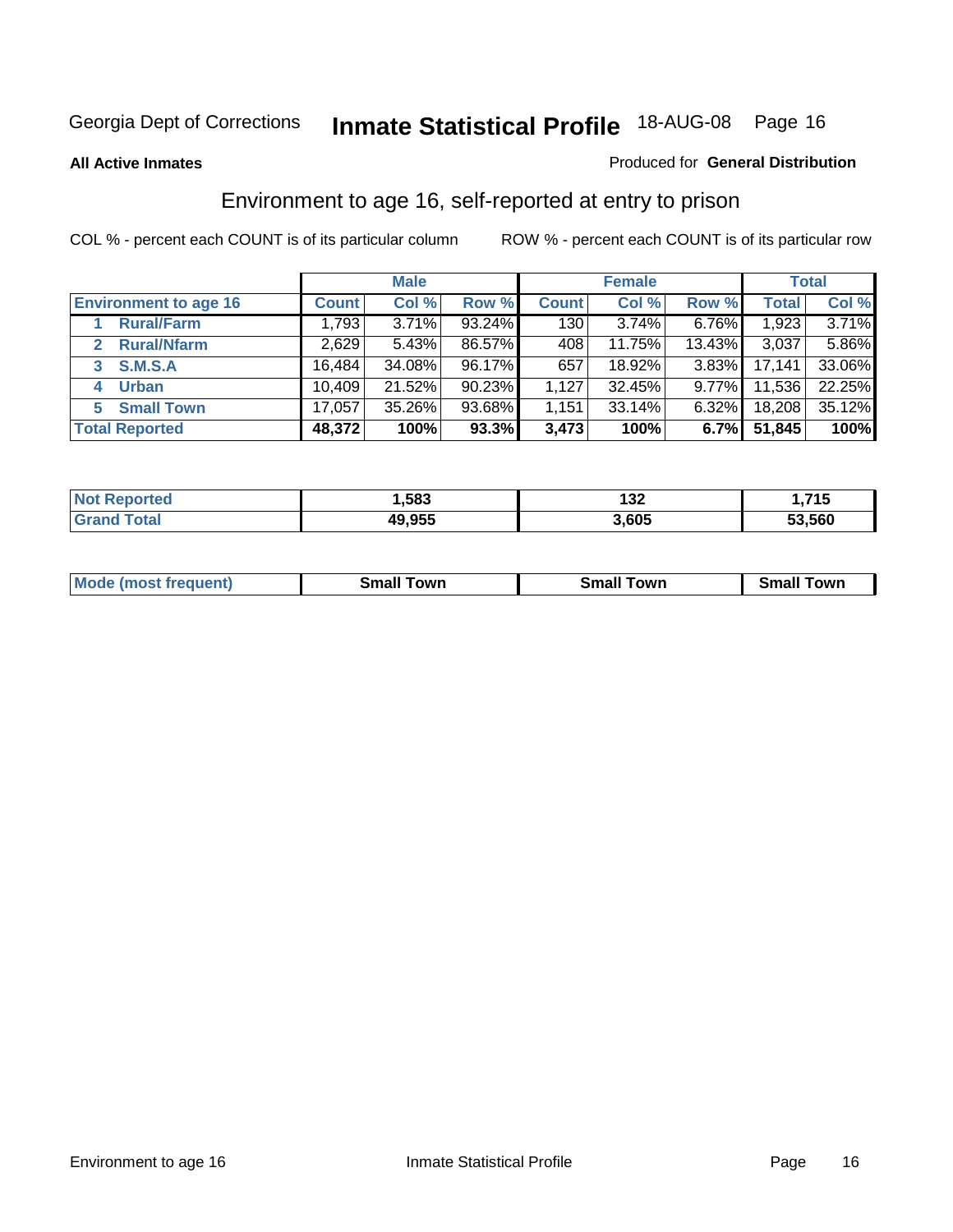#### **All Active Inmates**

#### Produced for **General Distribution**

### Guardian status to age 16, self-reported at entry to prison

|                                  |              | <b>Male</b> |         |              | <b>Female</b> |       |              | <b>Total</b> |
|----------------------------------|--------------|-------------|---------|--------------|---------------|-------|--------------|--------------|
| <b>Guardian Status To Age 16</b> | <b>Count</b> | Col %       | Row %   | <b>Count</b> | Col %         | Row % | <b>Total</b> | Col %        |
| 1 Orphanage                      | 30           | .11%        | 93.75%  | 2            | .22%          | 6.25% | 32           | .11%         |
| 2 Father Only                    | 871          | 3.08%       | 96.99%  | 27           | $3.00\%$      | 3.01% | 898          | 3.07%        |
| <b>3 Both Parents</b>            | 11,478       | 40.54%      | 96.67%  | 395          | 43.94%        | 3.33% | 11,873       | 40.65%       |
| <b>4 Mother Only</b>             | 12,107       | 42.77%      | 97.76%  | 277          | 30.81%        | 2.24% | 12,384       | 42.40%       |
| <b>6 Oth Female</b>              | 686          | 2.42%       | 94.88%  | 37           | 4.12%         | 5.12% | 723          | 2.48%        |
| <b>7 Oth Male</b>                | 134          | .47%        | 95.71%  | 6            | .67%          | 4.29% | 140          | .48%         |
| 8 Step-Parents                   | 298          | 1.05%       | 100.00% |              |               |       | 298          | 1.02%        |
| 9 Foster Home                    | 409          | 1.44%       | 96.01%  | 17           | 1.89%         | 3.99% | 426          | 1.46%        |
| <b>10 Grand Parents</b>          | 2,297        | 8.11%       | 94.33%  | 138          | 15.35%        | 5.67% | 2,435        | $8.34\%$     |
| <b>Total Reported</b>            | 28,310       | 100%        | 96.92%  | 899          | 100%          | 3.08% | 29,209       | 100%         |

| NG | 1,645<br>ົ       | 2,706 | 4,351<br>24 |
|----|------------------|-------|-------------|
| Gr | 10 Q55<br>3.33.T | 3,605 | 53.560      |

| Mode | Onlv<br>Mot | <b>Roth</b><br>Parents | <b>IMot</b><br>Onlv<br>∵hei |
|------|-------------|------------------------|-----------------------------|
|      |             |                        |                             |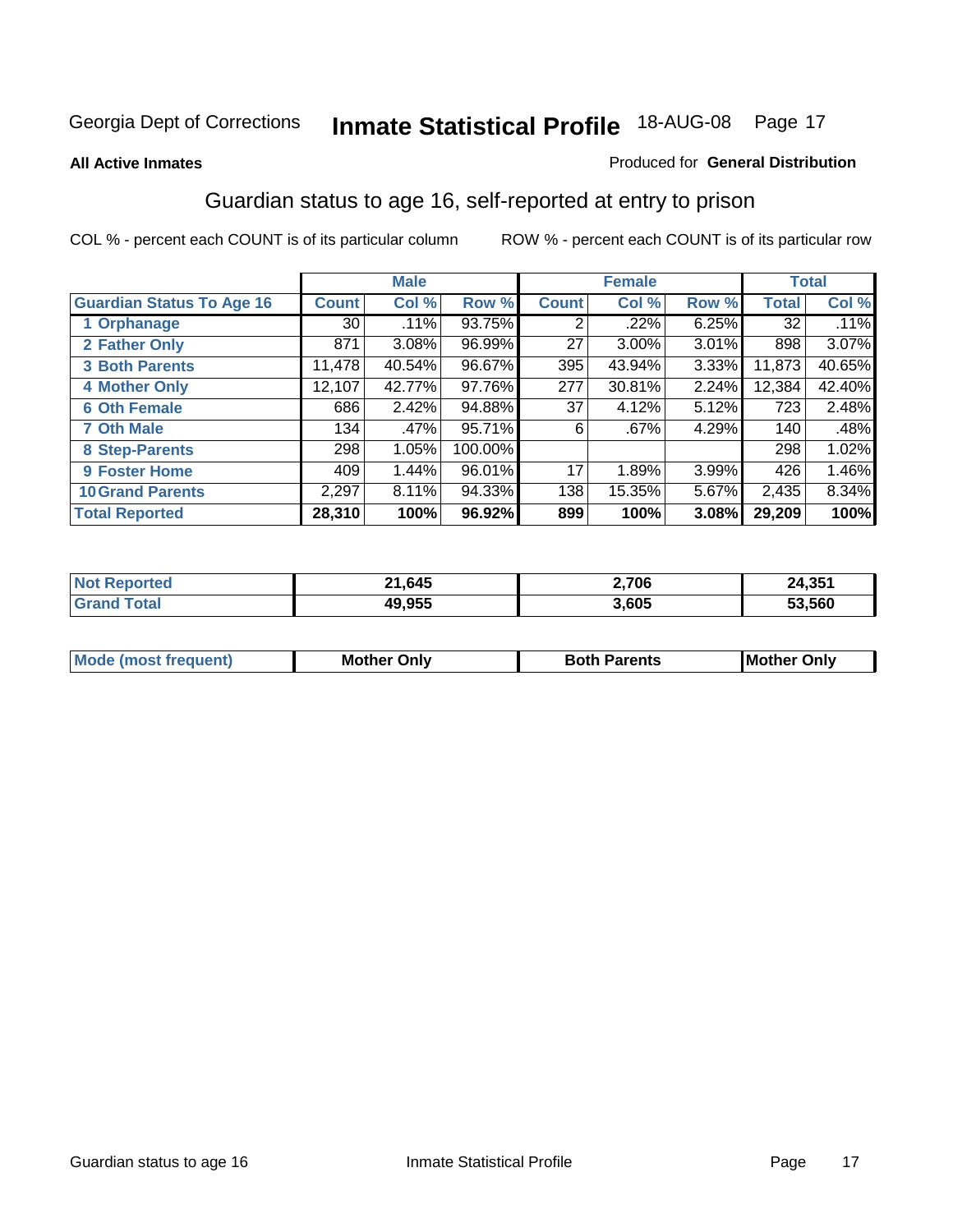#### **All Active Inmates**

#### Produced for **General Distribution**

### Employment status before prison, self-reported at entry to prison

|                                  |              | <b>Male</b> |        |              | <b>Female</b> |        |        | <b>Total</b> |
|----------------------------------|--------------|-------------|--------|--------------|---------------|--------|--------|--------------|
| <b>Employment Status</b>         | <b>Count</b> | Col %       | Row %  | <b>Count</b> | Col %         | Row %  | Total  | Col %        |
| <b>Full Time</b>                 | 23,270       | 52.45%      | 95.99% | 973          | 50.81%        | 4.01%  | 24,243 | 52.39%       |
| <b>Part Time</b><br>$\mathbf{2}$ | 3,214        | 7.24%       | 97.81% | 72           | 3.76%         | 2.19%  | 3,286  | 7.10%        |
| Unempl $<$ 6m<br>3               | 4,701        | 10.60%      | 96.93% | 149          | 7.78%         | 3.07%  | 4,850  | 10.48%       |
| Unempl > 6m<br>4                 | 7,759        | 17.49%      | 96.02% | 322          | 16.81%        | 3.98%  | 8,081  | 17.46%       |
| <b>Never Workd</b><br>5          | 3,506        | 7.90%       | 96.19% | 139          | 7.26%         | 3.81%  | 3,645  | 7.88%        |
| <b>Student</b><br>6              | 358          | .81%        | 85.85% | 59           | $3.08\%$      | 14.15% | 417    | $.90\%$      |
| 7<br><b>Incapable</b>            | 1,554        | 3.50%       | 88.55% | 201          | 10.50%        | 11.45% | 1,755  | 3.79%        |
| <b>Total Reported</b>            | 44,362       | 100%        | 95.86% | 1,915        | 100%          | 4.14%  | 46,277 | 100%         |

| 5,593       | .690  | ,283   |
|-------------|-------|--------|
| 10 Q55<br>. | 3.605 | 53.560 |

| Mo | 'me<br>uн<br>the contract of the contract of the contract of the contract of the contract of the contract of the contract of the contract of the contract of the contract of the contract of the contract of the contract of the contract o | ïme<br>uı.<br>the contract of the contract of the contract of the contract of the contract of the contract of the contract of the contract of the contract of the contract of the contract of the contract of the contract of the contract o |
|----|---------------------------------------------------------------------------------------------------------------------------------------------------------------------------------------------------------------------------------------------|----------------------------------------------------------------------------------------------------------------------------------------------------------------------------------------------------------------------------------------------|
|    |                                                                                                                                                                                                                                             |                                                                                                                                                                                                                                              |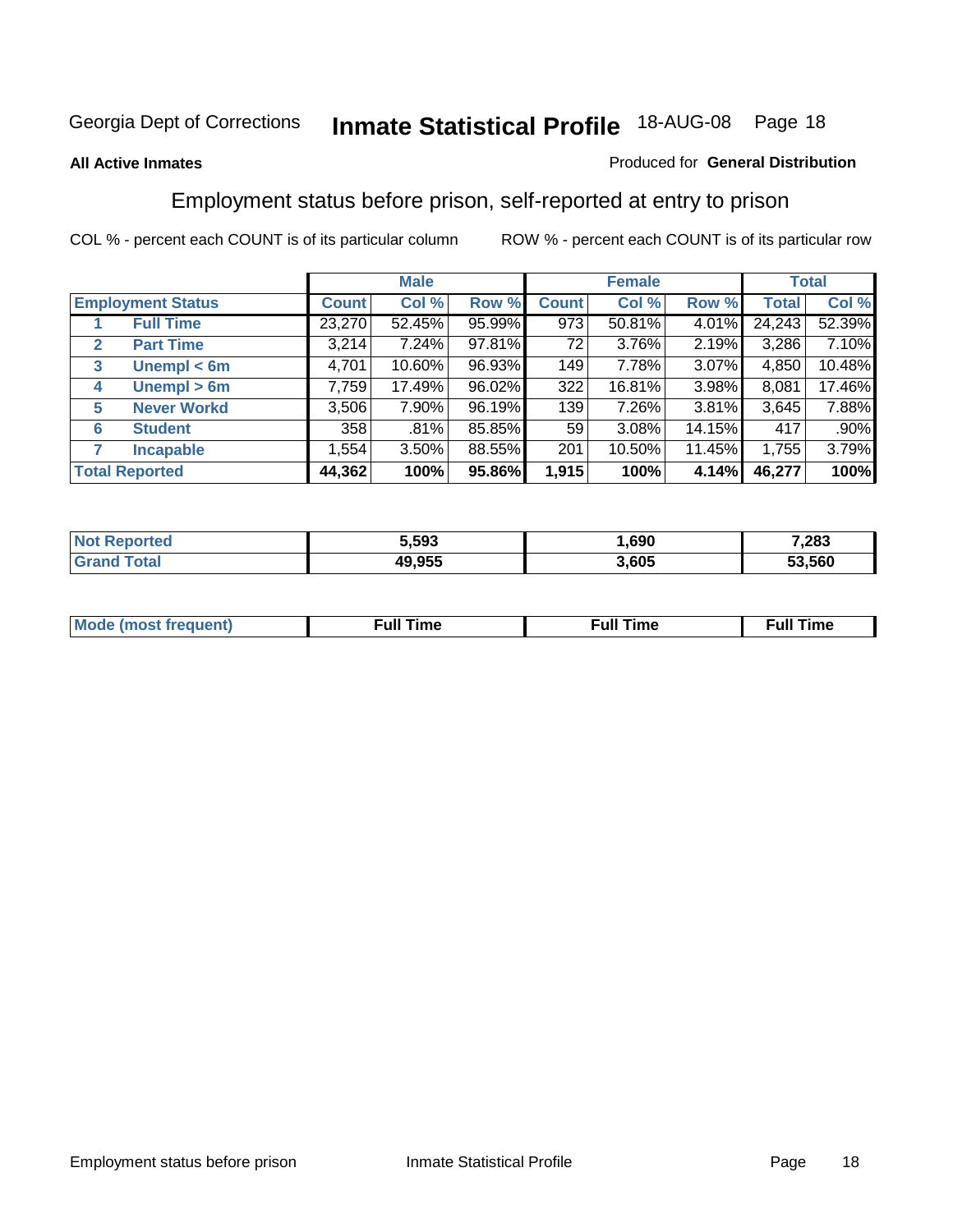#### **All Active Inmates**

Produced for **General Distribution**

### Age at admission

|                         |              | <b>Male</b> |           |                  | <b>Female</b> |        |                  | <b>Total</b> |
|-------------------------|--------------|-------------|-----------|------------------|---------------|--------|------------------|--------------|
| <b>Age At Admission</b> | <b>Count</b> | Col %       | Row %     | <b>Count</b>     | Col %         | Row %  | <b>Total</b>     | Col %        |
| 13                      | 1            | 0.01%       | 100.00%   |                  |               |        | 1                | 0.01%        |
| 14                      | 13           | 0.03%       | 92.86%    | 1                | 0.03%         | 7.14%  | 14               | 0.03%        |
| $\overline{15}$         | 62           | 0.12%       | 98.41%    | 1                | 0.03%         | 1.59%  | 63               | 0.12%        |
| 16                      | 184          | 0.37%       | 95.34%    | 9                | 0.25%         | 4.66%  | 193              | 0.36%        |
| $\overline{17}$         | 818          | 1.64%       | 97.03%    | $\overline{25}$  | 0.69%         | 2.97%  | 843              | 1.57%        |
| 18                      | 1,594        | 3.19%       | 97.20%    | 46               | 1.28%         | 2.80%  | 1,640            | 3.06%        |
| 19                      | 2,098        | 4.20%       | 96.59%    | $\overline{74}$  | 2.05%         | 3.41%  | 2,172            | 4.06%        |
| 20                      | 2,116        | 4.24%       | 95.06%    | 110              | 3.05%         | 4.94%  | 2,226            | 4.16%        |
| 21                      | 2,111        | 4.23%       | 95.05%    | 110              | 3.05%         | 4.95%  | 2,221            | 4.15%        |
| 22                      | 2,172        | 4.35%       | 95.77%    | 96               | 2.66%         | 4.23%  | 2,268            | 4.23%        |
| 23                      | 2,077        | 4.16%       | 94.28%    | 126              | 3.50%         | 5.72%  | 2,203            | 4.11%        |
| 24                      | 1,976        | 3.96%       | 93.74%    | 132              | 3.66%         | 6.26%  | 2,108            | 3.94%        |
| $\overline{25}$         | 2,025        | 4.05%       | 93.84%    | $\overline{133}$ | 3.69%         | 6.16%  | 2,158            | 4.03%        |
| 26                      | 1,860        | 3.72%       | 93.99%    | 119              | 3.30%         | 6.01%  | 1,979            | 3.69%        |
| 27                      | 1,863        | 3.73%       | 93.29%    | 134              | 3.72%         | 6.71%  | 1,997            | 3.73%        |
| 28                      | 1,787        | 3.58%       | 93.36%    | 127              | 3.52%         | 6.64%  | 1,914            | 3.57%        |
| 29                      | 1,677        | 3.36%       | 92.19%    | $\overline{142}$ | 3.94%         | 7.81%  | 1,819            | 3.40%        |
| 30                      | 1,589        | 3.18%       | 92.82%    | 123              | 3.41%         | 7.18%  | 1,712            | 3.20%        |
| 31                      | 1,502        | 3.01%       | 93.35%    | 107              | 2.97%         | 6.65%  | 1,609            | 3.00%        |
| 32                      | 1,396        | 2.79%       | 92.57%    | 112              | 3.11%         | 7.43%  | 1,508            | 2.82%        |
| 33                      | 1,372        | 2.75%       | 94.49%    | $\overline{80}$  | 2.22%         | 5.51%  | 1,452            | 2.71%        |
| 34                      | 1,380        | 2.76%       | 92.56%    | 111              | 3.08%         | 7.44%  | 1,491            | 2.78%        |
| 35                      | 1,296        | 2.59%       | 92.24%    | 109              | 3.02%         | 7.76%  | 1,405            | 2.62%        |
| 36                      | 1,319        | 2.64%       | 91.09%    | 129              | 3.58%         | 8.91%  | 1,448            | 2.70%        |
| 37                      | 1,271        | 2.54%       | 91.84%    | 113              | 3.13%         | 8.16%  | 1,384            | 2.58%        |
| 38                      | 1,149        | 2.30%       | 90.47%    | 121              | 3.36%         | 9.53%  | 1,270            | 2.37%        |
| 39                      | 1,203        | 2.41%       | 90.79%    | 122              | 3.38%         | 9.21%  | 1,325            | 2.47%        |
| 40                      | 1,116        | 2.23%       | 92.69%    | 88               | 2.44%         | 7.31%  | 1,204            | 2.25%        |
| 41                      | 1,144        | 2.29%       | 89.87%    | 129              | 3.58%         | 10.13% | 1,273            | 2.38%        |
| 42                      | 1,067        | 2.14%       | 90.50%    | 112              | 3.11%         | 9.50%  | 1,179            | 2.20%        |
| 43                      | 1,008        | 2.02%       | 90.16%    | 110              | 3.05%         | 9.84%  | 1,118            | 2.09%        |
| 44                      | 908          | 1.82%       | $91.90\%$ | 80               | 2.22%         | 8.10%  | 988              | 1.84%        |
| 45                      | 887          | 1.78%       | 90.70%    | 91               | 2.52%         | 9.30%  | $\overline{978}$ | 1.83%        |
| 46                      | 817          | 1.64%       | 90.88%    | $\overline{82}$  | 2.27%         | 9.12%  | 899              | 1.68%        |
| 47                      | 742          | 1.49%       | 90.82%    | 75               | 2.08%         | 9.18%  | 817              | 1.53%        |
| 48                      | 621          | 1.24%       | 89.61%    | 72               | 2.00%         | 10.39% | 693              | 1.29%        |
| 49                      | 554          | 1.11%       | 93.27%    | 40               | 1.11%         | 6.73%  | 594              | 1.11%        |
| 50                      | 482          | 0.96%       | 91.98%    | 42               | 1.17%         | 8.02%  | 524              | 0.98%        |
| 51                      | 440          | 0.88%       | 92.83%    | 34               | 0.94%         | 7.17%  | 474              | 0.88%        |
| 52                      | 408          | 0.82%       | 94.44%    | 24               | 0.67%         | 5.56%  | 432              | 0.81%        |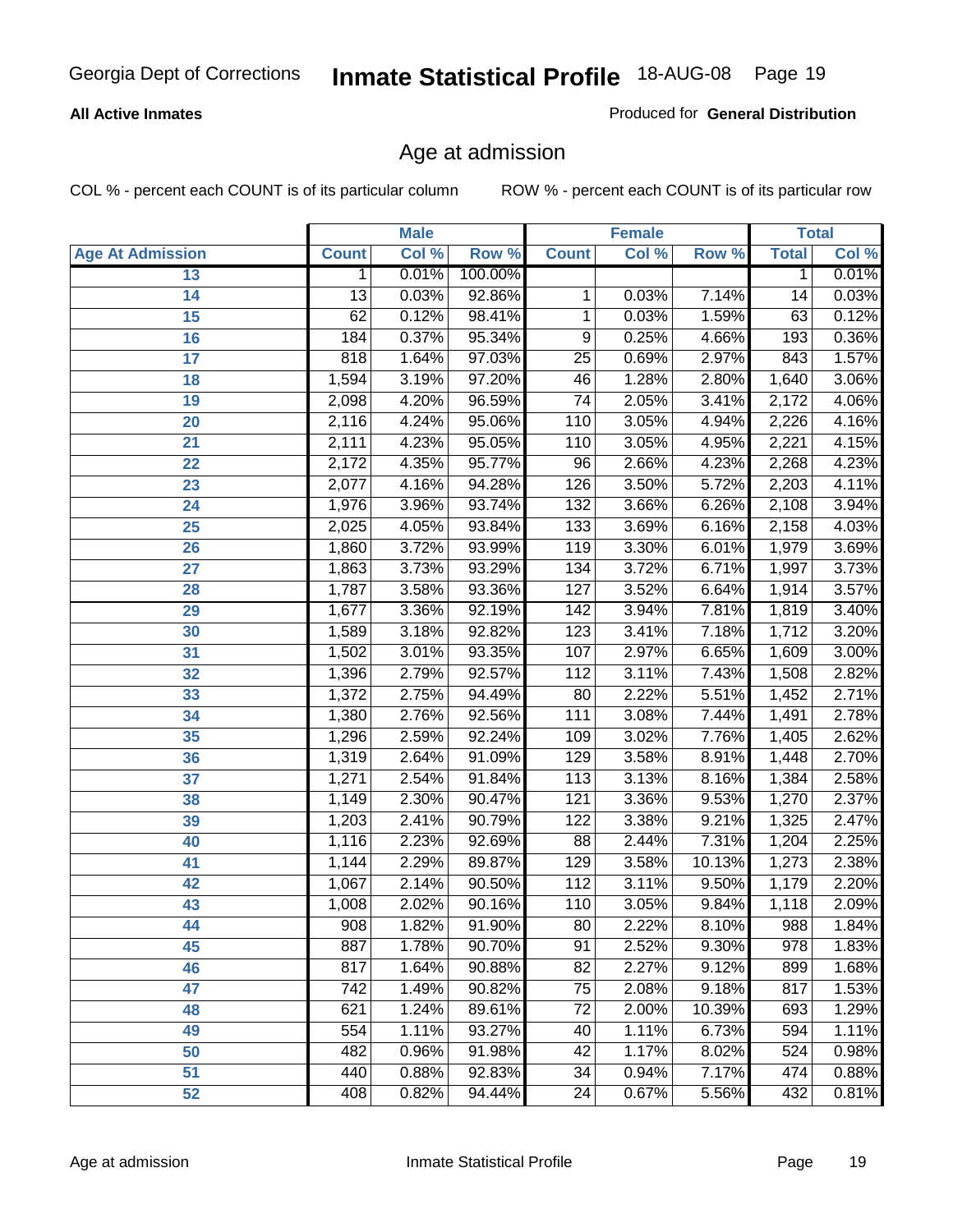#### **All Active Inmates**

Produced for **General Distribution**

### Age at admission

|                         | <b>Male</b>      |       | <b>Female</b> |                 |       | <b>Total</b> |                  |       |
|-------------------------|------------------|-------|---------------|-----------------|-------|--------------|------------------|-------|
| <b>Age At Admission</b> | <b>Count</b>     | Col % | Row %         | <b>Count</b>    | Col % | Row %        | <b>Total</b>     | Col % |
| 53                      | 290              | 0.58% | 88.96%        | $\overline{36}$ | 1.00% | 11.04%       | 326              | 0.61% |
| 54                      | 234              | 0.47% | 92.13%        | $\overline{20}$ | 0.55% | 7.87%        | 254              | 0.47% |
| $\overline{55}$         | $\overline{228}$ | 0.46% | 96.61%        | $\overline{8}$  | 0.22% | 3.39%        | 236              | 0.44% |
| $\overline{56}$         | 197              | 0.39% | 95.17%        | $\overline{10}$ | 0.28% | 4.83%        | $\overline{207}$ | 0.39% |
| $\overline{57}$         | 146              | 0.29% | 92.41%        | $\overline{12}$ | 0.33% | 7.59%        | 158              | 0.29% |
| 58                      | $\overline{129}$ | 0.26% | 93.48%        | 9               | 0.25% | 6.52%        | 138              | 0.26% |
| 59                      | 124              | 0.25% | 96.12%        | $\overline{5}$  | 0.14% | 3.88%        | 129              | 0.24% |
| 60                      | $\overline{87}$  | 0.17% | 97.75%        | $\overline{2}$  | 0.06% | 2.25%        | 89               | 0.17% |
| 61                      | 63               | 0.13% | 98.44%        | 1               | 0.03% | 1.56%        | 64               | 0.12% |
| 62                      | 61               | 0.12% | 98.39%        | 1               | 0.03% | 1.61%        | 62               | 0.12% |
| 63                      | $\overline{54}$  | 0.11% | 98.18%        | 1               | 0.03% | 1.82%        | $\overline{55}$  | 0.10% |
| 64                      | $\overline{45}$  | 0.09% | 93.75%        | $\overline{3}$  | 0.08% | 6.25%        | 48               | 0.09% |
| 65                      | $\overline{36}$  | 0.07% | 97.30%        | 1               | 0.03% | 2.70%        | $\overline{37}$  | 0.07% |
| 66                      | $\overline{28}$  | 0.06% | 96.55%        | 1               | 0.03% | 3.45%        | $\overline{29}$  | 0.05% |
| 67                      | 23               | 0.05% | 95.83%        | 1               | 0.03% | 4.17%        | $\overline{24}$  | 0.04% |
| 68                      | $\overline{22}$  | 0.04% | 100.00%       |                 |       |              | $\overline{22}$  | 0.04% |
| 69                      | $\overline{25}$  | 0.05% | 100.00%       |                 |       |              | $\overline{25}$  | 0.05% |
| 70                      | $\overline{6}$   | 0.01% | 75.00%        | $\overline{2}$  | 0.06% | 25.00%       | $\overline{8}$   | 0.01% |
| 71                      | $\overline{7}$   | 0.01% | 100.00%       |                 |       |              | 7                | 0.01% |
| $\overline{72}$         | $\overline{7}$   | 0.01% | 100.00%       |                 |       |              | $\overline{7}$   | 0.01% |
| $\overline{73}$         | $\overline{8}$   | 0.02% | 100.00%       |                 |       |              | $\overline{8}$   | 0.01% |
| $\overline{74}$         | $\overline{8}$   | 0.02% | 88.89%        | 1               | 0.03% | 11.11%       | $\overline{9}$   | 0.02% |
| $\overline{75}$         | $\overline{5}$   | 0.01% | 100.00%       |                 |       |              | 5                | 0.01% |
| 76                      | $\overline{7}$   | 0.01% | 100.00%       |                 |       |              | 7                | 0.01% |
| 77                      | $\mathbf{1}$     | 0.01% | 100.00%       |                 |       |              | 1                | 0.01% |
| 78                      | $\overline{2}$   | 0.01% | 100.00%       |                 |       |              | $\overline{2}$   | 0.01% |
| 79                      | $\overline{4}$   | 0.01% | 100.00%       |                 |       |              | 4                | 0.01% |
| 80                      | $\mathbf{1}$     | 0.01% | 100.00%       |                 |       |              | 1                | 0.01% |
| $\overline{81}$         | $\mathbf{1}$     | 0.01% | 100.00%       |                 |       |              | 1                | 0.01% |
| 84                      | 1                | 0.01% | 100.00%       |                 |       |              | 1                | 0.01% |
| <b>Total Reported</b>   | 49,955           | 100%  | 93.27%        | 3,605           | 100%  | 6.73%        | 53,560           | 100%  |

| <b>Not Reported</b> |        |       |        |
|---------------------|--------|-------|--------|
| <b>Grand Total</b>  | 49,955 | 3.605 | 53,560 |

| <b>Mean</b><br>(average)       | 31.82     | 33.92    | 31.96    |
|--------------------------------|-----------|----------|----------|
| <b>Median (middle)</b>         | 30        | ^^<br>vu | 30       |
| <b>Mode</b><br>(most frequent) | <u>__</u> | 29       | ^^<br>LL |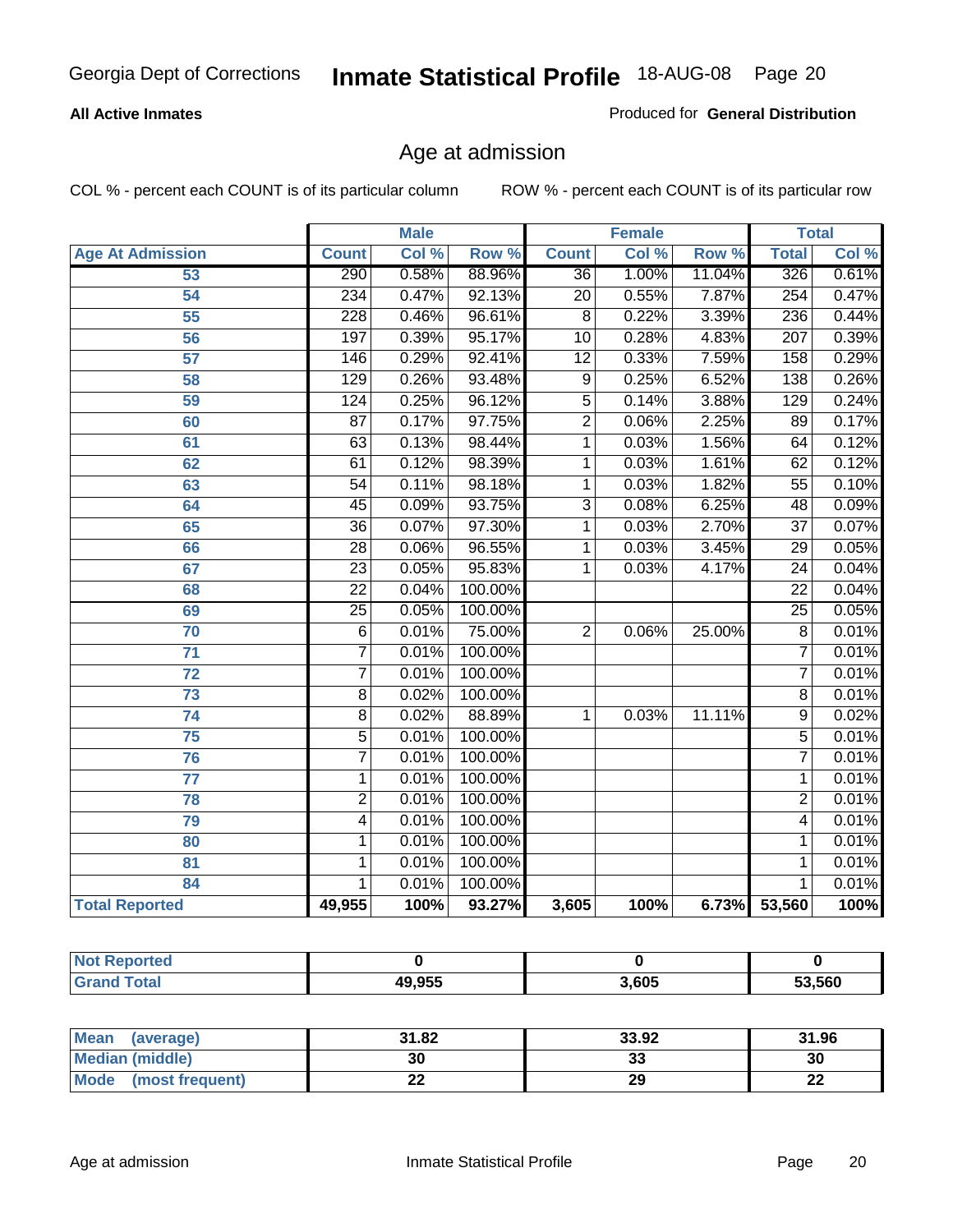#### **All Active Inmates**

Produced for **General Distribution**

### Age at release

|                       | <b>Male</b>  |       |       | <b>Female</b> |       |       | Total        |       |
|-----------------------|--------------|-------|-------|---------------|-------|-------|--------------|-------|
| <b>Age At Release</b> | <b>Count</b> | Col % | Row % | <b>Count</b>  | Col % | Row % | <b>Total</b> | Col % |
| <b>Total Reported</b> |              |       |       |               |       |       |              |       |

| <b>Still Active</b> | 49,955 | 3,605 | 53,560 |
|---------------------|--------|-------|--------|
| <b>Not Reported</b> |        |       |        |
| <b>Grand Total</b>  | 49,955 | 3,605 | 53,560 |

| Mean (average)       | N/A | N/A | N/A |
|----------------------|-----|-----|-----|
| Median (middle)      | N/A | N/A | N/A |
| Mode (most frequent) | N/A | N/A | N/A |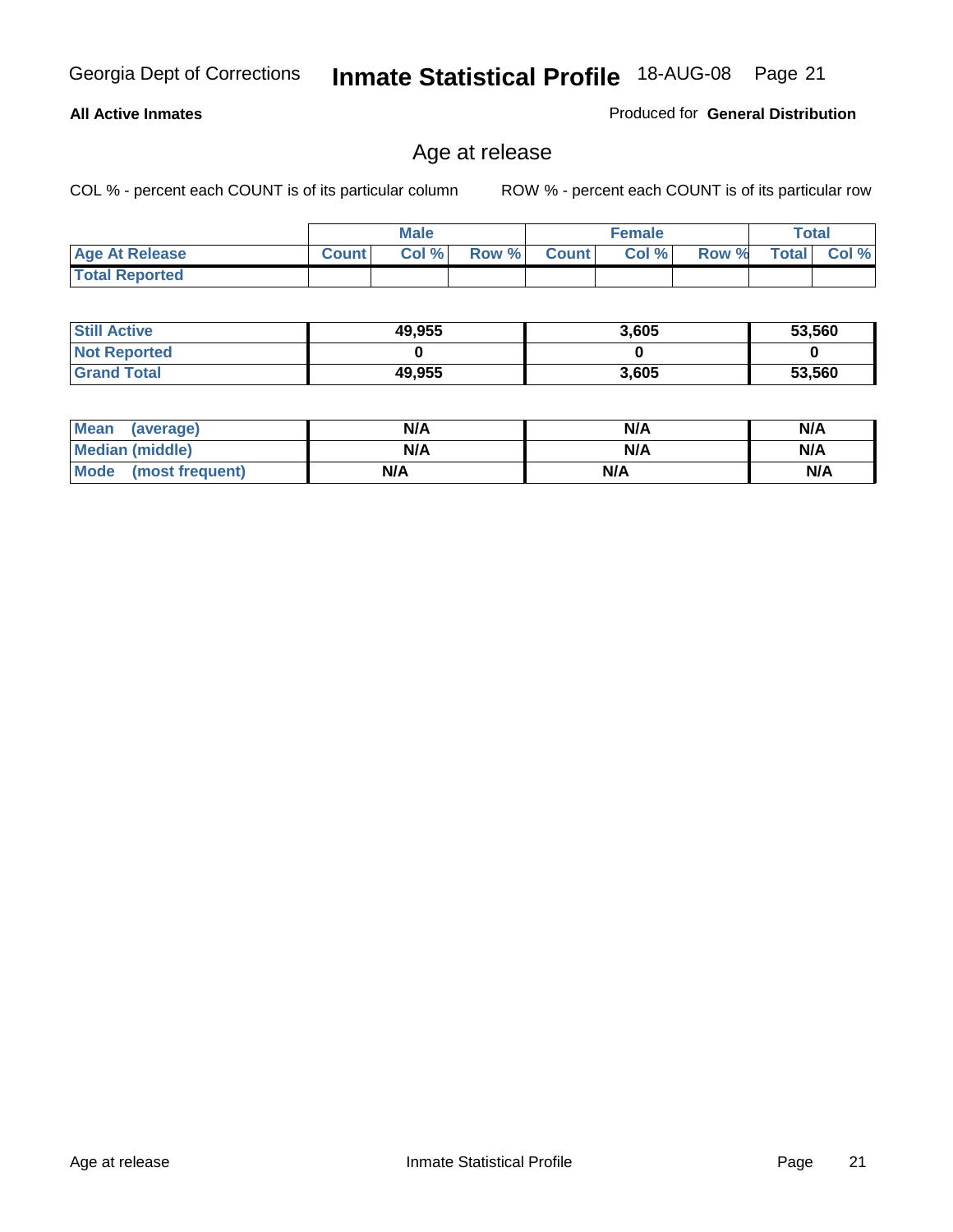#### **All Active Inmates**

#### Produced for **General Distribution**

### Height, measured at entry to prison

|                        |                  | <b>Male</b> |         |                 | Female |         | <b>Total</b>     |        |
|------------------------|------------------|-------------|---------|-----------------|--------|---------|------------------|--------|
| <b>Height</b>          | <b>Count</b>     | Col %       | Row %   | <b>Count</b>    | Col %  | Row %   | <b>Total</b>     | Col %  |
| <b>Under four feet</b> | $\overline{5}$   | 0.01%       | 100.00% |                 |        |         | $\overline{5}$   | 0.01%  |
| 4'01''                 |                  |             |         | $\overline{3}$  | 0.09%  | 100.00% | $\overline{3}$   | 0.01%  |
| 4'02"                  |                  |             |         | $\mathbf{1}$    | 0.03%  | 100.00% | 1                | 0.01%  |
| 4'03''                 | $\mathbf{1}$     | 0.01%       | 50.00%  | 1               | 0.03%  | 50.00%  | $\overline{2}$   | 0.01%  |
| 4'05''                 | $\mathbf{1}$     | 0.01%       | 100.00% |                 |        |         | 1                | 0.01%  |
| 4'06"                  |                  |             |         | $\overline{3}$  | 0.09%  | 100.00% | $\overline{3}$   | 0.01%  |
| 4'07"                  | 1                | 0.01%       | 50.00%  | $\mathbf{1}$    | 0.03%  | 50.00%  | $\overline{2}$   | 0.01%  |
| 4'08"                  | $\mathbf{1}$     | 0.01%       | 14.29%  | $\overline{6}$  | 0.17%  | 85.71%  | $\overline{7}$   | 0.01%  |
| 4'09"                  |                  |             |         | $\overline{13}$ | 0.38%  | 100.00% | 13               | 0.02%  |
| 4'10"                  |                  |             |         | $\overline{12}$ | 0.35%  | 100.00% | $\overline{12}$  | 0.02%  |
| 4'11''                 | 12               | 0.02%       | 14.81%  | 69              | 2.00%  | 85.19%  | 81               | 0.15%  |
| 5'00''                 | 101              | 0.20%       | 41.74%  | 141             | 4.08%  | 58.26%  | $\overline{242}$ | 0.46%  |
| 5'01''                 | 96               | 0.19%       | 32.65%  | 198             | 5.73%  | 67.35%  | 294              | 0.56%  |
| 5'02"                  | $\overline{216}$ | 0.44%       | 37.11%  | 366             | 10.59% | 62.89%  | 582              | 1.10%  |
| 5'03''                 | 389              | 0.79%       | 50.85%  | 376             | 10.88% | 49.15%  | 765              | 1.45%  |
| 5'04"                  | 868              | 1.76%       | 63.45%  | 500             | 14.47% | 36.55%  | 1,368            | 2.59%  |
| 5'05''                 | 1,690            | 3.42%       | 80.36%  | 413             | 11.95% | 19.64%  | 2,103            | 3.98%  |
| 5'06''                 | 3,244            | 6.57%       | 86.90%  | 489             | 14.15% | 13.10%  | 3,733            | 7.07%  |
| 5'07''                 | 4,429            | 8.97%       | 91.79%  | 396             | 11.46% | 8.21%   | 4,825            | 9.13%  |
| 5'08''                 | 5,135            | 10.40%      | 96.63%  | 179             | 5.18%  | 3.37%   | 5,314            | 10.06% |
| 5'09''                 | 5,936            | 12.02%      | 97.68%  | 141             | 4.08%  | 2.32%   | 6,077            | 11.50% |
| 5'10''                 | 5,602            | 11.35%      | 98.91%  | 62              | 1.79%  | 1.09%   | 5,664            | 10.72% |
| 5'11''                 | 6,021            | 12.20%      | 99.14%  | $\overline{52}$ | 1.50%  | 0.86%   | 6,073            | 11.50% |
| 6'00''                 | 5,772            | 11.69%      | 99.71%  | $\overline{17}$ | 0.49%  | 0.29%   | 5,789            | 10.96% |
| 6'01''                 | 3,872            | 7.84%       | 99.82%  | $\overline{7}$  | 0.20%  | 0.18%   | 3,879            | 7.34%  |
| 6'02''                 | 2,853            | 5.78%       | 99.76%  | $\overline{7}$  | 0.20%  | 0.24%   | 2,860            | 5.41%  |
| 6'03''                 | 1,567            | 3.17%       | 99.87%  | $\overline{2}$  | 0.06%  | 0.13%   | 1,569            | 2.97%  |
| 6'04''                 | 878              | 1.78%       | 99.89%  | 1               | 0.03%  | 0.11%   | 879              | 1.66%  |
| 6'05''                 | 348              | 0.70%       | 100.00% |                 |        |         | 348              | 0.66%  |
| 6'06''                 | 155              | 0.31%       | 100.00% |                 |        |         | 155              | 0.29%  |
| 6'07''                 | 64               | 0.13%       | 100.00% |                 |        |         | 64               | 0.12%  |
| 6'08''                 | $\overline{21}$  | 0.04%       | 100.00% |                 |        |         | 21               | 0.04%  |
| 6'09''                 | 18               | 0.04%       | 100.00% |                 |        |         | 18               | 0.03%  |
| 6'10''                 | 19               | 0.04%       | 100.00% |                 |        |         | 19               | 0.04%  |
| 6'11''                 | 26               | 0.05%       | 100.00% |                 |        |         | 26               | 0.05%  |
| Seven feet +           | $\overline{29}$  | 0.06%       | 100.00% |                 |        |         | $\overline{29}$  | 0.05%  |
| <b>Total Reported</b>  | 49,370           | 100%        | 93.46%  | 3,456           | 100%   | 6.54%   | 52,826           | 100%   |

| ortea<br>NOT | 585    | 49    | 734    |
|--------------|--------|-------|--------|
| 'ota.        | 49,955 | 3,605 | 53.560 |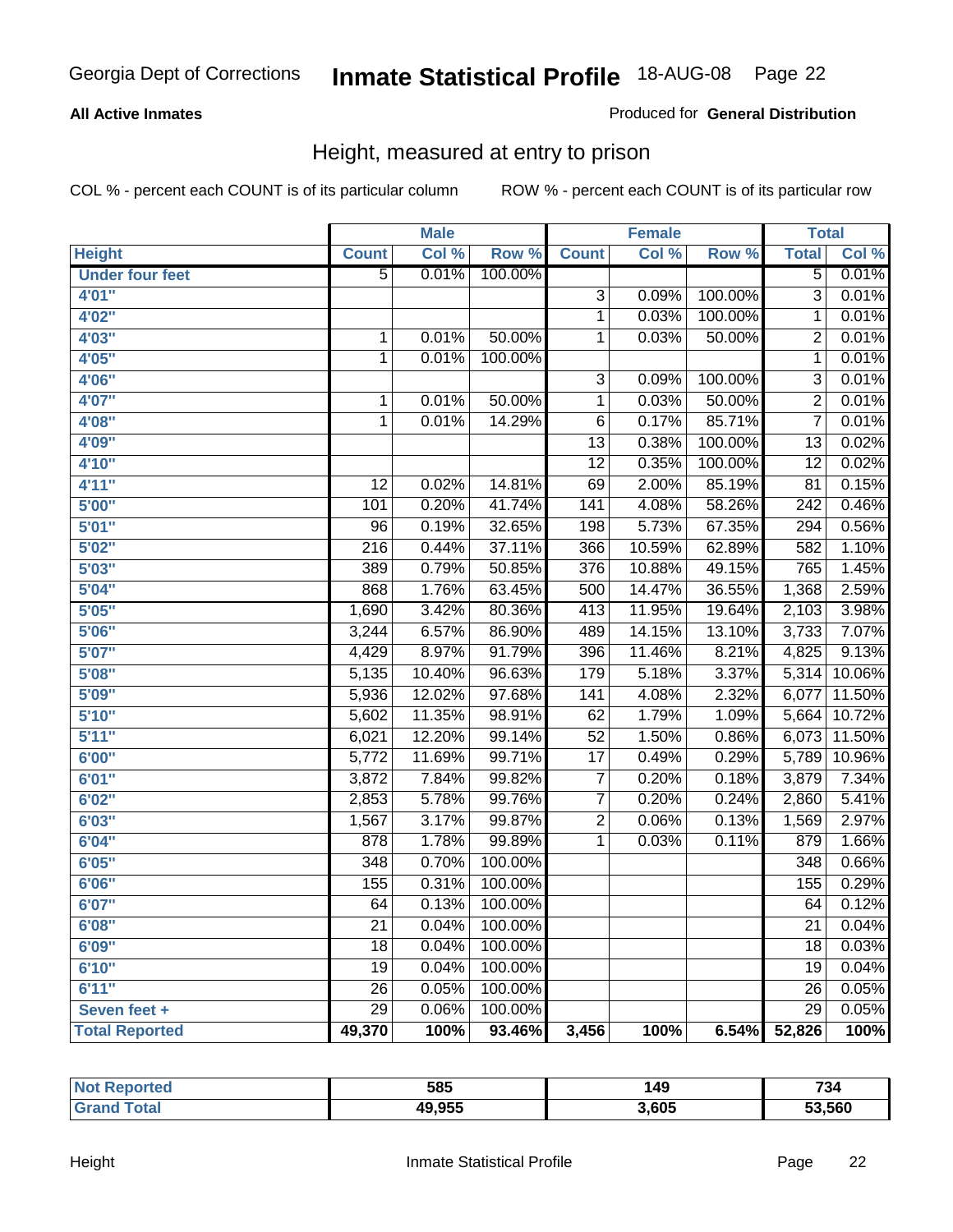#### **All Active Inmates**

Produced for **General Distribution**

### Height, measured at entry to prison

|                        | <b>Male</b> | <b>Female</b> | <b>Total</b> |
|------------------------|-------------|---------------|--------------|
| Mean (average)         | 5'10"       | 5'05"         | 5'10''       |
| <b>Median (middle)</b> | 5'10"       | 5'05"         | 5'10"        |
| Mode (most frequent)   | 5'11"       | 5'04"         | 5'09"        |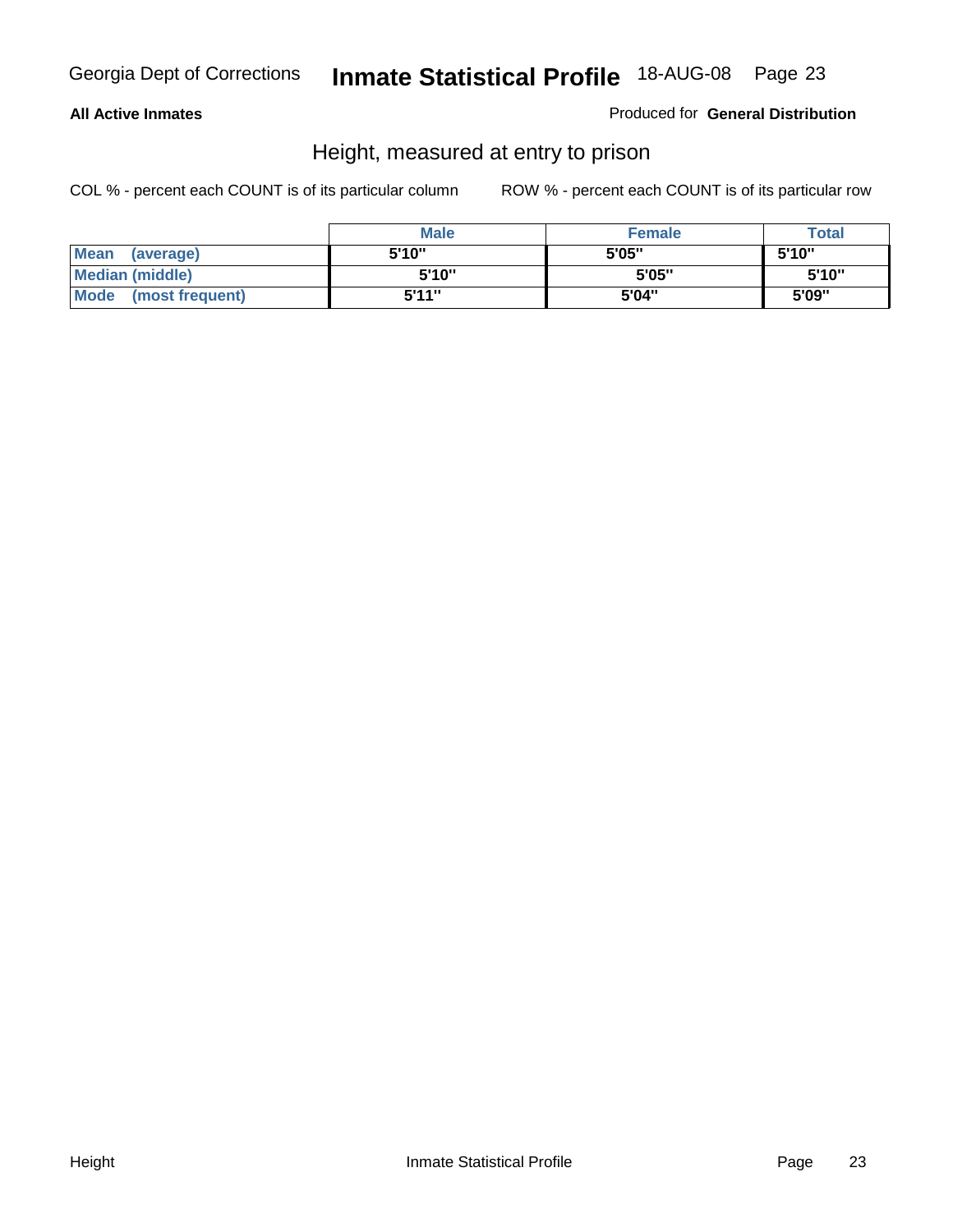#### **All Active Inmates**

#### Produced for **General Distribution**

### Weight, measured at entry to prison

|                        |                  | <b>Male</b> |         |                  | <b>Female</b> |                  | <b>Total</b>     |        |
|------------------------|------------------|-------------|---------|------------------|---------------|------------------|------------------|--------|
| <b>Weight</b>          | <b>Count</b>     | Col %       | Row %   | <b>Count</b>     | Col %         | Row <sup>%</sup> | <b>Total</b>     | Col %  |
| <b>Under 80 pounds</b> | 9                | 0.02%       | 81.82%  | $\overline{2}$   | 0.06%         | 18.18%           | $\overline{11}$  | 0.02%  |
| 80 - 89 pounds         | $\overline{3}$   | 0.01%       | 60.00%  | $\overline{2}$   | 0.06%         | 40.00%           | $\overline{5}$   | 0.01%  |
| 90 - 99 pounds         | $\overline{4}$   | 0.01%       | 44.44%  | $\overline{5}$   | 0.14%         | 55.56%           | $\overline{9}$   | 0.02%  |
| 100 - 109 pounds       | $\overline{25}$  | 0.05%       | 37.31%  | $\overline{42}$  | 1.22%         | 62.69%           | $\overline{67}$  | 0.13%  |
| 110 - 119 pounds       | 106              | 0.21%       | 50.72%  | 103              | 2.98%         | 49.28%           | $\overline{209}$ | 0.40%  |
| 120 - 129 pounds       | 518              | 1.05%       | 68.70%  | 236              | 6.83%         | 31.30%           | 754              | 1.43%  |
| 130 - 139 pounds       | 1,515            | 3.07%       | 83.66%  | 296              | 8.56%         | 16.34%           | 1,811            | 3.43%  |
| 140 - 149 pounds       | 3,291            | 6.67%       | 90.69%  | 338              | 9.78%         | 9.31%            | 3,629            | 6.87%  |
| 150 - 159 pounds       | 4,854            | 9.83%       | 92.19%  | 411              | 11.89%        | 7.81%            | 5,265            | 9.97%  |
| 160 - 169 pounds       | 6,628            | 13.43%      | 94.47%  | 388              | 11.23%        | 5.53%            | 7,016            | 13.28% |
| 170 - 179 pounds       | 6,259            | 12.68%      | 95.34%  | $\overline{306}$ | 8.85%         | 4.66%            | 6,565            | 12.43% |
| 180 - 189 pounds       | 6,523            | 13.21%      | 95.93%  | $\overline{277}$ | 8.02%         | 4.07%            | 6,800            | 12.87% |
| 190 - 199 pounds       | 4,641            | 9.40%       | 95.59%  | $\overline{214}$ | 6.19%         | 4.41%            | 4,855            | 9.19%  |
| 200 - 209 pounds       | 4,090            | 8.28%       | 94.94%  | $\overline{218}$ | 6.31%         | 5.06%            | 4,308            | 8.16%  |
| 210 - 219 pounds       | 3,015            | 6.11%       | 95.05%  | 157              | 4.54%         | 4.95%            | 3,172            | 6.00%  |
| 220 - 229 pounds       | 2,365            | 4.79%       | 95.48%  | 112              | 3.24%         | 4.52%            | 2,477            | 4.69%  |
| 230 - 239 pounds       | 1,642            | 3.33%       | 95.13%  | $\overline{84}$  | 2.43%         | 4.87%            | 1,726            | 3.27%  |
| 240 - 249 pounds       | 1,174            | 2.38%       | 94.91%  | 63               | 1.82%         | 5.09%            | 1,237            | 2.34%  |
| 250 - 259 pounds       | 860              | 1.74%       | 94.71%  | 48               | 1.39%         | 5.29%            | 908              | 1.72%  |
| 260 - 269 pounds       | 615              | 1.25%       | 92.62%  | 49               | 1.42%         | 7.38%            | 664              | 1.26%  |
| 270 - 279 pounds       | 370              | 0.75%       | 94.15%  | $\overline{23}$  | 0.67%         | 5.85%            | 393              | 0.74%  |
| 280 - 289 pounds       | 292              | 0.59%       | 92.70%  | $\overline{23}$  | 0.67%         | 7.30%            | $\overline{315}$ | 0.60%  |
| 290 - 299 pounds       | 171              | 0.35%       | 93.96%  | $\overline{11}$  | 0.32%         | 6.04%            | $\overline{182}$ | 0.34%  |
| 300 - 309 pounds       | $\overline{125}$ | 0.25%       | 91.91%  | $\overline{11}$  | 0.32%         | 8.09%            | 136              | 0.26%  |
| 310 - 319 pounds       | 85               | 0.17%       | 89.47%  | $\overline{10}$  | 0.29%         | 10.53%           | 95               | 0.18%  |
| 320 - 329 pounds       | $\overline{50}$  | 0.10%       | 83.33%  | $\overline{10}$  | 0.29%         | 16.67%           | 60               | 0.11%  |
| 330 - 339 pounds       | $\overline{22}$  | 0.04%       | 88.00%  | $\overline{3}$   | 0.09%         | 12.00%           | $\overline{25}$  | 0.05%  |
| 340 - 349 pounds       | $\overline{30}$  | 0.06%       | 83.33%  | $\overline{6}$   | 0.17%         | 16.67%           | $\overline{36}$  | 0.07%  |
| 350 - 359 pounds       | $\overline{31}$  | 0.06%       | 91.18%  | $\overline{3}$   | 0.09%         | 8.82%            | $\overline{34}$  | 0.06%  |
| 360 - 369 pounds       | $\overline{22}$  | 0.04%       | 91.67%  | $\overline{2}$   | 0.06%         | 8.33%            | 24               | 0.05%  |
| 370 - 379 pounds       | $\overline{7}$   | 0.01%       | 100.00% |                  |               |                  | 7                | 0.01%  |
| 380 - 389 pounds       | $\overline{3}$   | 0.01%       | 60.00%  | $\overline{2}$   | 0.06%         | 40.00%           | 5                | 0.01%  |
| 390 - 399 pounds       | $\overline{4}$   | 0.01%       | 100.00% |                  |               |                  | 4                | 0.01%  |
| 400 pounds and over    | $\overline{21}$  | 0.04%       | 95.45%  | $\overline{1}$   | 0.03%         | 4.55%            | $\overline{22}$  | 0.04%  |
| <b>Total Reported</b>  | 49,370           | 100%        | 93.46%  | 3,456            | 100%          | 6.54%            | 52,826           | 100.0% |

| <b>Reported</b><br>NO. | 585    | 149   | 734    |
|------------------------|--------|-------|--------|
| ota.                   | 49.955 | 3,605 | 53,560 |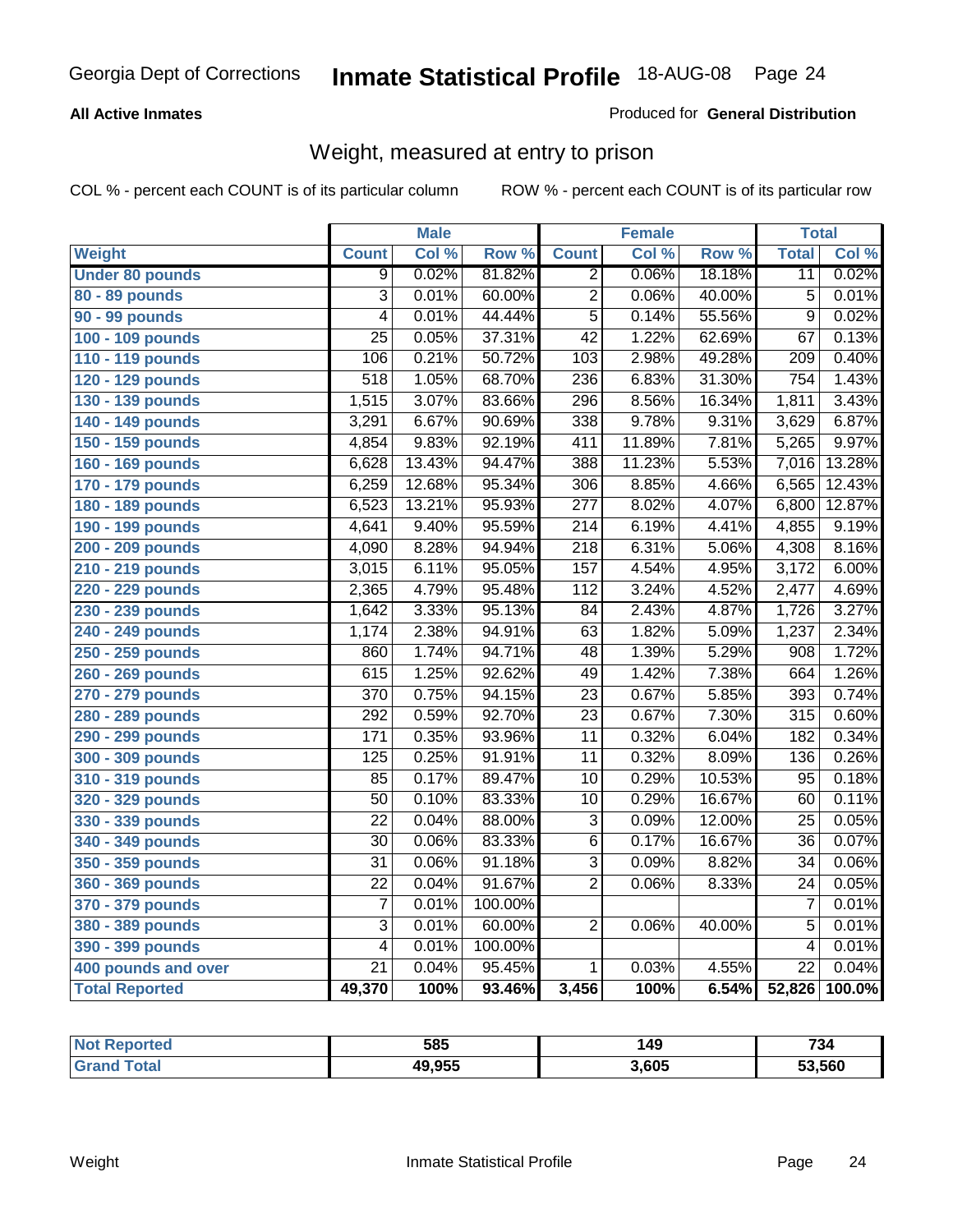#### **All Active Inmates**

#### Produced for **General Distribution**

### Weight, measured at entry to prison

|                                | <b>Male</b> | <b>Female</b> | Total |
|--------------------------------|-------------|---------------|-------|
| <b>Mean</b><br>(average)       | 186         | 174           | 185   |
| <b>Median (middle)</b>         | 180         | 165           | 180   |
| <b>Mode</b><br>(most frequent) | 180         | 150           | 180   |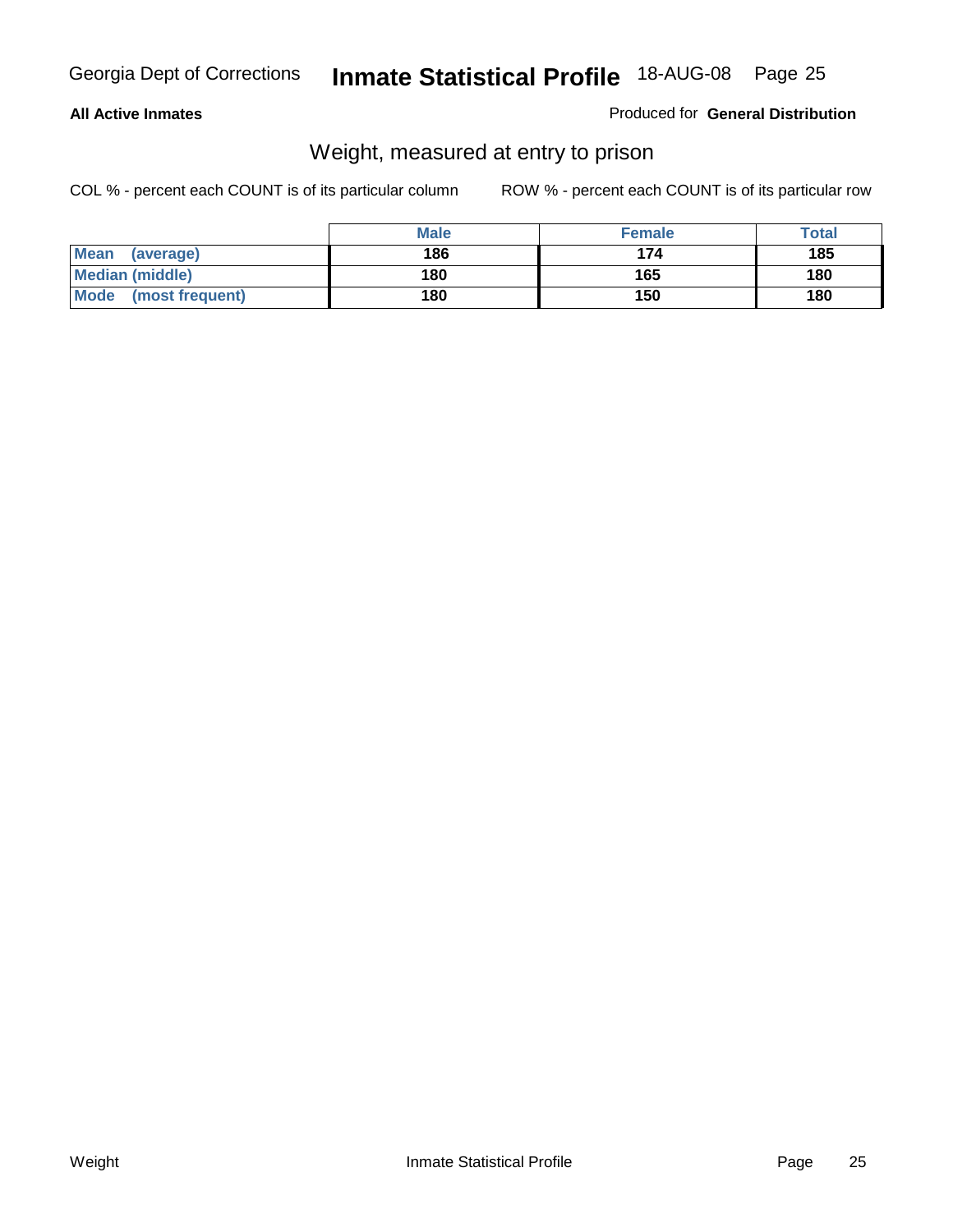**All Active Inmates**

#### Produced for **General Distribution**

### Military service

|                         |              | <b>Male</b> |             |       | <b>Female</b> |          |              | <b>Total</b> |
|-------------------------|--------------|-------------|-------------|-------|---------------|----------|--------------|--------------|
| <b>Military service</b> | <b>Count</b> | Col %       | Row % Count |       | Col %         | Row %    | <b>Total</b> | Col %        |
| <b>Air Force</b>        | 287          | .71%        | 97.29%      | 8     | $.24\%$       | 2.71%    | 295          | .68%         |
| <b>Army</b>             | 2,126        | 5.27%       | 98.52%      | 32    | .95%          | 1.48%    | 2,158        | 4.94%        |
| <b>Navy</b><br>3        | 625          | 1.55%       | 98.58%      | 9     | .27%          | 1.42%    | 634          | 1.45%        |
| <b>Marines</b><br>4     | 463          | 1.15%       | 99.36%      | 3     | .09%          | .64%     | 466          | 1.07%        |
| <b>Coast Guard</b><br>5 | 26           | $.06\%$     | 100.00%     |       |               |          | 26           | .06%         |
| <b>None</b><br>96       | 36,803       | 91.25%      | 91.76%      | 3,306 | 98.45%        | $8.24\%$ | 40,109       | 91.81%       |
| <b>Total Reported</b>   | 40,330       | 100%        | 92.31%      | 3,358 | 100%          | 7.69%    | 43,688       | 100%         |

| orted          | 9,625  | 247   | ר סי   |
|----------------|--------|-------|--------|
| NO:            |        |       | $01 -$ |
| `otal<br>Grand | 49,955 | 3,605 | 53.560 |

| <b>Mou</b><br><b>Army</b><br>ATIIV<br>41U -<br>$\sim$ 1111 $\sigma$ |  |
|---------------------------------------------------------------------|--|
|---------------------------------------------------------------------|--|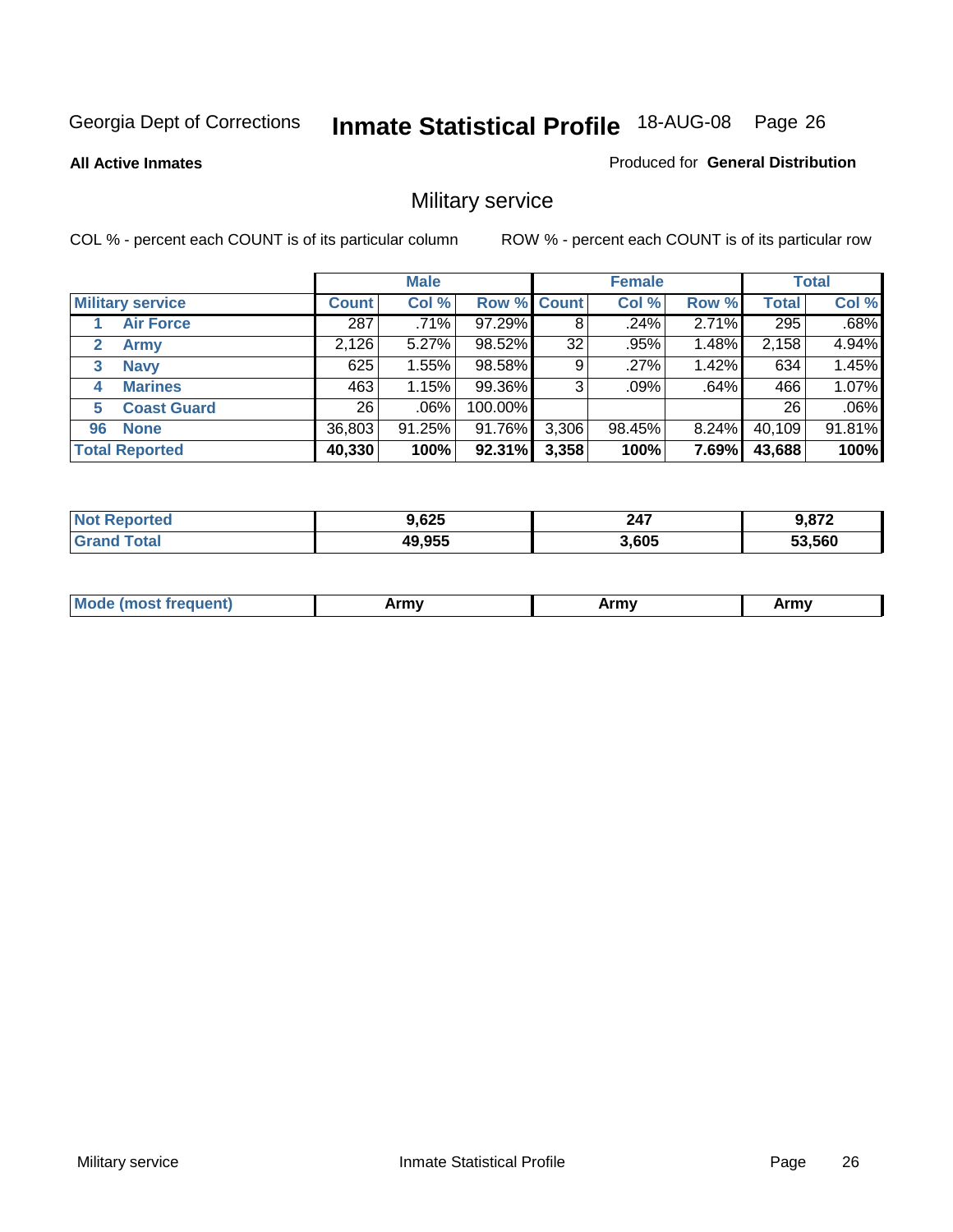#### **All Active Inmates**

#### Produced for **General Distribution**

### Type of admission to prison

|                |                             |              | <b>Male</b> |                    |     | <b>Female</b> |        |              | <b>Total</b> |
|----------------|-----------------------------|--------------|-------------|--------------------|-----|---------------|--------|--------------|--------------|
|                | <b>Type of Admission</b>    | <b>Count</b> | Col %       | <b>Row % Count</b> |     | Col %         | Row %  | <b>Total</b> | Col %        |
| 1              | <b>Committed From Court</b> | 34,632       | 69.43%      | 93.46% 2,423       |     | 67.40%        | 6.54%  | 37,055       | 69.29%       |
| $\overline{2}$ | <b>Return Appeal/Bond</b>   | 14           | .03%        | 100.00%            |     |               |        | 14           | .03%         |
| 3              | <b>Parole Rev/New Sent</b>  | 4,276        | 8.57%       | 95.36%             | 208 | 5.79%         | 4.64%  | 4,484        | 8.38%        |
| 4              | <b>Par Rev/No New Sent</b>  | 1,725        | 3.46%       | 94.31%             | 104 | 2.89%         | 5.69%  | 1,829        | 3.42%        |
| 5              | <b>Prob Viol/Total Rev</b>  |              | .01%        | 100.00%            |     |               |        |              | .01%         |
| 6              | <b>Prob Viol/Partial</b>    | 3,431        | 6.88%       | 89.65%             | 396 | 11.02%        | 10.35% | 3,827        | 7.16%        |
| 7              | <b>Admit Fm Other Cust</b>  | 37           | .07%        | 94.87%             | 2   | .06%          | 5.13%  | 39           | .07%         |
| 9              | <b>Prob Rev/Remainder</b>   | 4,940        | 9.90%       | 91.77%             | 443 | 12.32%        | 8.23%  | 5,383        | 10.07%       |
| 10             | <b>New Sent/Par Rev Pnd</b> | 27           | .05%        | 100.00%            |     |               |        | 27           | .05%         |
| 11             | <b>Life W/O Parole</b>      | 308          | .62%        | 98.40%             | 5   | .14%          | 1.60%  | 313          | .59%         |
| 30             | <b>Par Rev/Rsn Unknown</b>  | 64           | .13%        | 100.00%            |     |               |        | 64           | .12%         |
| 32             | <b>Pb Parole Rescinded</b>  | 13           | .03%        | 100.00%            |     |               |        | 13           | .02%         |
| 33             | <b>Prob Revoc/Spec Cond</b> | 188          | .38%        | 93.07%             | 14  | .39%          | 6.93%  | 202          | .38%         |
| 40             | <b>Par Rev/Revoc Center</b> | 173          | .35%        | 100.00%            |     |               |        | 173          | .32%         |
| 44             | <b>Whitworth Detention</b>  | 47           | .09%        | 100.00%            |     |               |        | 47           | .09%         |
| 50             | <b>Dcys At Risk</b>         | 6            | .01%        | 100.00%            |     |               |        | 6            | .01%         |
|                | <b>Total Reported</b>       | 49,882       | 100%        | 93.28% 3,595       |     | 100%          | 6.72%  | 53,477       | 100%         |

| Reported<br>NOT. | $\rightarrow$ | יי    | o۰<br>ია |
|------------------|---------------|-------|----------|
| 'ota.            | 49.955        | 8.605 | .560     |

| <b>Mode</b><br><b>Cmmւ</b><br>Cmmt<br>Cmmt<br>frequent)<br>∴∩urt<br>Court (<br>:ourt<br>. |  |  |
|-------------------------------------------------------------------------------------------|--|--|
|                                                                                           |  |  |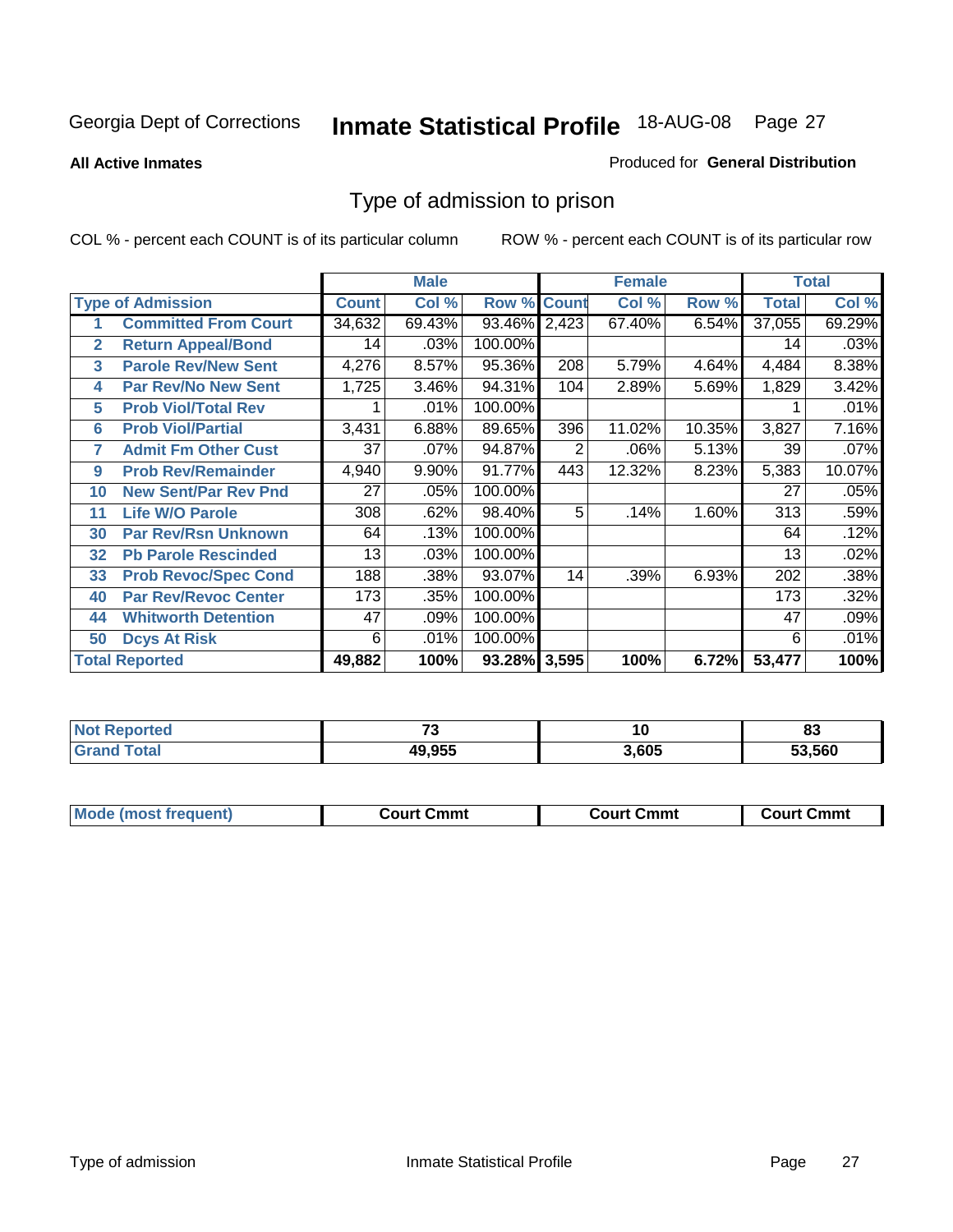**All Active Inmates**

#### Produced for **General Distribution**

### Current / last security status

|                        |              | <b>Male</b> |                    |       | <b>Female</b> |         |              | <b>Total</b> |
|------------------------|--------------|-------------|--------------------|-------|---------------|---------|--------------|--------------|
| <b>Security Status</b> | <b>Count</b> | Col %       | <b>Row % Count</b> |       | Col %         | Row %   | <b>Total</b> | Col %        |
| 1 Wrk Releas           | 808          | 1.66%       | 88.21%             | 108   | 3.16%         | 11.79%  | 916          | 1.76%        |
| 2 Trusty               | ا 092. ا     | 2.25%       | 87.64%             | 154   | 4.51%         | 12.36%  | 1,246        | 2.40%        |
| 3 Minimum              | 18,647       | 38.41%      | 90.27%             | 2,010 | 58.86%        | 9.73%   | 20,657       | 39.76%       |
| 4 Medium               | 21,442       | 44.17%      | 95.70%             | 963   | 28.20%        | 4.30%   | 22,405       | 43.12%       |
| 5 Close                | 6,220        | 12.81%      | 97.23%             | 177   | 5.18%         | 2.77%   | 6,397        | 12.31%       |
| 6 Maximum              | 332          | .68%        | 99.10%             | 3     | .09%          | $.90\%$ | 335          | .64%         |
| <b>Total Reported</b>  | 48,541       | 100%        | 93.43%             | 3,415 | 100%          | 6.57%   | 51,956       | 100%         |

| <b>Still being diagnosed</b> | .410   | 190   | 1,600  |
|------------------------------|--------|-------|--------|
| <b>Not Reported</b>          |        |       |        |
| <b>Grand Total</b>           | 49,955 | 3,605 | 53,560 |

| M.<br>.<br>--<br>M.<br><b>ALL 1999</b><br>----<br>w. |  |  |
|------------------------------------------------------|--|--|
|                                                      |  |  |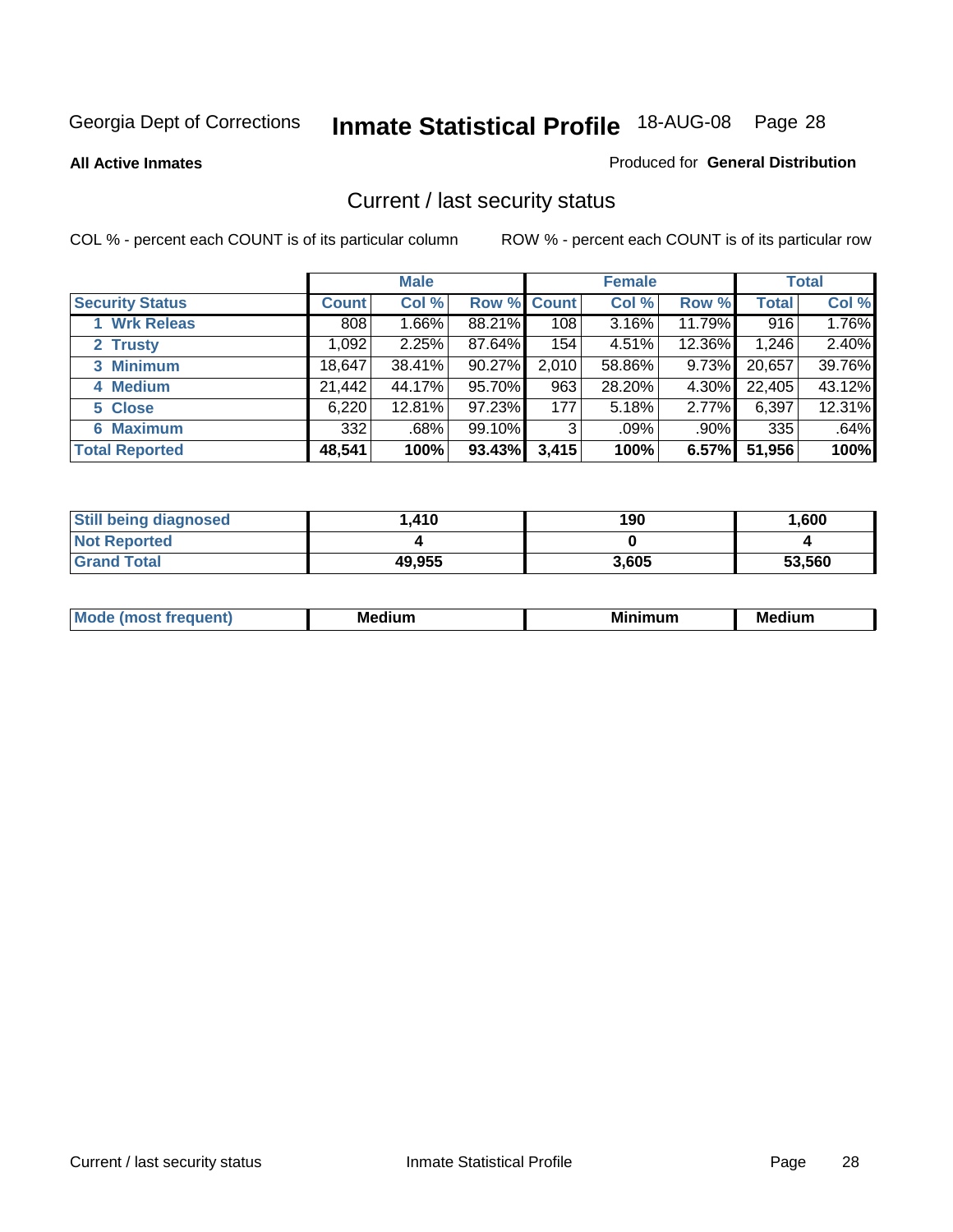**All Active Inmates**

#### Produced for **General Distribution**

### Current / last type of institution

|                            |              | <b>Male</b> |             |       | <b>Female</b> |          |              | <b>Total</b> |
|----------------------------|--------------|-------------|-------------|-------|---------------|----------|--------------|--------------|
| <b>Type of Institution</b> | <b>Count</b> | Col %       | Row % Count |       | Col %         | Row %    | <b>Total</b> | Col %        |
| <b>Transitional Center</b> | 2,411        | 4.83%       | 88.28%      | 320   | $8.88\%$      | 11.72%   | 2,731        | 5.10%        |
| <b>State Hospital</b>      |              | $.01\%$     | 100.00%     |       |               |          |              | .01%         |
| <b>County Camp</b>         | 4,930        | 9.87%       | 100.00%     |       |               |          | 4,930        | 9.20%        |
| <b>State Prison</b>        | 34,969       | 70.00%      | 91.84%      | 3,106 | 86.16%        | $8.16\%$ | 38,075       | 71.09%       |
| <b>Private Prison</b>      | 5,179        | 10.37%      | 99.98%      |       | $.03\%$       | .02%     | 5,180        | 9.67%        |
| <b>Prison Annex</b>        | 1,081        | 2.16%       | 100.00%     |       |               |          | 1,081        | 2.02%        |
| <b>Pre Release Center</b>  | 1,273        | 2.55%       | 87.73%      | 178   | 4.94%         | 12.27%   | 1,451        | 2.71%        |
| <b>Inmate Boot Camp</b>    | 111          | .22%        | 100.00%     |       |               |          | 111          | .21%         |
| <b>Total Reported</b>      | 49,955       | 100%        | 93.27%      | 3,605 | 100%          | 6.73%    | 53,560       | 100%         |

| <b>Not</b><br><b>Reported</b> |        |       |        |
|-------------------------------|--------|-------|--------|
| <b>Grand Total</b>            | 49,955 | 3,605 | 53.560 |

| <b>Mode (most frequent)</b> | State Prison | <b>State Prison</b> | <b>State Prison I</b> |
|-----------------------------|--------------|---------------------|-----------------------|
|                             |              |                     |                       |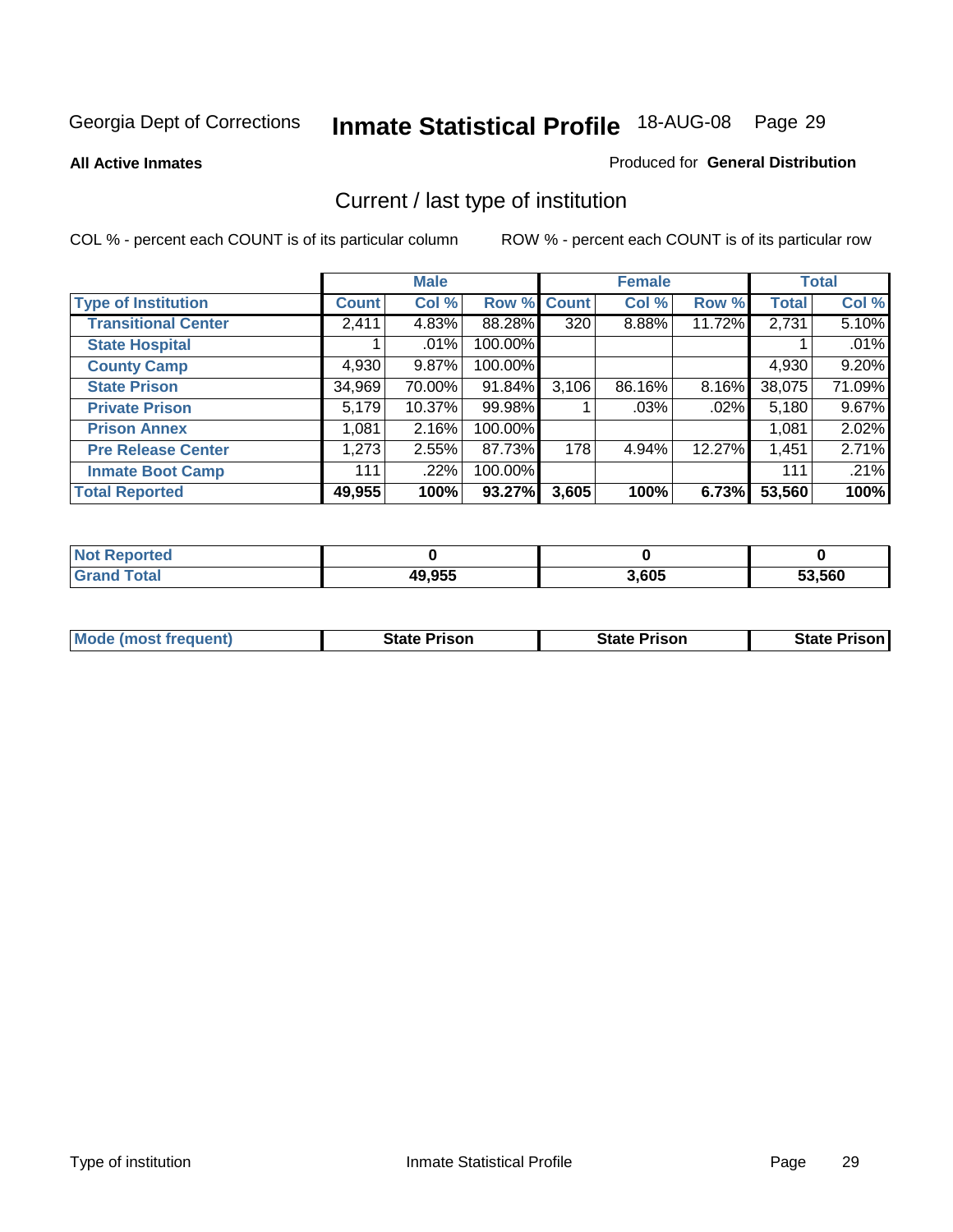**All Active Inmates**

#### Produced for **General Distribution**

### Institution type - transitional centers

|     |                                          |              | <b>Male</b> |         |              | <b>Female</b> |         |              | <b>Total</b> |
|-----|------------------------------------------|--------------|-------------|---------|--------------|---------------|---------|--------------|--------------|
|     | <b>Institution Type - Trans. Centers</b> | <b>Count</b> | Col %       | Row %   | <b>Count</b> | Col %         | Row %   | <b>Total</b> | Col %        |
| 220 | <b>Albany Trans-Ctr</b>                  | 150          | 6.22%       | 100.00% |              |               |         | 150          | 5.49%        |
| 227 | <b>Arrendale Trans-Ctr</b>               |              |             |         | 102          | 31.88%        | 100.00% | 102          | 3.73%        |
| 223 | <b>Atlanta Male Trans-Ctr</b>            | 248          | 10.29%      | 100.00% |              |               |         | 248          | 9.08%        |
| 246 | <b>Augusta Trans-Ctr</b>                 | 190          | 7.88%       | 100.00% |              |               |         | 190          | 6.96%        |
| 249 | <b>Clayton Transitional Ctr</b>          | 314          | 13.02%      | 100.00% |              |               |         | 314          | 11.50%       |
| 247 | <b>Coastal Transitional Ctr</b>          | 252          | 10.45%      | 100.00% |              |               |         | 252          | 9.23%        |
| 225 | <b>Columbus Trans-Ctr</b>                | 181          | 7.51%       | 100.00% |              |               |         | 181          | 6.63%        |
| 252 | <b>Emanuel-Swainsboro Tc</b>             | 210          | 8.71%       | 100.00% |              |               |         | 210          | 7.69%        |
| 250 | <b>Helms Trans-Ctr</b>                   | 92           | 3.82%       | 100.00% |              |               |         | 92           | 3.37%        |
| 248 | <b>Lagrange Trans Ctr</b>                | 138          | 5.72%       | 100.00% |              |               |         | 138          | 5.05%        |
| 231 | <b>Macon Male Trans-Ctr</b>              | 143          | 5.93%       | 100.00% |              |               |         | 143          | 5.24%        |
| 235 | <b>Metro Womens Trans-Ctr</b>            |              |             |         | 218          | 68.13%        | 100.00% | 218          | 7.98%        |
| 233 | <b>Phillips Trans-Ctr</b>                | 198          | 8.21%       | 100.00% |              |               |         | 198          | 7.25%        |
| 253 | <b>Smith Trans-Ctr</b>                   | 195          | 8.09%       | 100.00% |              |               |         | 195          | 7.14%        |
| 230 | <b>Valdosta Trans-Ctr</b>                | 100          | 4.15%       | 100.00% |              |               |         | 100          | 3.66%        |
|     | <b>Total Reported</b>                    | 2,411        | 100%        | 88.28%  | 320          | 100%          | 11.72%  | 2,731        | 100%         |

| NG<br>porteg<br>$\cdots$ |                 |                    |     |
|--------------------------|-----------------|--------------------|-----|
| 'otal                    | $\overline{44}$ | חרפ<br>טבע<br>$ -$ | 704 |

| <b>Mode (most frequent)</b> | 249 Clayton Transitional Ctrl 235 Metro Womens Trans- | Ctr | 249 Clayton<br><b>Transitional Ctr</b> |
|-----------------------------|-------------------------------------------------------|-----|----------------------------------------|
|                             |                                                       |     |                                        |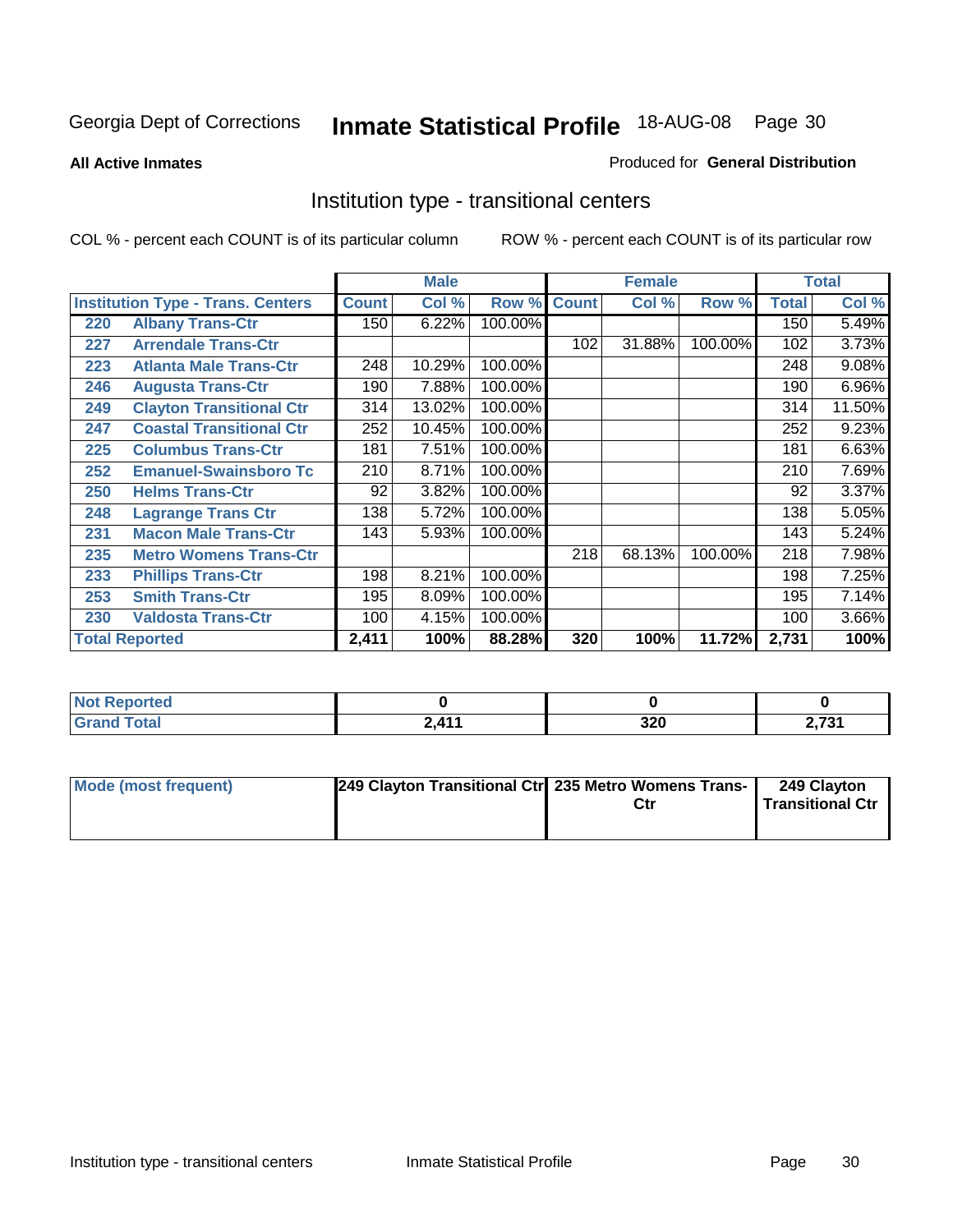**All Active Inmates**

#### Produced for **General Distribution**

### Institution type - mental hospitals

|                                                  | <b>Male</b> |                    | <b>Female</b> |                   | <b>Total</b> |
|--------------------------------------------------|-------------|--------------------|---------------|-------------------|--------------|
| <b>Institution Type - Mental Hospitals Count</b> | Col%        | <b>Row % Count</b> |               | Col % Row % Total | Col %        |
| <b>302 Central State Hospital</b>                | $100.00\%$  | $100.00\%$         |               |                   | 100.00%      |
| <b>Total Reported</b>                            | 100%        | 100%I              |               | %                 | 100%         |

| Not Reported |  |  |
|--------------|--|--|
| <b>otal</b>  |  |  |

| Mode (most frequent)<br>302 Central State Hospital | Null | <b>302 Central State</b><br><b>Hospital</b> |
|----------------------------------------------------|------|---------------------------------------------|
|----------------------------------------------------|------|---------------------------------------------|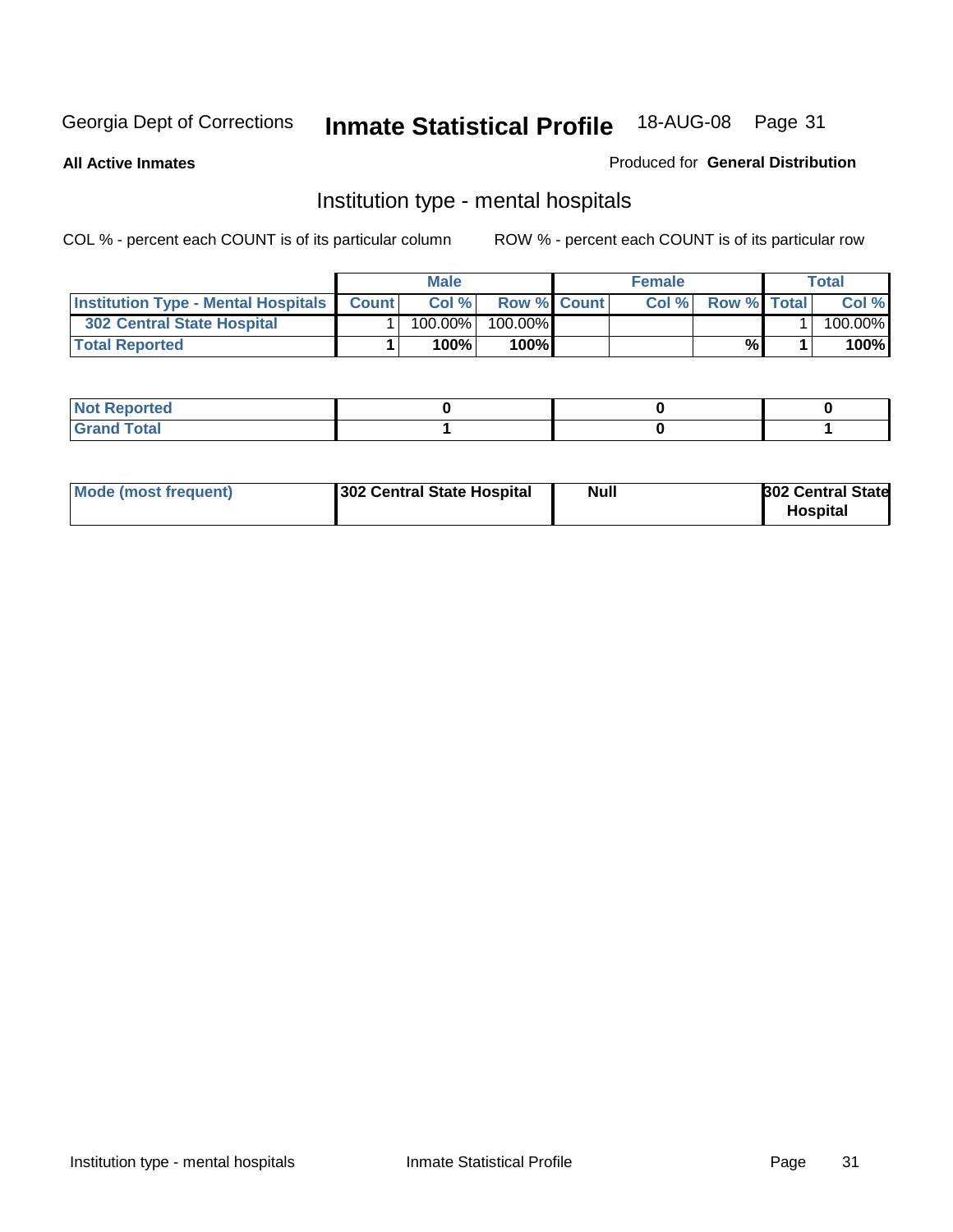#### **All Active Inmates**

#### Produced for **General Distribution**

### Institution type - county prisons

|                                          |                  | <b>Male</b> |         |              | <b>Female</b>      |                          |                  | <b>Total</b> |
|------------------------------------------|------------------|-------------|---------|--------------|--------------------|--------------------------|------------------|--------------|
| <b>Institution Type - County Prisons</b> | <b>Count</b>     | Col %       | Row %   | <b>Count</b> | $\overline{Col}$ % | Row %                    | <b>Total</b>     | Col %        |
| <b>Bulloch County Ci</b><br>402          | 130              | 2.64%       | 100.00% |              |                    |                          | 130              | 2.64%        |
| <b>Carroll County Ci</b><br>404          | $\overline{208}$ | 4.22%       | 100.00% |              |                    |                          | $\overline{208}$ | 4.22%        |
| <b>Clarke County Ci</b><br>406           | 106              | 2.15%       | 100.00% |              |                    |                          | 106              | 2.15%        |
| <b>Clayton County Ci</b><br>456          | 220              | 4.46%       | 100.00% |              |                    |                          | 220              | 4.46%        |
| <b>Colquitt County Ci</b><br>407         | 169              | 3.43%       | 100.00% |              |                    |                          | 169              | 3.43%        |
| <b>Coweta County Ci</b><br>409           | 197              | 4.00%       | 100.00% |              |                    |                          | 197              | 4.00%        |
| <b>Decatur County Ci</b><br>411          | $\overline{209}$ | 4.24%       | 100.00% |              |                    |                          | $\overline{209}$ | 4.24%        |
| <b>Effingham County Ci</b><br>413        | 236              | 4.79%       | 100.00% |              |                    |                          | 236              | 4.79%        |
| <b>Floyd County Ci</b><br>415            | 332              | 6.73%       | 100.00% |              |                    |                          | 332              | 6.73%        |
| <b>Gwinnett County Ci</b><br>419         | 232              | 4.71%       | 100.00% |              |                    |                          | 232              | 4.71%        |
| <b>Hall County Ci</b><br>420             | 149              | 3.02%       | 100.00% |              |                    |                          | 149              | 3.02%        |
| <b>Harris County Ci</b><br>422           | 97               | 1.97%       | 100.00% |              |                    |                          | 97               | 1.97%        |
| <b>Jackson County Ci</b><br>426          | 168              | 3.41%       | 100.00% |              |                    |                          | 168              | 3.41%        |
| <b>Jefferson County Ci</b><br>428        | 174              | 3.53%       | 100.00% |              |                    |                          | 174              | 3.53%        |
| <b>Mitchell County Ci</b><br>433         | 110              | 2.23%       | 100.00% |              |                    |                          | 110              | 2.23%        |
| <b>Muscogee County Ci</b><br>435         | $\overline{516}$ | 10.47%      | 100.00% |              |                    |                          | $\overline{516}$ | 10.47%       |
| <b>Richmond County Ci</b><br>439         | $\overline{200}$ | 4.06%       | 100.00% |              |                    |                          | 200              | 4.06%        |
| <b>Screven County Prison</b><br>440      | $\overline{137}$ | 2.78%       | 100.00% |              |                    |                          | 137              | 2.78%        |
| <b>Spalding County Ci</b><br>441         | 364              | 7.38%       | 100.00% |              |                    |                          | 364              | 7.38%        |
| <b>Stewart County Ci</b><br>442          | 84               | 1.70%       | 100.00% |              |                    |                          | 84               | 1.70%        |
| <b>Sumter County Ci</b><br>443           | 334              | 6.77%       | 100.00% |              |                    |                          | 334              | 6.77%        |
| <b>Terrell County Ci</b><br>444          | 138              | 2.80%       | 100.00% |              |                    |                          | 138              | 2.80%        |
| <b>Thomas County Ci</b><br>445           | 153              | 3.10%       | 100.00% |              |                    |                          | 153              | 3.10%        |
| <b>Troup County Ci</b><br>447            | 267              | 5.42%       | 100.00% |              |                    |                          | $\overline{267}$ | 5.42%        |
| <b>Total Reported</b>                    | 4,930            | 100%        | 100%    |              |                    | $\overline{\frac{9}{6}}$ | 4,930            | 100%         |

| τeα                                          |       |       |
|----------------------------------------------|-------|-------|
| $\sim$<br>$\sim$ $\sim$ $\sim$ $\sim$ $\sim$ | 4.930 | 1,930 |

| Mode (most frequent) | 435 Muscogee County Ci | Null | 435 Muscogee |
|----------------------|------------------------|------|--------------|
|                      |                        |      | County Ci    |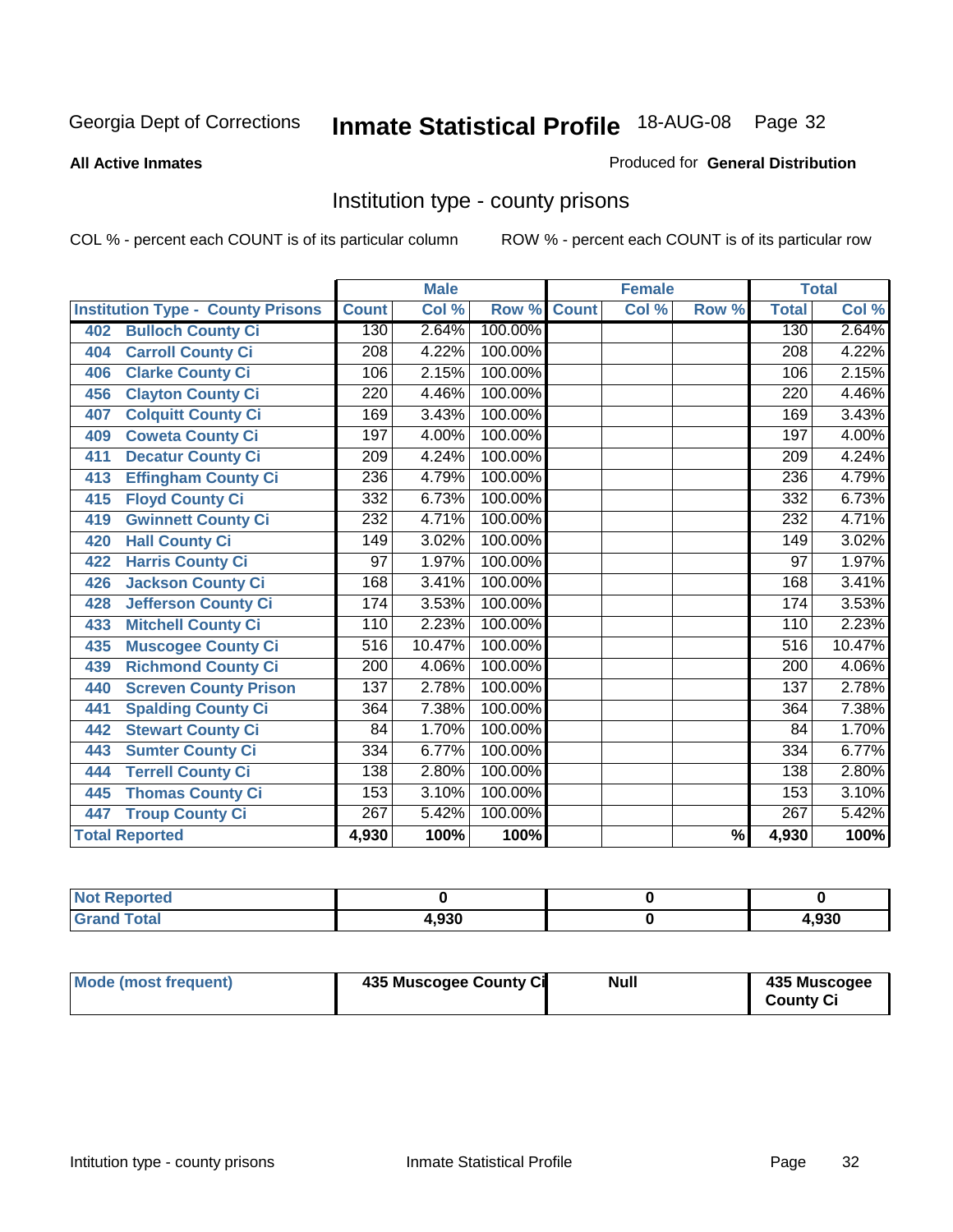#### **All Active Inmates**

#### Produced for **General Distribution**

### Institution type - state prisons

|     |                                            |                | <b>Male</b> |         |              | <b>Female</b> |         | <b>Total</b>   |       |
|-----|--------------------------------------------|----------------|-------------|---------|--------------|---------------|---------|----------------|-------|
|     | <b>Institution Type - State Prisons</b>    | <b>Count</b>   | Col %       | Row %   | <b>Count</b> | Col %         | Row %   | <b>Total</b>   | Col % |
| 508 | <b>Arrendale State Prison</b>              |                |             |         | 1,212        | 39.02%        | 100.00% | 1,212          | 3.18% |
| 532 | <b>Augusta State Med.</b><br><b>Prison</b> | 1,259          | 3.60%       | 99.92%  | 1            | .03%          | .08%    | 1,260          | 3.31% |
| 543 | <b>Autry State Prison</b>                  | 1,623          | 4.64%       | 100.00% |              |               |         | 1,623          | 4.26% |
| 553 | <b>Baldwin State Prison</b>                | 747            | 2.14%       | 100.00% |              |               |         | 747            | 1.96% |
| 536 | <b>Bostick State Prison</b>                | 696            | 1.99%       | 100.00% |              |               |         | 696            | 1.83% |
| 534 | <b>Burrus Corr Trn Cntr</b>                | 524            | 1.50%       | 100.00% |              |               |         | 524            | 1.38% |
| 547 | <b>Calhoun State Prison</b>                | 1,480          | 4.23%       | 100.00% |              |               |         | 1,480          | 3.89% |
| 531 | <b>Central State Prison</b>                | 802            | 2.29%       | 100.00% |              |               |         | 802            | 2.11% |
| 523 | <b>Coastal State Prison</b>                | 1,492          | 4.27%       | 100.00% |              |               |         | 1,492          | 3.92% |
| 535 | <b>Colony Farm State Prison</b>            | 1              | .01%        | 100.00% |              |               |         | 1              | .01%  |
| 503 | <b>Dodge State Prison</b>                  | 1,223          | 3.50%       | 100.00% |              |               |         | 1,223          | 3.21% |
| 548 | <b>Dooly State Prison</b>                  | 1,301          | 3.72%       | 100.00% |              |               |         | 1,301          | 3.42% |
| 521 | <b>Ga Diag &amp; Class Pris</b>            | 1,619          | 4.63%       | 100.00% |              |               |         | 1,619          | 4.25% |
| 522 | <b>Ga Diag &amp; Class Pris-</b>           | 416            | 1.19%       | 100.00% |              |               |         | 416            | 1.09% |
|     | <b>Perm</b>                                |                |             |         |              |               |         |                |       |
| 517 | <b>Ga State Prison</b>                     | 732            | 2.09%       | 100.00% |              |               |         | 732            | 1.92% |
| 541 | <b>Hancock State Prison</b>                | 1,283          | 3.67%       | 100.00% |              |               |         | 1,283          | 3.37% |
| 540 | <b>Hays State Prison</b>                   | 828            | 2.37%       | 100.00% |              |               |         | 828            | 2.17% |
| 551 | <b>Homerville State Prison</b>             | 196            | .56%        | 100.00% |              |               |         | 196            | .51%  |
| 545 | <b>Johnson State Prison</b>                | 1,561          | 4.46%       | 100.00% |              |               |         | 1,561          | 4.10% |
| 510 | <b>Lee State Prison</b>                    | 735            | 2.10%       | 100.00% |              |               |         | 735            | 1.93% |
| 502 | <b>Lowndes State Prison</b>                | $\overline{8}$ | .02%        | 100.00% |              |               |         | $\overline{8}$ | .02%  |
| 549 | <b>Macon State Prison</b>                  | 1,454          | 4.16%       | 100.00% |              |               |         | 1,454          | 3.82% |
| 519 | <b>Men'S State Prison</b>                  | 677            | 1.94%       | 100.00% |              |               |         | 677            | 1.78% |
| 554 | <b>Metro State Prison (W)</b>              |                |             |         | 768          | 24.73%        | 100.00% | 768            | 2.02% |
| 561 | <b>Milan State Prison</b>                  | 237            | .68%        | 100.00% |              |               |         | 237            | .62%  |
| 509 | <b>Montgomery State Prison</b>             | 399            | 1.14%       | 100.00% |              |               |         | 399            | 1.05% |
| 505 | <b>Phillips State Prison</b>               | 852            | 2.44%       | 100.00% |              |               |         | 852            | 2.24% |
| 557 | <b>Pulaski State Prison (W)</b>            |                |             |         | 1,125        | 36.22%        | 100.00% | 1,125          | 2.95% |
| 529 | <b>Rivers State Prison</b>                 | 1,148          | 3.28%       | 100.00% |              |               |         | 1,148          | 3.02% |
| 533 | <b>Rogers State Prison</b>                 | 1,320          | 3.77%       | 100.00% |              |               |         | 1,320          | 3.47% |
| 530 | <b>Rutledge State Prison</b>               | 598            | 1.71%       | 100.00% |              |               |         | 598            | 1.57% |
| 525 | <b>Scott State Prison</b>                  | 1,496          | 4.28%       | 100.00% |              |               |         | 1,496          | 3.93% |
| 550 | <b>Smith State Prison</b>                  | 1,115          | 3.19%       | 100.00% |              |               |         | 1,115          | 2.93% |
| 542 | <b>Telfair State Prison</b>                | 1,210          | 3.46%       | 100.00% |              |               |         | 1,210          | 3.18% |
| 537 | <b>Valdosta State Prison</b>               | 1,159          | 3.31%       | 100.00% |              |               |         | 1,159          | 3.04% |
| 506 | <b>Walker State Prison</b>                 | 604            | 1.73%       | 100.00% |              |               |         | 604            | 1.59% |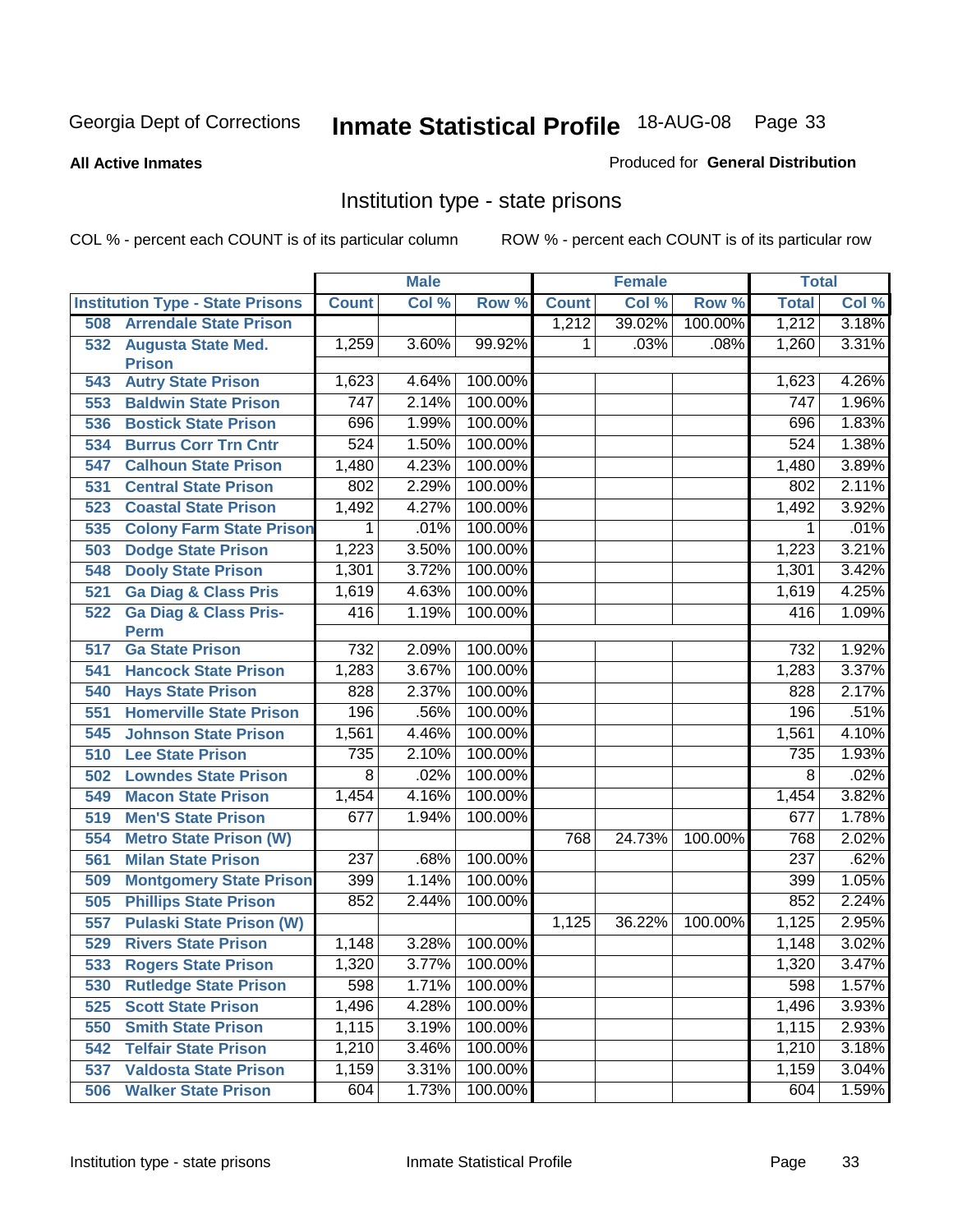**All Active Inmates**

#### Produced for **General Distribution**

### Institution type - state prisons

|                                         |              | <b>Male</b> |            |              | <b>Female</b> |       | <b>Total</b> |       |
|-----------------------------------------|--------------|-------------|------------|--------------|---------------|-------|--------------|-------|
| <b>Institution Type - State Prisons</b> | <b>Count</b> | Col %       | Row %      | <b>Count</b> | Col %         | Row % | <b>Total</b> | Col % |
| <b>Ware State Prison</b><br>501         | .074         | $3.07\%$    | 100.00%    |              |               |       | 1,074        | 2.82% |
| <b>Washington Sp</b><br>552             | .098         | $3.14\%$    | $100.00\%$ |              |               |       | 1.098        | 2.88% |
| <b>Wayne State Prison</b><br>507        | 189          | .54%        | $100.00\%$ |              |               |       | 189          | .50%  |
| <b>Wilcox State Prison</b><br>546       | 1.813        | 5.18%       | $100.00\%$ |              |               |       | 1,813,       | 4.76% |
| <b>Total Reported</b>                   | 34,969       | 100%        | $91.84\%$  | 3,106        | 100%          | 8.16% | 38,075       | 100%  |

| ' Not<br>Reported |        |       |        |
|-------------------|--------|-------|--------|
| <b>Total</b>      | 34,969 | 3.106 | 38,075 |

| <b>Mode (most frequent)</b> | 546 Wilcox State Prison | <b>508 Arrendale State Prison</b> | 546 Wilcox State<br><b>Prison</b> |
|-----------------------------|-------------------------|-----------------------------------|-----------------------------------|
|-----------------------------|-------------------------|-----------------------------------|-----------------------------------|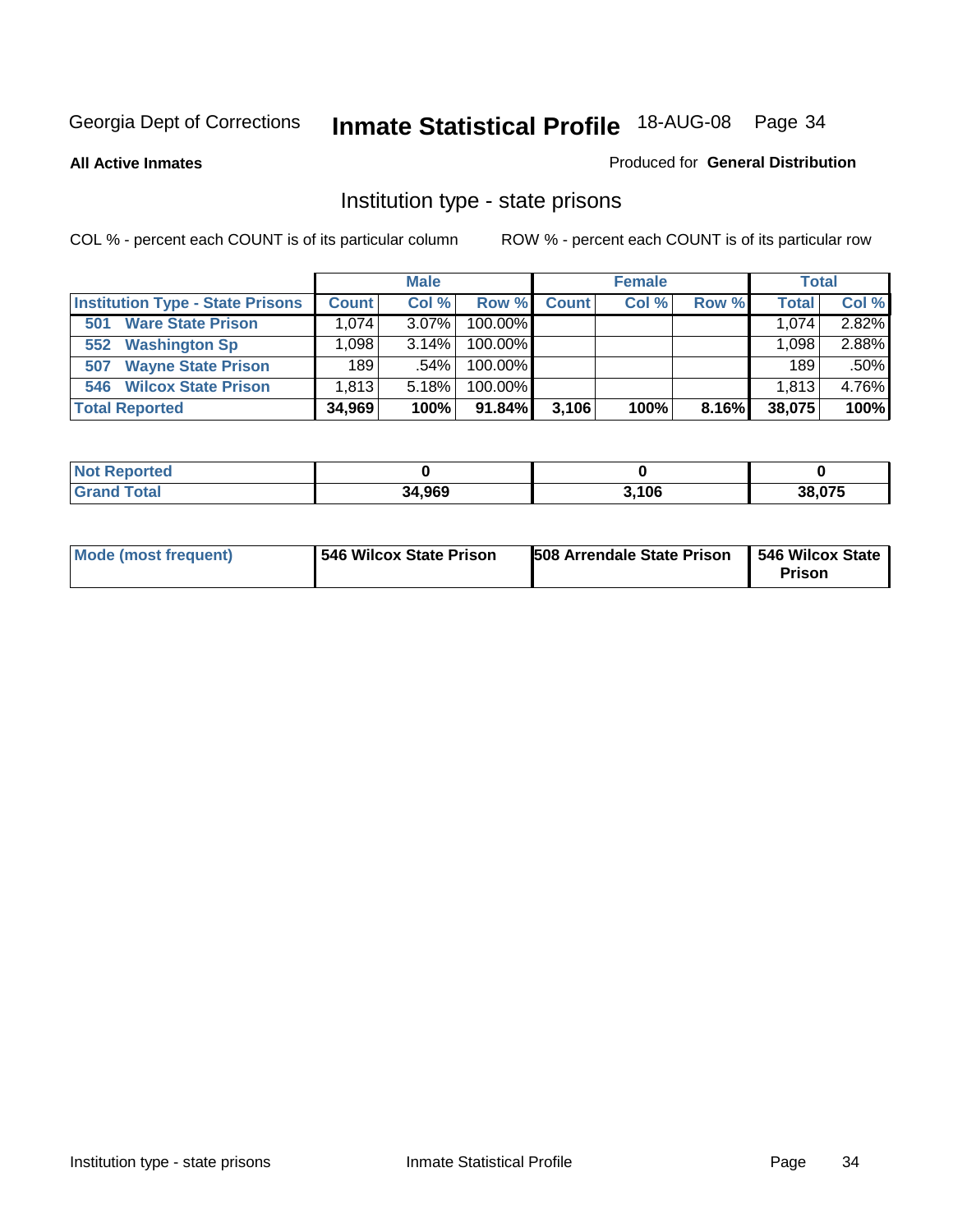#### **All Active Inmates**

#### Produced for **General Distribution**

### Institution type - private prisons

|                                           |              | <b>Male</b> |             | <b>Female</b> |         |               | <b>Total</b> |
|-------------------------------------------|--------------|-------------|-------------|---------------|---------|---------------|--------------|
| <b>Institution Type - Private Prisons</b> | <b>Count</b> | Col %       | Row % Count | Col %         | Row %   | <b>Total</b>  | Col %        |
| <b>Coffee Corr Facility</b><br>569        | 1.701        | $32.84\%$   | $99.94\%$   | $100.00\%$    | $.06\%$ | 1,702         | 32.86%       |
| D Ray James Corr Fac<br>567               | 1.793        | 34.62%      | $100.00\%$  |               |         | 1,793         | 34.61%       |
| <b>Wheeler Corr Facility</b><br>571       | .685         | $32.54\%$   | $100.00\%$  |               |         | 1,685         | 32.53%       |
| <b>Total Reported</b>                     | 5.179        | 100%        | 99.98%      | 100%          |         | $.02\%$ 5,180 | 100%         |

| <b>ported</b><br><b>NOT</b><br>uar |                                  |       |
|------------------------------------|----------------------------------|-------|
| <b>Total</b><br>$\mathbf{v}$ and   | <b>5470</b><br>. 3<br><u>. .</u> | 5,180 |

| <b>Mode (most frequent)</b> | 567 D Ray James Corr Fac 569 Coffee Corr Facility |  | 567 D Ray James<br><b>Corr Fac</b> |
|-----------------------------|---------------------------------------------------|--|------------------------------------|
|-----------------------------|---------------------------------------------------|--|------------------------------------|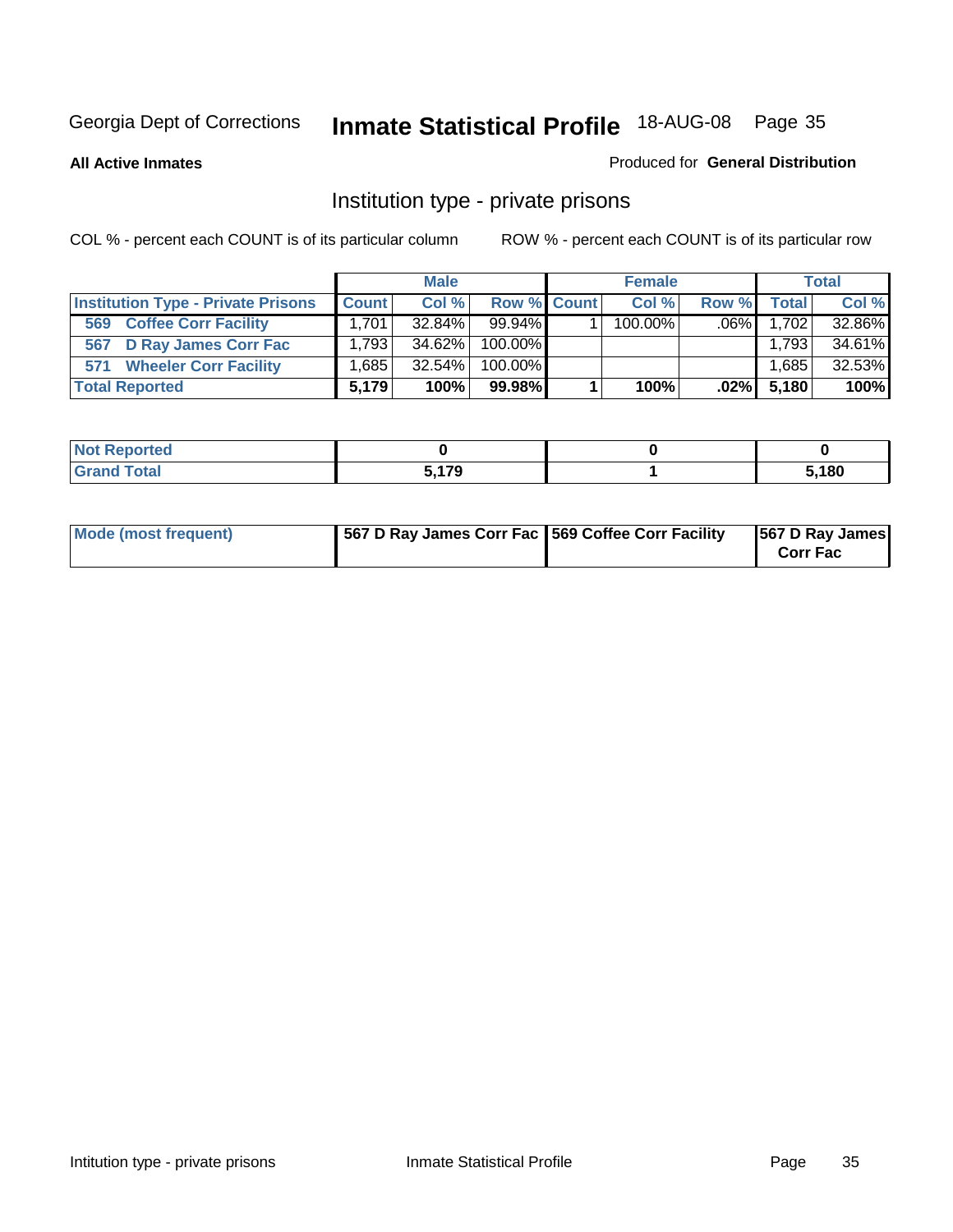#### **All Active Inmates**

#### Produced for **General Distribution**

### Institution type - prison annexes

|                                                |       | <b>Male</b> |            |              | <b>Female</b> |       |       | <b>Total</b> |
|------------------------------------------------|-------|-------------|------------|--------------|---------------|-------|-------|--------------|
| <b>Institution Type - Prison Annexes Count</b> |       | Col %       | Row %I     | <b>Count</b> | Col %         | Row % | Total | Col %        |
| 7541 Hancock Annex                             | 157   | 14.52%      | $100.00\%$ |              |               |       | 157   | 14.52%       |
| 7540 Hays Annex                                | 550   | $50.88\%$   | $100.00\%$ |              |               |       | 550   | 50.88%       |
| 7501 Ware Annex                                | 198   | $18.32\%$   | $100.00\%$ |              |               |       | 198   | 18.32%       |
| 7552 Washington Sp Annex                       | 176   | 16.28%      | 100.00%    |              |               |       | 176   | 16.28%       |
| <b>Total Reported</b>                          | 1.081 | 100%        | 100%       |              |               | %     | 1,081 | 100%         |

| <b>Not Reported</b> |      |       |
|---------------------|------|-------|
| <b>otal</b>         | ,081 | 1,081 |

|  | Mode (most frequent) | 7540 Hays Annex | <b>Null</b> | 7540 Hays Annex |
|--|----------------------|-----------------|-------------|-----------------|
|--|----------------------|-----------------|-------------|-----------------|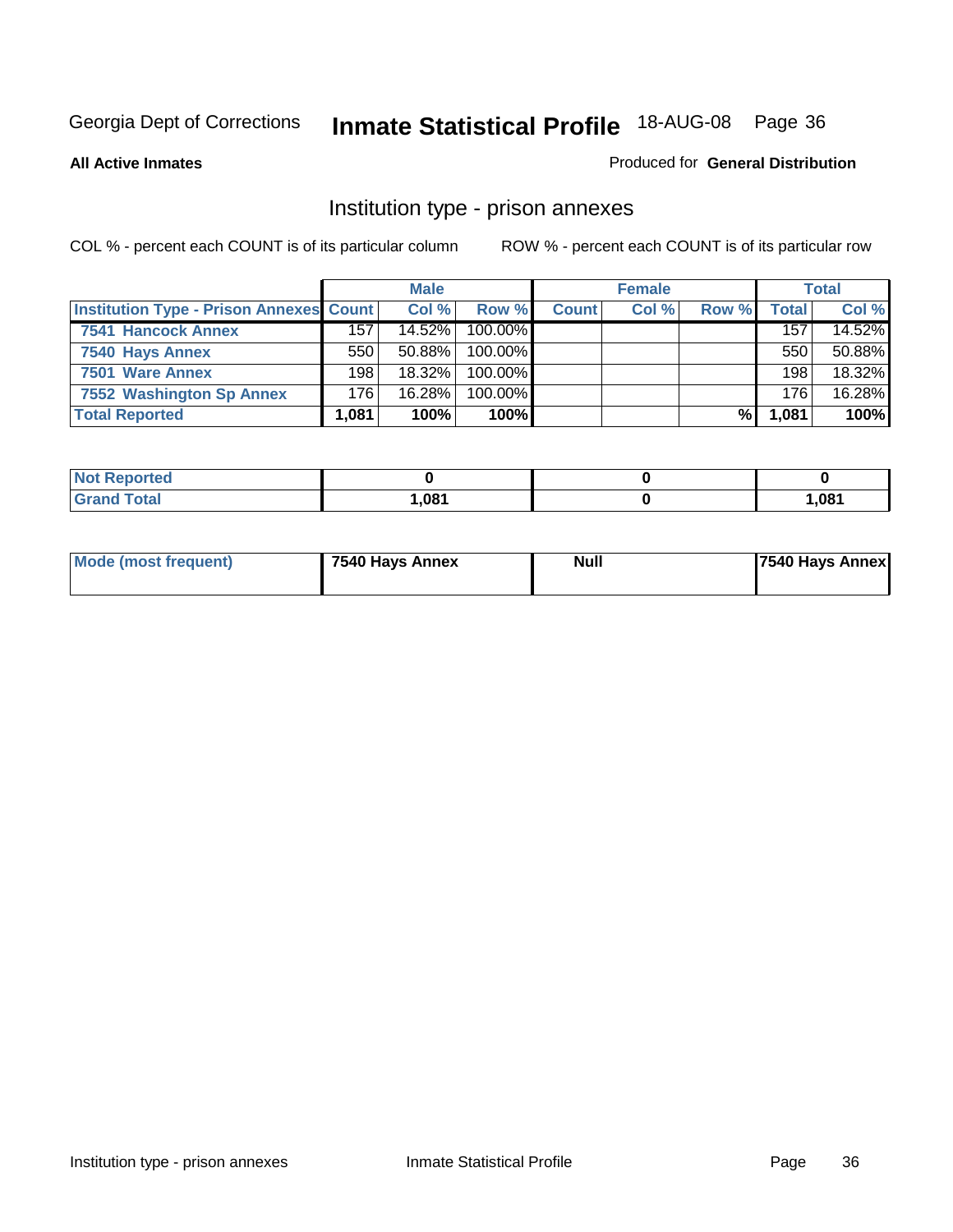#### **All Active Inmates**

#### Produced for **General Distribution**

### Institution type - pre-release centers

|                                                |                  | <b>Male</b> |         |              | <b>Female</b> |         |              | <b>Total</b> |
|------------------------------------------------|------------------|-------------|---------|--------------|---------------|---------|--------------|--------------|
| <b>Institution Type - Prison Annexes Count</b> |                  | Col %       | Row %   | <b>Count</b> | Col %         | Row %   | <b>Total</b> | Col %        |
| 7507 Appling Pre-Release Ctr                   | 184              | 14.45%      | 100.00% |              |               |         | 184          | 12.68%       |
| 7521 Lamar Pre-Release Center                  | 190              | 14.93%      | 100.00% |              |               |         | 190          | 13.09%       |
| 7550 Long Pre-Release Center                   | 183              | 14.38%      | 100.00% |              |               |         | 183          | 12.61%       |
| 7543 Pelham Pre-Release                        | 158 <sub>1</sub> | 12.41%      | 100.00% |              |               |         | 158          | 10.89%       |
| <b>Center</b>                                  |                  |             |         |              |               |         |              |              |
| <b>7546 Turner Pre-Release Center</b>          | 184              | 14.45%      | 100.00% |              |               |         | 184          | 12.68%       |
| 7538 W Central Pre-Release Ctr                 |                  |             |         | 178          | 100.00%       | 100.00% | 178          | 12.27%       |
| 556 Western Pre-Release Cntr                   | 196              | 15.40%      | 100.00% |              |               |         | 196          | 13.51%       |
| <b>7572 Wilkes Pre-Release Center</b>          | 178              | 13.98%      | 100.00% |              |               |         | 178          | 12.27%       |
| <b>Total Reported</b>                          | 1,273            | 100%        | 87.73%  | 178          | 100%          | 12.27%  | 1,451        | 100%         |

| <b>Not</b><br><b>Reported</b> |             |                                 |       |
|-------------------------------|-------------|---------------------------------|-------|
| <b>Total</b>                  | פית<br>.121 | 170<br>$\overline{\phantom{a}}$ | 1,451 |

| Mode (most frequent) |      | 556 Western Pre-Release   7538 W Central Pre-Release   556 Western Pre- |                     |
|----------------------|------|-------------------------------------------------------------------------|---------------------|
|                      | Cntı | Ctr                                                                     | <b>Release Cntr</b> |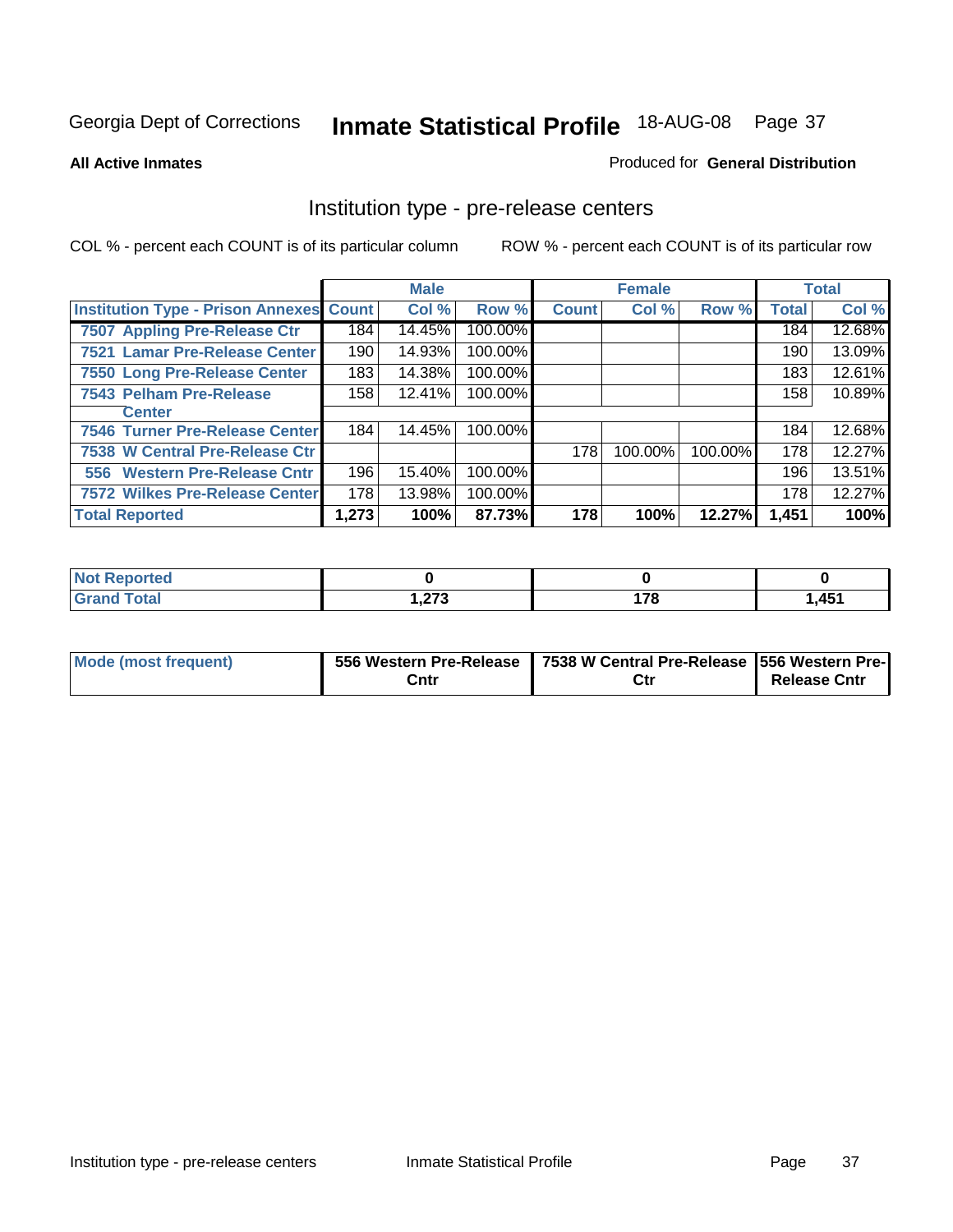**All Active Inmates**

#### Produced for **General Distribution**

### Institution type - inmate boot camp

|                                      |              | <b>Male</b> |               |              | <b>Female</b> |       |       | <b>Total</b> |
|--------------------------------------|--------------|-------------|---------------|--------------|---------------|-------|-------|--------------|
| <b>Institution Type - Boot Camps</b> | <b>Count</b> | Col %       | Row %         | <b>Count</b> | Col%          | Row % | Total | Col %        |
| 9534 Burruss Inm Boot Camp           | 111          | 100.00%     | 100.00%       |              |               |       | 111   | 100.00%      |
| <b>Total Rported</b>                 | 111          | 100%        | 100% <b> </b> |              |               | %     | 111   | 100%         |

| <b>eported</b><br><b>NOT</b><br>$\sim$ . The set of $\sim$<br>. |     |     |
|-----------------------------------------------------------------|-----|-----|
| $f \circ f \circ f$                                             | 44, | 444 |

| Mode (most frequent) | 9534 Burruss Inm Boot | <b>Null</b> | 9534 Burruss Inm |
|----------------------|-----------------------|-------------|------------------|
|                      | Camp                  |             | <b>Boot Camp</b> |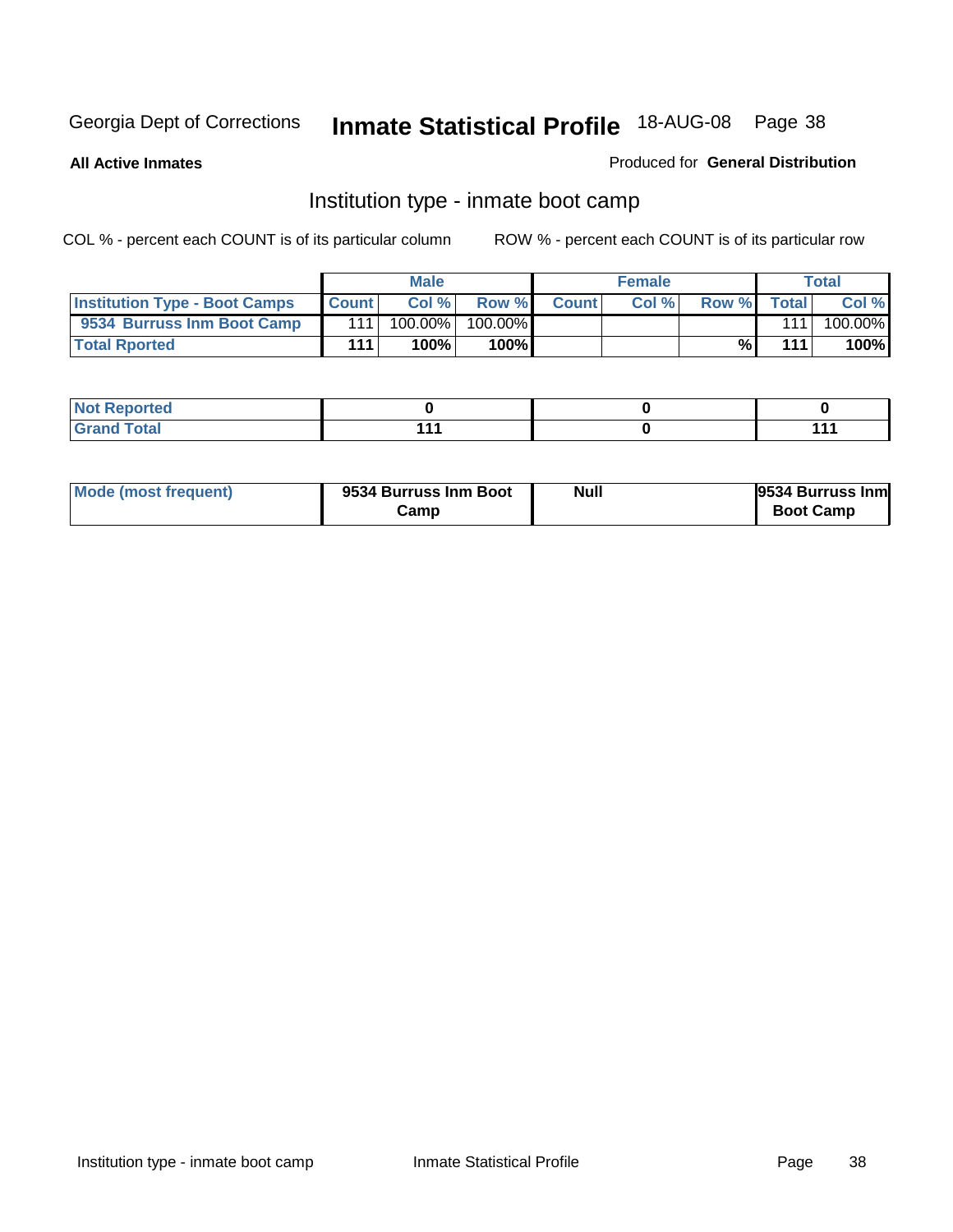**All Active Inmates**

#### Produced for **General Distribution**

# Number of disciplinary reports

|                                       |              | <b>Male</b> |        |              | <b>Female</b> |          |              | <b>Total</b> |
|---------------------------------------|--------------|-------------|--------|--------------|---------------|----------|--------------|--------------|
| <b>Number of Disciplinary Reports</b> | <b>Count</b> | Col %       | Row %  | <b>Count</b> | Col %         | Row %    | <b>Total</b> | Col %        |
|                                       | 21,266       | 42.57%      | 90.59% | 2,209        | $61.28\%$     | 9.41%    | 23,475       | 43.83%       |
|                                       | 7,190        | 14.39%      | 93.09% | 534          | 14.81%        | $6.91\%$ | 7,724        | 14.42%       |
| 2                                     | 3,997        | $8.00\%$    | 94.83% | 218          | 6.05%         | $5.17\%$ | 4,215        | 7.87%        |
| 3                                     | 2,769        | 5.54%       | 95.71% | 124          | 3.44%         | 4.29%    | 2,893        | 5.40%        |
|                                       | .941         | 3.89%       | 95.99% | 81           | 2.25%         | $4.01\%$ | 2,022        | 3.78%        |
| 5                                     | 1,573        | 3.15%       | 95.74% | 70           | 1.94%         | 4.26%    | 1,643        | 3.07%        |
| <b>More Than 5</b>                    | 11,219       | 22.46%      | 96.82% | 369          | 10.24%        | 3.18%    | 11,588       | 21.64%       |
| <b>Total Reported</b>                 | 49,955       | 100%        | 93.27% | 3,605        | 100.0%        | 6.73%    | 53,560       | 100.0%       |

| rtec<br>NG   |               |       |      |
|--------------|---------------|-------|------|
| <b>cotal</b> | <b>AQ Q55</b> | 3,605 | .560 |

| Mean (average)         | 5.06 | 2.30 | 4.87 |
|------------------------|------|------|------|
| <b>Median (middle)</b> |      |      |      |
| Mode (most frequent)   |      |      |      |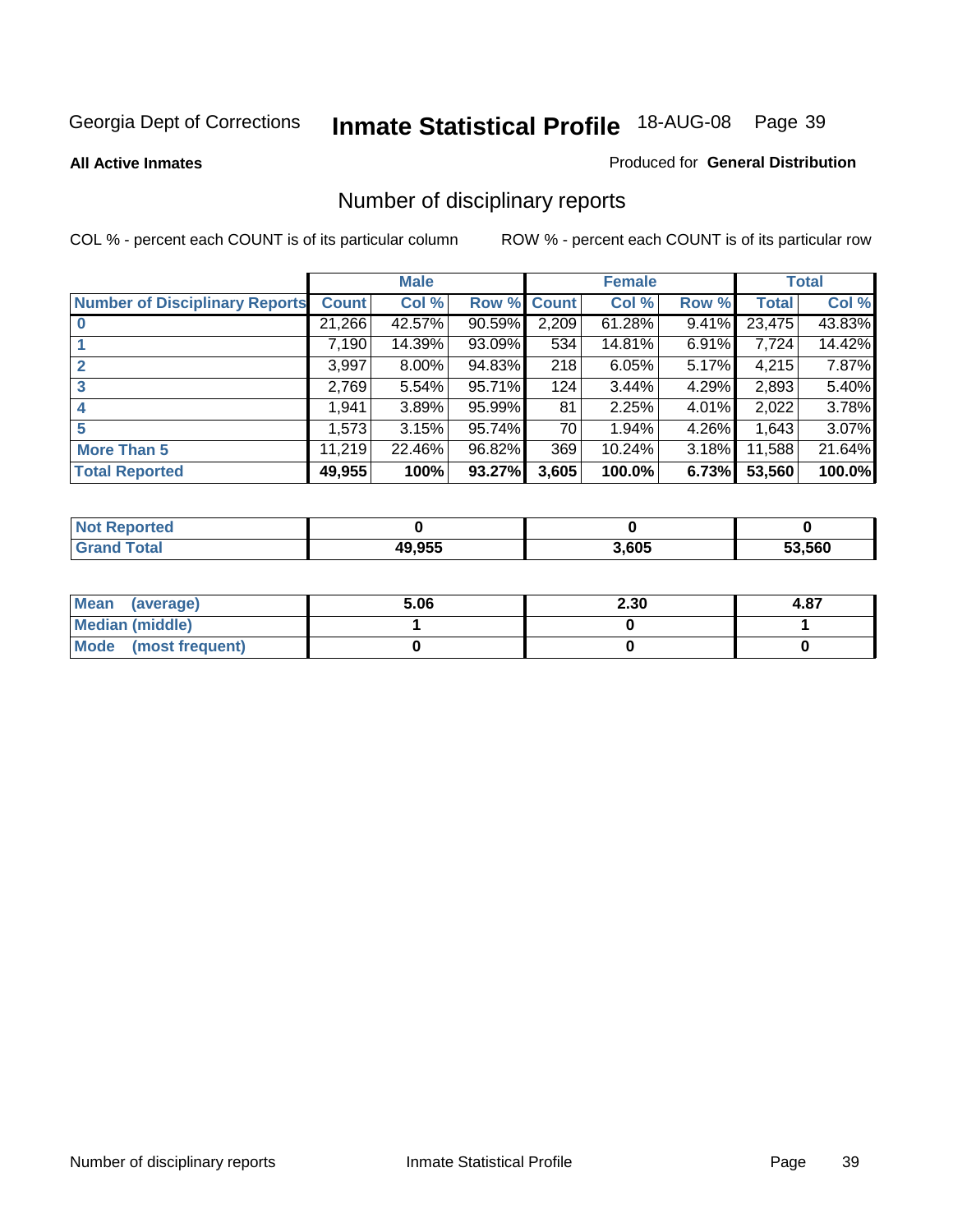#### **All Active Inmates**

### Produced for **General Distribution**

### Number of transfers

|                            |         | <b>Male</b> |        |             | <b>Female</b> |          |              | <b>Total</b> |
|----------------------------|---------|-------------|--------|-------------|---------------|----------|--------------|--------------|
| <b>Number of Transfers</b> | Count l | Col %       |        | Row % Count | Col %         | Row %    | <b>Total</b> | Col %        |
|                            | 3,357   | 6.72%       | 87.31% | 488         | 13.54%        | 12.69%   | 3,845        | 7.18%        |
|                            | 18,286  | 36.60%      | 90.97% | 1,815       | 50.35%        | $9.03\%$ | 20,101       | 37.53%       |
|                            | 11,091  | 22.20%      | 93.53% | 767         | 21.28%        | 6.47%    | 11,858       | 22.14%       |
| 3                          | 6,361   | 12.73%      | 94.93% | 340         | 9.43%         | $5.07\%$ | 6,701        | 12.51%       |
|                            | 3,744   | 7.49%       | 97.53% | 95          | 2.64%         | $2.47\%$ | 3,839        | 7.17%        |
| 5                          | 2,289   | 4.58%       | 97.99% | 47          | 1.30%         | $2.01\%$ | 2,336        | 4.36%        |
| <b>More Than 5</b>         | 4,827   | $9.66\%$    | 98.91% | 53          | 1.47%         | 1.09%    | 4,880        | 9.11%        |
| <b>Total Reported</b>      | 49,955  | 100%        | 93.27% | 3,605       | 100.0%        | 6.73%    | 53,560       | 100%         |

| rtec<br>NG   |               |       |      |
|--------------|---------------|-------|------|
| <b>cotal</b> | <b>AQ Q55</b> | 3,605 | .560 |

| Mean (average)         | 2.55 | 49. ا | 2.48 |
|------------------------|------|-------|------|
| <b>Median (middle)</b> |      |       |      |
| Mode (most frequent)   |      |       |      |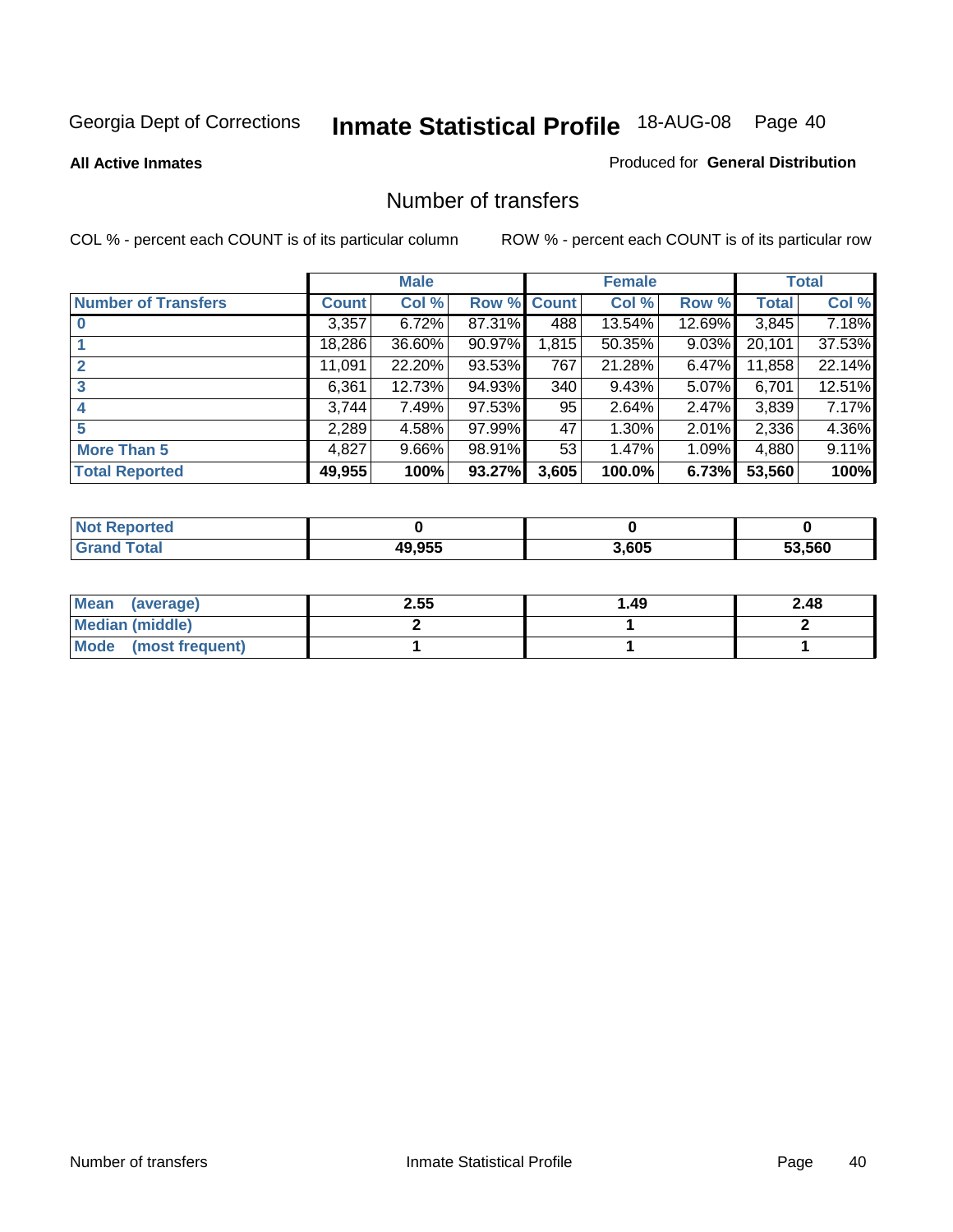**All Active Inmates**

#### Produced for **General Distribution**

# Number of escapes

|                          |         | <b>Male</b> |                    |       | <b>Female</b> |       |        | <b>Total</b> |
|--------------------------|---------|-------------|--------------------|-------|---------------|-------|--------|--------------|
| <b>Number of Escapes</b> | Count l | Col %       | <b>Row % Count</b> |       | Col %         | Row % | Total  | Col %        |
|                          | 49,636  | 99.36%      | 93.25%             | 3,595 | 99.72%        | 6.75% | 53,231 | 99.39%       |
|                          | 300     | $0.60\%$    | 96.77%             | 10    | 0.28%         | 3.23% | 310    | 0.58%        |
|                          | 13      | 0.03%       | 100.00%            |       |               |       | 13     | 0.02%        |
|                          | 5.      | 0.01%       | 100.00%            |       |               |       | 5      | 0.01%        |
|                          |         | 0.01%       | 100.00%            |       |               |       |        | 0.01%        |
| <b>Total Reported</b>    | 49,955  | 100%        | 93.27%             | 3,605 | 100%          | 6.73% | 53,560 | 100.0%       |

| тео      |        |       |        |
|----------|--------|-------|--------|
| $T0$ tol | 49.955 | 3.605 | 53.560 |

| Mean<br>(average)    |  | 0. |
|----------------------|--|----|
| Median (middle)      |  |    |
| Mode (most frequent) |  |    |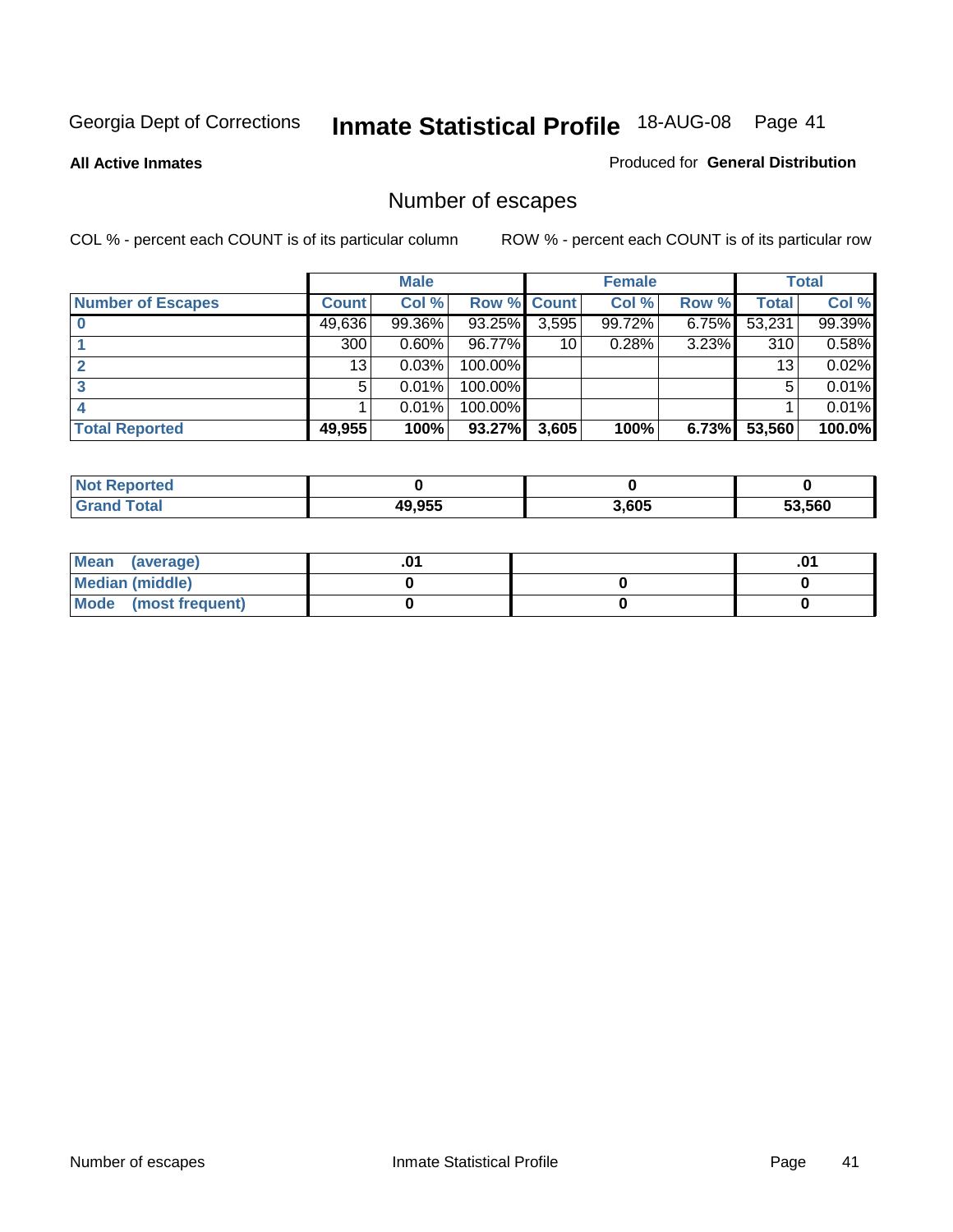**All Active Inmates**

#### Produced for **General Distribution**

# Probable future release type

|                                         |              | <b>Male</b> |                    |     | <b>Female</b> |          | <b>Total</b> |        |
|-----------------------------------------|--------------|-------------|--------------------|-----|---------------|----------|--------------|--------|
| <b>Probable Future Release Type</b>     | <b>Count</b> | Col %       | <b>Row % Count</b> |     | Col %         | Row %    | <b>Total</b> | Col %  |
| <b>Paroled with probation to follow</b> | 7,767        | 15.55%      | $92.55\%$          | 625 | 17.34%        | 7.45%    | 8,392        | 15.67% |
| Paroled w/o probation to follow         | 7,387        | 14.79%      | 93.52%             | 512 | 14.20%        | $6.48\%$ | 7,899        | 14.75% |
| <b>Maxout with probation to follow</b>  | 14,334       | 28.69%      | 92.62% 1.142       |     | 31.68%        | 7.38%    | 15,476       | 28.89% |
| <b>Maxout w/o probation to follow</b>   | 13,469       | 26.96%      | 93.00% 1.014       |     | 28.13%        | $7.00\%$ | 14,483       | 27.04% |
| Life, LWOP or death sentence            | 6,998        | 14.01%      | 95.73%             | 312 | 8.65%         | $4.27\%$ | 7,310        | 13.65% |
| <b>Total Reported</b>                   | 49,955       | 100%        | 93.27% 3,605       |     | 100%          | 6.73%    | 53,560       | 100%   |

| <b>Noi</b><br>Reported      |        |        |        |
|-----------------------------|--------|--------|--------|
| <b>Tota</b><br><b>Granu</b> | 49,955 | 49,955 | 53,560 |

| Mode (most frequent) | Maxout with PROB follow   Maxout with PROB follow   Maxout with PROB |        |
|----------------------|----------------------------------------------------------------------|--------|
|                      |                                                                      | follow |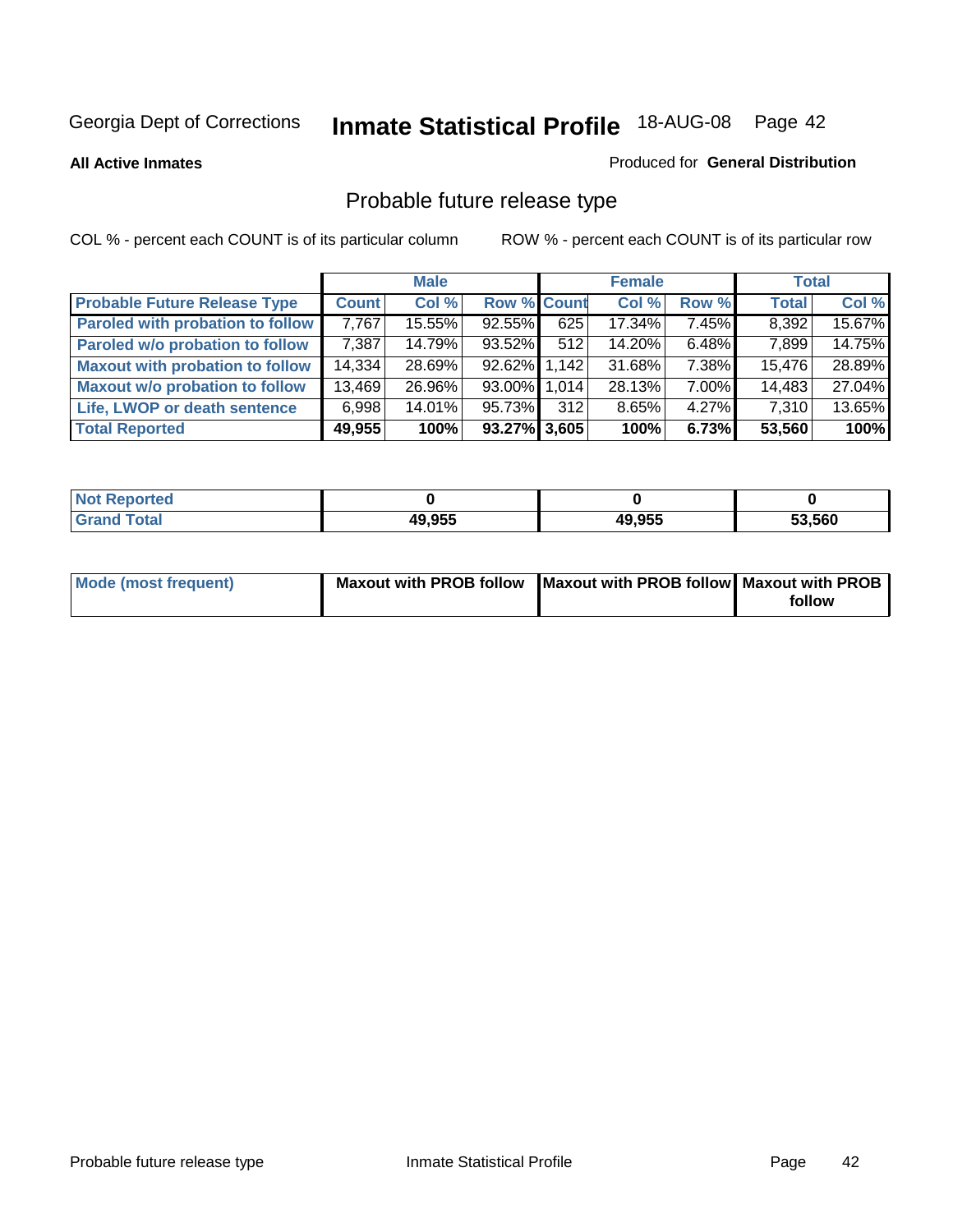**All Active Inmates**

### Produced for **General Distribution**

### Actual release type

|                            |              | <b>Male</b> |                    | <b>Female</b> |       |       | Total |
|----------------------------|--------------|-------------|--------------------|---------------|-------|-------|-------|
| <b>Actual Release Type</b> | <b>Count</b> | Col %       | <b>Row % Count</b> | Col %1        | Row % | Total | Col % |
| <b>Total Reported</b>      |              | %           | %                  | %             | %     |       | %     |

| <b>Still Active</b> | 49,955 | 3,605 | 53,560 |
|---------------------|--------|-------|--------|
| <b>Not Reported</b> |        |       |        |
| <b>Grand Total</b>  | 49,955 | 3,605 | 53,560 |

| īМ | м.<br>$-$ - $-$ - $-$ - $-$ | Null | $\cdots$ |
|----|-----------------------------|------|----------|
|    |                             |      |          |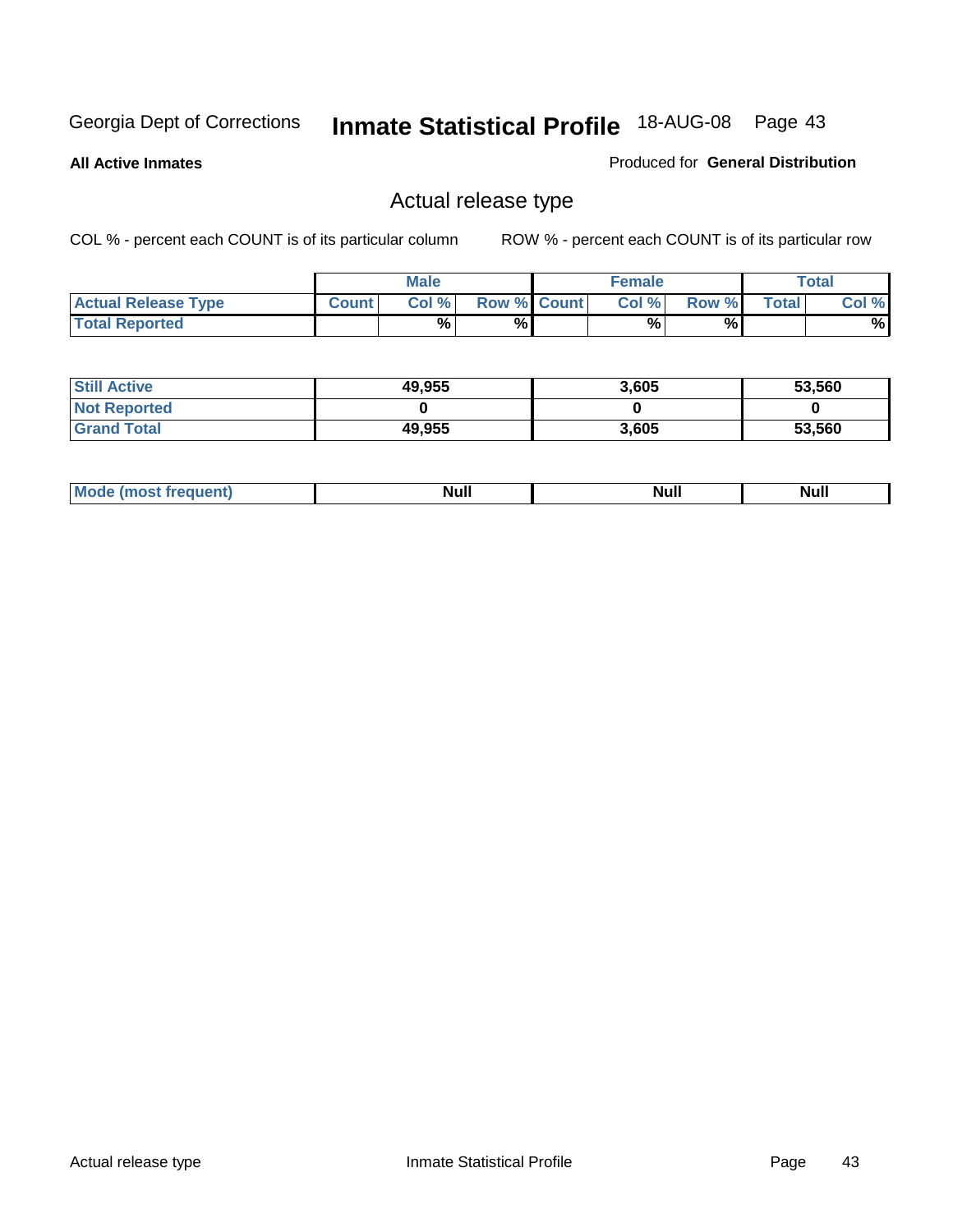### **All Active Inmates**

### Produced for **General Distribution**

### Time served in current (or last) institution

|                            |              | <b>Male</b> |        |              | <b>Female</b> |       |              | <b>Total</b> |
|----------------------------|--------------|-------------|--------|--------------|---------------|-------|--------------|--------------|
| <b>Time In Institution</b> | <b>Count</b> | Col %       | Row %  | <b>Count</b> | Col %         | Row % | <b>Total</b> | Col %        |
| 0 to 3 months              | 11,375       | 22.77%      | 90.16% | 1,242        | 34.45%        | 9.84% | 12,617       | 23.56%       |
| 3.01 to 6 months           | 8,896        | 17.81%      | 92.98% | 672          | 18.64%        | 7.02% | 9,568        | 17.86%       |
| 6.01 to 9 months           | 5,960        | 11.93%      | 93.98% | 382          | 10.60%        | 6.02% | 6,342        | 11.84%       |
| 9.01 to 12 months          | 4,096        | 8.20%       | 94.03% | 260          | 7.21%         | 5.97% | 4,356        | 8.13%        |
| 12.01 to 18 months         | 5,832        | 11.67%      | 95.25% | 291          | 8.07%         | 4.75% | 6,123        | 11.43%       |
| 18.01 to 24 months         | 2,767        | 5.54%       | 94.63% | 157          | 4.36%         | 5.37% | 2,924        | 5.46%        |
| 2.01 to 3 years            | 4,029        | 8.07%       | 94.89% | 217          | 6.02%         | 5.11% | 4,246        | 7.93%        |
| 3.01 to 4 years            | 2,035        | 4.07%       | 90.32% | 218          | 6.05%         | 9.68% | 2,253        | 4.21%        |
| 4.01 to 5 years            | 1,346        | 2.69%       | 97.40% | 36           | 1.00%         | 2.60% | 1,382        | 2.58%        |
| 5.01 to 6 years            | 883          | 1.77%       | 97.35% | 24           | 0.67%         | 2.65% | 907          | 1.69%        |
| 6.01 to 7 years            | 720          | 1.44%       | 96.39% | 27           | 0.75%         | 3.61% | 747          | 1.39%        |
| 7.01 to 8 years            | 511          | 1.02%       | 96.60% | 18           | 0.50%         | 3.40% | 529          | 0.99%        |
| 8.01 to 9 years            | 370          | 0.74%       | 95.36% | 18           | 0.50%         | 4.64% | 388          | 0.72%        |
| 9.01 to 10 years           | 334          | 0.67%       | 95.70% | 15           | 0.42%         | 4.30% | 349          | 0.65%        |
| Over 10 years              | 801          | 1.60%       | 96.62% | 28           | 0.78%         | 3.38% | 829          | 1.55%        |
| <b>Total Reported</b>      | 49,955       | 100%        | 93.27% | 3,605        | 100%          | 6.73% | 53,560       | 100%         |

| <b>NOT</b><br>prteol |        |      |        |
|----------------------|--------|------|--------|
| `otal                | 49,955 | .605 | 53.560 |

| <b>Mean</b><br>(average) | 18 months | 13 months | 18 months |
|--------------------------|-----------|-----------|-----------|
| Median (middle)          | 8 months  | 5 months  | 8 months  |
| Mode<br>(most frequent)  | 0 months  | 2 months  | months    |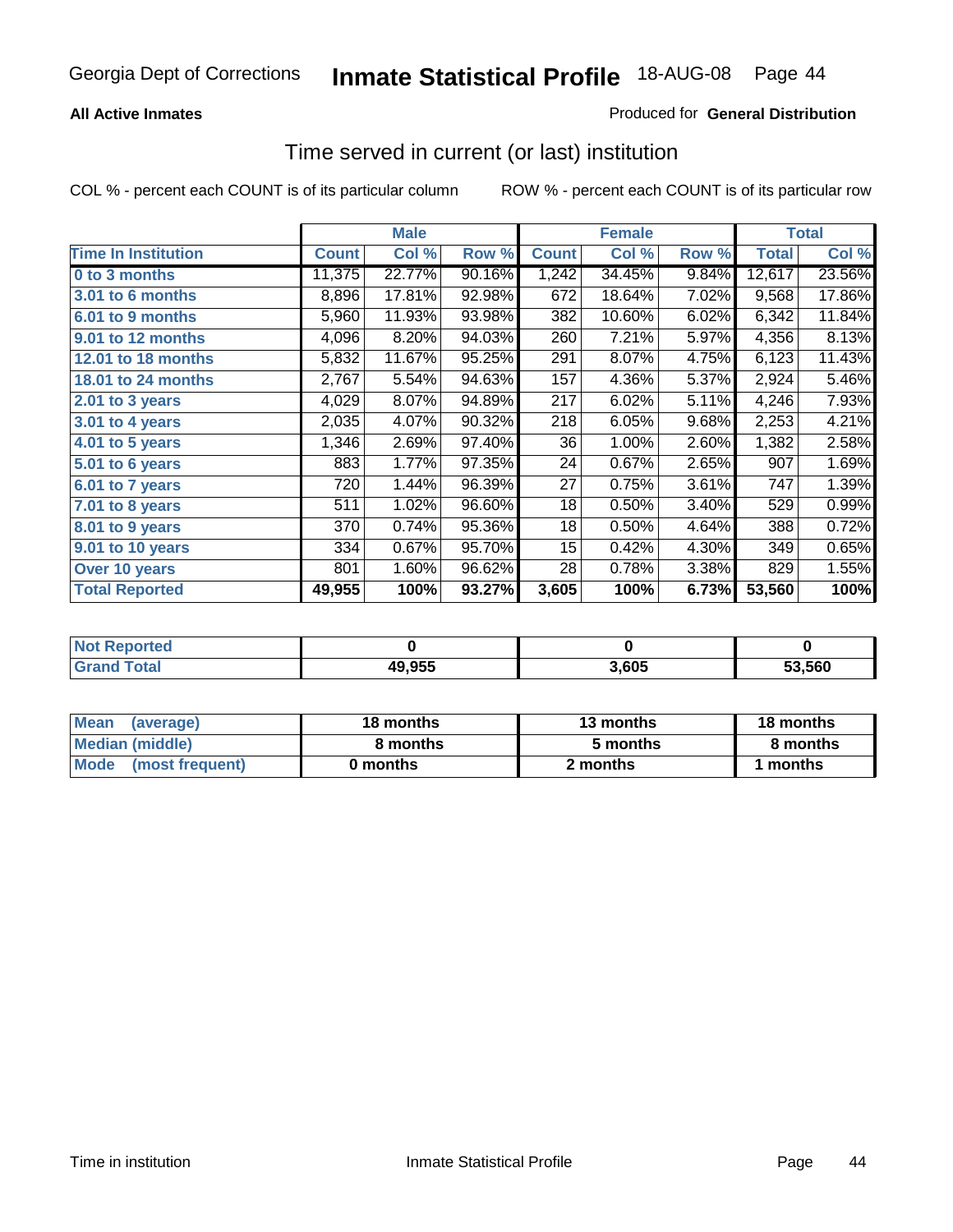#### **All Active Inmates**

#### Produced for **General Distribution**

### Highest grade level attained

|                              |                  | <b>Male</b> |         |                  | <b>Female</b>             |        |                  | <b>Total</b> |
|------------------------------|------------------|-------------|---------|------------------|---------------------------|--------|------------------|--------------|
| <b>Grade Level</b>           | <b>Count</b>     | Col %       | Row %   | <b>Count</b>     | $\overline{\text{Col}}$ % | Row %  | <b>Total</b>     | Col %        |
| No school at all             | 51               | 0.10%       | 96.23%  | $\overline{2}$   | 0.06%                     | 3.77%  | 53               | 0.10%        |
| <b>Grade 1</b>               | $\overline{48}$  | 0.10%       | 100.00% |                  |                           |        | $\overline{48}$  | 0.09%        |
| <b>Grade 2</b>               | 66               | 0.13%       | 94.29%  | 4                | 0.12%                     | 5.71%  | $\overline{70}$  | 0.13%        |
| <b>Grade 3</b>               | $\overline{139}$ | 0.28%       | 97.89%  | $\overline{3}$   | 0.09%                     | 2.11%  | 142              | 0.27%        |
| Grade 4                      | $\overline{143}$ | 0.29%       | 97.95%  | $\overline{3}$   | 0.09%                     | 2.05%  | 146              | 0.28%        |
| Grade 5                      | 232              | 0.47%       | 97.89%  | $\overline{5}$   | 0.15%                     | 2.11%  | 237              | 0.45%        |
| Grade 6                      | 851              | 1.74%       | 95.83%  | $\overline{37}$  | 1.09%                     | 4.17%  | 888              | 1.70%        |
| <b>Grade 7</b>               | 1,245            | 2.55%       | 94.10%  | $\overline{78}$  | 2.29%                     | 5.90%  | 1,323            | 2.53%        |
| Grade 8                      | 4,709            | 9.63%       | 94.31%  | 284              | 8.33%                     | 5.69%  | 4,993            | 9.54%        |
| Grade 9                      | 7,679            | 15.70%      | 94.36%  | 459              | 13.47%                    | 5.64%  | 8,138            | 15.56%       |
| Grade 10                     | 10,248           | 20.95%      | 94.95%  | 545              | 15.99%                    | 5.05%  | 10,793           | 20.63%       |
| Grade 11                     | 9,156            | 18.72%      | 94.52%  | 531              | 15.58%                    | 5.48%  | 9,687            | 18.52%       |
| <b>Grade 12 or GED</b>       | 8,537            | 17.46%      | 93.70%  | $\overline{574}$ | 16.84%                    | 6.30%  | 9,111            | 17.42%       |
| Some tech school             | 655              | 1.34%       | 82.29%  | 141              | 4.14%                     | 17.71% | 796              | 1.52%        |
| <b>Completed tech school</b> | 1,056            | 2.16%       | 83.48%  | 209              | 6.13%                     | 16.52% | 1,265            | 2.42%        |
| College, 1 year              | 1,235            | 2.53%       | 90.48%  | 130              | 3.81%                     | 9.52%  | 1,365            | 2.61%        |
| College, 2 year              | 1,644            | 3.36%       | 88.63%  | $\overline{211}$ | 6.19%                     | 11.37% | 1,855            | 3.55%        |
| College, 3 year              | 468              | 0.96%       | 86.35%  | $\overline{74}$  | 2.17%                     | 13.65% | $\overline{542}$ | 1.04%        |
| <b>Bachelor's degree</b>     | 598              | 1.22%       | 85.92%  | $\overline{98}$  | 2.88%                     | 14.08% | 696              | 1.33%        |
| <b>Master's degree</b>       | 94               | 0.19%       | 87.04%  | 14               | 0.41%                     | 12.96% | 108              | 0.21%        |
| Ph.D. degree                 | $\overline{27}$  | 0.06%       | 90.00%  | 3                | 0.09%                     | 10.00% | 30               | $0.06\%$     |
| Law degree                   | $\overline{15}$  | 0.03%       | 88.24%  | $\overline{2}$   | 0.06%                     | 11.76% | $\overline{17}$  | 0.03%        |
| <b>Some medical school</b>   | $\overline{3}$   | 0.01%       | 75.00%  | 1                | 0.03%                     | 25.00% | 4                | 0.01%        |
| <b>Medical degree</b>        | $\overline{8}$   | 0.02%       | 100.00% |                  |                           |        | $\overline{8}$   | 0.02%        |
| <b>Total Reported</b>        | 48,907           | 100%        | 93.49%  | 3,408            | 100.0%                    | 6.51%  | 52,315           | 100.0%       |

| 048    | 197  | ,245   |
|--------|------|--------|
| 10 OEE | 605، | 53.560 |

| <b>Mean</b><br>(average) | 10.43    | 11.11           | 10.48    |
|--------------------------|----------|-----------------|----------|
| Median (middle)          | Grade 10 | Grade 11        | Grade 10 |
| Mode<br>(most frequent)  | Grade 10 | Grade 12 or GED | Grade 10 |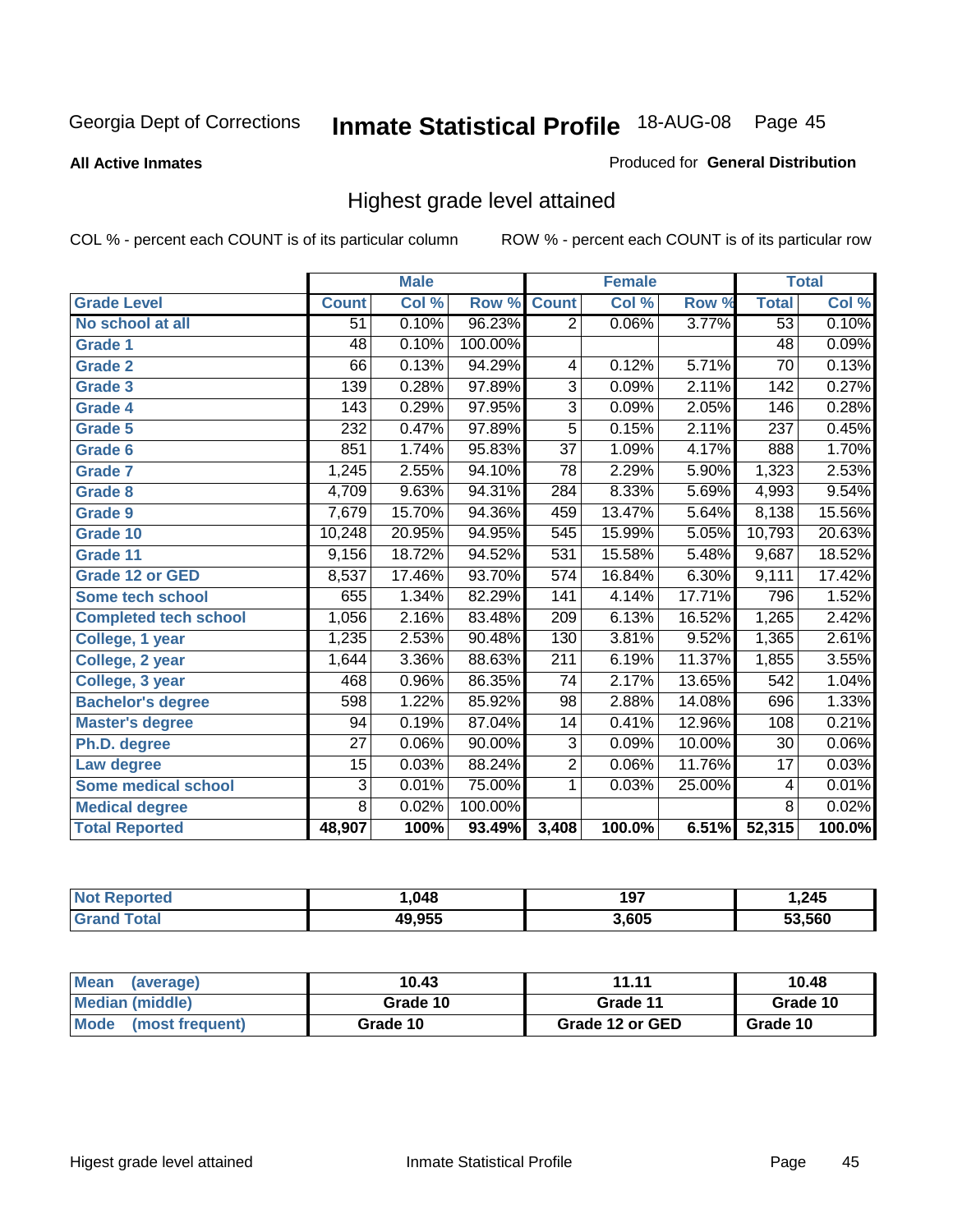#### **All Active Inmates**

# Produced for **General Distribution**

### Culture fair IQ scores

|                       |                 | <b>Male</b> |         |              | <b>Female</b> |        |        | <b>Total</b> |
|-----------------------|-----------------|-------------|---------|--------------|---------------|--------|--------|--------------|
| <b>IQ Scores</b>      | <b>Count</b>    | Col %       | Row %   | <b>Count</b> | Col %         | Row %  | Total  | Col %        |
| $60 - 69$             | .296            | 2.77%       | 96.14%  | 52           | 2.32%         | 3.86%  | 1,348  | 2.75%        |
| $70 - 79$             | 3,709           | 7.94%       | 95.57%  | 172          | 7.69%         | 4.43%  | 3,881  | 7.93%        |
| $80 - 89$             | 6,823           | 14.60%      | 92.80%  | 529          | 23.64%        | 7.20%  | 7,352  | 15.02%       |
| $90 - 99$             | 11,728          | 25.10%      | 93.72%  | 786          | 35.12%        | 6.28%  | 12,514 | 25.56%       |
| $100 - 109$           | 12,517          | 26.79%      | 97.32%  | 345          | 15.42%        | 2.68%  | 12,862 | 26.27%       |
| $110 - 119$           | 8,526           | 18.25%      | 97.98%  | 176          | 7.86%         | 2.02%  | 8,702  | 17.77%       |
| 120 - 129             | 2,021           | 4.33%       | 95.51%  | 95           | 4.24%         | 4.49%  | 2,116  | 4.32%        |
| 130 - 139             | 80 <sub>1</sub> | 0.17%       | 57.97%  | 58           | 2.59%         | 42.03% | 138    | 0.28%        |
| 140 & Up              | 20 <sub>1</sub> | 0.04%       | 44.44%  | 25           | 1.12%         | 55.56% | 45     | 0.09%        |
|                       |                 | 0.01%       | 100.00% |              |               |        | 1      | 0.01%        |
| <b>Total Reported</b> | 46,721          | 100%        | 95.43%  | 2,238        | 100%          | 4.57%  | 48,959 | 100%         |

| <b>Not Reported</b>  | 2,679  | ,159  | 3,838  |
|----------------------|--------|-------|--------|
| Not Valid (under 60) | 555    | 208   | 763    |
| <b>Grand Total</b>   | 49,955 | 3,605 | 53,560 |

| <b>Mean</b><br>(average) | 98  | כח | 98 |
|--------------------------|-----|----|----|
| <b>Median (middle)</b>   | 99  | 94 | 99 |
| Mode (most frequent)     | 103 | 99 | 99 |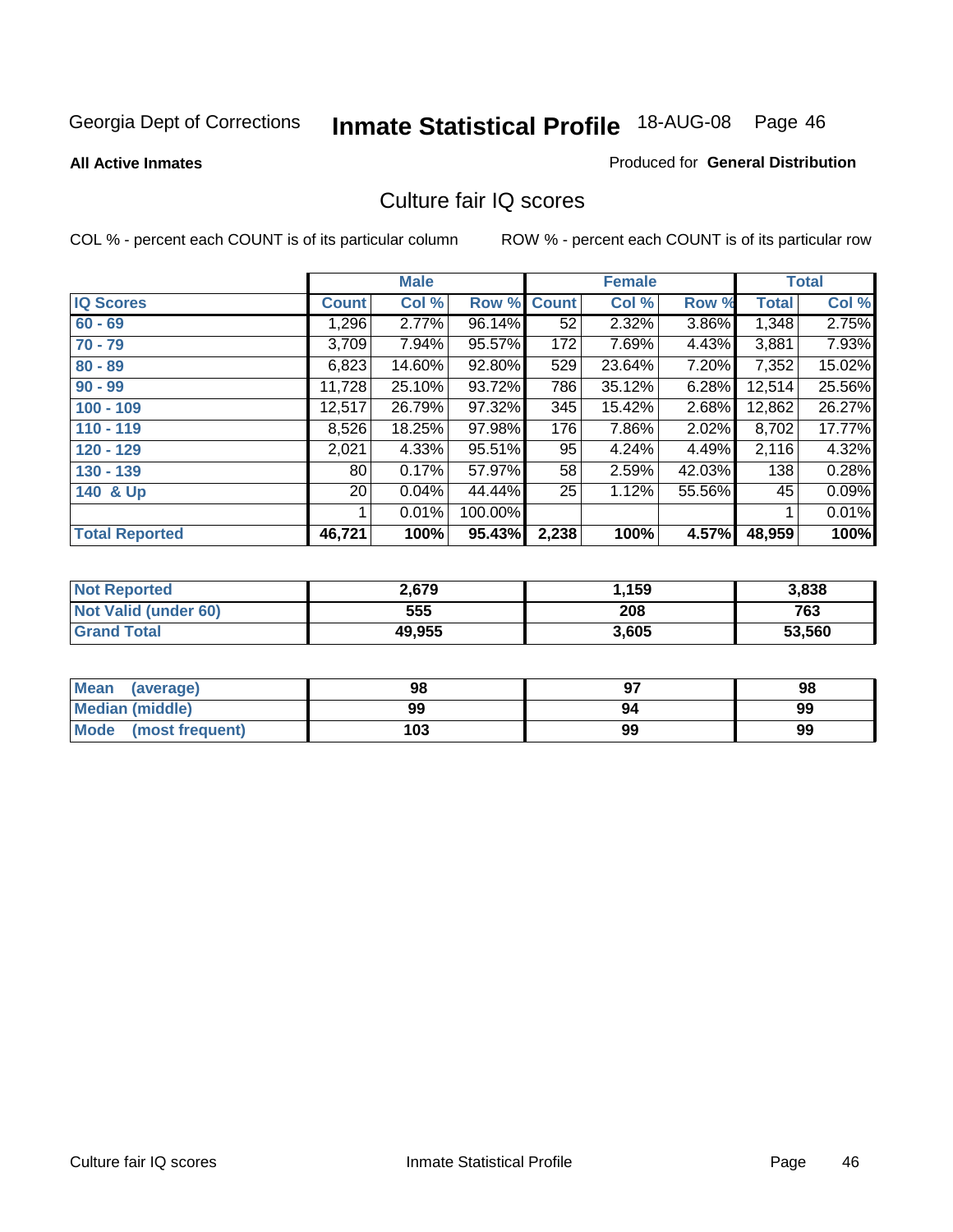#### **All Active Inmates**

#### Produced for **General Distribution**

# Wide Range Achievement Test (WRAT) reading score

|                           |              | <b>Male</b> |        |              | <b>Female</b> |        |              | <b>Total</b> |
|---------------------------|--------------|-------------|--------|--------------|---------------|--------|--------------|--------------|
| <b>WRAT Reading Score</b> | <b>Count</b> | Col %       | Row %  | <b>Count</b> | Col %         | Row %  | <b>Total</b> | Col %        |
| 0.1 to 0.9                | 866          | 1.83%       | 98.63% | 12           | 0.49%         | 1.37%  | 878          | 1.76%        |
| 1.0 to 1.9                | 1,187        | 2.51%       | 97.62% | 29           | 1.17%         | 2.38%  | 1,216        | 2.44%        |
| 2.0 to 2.9                | 2,273        | 4.80%       | 96.64% | 79           | 3.20%         | 3.36%  | 2,352        | 4.72%        |
| 3.0 to 3.9                | 3,459        | 7.30%       | 96.51% | 125          | 5.06%         | 3.49%  | 3,584        | 7.19%        |
| 4.0 to 4.9                | 4,418        | 9.33%       | 96.40% | 165          | 6.68%         | 3.60%  | 4,583        | 9.20%        |
| 5.0 to 5.9                | 3,852        | 8.13%       | 95.51% | 181          | 7.33%         | 4.49%  | 4,033        | 8.09%        |
| 6.0 to 6.9                | 3,981        | 8.41%       | 95.38% | 193          | 7.82%         | 4.62%  | 4,174        | 8.38%        |
| 7.0 to 7.9                | 2,068        | 4.37%       | 94.91% | 111          | 4.50%         | 5.09%  | 2,179        | 4.37%        |
| 8.0 to 8.9                | 4,318        | 9.12%       | 95.70% | 194          | 7.86%         | 4.30%  | 4,512        | $9.06\%$     |
| 9.0 to 9.9                | 3,910        | 8.26%       | 96.23% | 153          | 6.20%         | 3.77%  | 4,063        | 8.15%        |
| 10.0 to 10.9              | 2,376        | 5.02%       | 94.51% | 138          | 5.59%         | 5.49%  | 2,514        | 5.05%        |
| 11.0 to 11.9              | 2,439        | 5.15%       | 93.20% | 178          | 7.21%         | 6.80%  | 2,617        | 5.25%        |
| 12.0 to 12.9              | 8,586        | 18.13%      | 95.21% | 432          | 17.50%        | 4.79%  | 9,018        | 18.10%       |
| 13                        | 3,623        | 7.65%       | 88.32% | 479          | 19.40%        | 11.68% | 4,102        | 8.23%        |
| <b>Total Reported</b>     | 47,356       | 100%        | 95.04% | 2,469        | 100.0%        | 4.96%  | 49,825       | 100%         |

| orted<br>NO | 2.599  | .136.، | 3,735  |
|-------------|--------|--------|--------|
|             | 49.955 | 3,605  | 53.560 |

| <b>Mean</b><br>(average) | 8.10           | 9.21 | 8.15 |
|--------------------------|----------------|------|------|
| Median (middle)          | י ה<br>0.Z     | ນ.ບ  | О.Д  |
| Mode<br>(most frequent)  | 1 2 9<br>I ∠.O | יי   | 12.8 |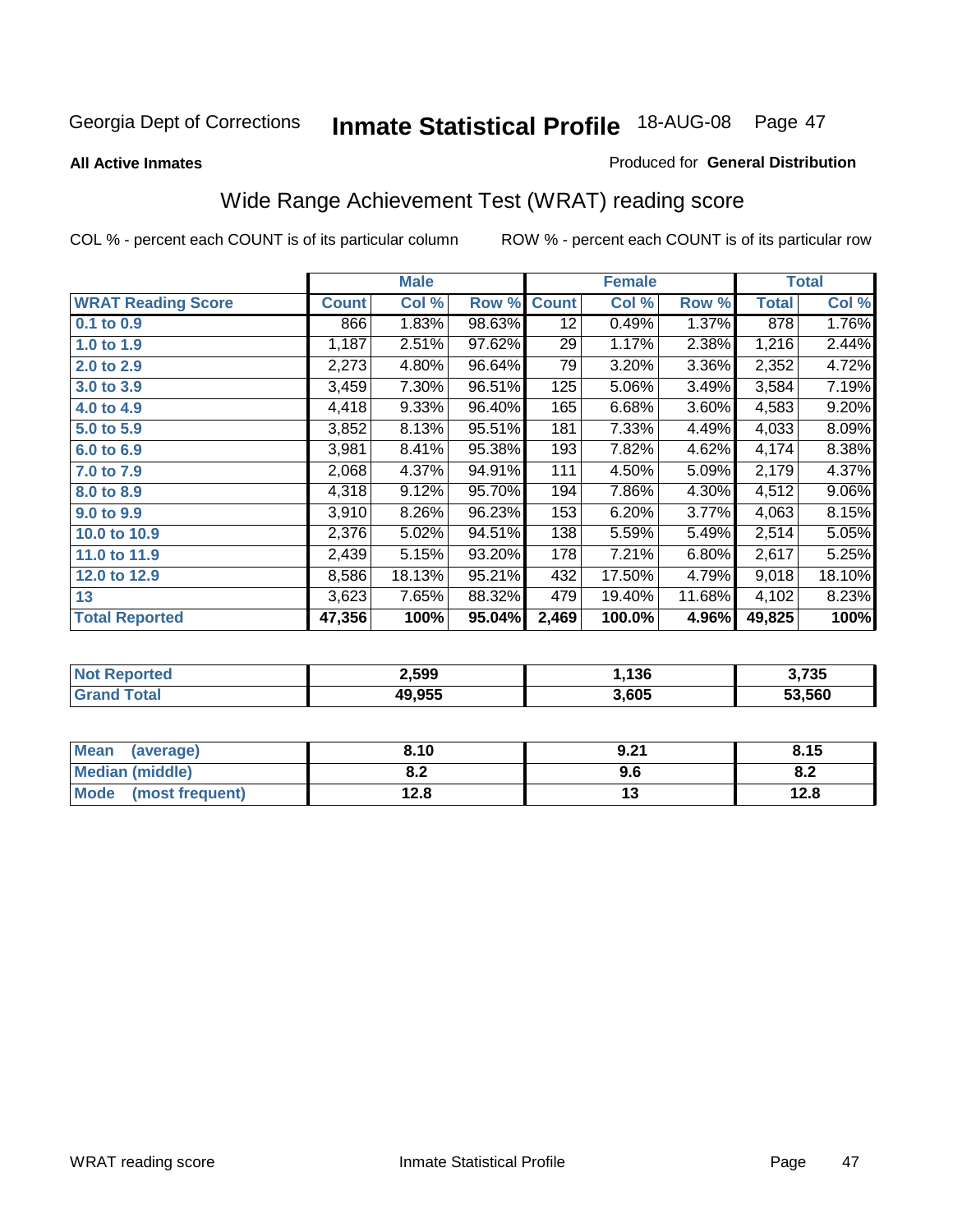**All Active Inmates**

#### Produced for **General Distribution**

# Wide Range Achievement Test (WRAT) math score

|                              |              | <b>Male</b> |        |              | <b>Female</b> |        |              | <b>Total</b> |
|------------------------------|--------------|-------------|--------|--------------|---------------|--------|--------------|--------------|
| <b>WRAT Mathematic Score</b> | <b>Count</b> | Col %       | Row %  | <b>Count</b> | Col %         | Row %  | <b>Total</b> | Col %        |
| 0.1 to 0.9                   | 117          | 0.25%       | 98.32% | 2            | 0.08%         | 1.68%  | 119          | 0.24%        |
| 1.0 to 1.9                   | 252          | 0.53%       | 95.45% | 12           | 0.49%         | 4.55%  | 264          | 0.53%        |
| 2.0 to 2.9                   | 1,177        | 2.49%       | 95.15% | 60           | 2.43%         | 4.85%  | 1,237        | 2.48%        |
| 3.0 to 3.9                   | 2,917        | 6.16%       | 96.62% | 102          | 4.13%         | 3.38%  | 3,019        | 6.06%        |
| 4.0 to 4.9                   | 5,019        | 10.60%      | 96.09% | 204          | 8.27%         | 3.91%  | 5,223        | 10.48%       |
| 5.0 to 5.9                   | 6,393        | 13.50%      | 96.22% | 251          | 10.17%        | 3.78%  | 6,644        | 13.33%       |
| 6.0 to 6.9                   | 11,177       | 23.60%      | 95.67% | 506          | 20.51%        | 4.33%  | 11,683       | 23.45%       |
| 7.0 to 7.9                   | 6,654        | 14.05%      | 95.22% | 334          | 13.54%        | 4.78%  | 6,988        | 14.02%       |
| 8.0 to 8.9                   | 3,398        | 7.17%       | 93.82% | 224          | 9.08%         | 6.18%  | 3,622        | 7.27%        |
| 9.0 to 9.9                   | 3,981        | 8.41%       | 94.22% | 244          | 9.89%         | 5.78%  | 4,225        | 8.48%        |
| 10.0 to 10.9                 | 2,326        | 4.91%       | 95.02% | 122          | 4.95%         | 4.98%  | 2,448        | 4.91%        |
| 11.0 to 11.9                 | 1,660        | 3.50%       | 93.21% | 121          | 4.90%         | 6.79%  | 1,781        | 3.57%        |
| 12.0 to 12.9                 | 1,879        | 3.97%       | 89.35% | 224          | 9.08%         | 10.65% | 2,103        | 4.22%        |
| 13                           | 413          | 0.87%       | 87.13% | 61           | 2.47%         | 12.87% | 474          | 0.95%        |
| <b>Total Reported</b>        | 47,363       | 100%        | 95.05% | 2,467        | 100%          | 4.95%  | 49,830       | 100%         |

| 2,592  | .138  | 3,730  |
|--------|-------|--------|
| 19.955 | 3,605 | 53.560 |

| Mean<br>(average)       | 7.05 | , ,,<br>. | 7.09 |
|-------------------------|------|-----------|------|
| Median (middle)         | 6.9  |           | 6.9  |
| Mode<br>(most frequent) | 6.9  | 7.4       | 6.9  |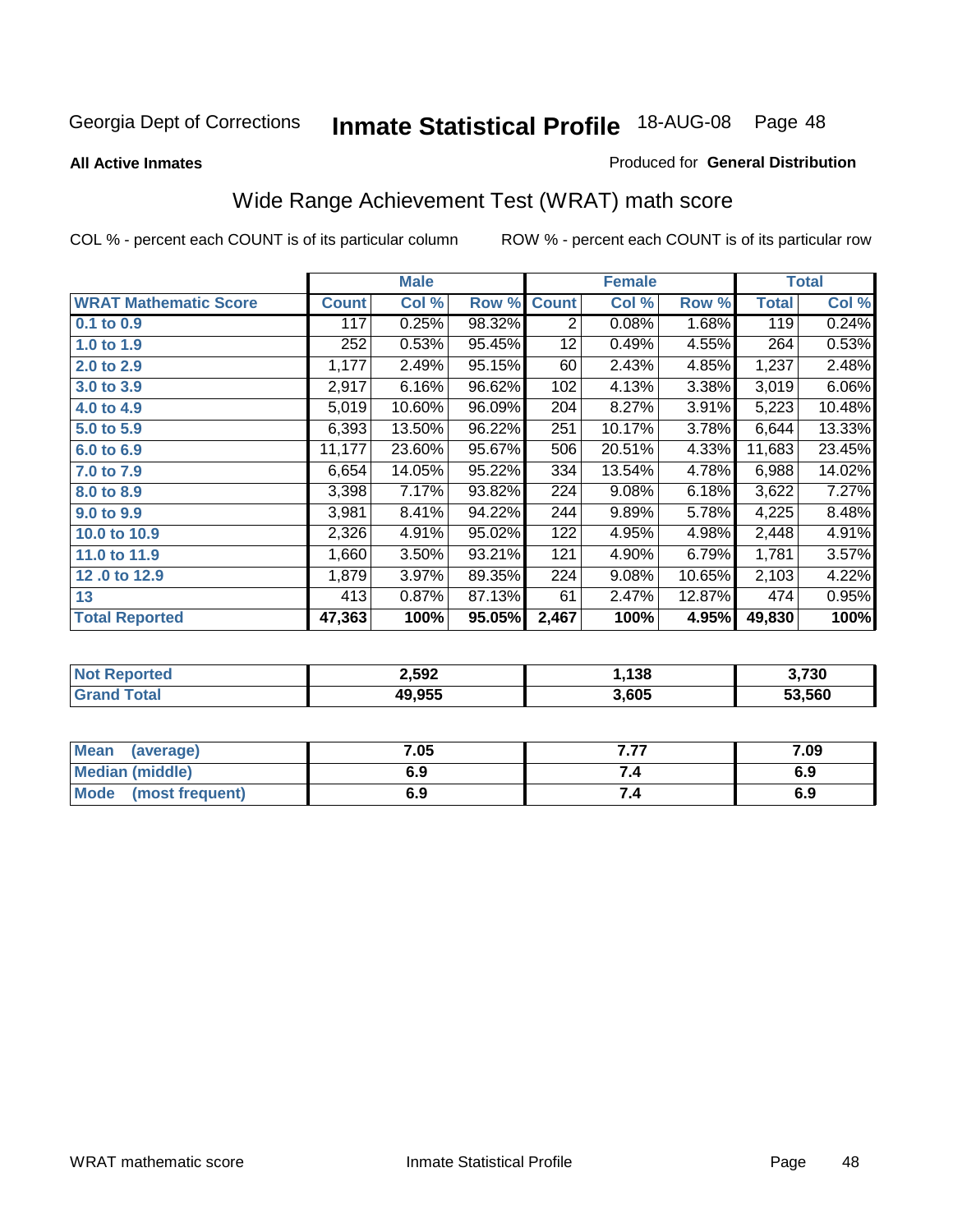#### **All Active Inmates**

#### Produced for **General Distribution**

### Wide Range Achievement Test (WRAT) spelling score

|                            |              | <b>Male</b> |        |              | <b>Female</b> |          |              | <b>Total</b> |
|----------------------------|--------------|-------------|--------|--------------|---------------|----------|--------------|--------------|
| <b>WRAT Spelling Score</b> | <b>Count</b> | Col %       | Row %  | <b>Count</b> | Col %         | Row %    | <b>Total</b> | Col %        |
| 0.1 to 0.9                 | 910          | 1.92%       | 98.27% | 16           | 0.65%         | 1.73%    | 926          | 1.86%        |
| 1.0 to 1.9                 | 2,135        | 4.51%       | 98.57% | 31           | 1.25%         | 1.43%    | 2,166        | 4.35%        |
| 2.0 to 2.9                 | 3,595        | 7.59%       | 98.22% | 65           | 2.63%         | 1.78%    | 3,660        | 7.34%        |
| 3.0 to 3.9                 | 3,446        | 7.28%       | 98.04% | 69           | 2.79%         | 1.96%    | 3,515        | 7.05%        |
| 4.0 to 4.9                 | 4,435        | 9.36%       | 97.11% | 132          | 5.34%         | 2.89%    | 4,567        | 9.17%        |
| 5.0 to 5.9                 | 5,408        | 11.42%      | 96.07% | 221          | 8.94%         | 3.93%    | 5,629        | 11.30%       |
| 6.0 to 6.9                 | 5,651        | 11.93%      | 95.76% | 250          | 10.12%        | 4.24%    | 5,901        | 11.84%       |
| 7.0 to 7.9                 | 3,899        | 8.23%       | 94.68% | 219          | 8.86%         | 5.32%    | 4,118        | 8.26%        |
| 8.0 to 8.9                 | 3,670        | 7.75%       | 94.64% | 208          | 8.42%         | 5.36%    | 3,878        | 7.78%        |
| 9.0 to 9.9                 | 3,352        | 7.08%       | 94.42% | 198          | 8.01%         | 5.58%    | 3,550        | 7.12%        |
| 10.0 to 10.9               | 3,197        | 6.75%       | 93.53% | 221          | 8.94%         | 6.47%    | 3,418        | 6.86%        |
| 11.0 to 11.9               | 1,943        | 4.10%       | 91.95% | 170          | 6.88%         | 8.05%    | 2,113        | 4.24%        |
| 12.0 to 12.9               | 4,063        | 8.58%       | 91.10% | 397          | 16.07%        | $8.90\%$ | 4,460        | 8.95%        |
| 13                         | 1,655        | 3.49%       | 85.80% | 274          | 11.09%        | 14.20%   | 1,929        | 3.87%        |
| <b>Total Reported</b>      | 47,359       | 100%        | 95.04% | 2,471        | 100%          | 4.96%    | 49,830       | 100%         |

| 2,596  | .134  | 3,730  |
|--------|-------|--------|
| 49.955 | 3.605 | 53.560 |

| <b>Mean</b><br>(average)       | 6.99       | 8.90 | 7.09 |
|--------------------------------|------------|------|------|
| Median (middle)                | o.4        | ৬.১  |      |
| <b>Mode</b><br>(most frequent) | . .<br>ν.∠ | . .  | ν.Ζ  |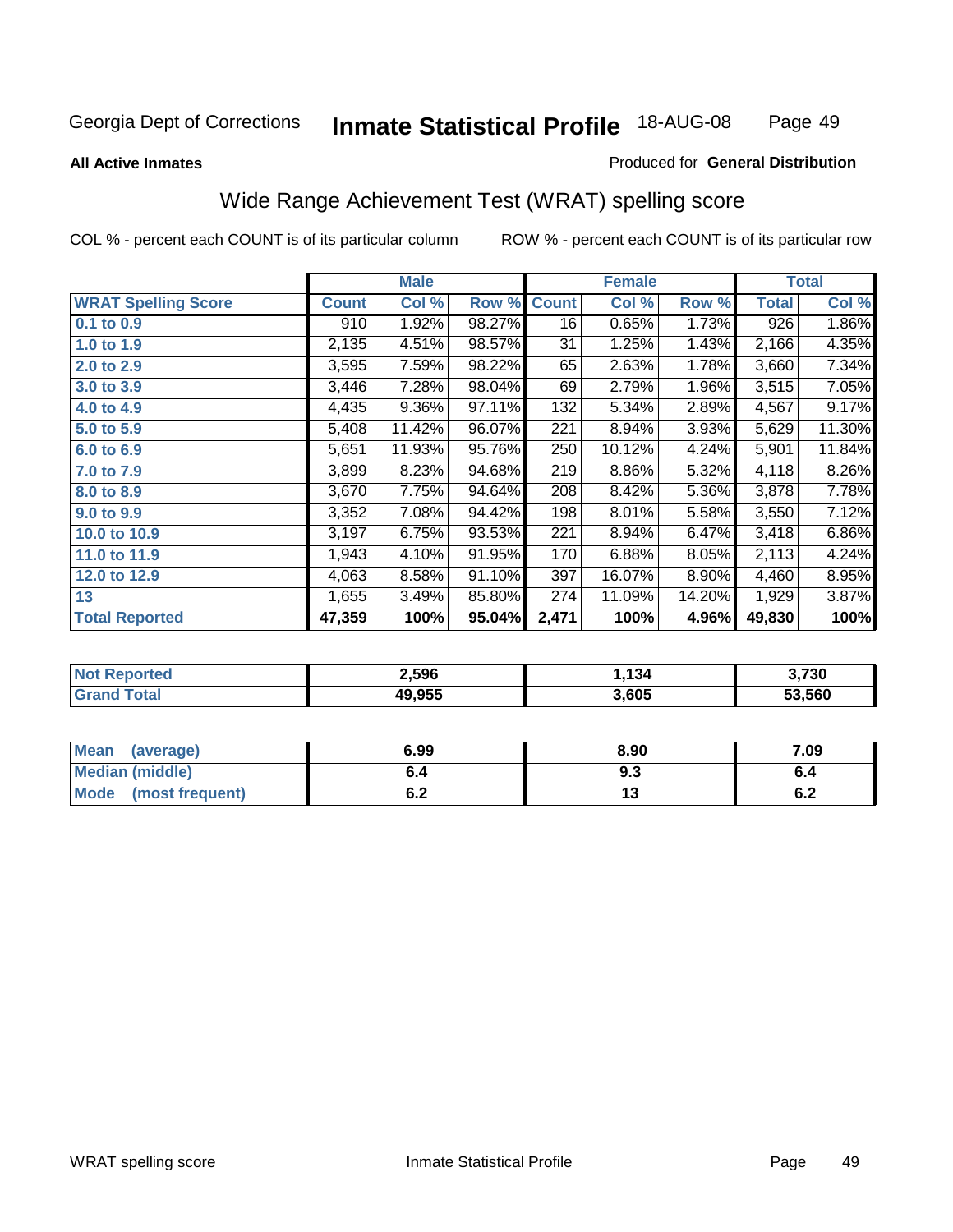#### **All Active Inmates**

### Produced for **General Distribution**

### Scope of substance abuse - summary

|                        |              | <b>Male</b> |           |              | <b>Female</b> |          |              | <b>Total</b> |
|------------------------|--------------|-------------|-----------|--------------|---------------|----------|--------------|--------------|
| <b>Substance Abuse</b> | <b>Count</b> | Col %       | Row %     | <b>Count</b> | Col %         | Row %    | <b>Total</b> | Col %        |
| <b>None</b>            | 15,941       | 31.91%      | 93.20%    | .163         | 32.26%        | $6.80\%$ | 17,104       | 31.93%       |
| <b>Drugs only</b>      | 18,393       | 36.82%      | $90.21\%$ | 1,995        | 55.34%        | $9.79\%$ | 20,388       | 38.07%       |
| <b>Alcohol only</b>    | 3.536        | $7.08\%$    | 97.63%    | 86           | 2.39%         | $2.37\%$ | 3,622        | 6.76%        |
| Drugs and alcohol      | 12,085       | 24.19%      | $97.10\%$ | 361          | $10.01\%$     | $2.90\%$ | 12,446       | 23.24%       |
| <b>Total Reported</b>  | 49,955       | 100%        | 93.27%    | 3,605        | 100%          | 6.73%    | 53,560       | 100%         |

| <b>Not Reported</b>   |        |       |        |
|-----------------------|--------|-------|--------|
| <b>Grand</b><br>™otal | 49.955 | 3,605 | 53,560 |

| Drugs only | Mode<br>(most frequent) | Drugs only | Drugs only |
|------------|-------------------------|------------|------------|
|------------|-------------------------|------------|------------|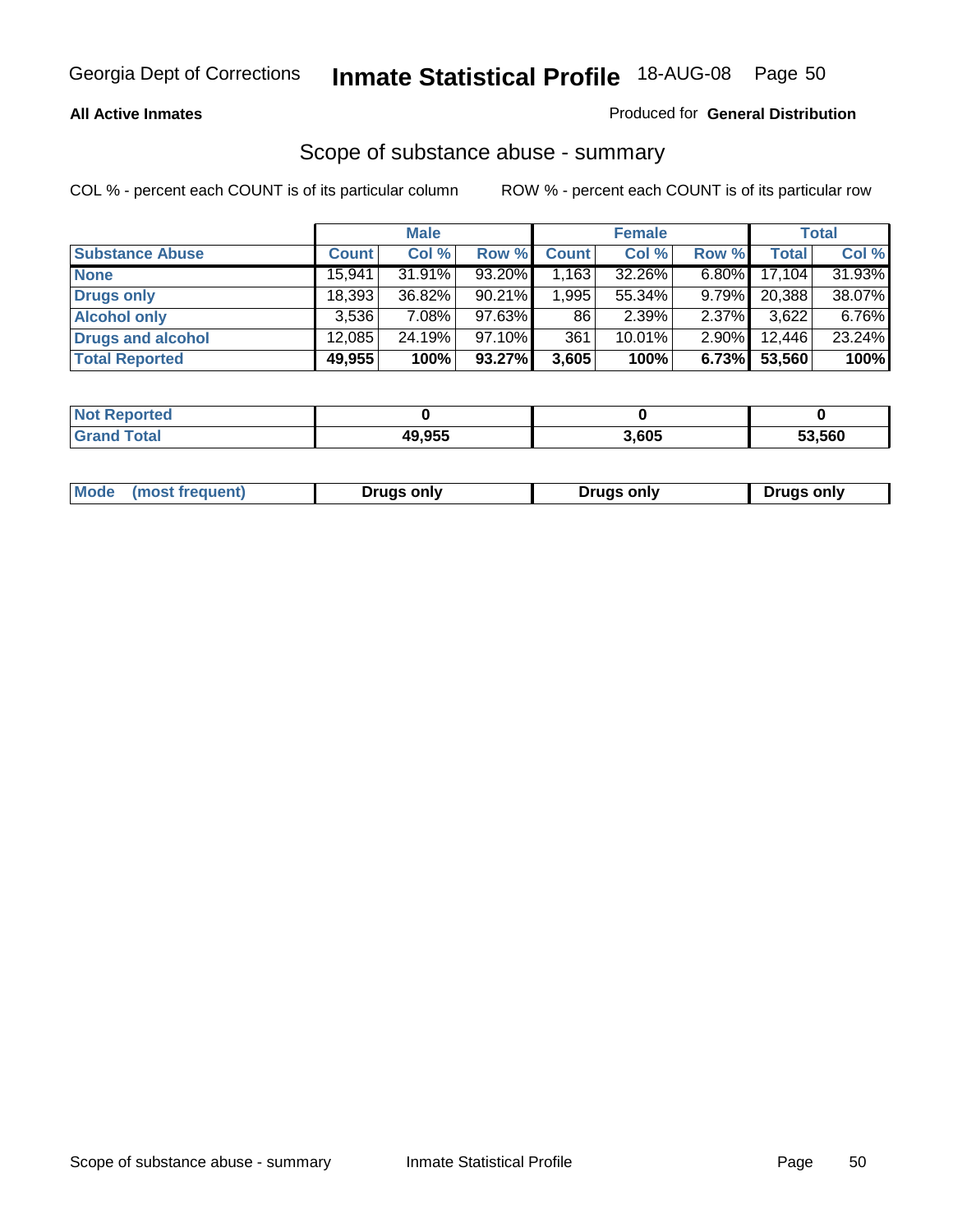### **All Active Inmates**

#### Produced for **General Distribution**

### Scope of substance abuse - detail

|                                      |              | <b>Male</b> |         |              | <b>Female</b> |        |              | <b>Total</b> |
|--------------------------------------|--------------|-------------|---------|--------------|---------------|--------|--------------|--------------|
| <b>Substance Abuse</b>               | <b>Count</b> | Col %       | Row %   | <b>Count</b> | Col %         | Row %  | <b>Total</b> | Col %        |
| No drug or alcohol problems          | 15,941       | 31.91%      | 93.20%  | 1,163        | 32.26%        | 6.80%  | 17,104       | 31.93%       |
| Drug addiction but no alcohol        | 353          | 0.71%       | 83.06%  | 72           | 2.00%         | 16.94% | 425          | 0.79%        |
| <b>Drug addiction and alcohol</b>    | 139          | 0.28%       | 100.00% |              |               |        | 139          | 0.26%        |
| <b>labuse</b>                        |              |             |         |              |               |        |              |              |
| <b>Drug addiction and alcoholism</b> | 68           | 0.14%       | 97.14%  | 2            | 0.06%         | 2.86%  | 70           | 0.13%        |
| No drug problem but alcohol          | 2,877        | 5.76%       | 98.49%  | 44           | 1.22%         | 1.51%  | 2,921        | 5.45%        |
| <b>labuse</b>                        |              |             |         |              |               |        |              |              |
| No drug problem but alcoholism       | 659          | 1.32%       | 94.01%  | 42           | 1.17%         | 5.99%  | 701          | 1.31%        |
| Drug experiment but no alcohol       | 8,218        | 16.45%      | 95.41%  | 395          | 10.96%        | 4.59%  | 8,613        | 16.08%       |
| <b>Drug experiment &amp; alcohol</b> | 1,620        | 3.24%       | 98.54%  | 24           | 0.67%         | 1.46%  | 1,644        | 3.07%        |
| <b>labuse</b>                        |              |             |         |              |               |        |              |              |
| Drug experiment & alcoholism         | 819          | 1.64%       | 96.92%  | 26           | 0.72%         | 3.08%  | 845          | 1.58%        |
| Drug abuse but no alcohol            | 9,822        | 19.66%      | 86.54%  | 1,528        | 42.39%        | 13.46% | 11,350       | 21.19%       |
| Drug abuse and alcohol abuse         | 7,872        | 15.76%      | 98.46%  | 123          | 3.41%         | 1.54%  | 7,995        | 14.93%       |
| <b>Drug abuse and alcoholism</b>     | 1,567        | 3.14%       | 89.39%  | 186          | 5.16%         | 10.61% | 1,753        | 3.27%        |
| <b>Total Reported</b>                | 49,955       | 100%        | 93.27%  | 3,605        | 100%          | 6.73%  | 53,560       | 100%         |

| <b>Reported</b><br><b>NOT</b> |        |       |        |
|-------------------------------|--------|-------|--------|
| 'otal                         | 49.955 | 3.605 | 53.560 |

| Mode (most frequent) | No drug or alcohol problems Drug abuse but no alcohol No drug or alcohol |          |
|----------------------|--------------------------------------------------------------------------|----------|
|                      |                                                                          | problems |
|                      |                                                                          |          |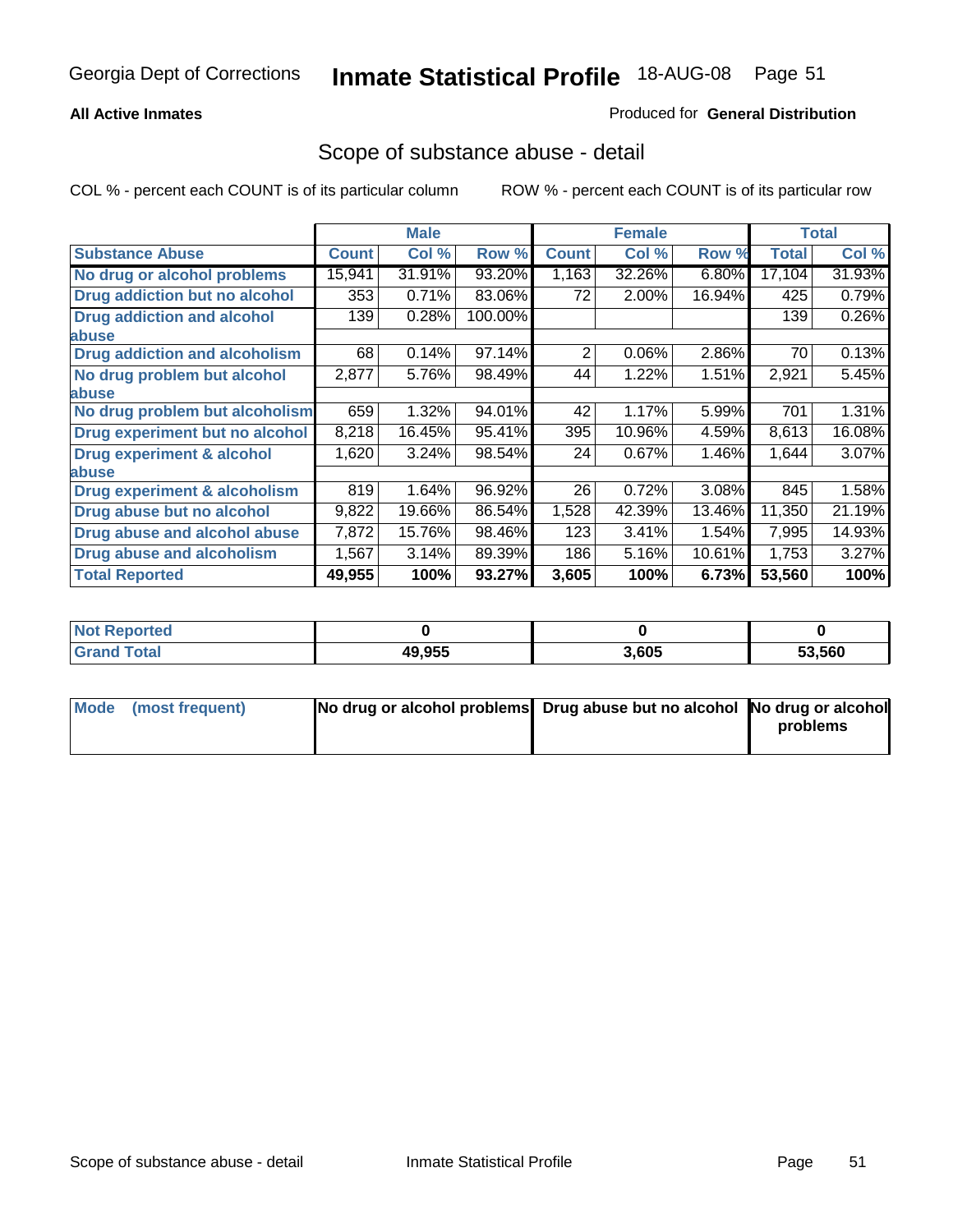#### **All Active Inmates**

#### Produced for **General Distribution**

### Current / last mental health treatment level

|                                    |              | <b>Male</b> |         |              | <b>Female</b> |        |              | <b>Total</b> |
|------------------------------------|--------------|-------------|---------|--------------|---------------|--------|--------------|--------------|
| <b>Mental Health Treatment Lev</b> | <b>Count</b> | Col%        | Row %   | <b>Count</b> | Col%          | Row %  | <b>Total</b> | Col %        |
| 1 No problem at current time       | 3,919        | 32.24%      | 95.61%  | 180          | 8.31%         | 4.39%  | 4,099        | 28.62%       |
| <b>2 Receiving outpatient</b>      | 6,336        | 52.12%      | 76.83%  | 1,911        | 88.23%        | 23.17% | 8,247        | 57.58%       |
| treatment                          |              |             |         |              |               |        |              |              |
| 3 Inpatient, moderate              | 1,547        | 12.73%      | 96.75%  | 52           | 2.40%         | 3.25%  | 1,599        | 11.16%       |
| treatment                          |              |             |         |              |               |        |              |              |
| 4 Inpatient, intensive             | 328          | 2.70%       | 93.45%  | 23           | 1.06%         | 6.55%  | 351          | 2.45%        |
| treatment                          |              |             |         |              |               |        |              |              |
| <b>5 Undergoing crisis</b>         | 12           | 0.10%       | 100.00% |              |               |        | 12           | 0.08%        |
| stabilization                      |              |             |         |              |               |        |              |              |
| <b>6 Hospital for criminally</b>   | 14           | 0.12%       | 100.00% |              |               |        | 14           | 0.10%        |
| insane                             |              |             |         |              |               |        |              |              |
| <b>Total Evaluated</b>             | 12,156       | 100%        | 84.88%  | 2,166        | 100%          | 15.12% | 14,322       | 100%         |

| Never had MH evaluation | 37,799 | . 439. | 39,238 |
|-------------------------|--------|--------|--------|
| <b>Grand Total</b>      | 49,955 | 3,605  | 53,560 |

| <b>Median (middle)</b>         | <b>Receiving outpatient</b><br>treatment | <b>Receiving outpatient</b><br>treatment | <b>Receiving</b><br>outpatient<br>treatment |
|--------------------------------|------------------------------------------|------------------------------------------|---------------------------------------------|
| <b>Mode</b><br>(most frequent) | <b>Receiving outpatient</b><br>treatment | <b>Receiving outpatient</b><br>treatment | <b>Receiving</b><br>outpatient<br>treatment |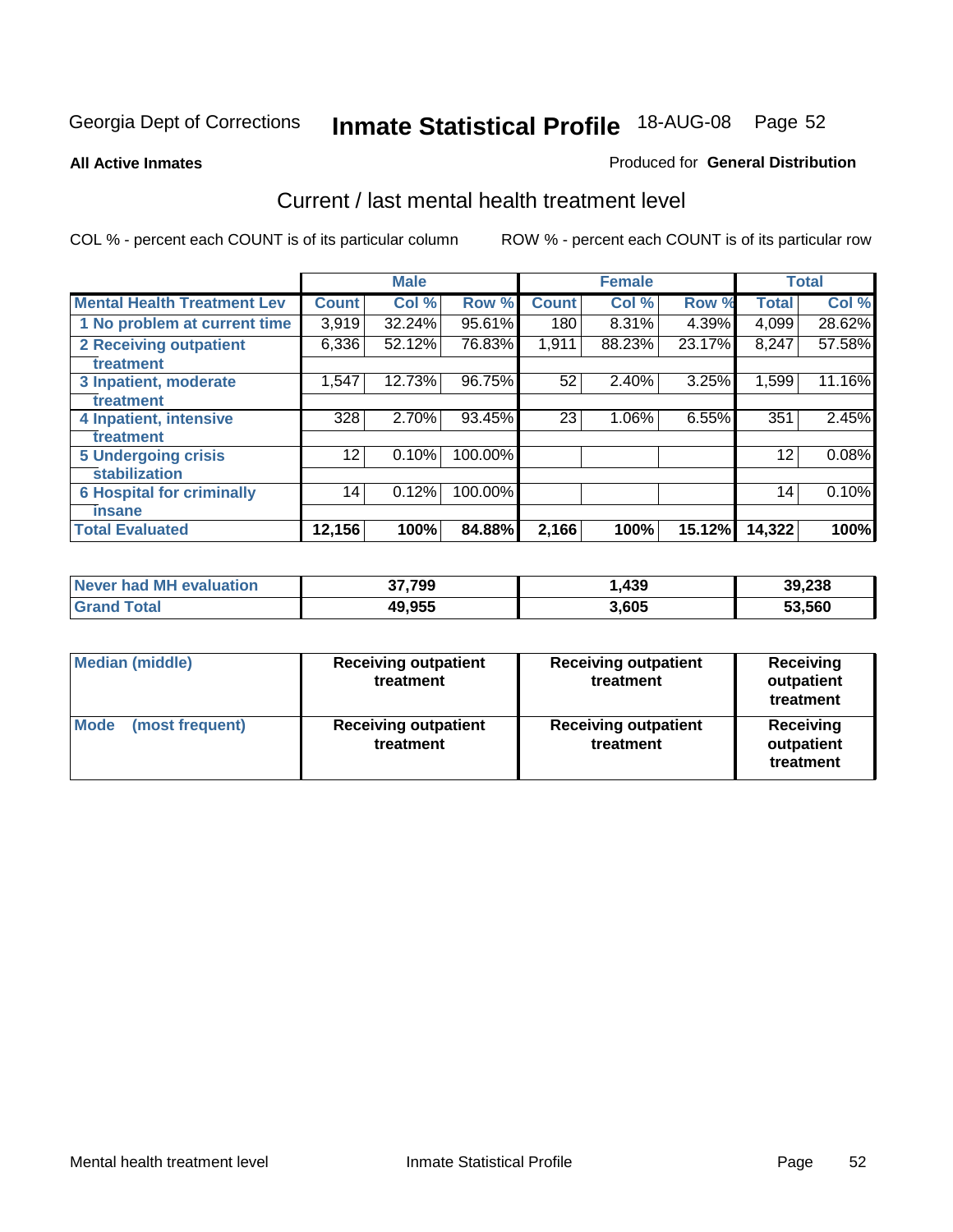### **All Active Inmates**

### Produced for **General Distribution**

# PULHESDWIT medical scale - 'P' overall condition ('P'hysical)

|                                   |                | <b>Male</b> |        |              | <b>Female</b> |         |              | <b>Total</b> |
|-----------------------------------|----------------|-------------|--------|--------------|---------------|---------|--------------|--------------|
| 'P' Overall Condition             | <b>Count</b>   | Col %       | Row %  | <b>Count</b> | Col %         | Row %   | <b>Total</b> | Col %        |
| 1 No medical illness              | 37,375         | 75.98%      | 95.41% | 1,796        | 52.24%        | 4.59%   | 39,171       | 74.43%       |
| 2 Well-controlled chronic illness | 9,510          | 19.33%      | 87.61% | 1,345        | 39.12%        | 12.39%  | 10,855       | 20.63%       |
| 3 Poorly-controlled chronic       | 2,247          | 4.57%       | 92.43% | 184          | 5.35%         | 7.57%   | 2,431        | 4.62%        |
| <b>illness</b>                    |                |             |        |              |               |         |              |              |
| 4 Significant problems requiring  | 53             | 0.11%       | 64.63% | 29           | 0.84%         | 35.37%  | 82           | 0.16%        |
| special housing                   |                |             |        |              |               |         |              |              |
| 5 Terminal illness, < 6 months    | 3 <sup>1</sup> | 0.01%       | 75.00% |              | 0.03%         | 25.00%  | 4            | 0.01%        |
| to live                           |                |             |        |              |               |         |              |              |
| Inmate is pregnant<br>6           |                |             |        | 83           | 2.41%         | 100.00% | 83           | 0.16%        |
| <b>Total Reported</b>             | 49,188         | 100%        | 93.47% | 3,438        | 100%          | 6.53%   | 52,626       | 100.0%       |

| <b>Not</b><br>Reported        | 767    | 167<br>1 O 1 | 934    |
|-------------------------------|--------|--------------|--------|
| <b>Total</b><br><b>'Grano</b> | 49,955 | ,605         | 53,560 |

| Mode (most frequent) | 1 No medical illness | 1 No medical illness | 1 No medical |
|----------------------|----------------------|----------------------|--------------|
|                      |                      |                      | illness      |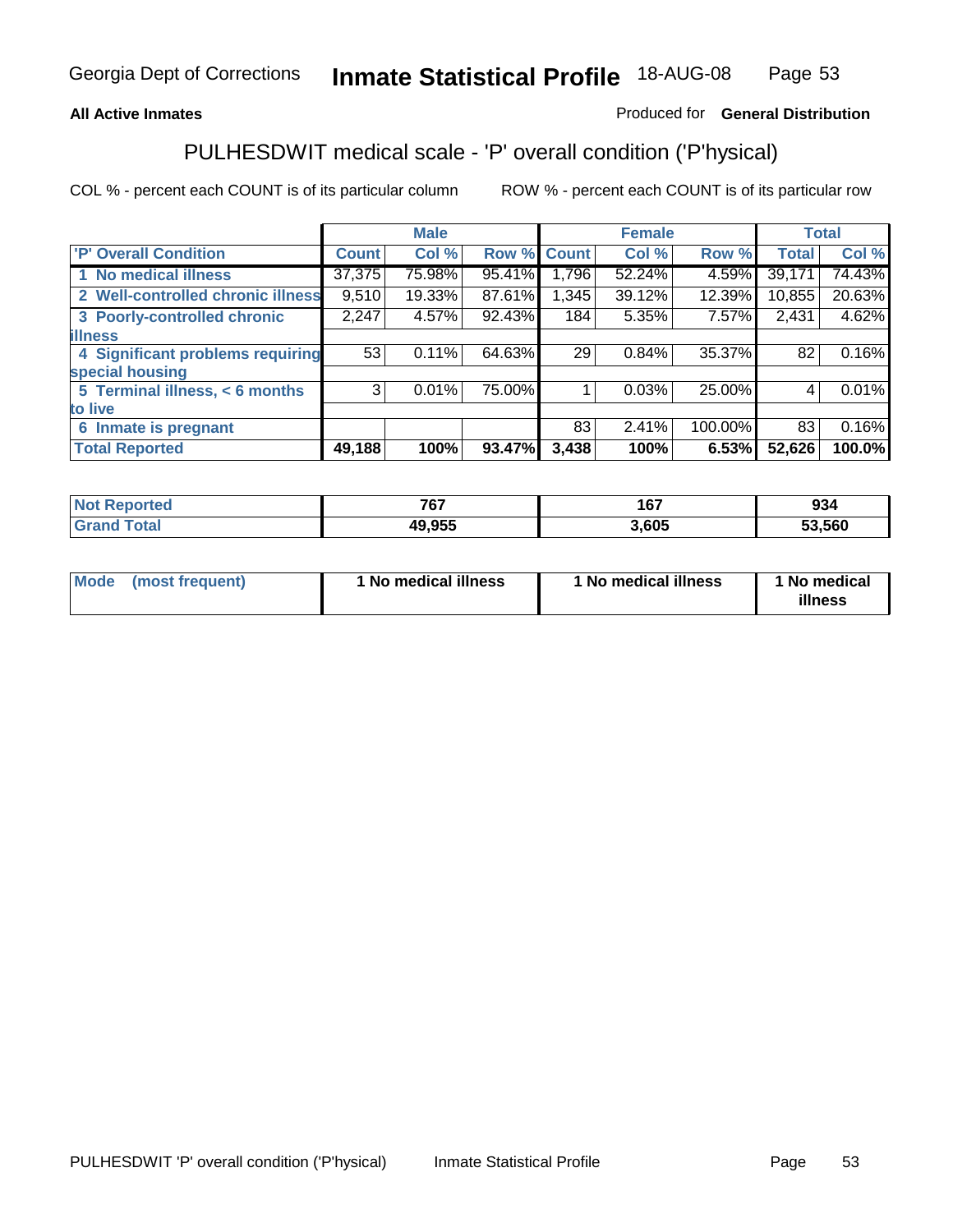#### **All Active Inmates**

#### Produced for **General Distribution**

### PULHESDWIT medical scale - 'U' upper body

|                              |              | <b>Male</b> |        |              | <b>Female</b> |        |              | <b>Total</b> |
|------------------------------|--------------|-------------|--------|--------------|---------------|--------|--------------|--------------|
| <b>U' Upper Body</b>         | <b>Count</b> | Col %       | Row %  | <b>Count</b> | Col %         | Row %  | <b>Total</b> | Col %        |
| 1 Upper bones, joints,       | 47,593       | 96.76%      | 93.75% | 3,171        | 92.23%        | 6.25%  | 50,764       | 96.46%       |
| muscles all OK               |              |             |        |              |               |        |              |              |
| 2 One or both arms minimally | 1,340        | 2.72%       | 84.70% | 242          | 7.04%         | 15.30% | 1,582        | 3.01%        |
| limited                      |              |             |        |              |               |        |              |              |
| 3 One or both arms           | 206          | 0.42%       | 91.96% | 18           | 0.52%         | 8.04%  | 224          | 0.43%        |
| moderately limited           |              |             |        |              |               |        |              |              |
| 4 One arm disabled,          | 47           | 0.10%       | 88.68% | 6            | 0.17%         | 11.32% | 53           | 0.10%        |
| paralyzed, or amputated      |              |             |        |              |               |        |              |              |
| 5 Both arms disabled,        | 2            | 0.01%       | 66.67% |              | 0.03%         | 33.33% | 3            | 0.01%        |
| paralyzed, or amputated      |              |             |        |              |               |        |              |              |
| <b>Total Reported</b>        | 49,188       | 100%        | 93.47% | 3,438        | 100%          | 6.53%  | 52,626       | 100.0%       |

| <b>Not Reported</b> | 767    | 167   | 934    |
|---------------------|--------|-------|--------|
| $\tau$ otal<br>Gran | 49,955 | 3,605 | 53,560 |

| <b>Mode</b> | (most frequent) | 1 Upper bones, joints,<br>muscles all OK | 1 Upper bones, joints,<br>muscles all OK | 1 Upper bones,<br>joints, muscles all<br>ΟK |
|-------------|-----------------|------------------------------------------|------------------------------------------|---------------------------------------------|
|-------------|-----------------|------------------------------------------|------------------------------------------|---------------------------------------------|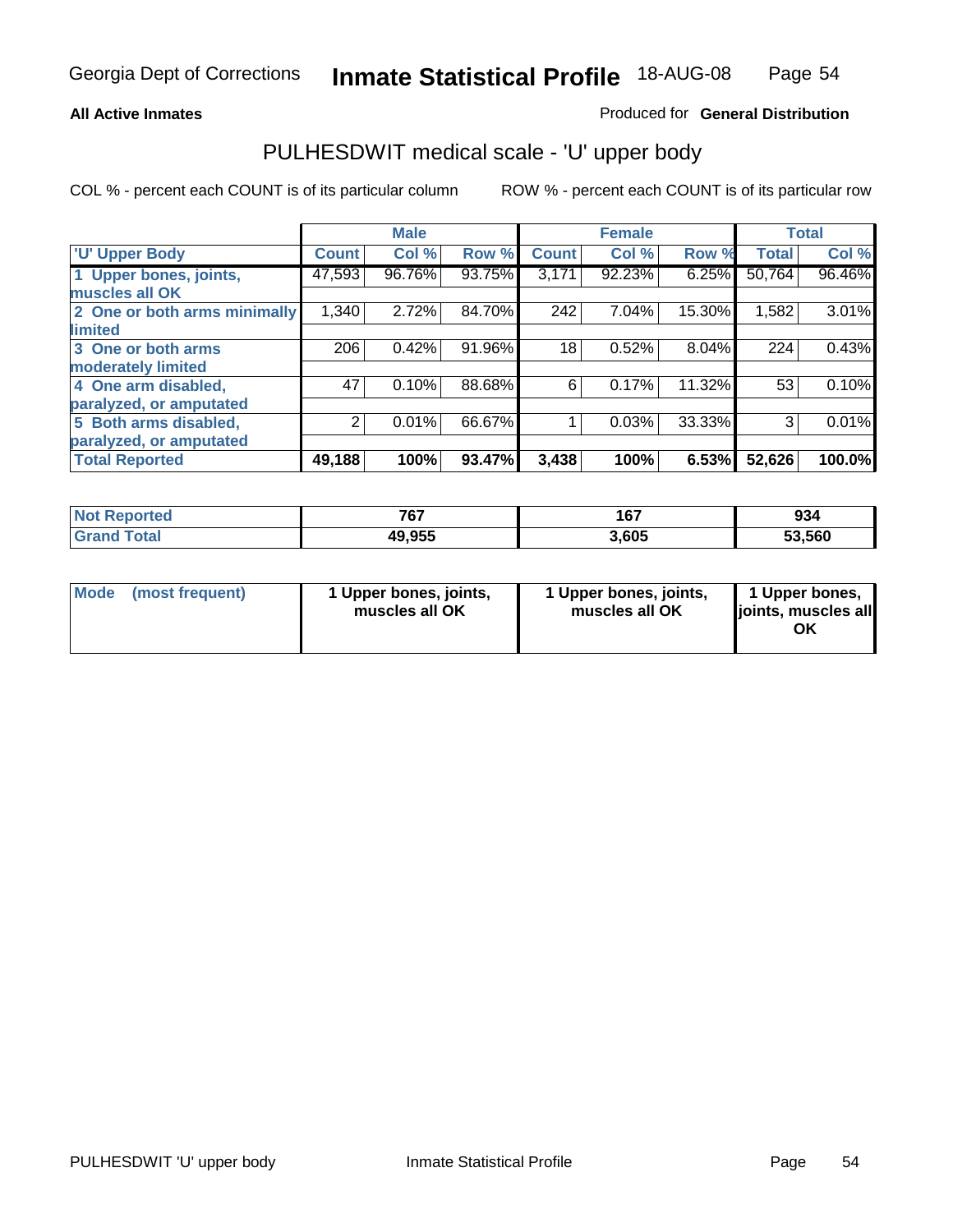#### **All Active Inmates**

#### Produced for **General Distribution**

### PULHESDWIT medical scale - 'L' lower body

|                                |              | <b>Male</b> |         |              | <b>Female</b> |        |              | <b>Total</b> |
|--------------------------------|--------------|-------------|---------|--------------|---------------|--------|--------------|--------------|
| <b>L' Lower Body</b>           | <b>Count</b> | Col %       | Row %   | <b>Count</b> | Col %         | Row %  | <b>Total</b> | Col %        |
| 1 Lower bones, joints,         | 45,479       | 92.46%      | 94.46%  | 2,669        | 77.63%        | 5.54%  | 48,148       | 91.49%       |
| muscles all OK                 |              |             |         |              |               |        |              |              |
| 2 One or both legs minimally   | 3,064        | 6.23%       | 81.10%  | 714          | 20.77%        | 18.90% | 3,778        | 7.18%        |
| limited                        |              |             |         |              |               |        |              |              |
| 3 One or both legs             | 541          | 1.10%       | 92.32%  | 45           | 1.31%         | 7.68%  | 586          | 1.11%        |
| moderately limited             |              |             |         |              |               |        |              |              |
| 4 One leg disabled, paralyzed, | 93           | 0.19%       | 90.29%  | 10           | 0.29%         | 9.71%  | 103          | 0.20%        |
| or amputated                   |              |             |         |              |               |        |              |              |
| 5 Both legs disabled,          | 11           | 0.02%       | 100.00% |              |               |        | 11           | 0.02%        |
| paralyzed, or amputated        |              |             |         |              |               |        |              |              |
| <b>Total Reported</b>          | 49,188       | 100%        | 93.47%  | 3,438        | 100%          | 6.53%  | 52,626       | 100%         |

| <b>Not Reported</b> | 767    | 167   | 934    |
|---------------------|--------|-------|--------|
| $\tau$ otal<br>Gran | 49,955 | 3,605 | 53,560 |

|  | Mode (most frequent) | 1 Lower bones, joints,<br>muscles all OK | 1 Lower bones, joints,<br>muscles all OK | 1 Lower bones,<br>joints, muscles all<br>OK |
|--|----------------------|------------------------------------------|------------------------------------------|---------------------------------------------|
|--|----------------------|------------------------------------------|------------------------------------------|---------------------------------------------|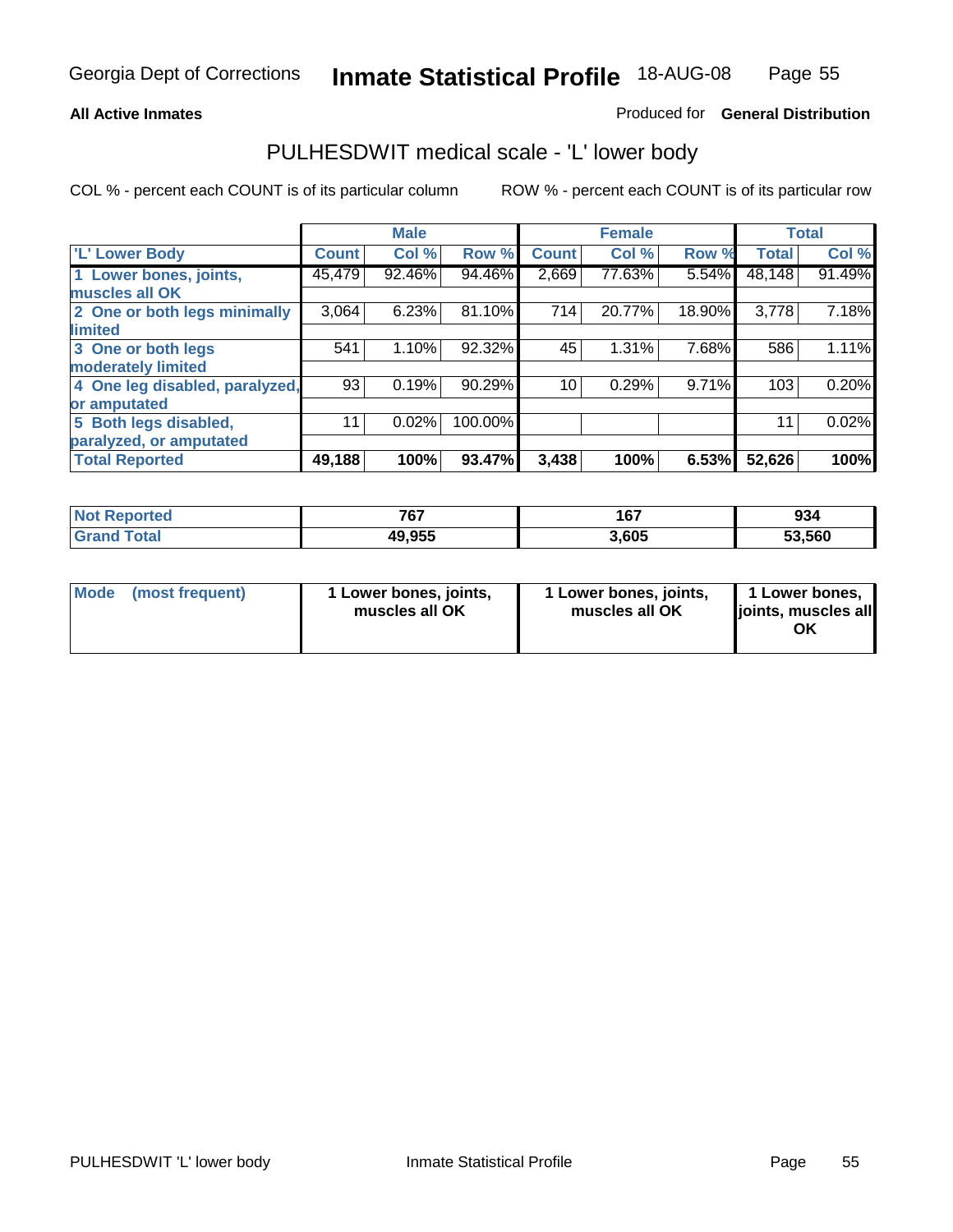#### **All Active Inmates**

### Produced for **General Distribution**

### PULHESDWIT medical scale - 'H' hearing

|                                |                 | <b>Male</b> |             |       | <b>Female</b> |        | <b>Total</b> |        |
|--------------------------------|-----------------|-------------|-------------|-------|---------------|--------|--------------|--------|
| <b>H'</b> Hearing              | <b>Count</b>    | Col %       | Row % Count |       | Col %         | Row %  | <b>Total</b> | Col %  |
| 1 Normal hearing both ears     | 48,820          | 99.25%      | 93.50%      | 3,392 | 98.66%        | 6.50%  | 52,212       | 99.21% |
| 2 Some loss in one ear with    | 285             | 0.58%       | 89.62%      | 33    | $0.96\%$      | 10.38% | 318          | 0.60%  |
| other OK, or mild loss in both |                 |             |             |       |               |        |              |        |
| 3 Total loss in one ear with   | 52              | $0.11\%$    | 89.66%      | 6     | $0.17\%$      | 10.34% | 58           | 0.11%  |
| mild loss in other             |                 |             |             |       |               |        |              |        |
| 4 Severe loss in both ears     | 14              | 0.03%       | 82.35%      | 3     | 0.09%         | 17.65% | 17           | 0.03%  |
| 5 Total loss in both ears,     | 17 <sub>1</sub> | 0.03%       | 80.95%      | 4     | 0.12%         | 19.05% | 21           | 0.04%  |
| requiring special housing      |                 |             |             |       |               |        |              |        |
| <b>Total Reported</b>          | 49,188          | 100%        | 93.47%      | 3,438 | 100%          | 6.53%  | 52,626       | 100%   |

| гес | ファフ<br>יש | 167<br>ו ט | 934    |
|-----|-----------|------------|--------|
|     | 49.955    | ,605       | 53,560 |

| Mode (most frequent) | 1 Normal hearing both ears   1 Normal hearing both ears   1 Normal hearing |           |
|----------------------|----------------------------------------------------------------------------|-----------|
|                      |                                                                            | both ears |
|                      |                                                                            |           |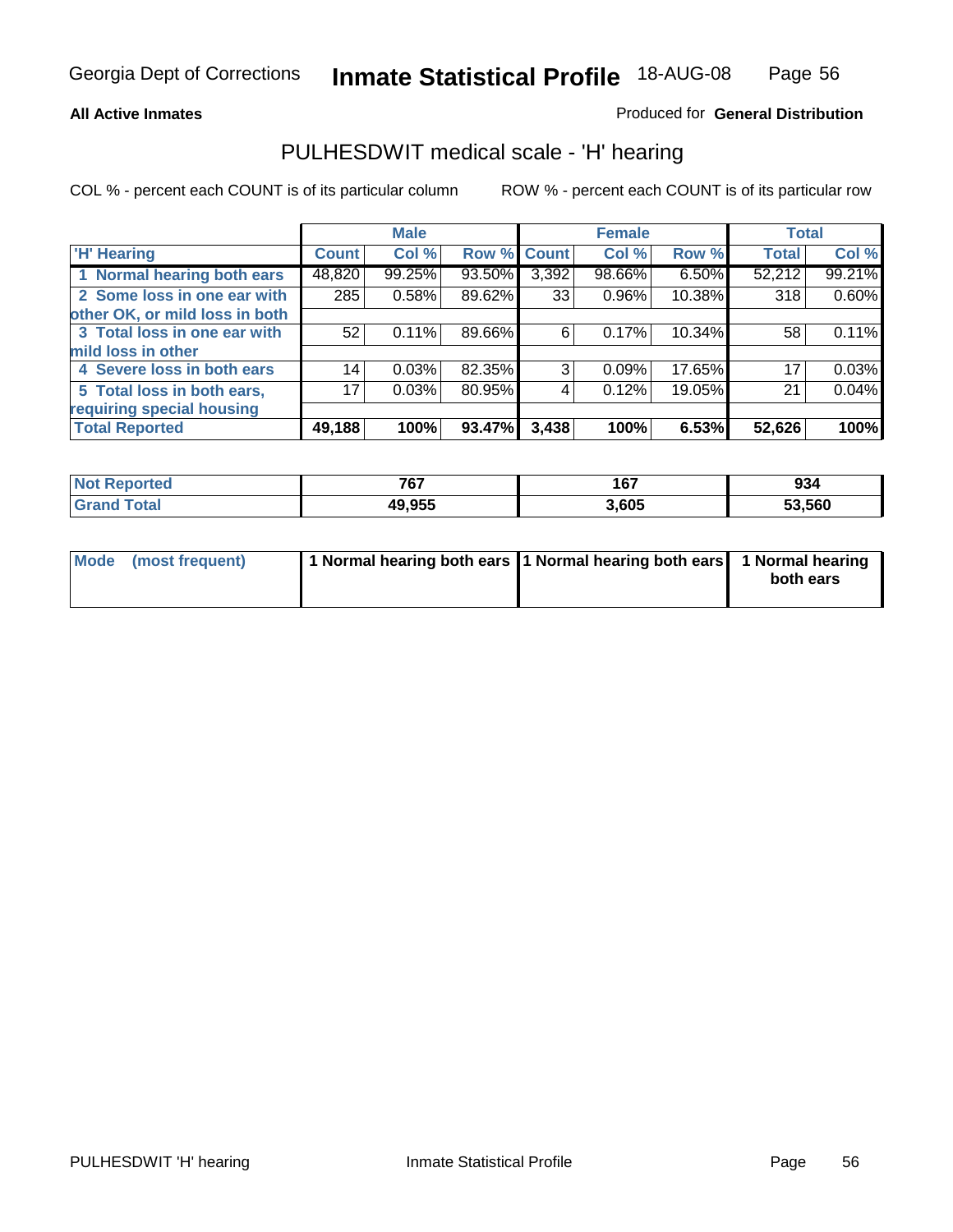#### **All Active Inmates**

#### Produced for **General Distribution**

### PULHESDWIT medical scale - 'E' vision

|                                 |              | <b>Male</b> |             |       | <b>Female</b> |        |              | <b>Total</b> |
|---------------------------------|--------------|-------------|-------------|-------|---------------|--------|--------------|--------------|
| 'E' Vision                      | <b>Count</b> | Col %       | Row % Count |       | Col %         | Row %  | <b>Total</b> | Col %        |
| 1 Correctable to 20/40 in both  | 43,986       | 89.42%      | 94.86%      | 2,384 | 69.34%        | 5.14%  | 46,370       | 88.11%       |
| eyes                            |              |             |             |       |               |        |              |              |
| 2 Correctable to 20/70 in one   | 4,615        | 9.38%       | 82.53%      | 977   | 28.42%        | 17.47% | 5,592        | 10.63%       |
| eye, may be blind in other      |              |             |             |       |               |        |              |              |
| 3 Correctable to 20/200 in one  | 497          | 1.01%       | 87.81%      | 69    | 2.01%         | 12.19% | 566          | 1.08%        |
| eye, may be blind in other      |              |             |             |       |               |        |              |              |
| 4 One eye not correctable to    | 77           | 0.16%       | 90.59%      | 8     | 0.23%         | 9.41%  | 85           | 0.16%        |
| 20/200, other may be blind      |              |             |             |       |               |        |              |              |
| 5 Blind in both eyes, requiring | 13           | 0.03%       | 100.00%     |       |               |        | 13           | 0.02%        |
| special housing                 |              |             |             |       |               |        |              |              |
| <b>Total Reported</b>           | 49,188       | 100%        | 93.47%      | 3,438 | 100%          | 6.53%  | 52,626       | 100%         |

| $N$<br><b>eported</b> | 767    | 167   | 934    |
|-----------------------|--------|-------|--------|
| fota'<br><b>Circ</b>  | 49,955 | 3,605 | 53,560 |

| Mode (most frequent) | 1 Correctable to 20/40 in<br>both eves | 1 Correctable to 20/40 in   1 Correctable to  <br>both eves | 20/40 in both eyes |
|----------------------|----------------------------------------|-------------------------------------------------------------|--------------------|
|----------------------|----------------------------------------|-------------------------------------------------------------|--------------------|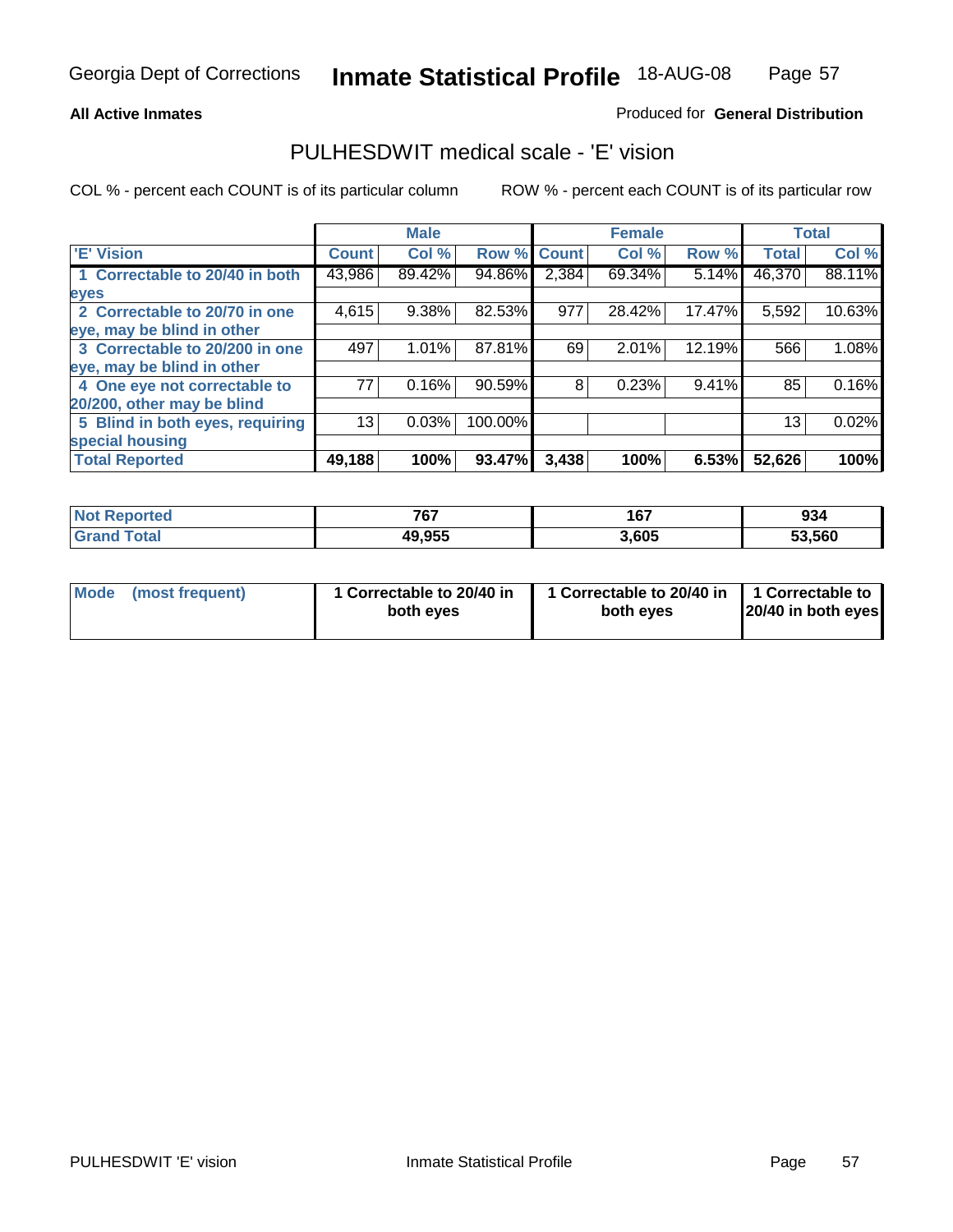#### **All Active Inmates**

#### Produced for **General Distribution**

### PULHESDWIT medical scale - 'S' pSychiatric

|                                        |              | <b>Male</b> |         |              | <b>Female</b> |        |              | <b>Total</b> |
|----------------------------------------|--------------|-------------|---------|--------------|---------------|--------|--------------|--------------|
| 'S' pSychiatric                        | <b>Count</b> | Col %       | Row %   | <b>Count</b> | Col %         | Row %  | <b>Total</b> | Col %        |
| 1 No impairment or disorders           | 42,330       | 87.11%      | 95.10%  | 2,181        | 63.49%        | 4.90%  | 44,511       | 85.56%       |
| 2 Stable, or in remission, or          | 5,165        | 10.63%      | 81.27%  | .190         | 34.64%        | 18.73% | 6,355        | 12.22%       |
| mild impairment or retardation         |              |             |         |              |               |        |              |              |
| 3 Requires moderate inpatient          | 1,014        | 2.09%       | 95.21%  | 51           | 1.48%         | 4.79%  | 1,065        | 2.05%        |
| treatment                              |              |             |         |              |               |        |              |              |
| 4 Requires intensive inpatient         | 69           | 0.14%       | 84.15%  | 13           | 0.38%         | 15.85% | 82           | 0.16%        |
| treatment                              |              |             |         |              |               |        |              |              |
| <b>5 Requires Crisis Stabilization</b> | 13           | 0.03%       | 100.00% |              |               |        | 13           | 0.02%        |
| Unit (CSU) inpatient care              |              |             |         |              |               |        |              |              |
| <b>Total Reported</b>                  | 48,591       | 100%        | 93.40%  | 3,435        | 100%          | 6.60%  | 52,026       | 100.0%       |

| <b>Not Reported</b>  | 364,   | 170   | 1,534  |
|----------------------|--------|-------|--------|
| $\tau$ otal<br>Grand | 49,955 | 3,605 | 53,560 |

| Mode (most frequent) | <b>1</b> No impairment or disorders | 1 No impairment or<br>disorders | 1 No impairment or<br>disorders |
|----------------------|-------------------------------------|---------------------------------|---------------------------------|
|                      |                                     |                                 |                                 |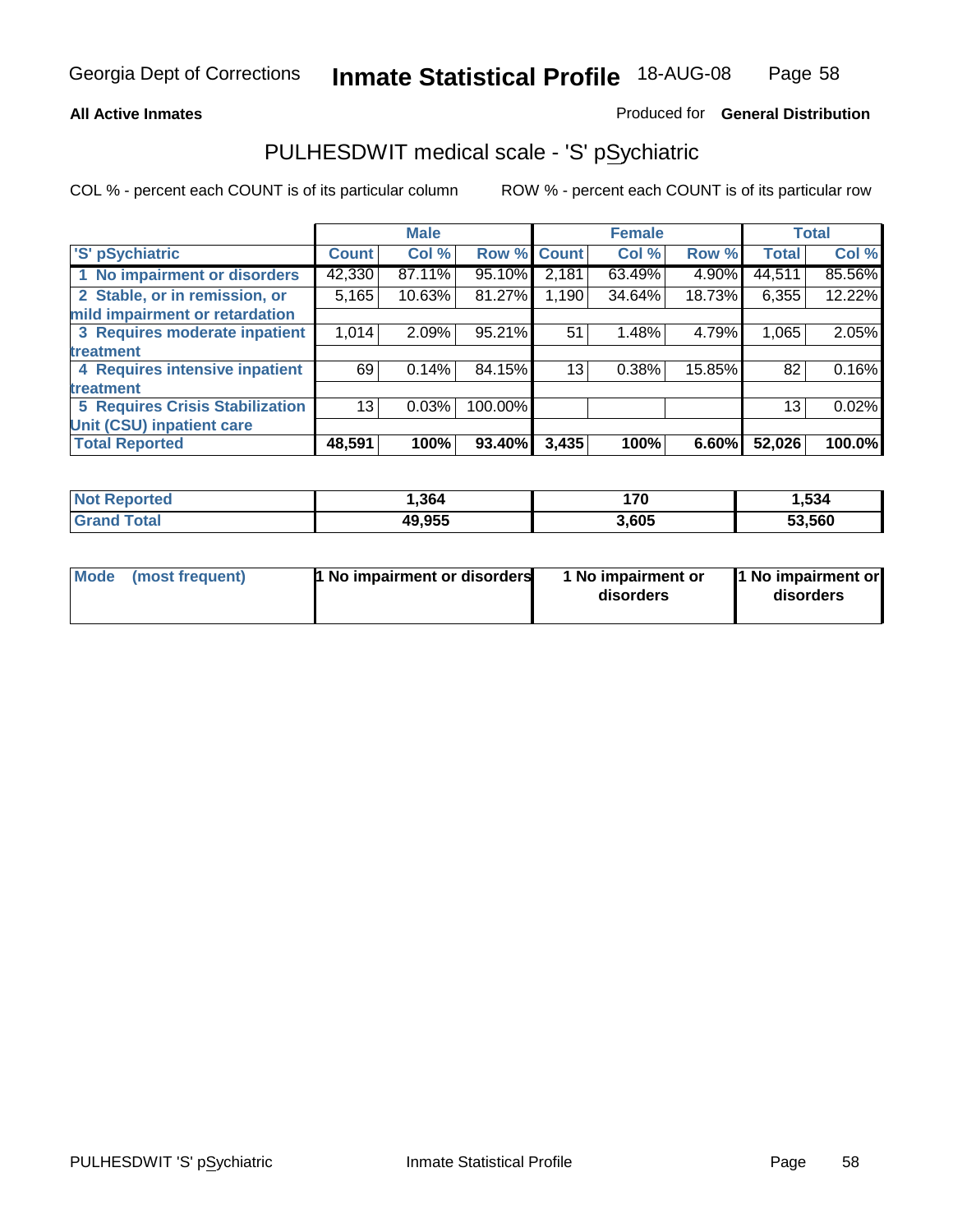#### **All Active Inmates**

#### Produced for **General Distribution**

### PULHESDWIT medical scale - 'D' dental

|                                 |        | <b>Male</b> |             |       | <b>Female</b> |          |              | <b>Total</b> |
|---------------------------------|--------|-------------|-------------|-------|---------------|----------|--------------|--------------|
| <b>D' Dental</b>                | Count! | Col %       | Row % Count |       | Col %         | Row %    | <b>Total</b> | Col %        |
| 1 Minimal routine dental health | 16,141 | 33.40%      | 88.64%      | 2,069 | 60.23%        | 11.36%   | 18,210       | 35.18%       |
| <b>needs</b>                    |        |             |             |       |               |          |              |              |
| 2 Moderate cavities and/or      | 23,682 | 49.00%      | 95.88%      | 1,017 | 29.61%        | 4.12%    | 24,699       | 47.71%       |
| gum disease                     |        |             |             |       |               |          |              |              |
| 3 Extensive gum disease         | 8,502  | 17.59%      | 96.06%      | 349   | 10.16%        | $3.94\%$ | 8,851        | 17.10%       |
| and/or widespread decay         |        |             |             |       |               |          |              |              |
| 4 Urgent need for dental        | 6      | 0.01%       | 100.00%     |       |               |          | 6            | $0.01\%$     |
| <b>services</b>                 |        |             |             |       |               |          |              |              |
| <b>Total Reported</b>           | 48,331 | 100%        | 93.36%      | 3,435 | 100%          | 6.64%    | 51,766       | 100%         |

| orted<br>NG                       | ,624   | 170   | .794   |
|-----------------------------------|--------|-------|--------|
| <sup>-</sup> otal<br><b>Grand</b> | 49,955 | 3,605 | 53,560 |

| <b>Mode</b> | (most frequent) | 2 Moderate cavities and/or<br>qum disease | Minimal routine dental<br>health needs | 2 Moderate<br>cavities and/or |
|-------------|-----------------|-------------------------------------------|----------------------------------------|-------------------------------|
|             |                 |                                           |                                        | qum disease                   |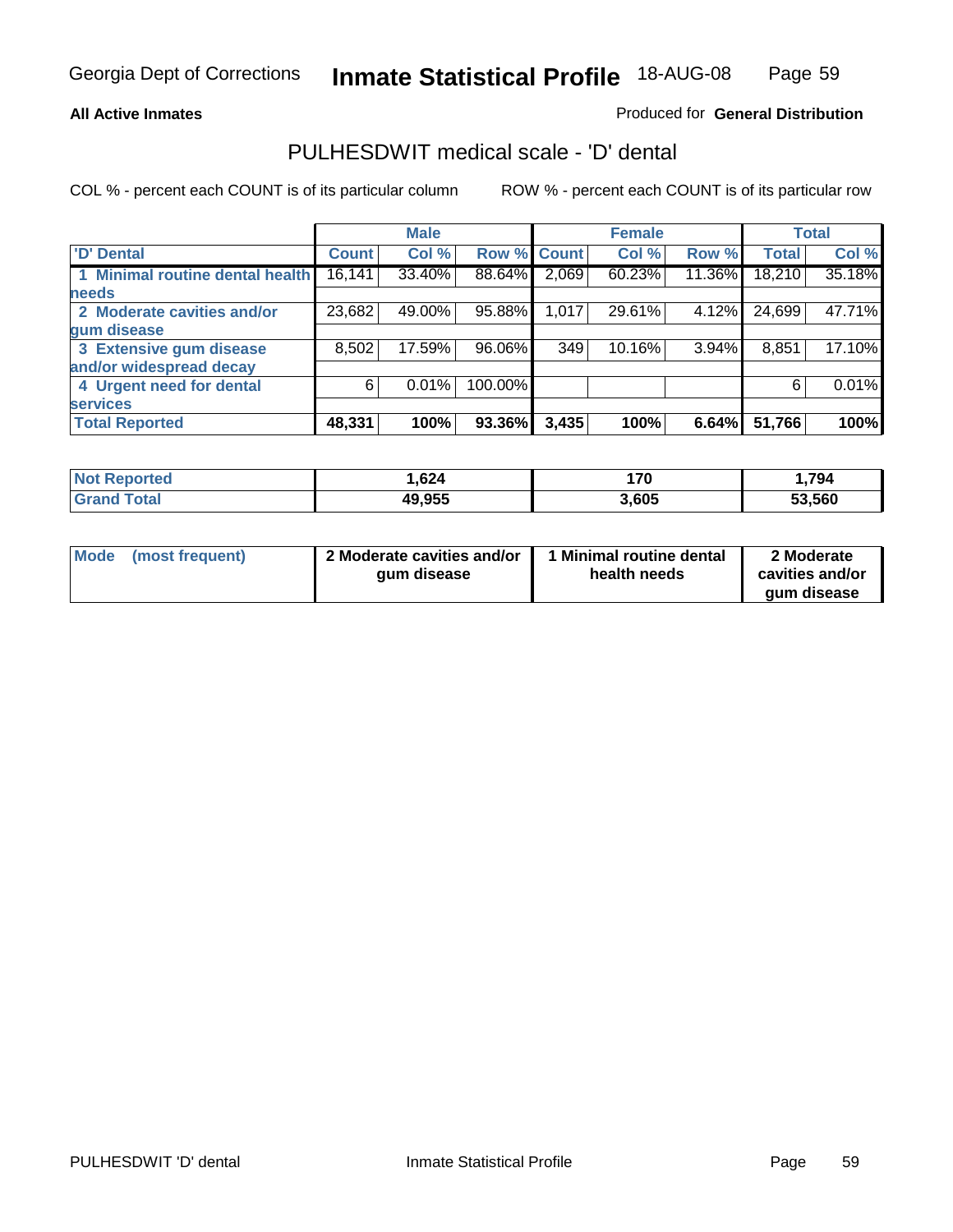#### **All Active Inmates**

#### Produced for **General Distribution**

### PULHESDWIT medical scale - 'W' work ability

|                                 |              | <b>Male</b> |        |              | <b>Female</b> |        |              | <b>Total</b> |
|---------------------------------|--------------|-------------|--------|--------------|---------------|--------|--------------|--------------|
| W' work ability                 | <b>Count</b> | Col %       | Row %  | <b>Count</b> | Col %         | Row %  | <b>Total</b> | Col %        |
| 1 Unrestricted work or activity | 42,582       | 86.57%      | 93.75% | 2,838        | 82.55%        | 6.25%  | 45,420       | 86.31%       |
| 2 Minor restrictions on type of | 5,147        | 10.46%      | 93.84% | 338          | 9.83%         | 6.16%  | 5,485        | 10.42%       |
| <b>work</b>                     |              |             |        |              |               |        |              |              |
| 3 Moderate restrictions on type | 1,168        | 2.37%       | 89.30% | 140          | 4.07%         | 10.70% | 1,308        | 2.49%        |
| of work                         |              |             |        |              |               |        |              |              |
| 4 Major restrictions on type of | 252          | 0.51%       | 70.19% | 107          | 3.11%         | 29.81% | 359          | 0.68%        |
| <b>work</b>                     |              |             |        |              |               |        |              |              |
| 5 Cannot work under any         | 39           | 0.08%       | 72.22% | 15           | 0.44%         | 27.78% | 54           | 0.10%        |
| <b>circumstances</b>            |              |             |        |              |               |        |              |              |
| <b>Total Reported</b>           | 49,188       | 100%        | 93.47% | 3,438        | 100%          | 6.53%  | 52,626       | 100%         |

| <b>Not Reported</b>   | 767<br>יש | ר י<br>10. | 934    |
|-----------------------|-----------|------------|--------|
| Total<br><b>Grand</b> | 49,955    | 3,605      | 53,560 |

| Mode            | 1 Unrestricted work or | 1 Unrestricted work or | 1 Unrestricted   |
|-----------------|------------------------|------------------------|------------------|
| (most frequent) | activity               | activity               | work or activity |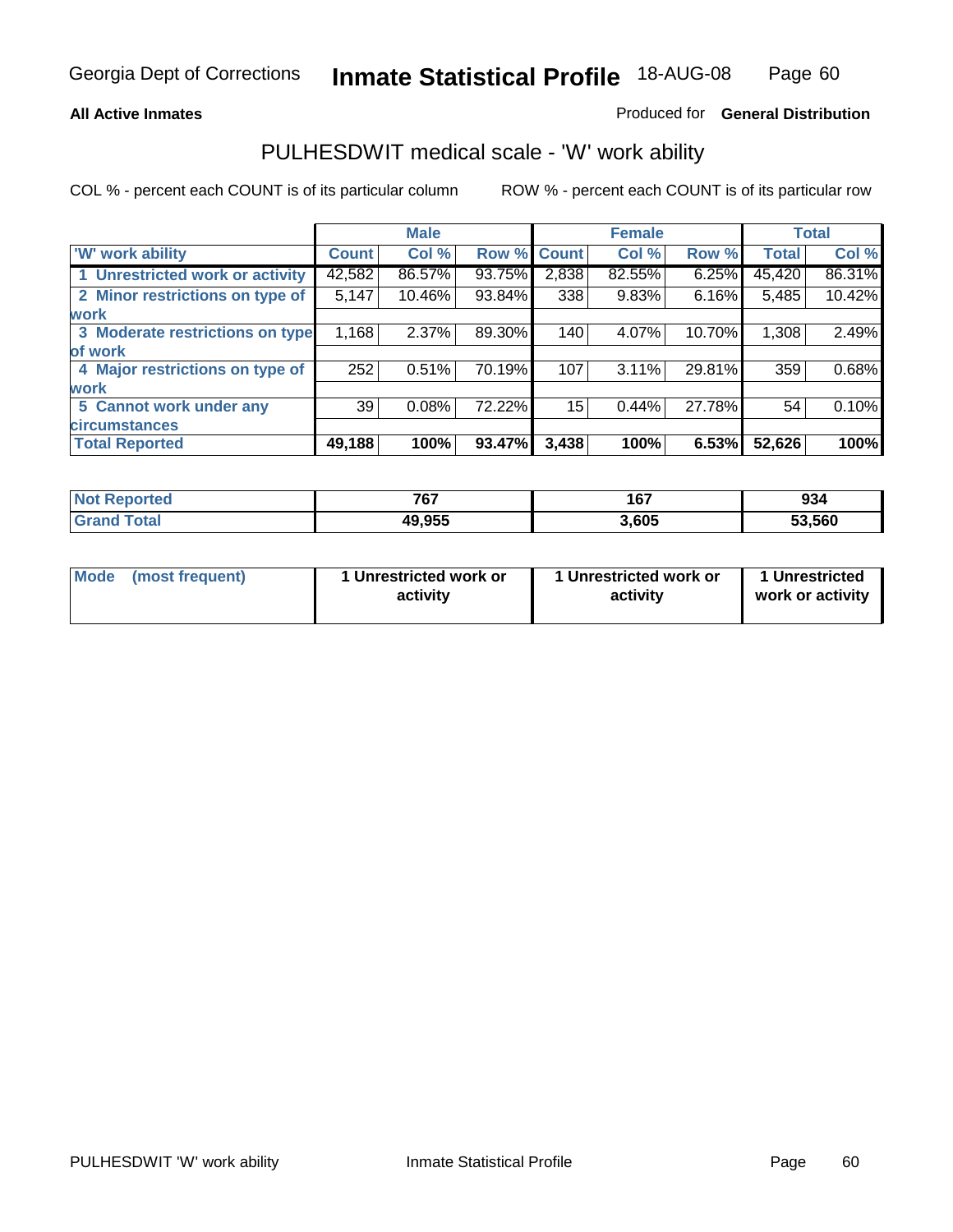#### **All Active Inmates**

### Produced for **General Distribution**

### PULHESDWIT medical scale - 'I' impairment

|                                   |              | <b>Male</b> |         |              | <b>Female</b> |          |              | <b>Total</b> |
|-----------------------------------|--------------|-------------|---------|--------------|---------------|----------|--------------|--------------|
| <b>T' Impairment</b>              | <b>Count</b> | Col %       | Row %   | <b>Count</b> | Col %         | Row %    | <b>Total</b> | Col %        |
| 1 No impairments or               | 48,891       | 99.40%      | 93.44%  | 3,431        | 99.80%        | $6.56\%$ | 52,322       | 99.42%       |
| disabilities                      |              |             |         |              |               |          |              |              |
| 2 Wheelchair-bound but            | 68           | 0.14%       | 95.77%  | 3            | 0.09%         | 4.23%    | 71           | 0.13%        |
| otherwise OK                      |              |             |         |              |               |          |              |              |
| <b>3 Needs low-level Assisted</b> | 18           | 0.04%       | 94.74%  |              | 0.03%         | 5.26%    | 19           | 0.04%        |
| Living (level I)                  |              |             |         |              |               |          |              |              |
| 4 Needs moderate Assisted         |              | 0.01%       | 100.00% |              |               |          |              | 0.01%        |
| Living (level II)                 |              |             |         |              |               |          |              |              |
| <b>5 Needs maximal Assisted</b>   | 204          | 0.41%       | 98.55%  | 3            | 0.09%         | 1.45%    | 207          | 0.39%        |
| <b>Living (level III)</b>         |              |             |         |              |               |          |              |              |
| <b>Total Reported</b>             | 49,188       | 100%        | 93.47%  | 3,438        | 100%          | 6.53%    | 52,626       | 100%         |

| <b>Not</b><br>Reported | 767    | 167   | 934    |
|------------------------|--------|-------|--------|
| <b>Total</b><br>'Granc | 49,955 | 3,605 | 53,560 |

| Mode | (most frequent) | 1 No impairments or<br>disabilities | 1 No impairments or<br>disabilities | 1 No impairments<br>or disabilities |
|------|-----------------|-------------------------------------|-------------------------------------|-------------------------------------|
|------|-----------------|-------------------------------------|-------------------------------------|-------------------------------------|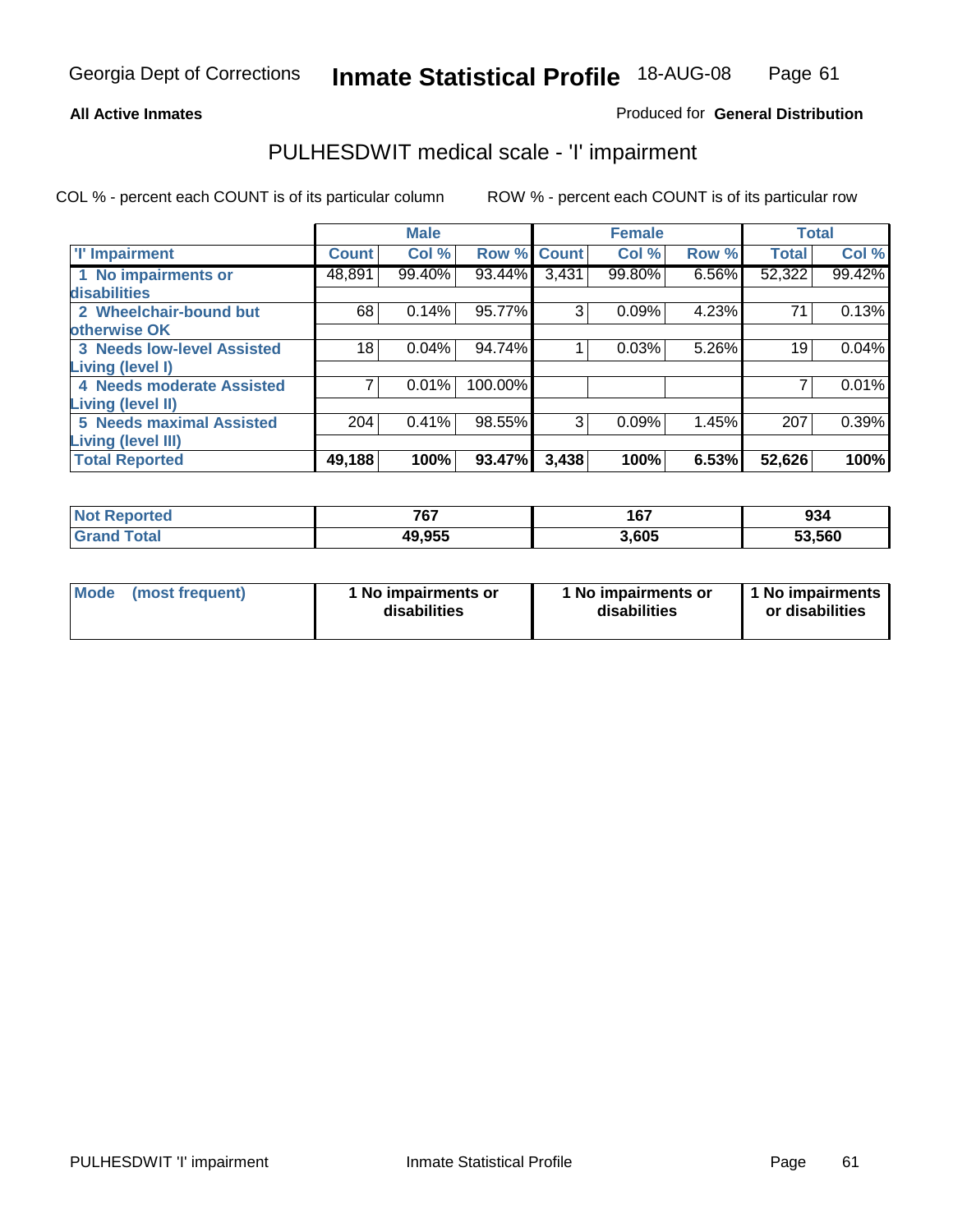#### **Inmate Statistical Profile** 18-AUG-08 Page Page 62

### All Active Inmates **All Active Inmates All Active Inmates Produced fo General Distribution**

## PULHESDWIT medical scale - 'T' transportability

|                              |              | <b>Male</b> |         |                | <b>Female</b> |       | <b>Total</b> |        |
|------------------------------|--------------|-------------|---------|----------------|---------------|-------|--------------|--------|
| <b>T' Transportability</b>   | <b>Count</b> | Col %       | Row %   | <b>Count</b>   | Col %         | Row % | <b>Total</b> | Col %  |
| 1 Can be transported in any  | 49,102       | 99.83%      | 93.46%  | 3,434          | 99.88%        | 6.54% | 52,536       | 99.83% |
| ordinary approved vehicle    |              |             |         |                |               |       |              |        |
| 2 Wheelchair-bound, not      | 34           | 0.07%       | 94.44%  | $\overline{2}$ | 0.06%         | 5.56% | 36           | 0.07%  |
| needing special vehicle      |              |             |         |                |               |       |              |        |
| 3 Wheelchair-bound, requires | 10           | 0.02%       | 100.00% |                |               |       | 10           | 0.02%  |
| special vehicle              |              |             |         |                |               |       |              |        |
| 5 Requires ambulance         | 42           | 0.09%       | 95.45%  | 2              | 0.06%         | 4.55% | 44           | 0.08%  |
| transport                    |              |             |         |                |               |       |              |        |
| <b>Total Reported</b>        | 49,188       | 100%        | 93.47%  | 3,438          | 100%          | 6.53% | 52,626       | 100%   |

| oorted<br><b>NOT</b> | 767                    | 167  | ^^<br>YJ4 |
|----------------------|------------------------|------|-----------|
|                      | 10 OEE<br>лι<br>49.933 | .605 | 53,560    |

|  | Mode (most frequent) | 1 Can be transported in any 1 Can be transported in any | ordinary approved vehicle   ordinary approved vehicle   transported in any | 1 Can be<br>ordinary approved  <br>vehicle |
|--|----------------------|---------------------------------------------------------|----------------------------------------------------------------------------|--------------------------------------------|
|--|----------------------|---------------------------------------------------------|----------------------------------------------------------------------------|--------------------------------------------|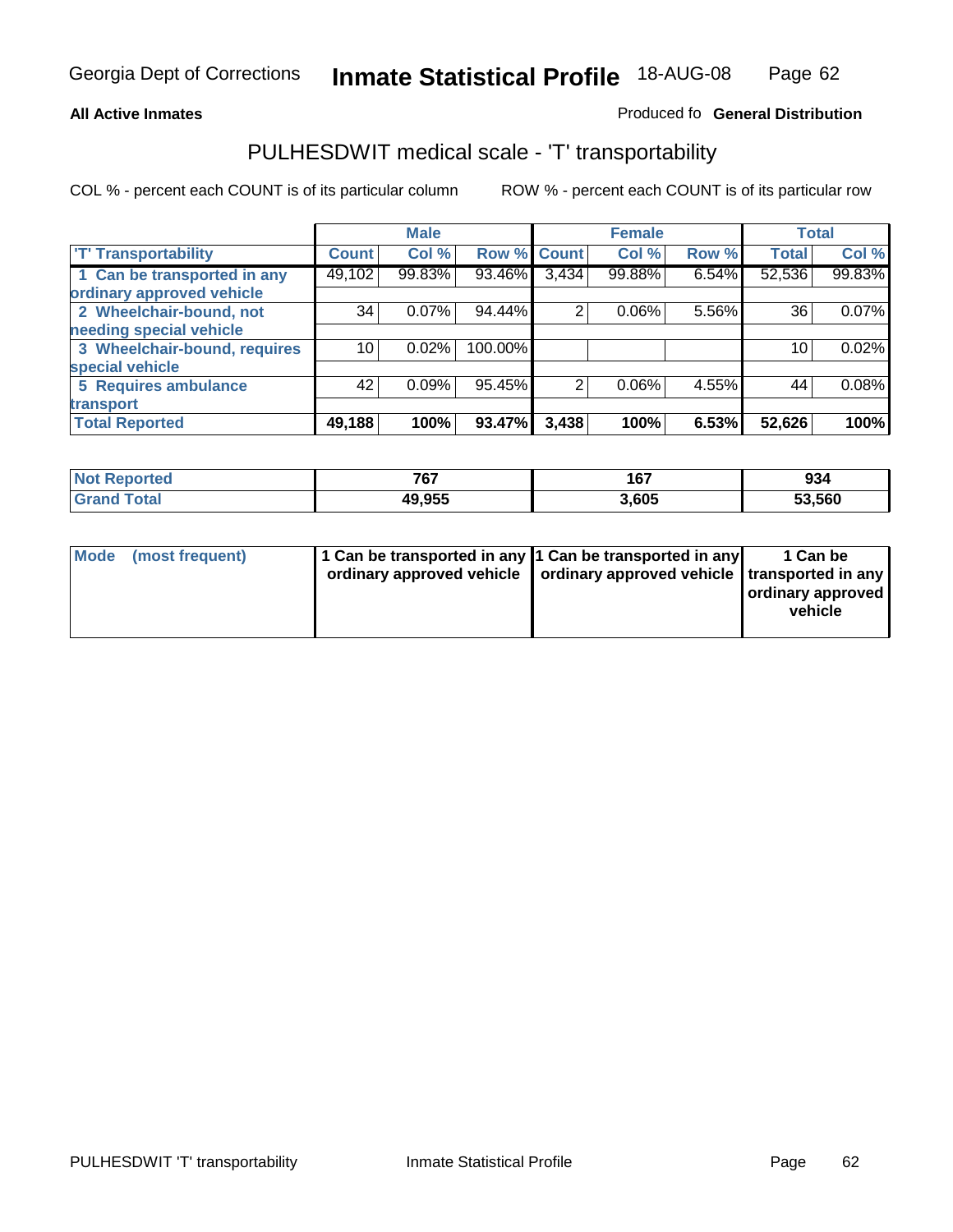### **All Active Inmates**

### Produced for **General Distribution**

### Criminality in family, self-reported

|                              |              | <b>Male</b> |           |              | <b>Female</b> |       |                 | <b>Total</b> |
|------------------------------|--------------|-------------|-----------|--------------|---------------|-------|-----------------|--------------|
| <b>Criminality In Family</b> | <b>Count</b> | Col %       | Row %     | <b>Count</b> | Col %         | Row % | <b>Total</b>    | Col %        |
| Yes, criminality in family   | 11,690       | 23.80%      | 89.01%    | 1.444        | 41.08%        |       | 10.99% 13.134   | 24.95%       |
| No criminality in family     | 37,426       | 76.20%      | 94.76%    | 2,071        | 58.92%        |       | 5.24% 39,497    | 75.05%       |
| <b>Total Reported</b>        | 49,116       | 100%        | $93.32\%$ | 3,515        | 100%          |       | $6.68\%$ 52,631 | 100%         |

| <b>Not</b><br><b>Reported</b> | 839    | 90    | 929    |
|-------------------------------|--------|-------|--------|
| Cotal                         | 49,955 | 3,605 | 53.560 |

|  | Mode (most frequent) | No criminality in family | No criminality in family | No criminality in<br>family |
|--|----------------------|--------------------------|--------------------------|-----------------------------|
|--|----------------------|--------------------------|--------------------------|-----------------------------|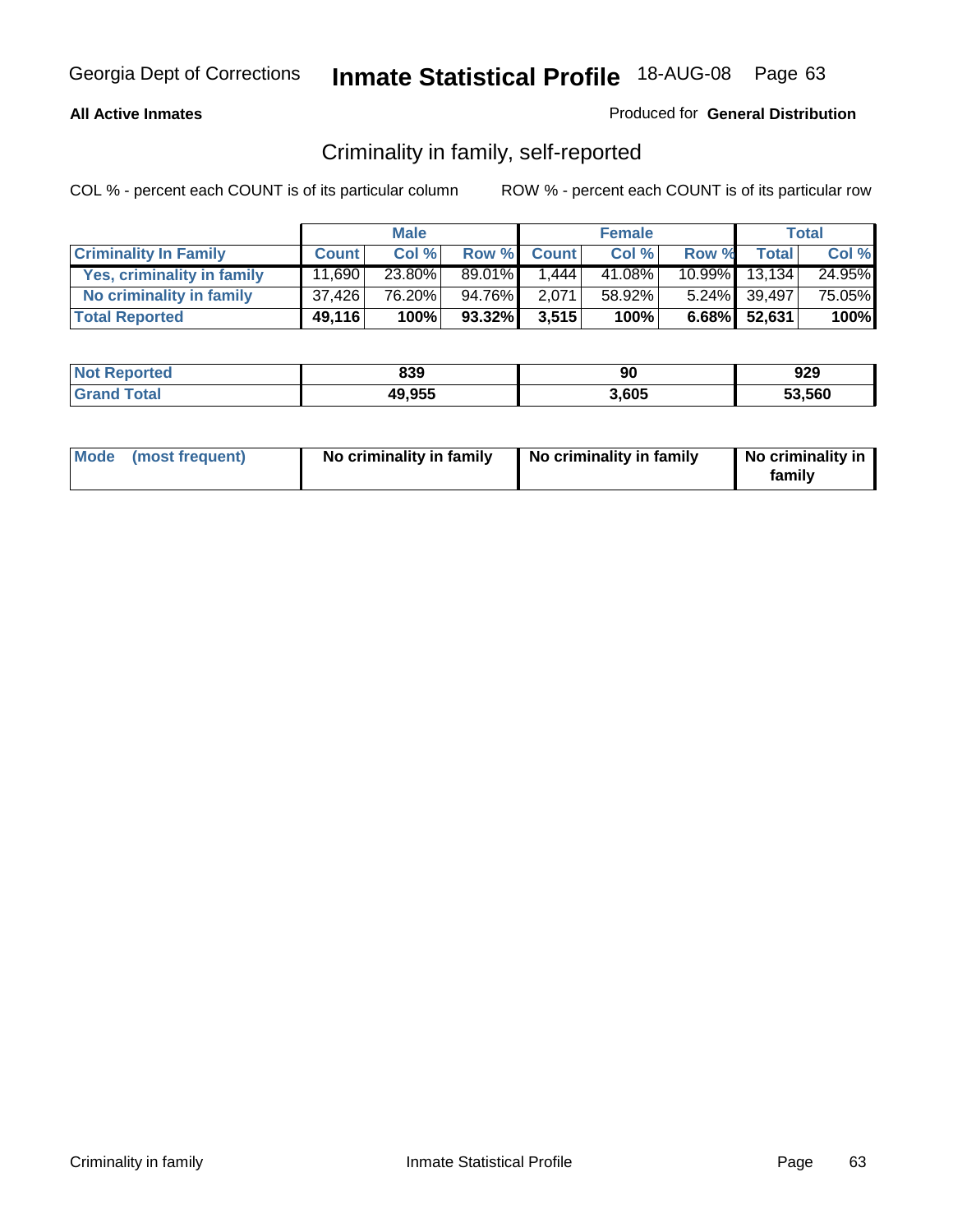#### **All Active Inmates**

### Produced for **General Distribution**

### Alcoholism in family, self-reported

|                             |              | <b>Male</b> |           |              | <b>Female</b> |           |                 | <b>Total</b> |
|-----------------------------|--------------|-------------|-----------|--------------|---------------|-----------|-----------------|--------------|
| <b>Alcoholism In Family</b> | <b>Count</b> | Col %       | Row %     | <b>Count</b> | Col %         | Row %     | <b>Total</b>    | Col %        |
| Yes, alcoholism in family   | 7.623        | 15.52%      | 89.84%    | 862          | 24.52%        | $10.16\%$ | 8.485           | 16.12%       |
| No alcoholism in family     | 41,493       | 84.48%      | 93.99%    | 2,653        | 75.48%        |           | $6.01\%$ 44,146 | 83.88%       |
| <b>Total Reported</b>       | 49,116       | 100%        | $93.32\%$ | 3,515        | 100%          |           | $6.68\%$ 52,631 | 100%         |

| <b>Not</b><br><b>Reported</b> | 839    | 90    | 929    |
|-------------------------------|--------|-------|--------|
| Cotal                         | 49,955 | 3,605 | 53.560 |

|  | Mode (most frequent) | No alcoholism in family | No alcoholism in family | No alcoholism in<br>family |
|--|----------------------|-------------------------|-------------------------|----------------------------|
|--|----------------------|-------------------------|-------------------------|----------------------------|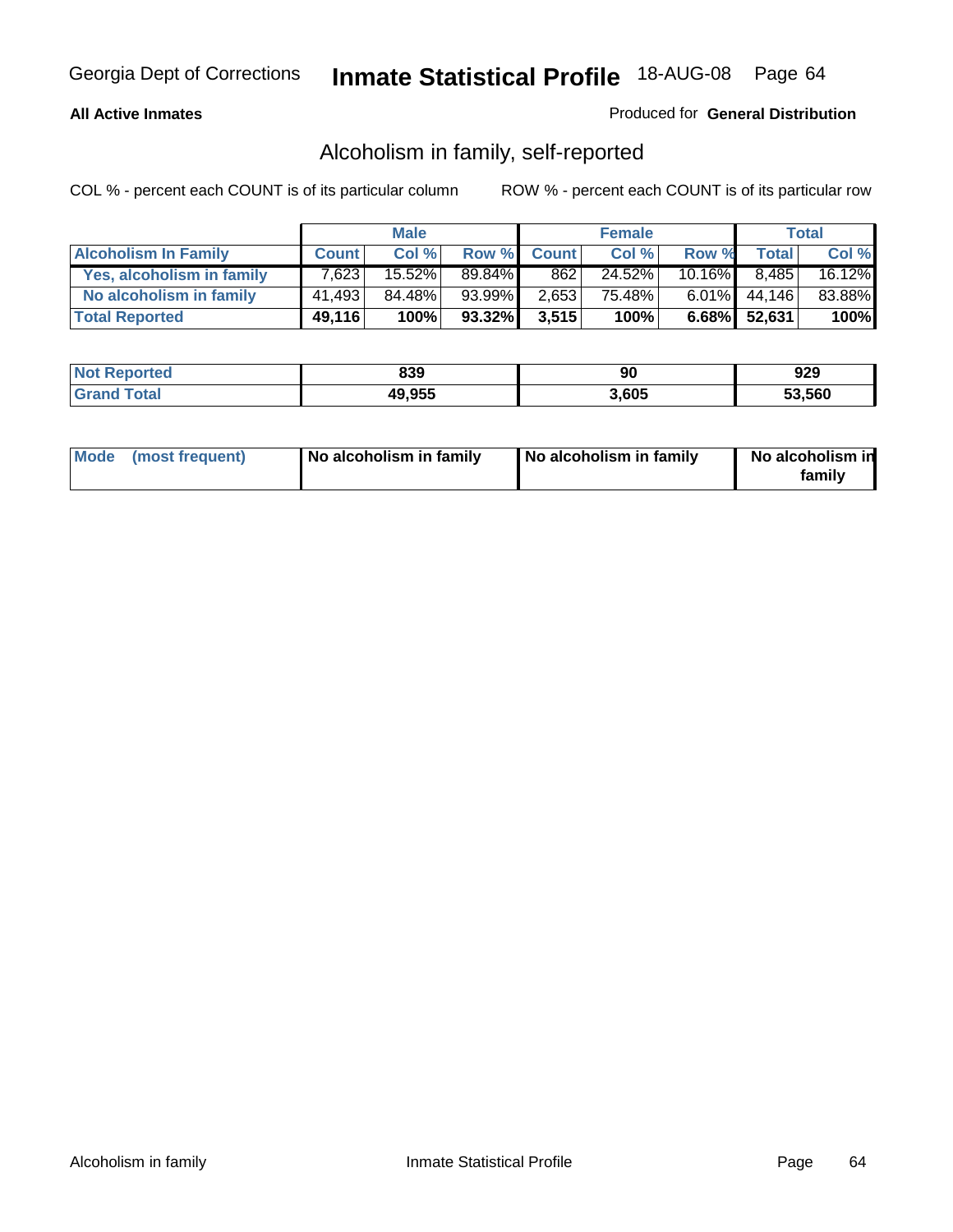### **All Active Inmates**

Produced for **General Distribution**

### Drug abuse in family, self-reported

|                           |              | <b>Male</b> |        |              | <b>Female</b> |           |              | <b>Total</b> |
|---------------------------|--------------|-------------|--------|--------------|---------------|-----------|--------------|--------------|
| Drug Abuse In Family      | <b>Count</b> | Col %       | Row %  | <b>Count</b> | Col %         | Row %     | Total        | Col %        |
| Yes, drug abuse in family | 4,265        | 8.68%       | 83.41% | 848          | 24.13%        | $16.59\%$ | 5.113        | 9.71%        |
| No drug abuse in family   | 44,851       | $91.32\%$   | 94.39% | 2,667        | 75.87%        | $5.61\%$  | 47.518       | 90.29%       |
| <b>Total Reported</b>     | 49,116       | 100%        | 93.32% | 3,515        | 100%          |           | 6.68% 52,631 | 100%         |

| <b>Not</b><br><b>Reported</b> | 839    | 90    | 929    |
|-------------------------------|--------|-------|--------|
| Cotal                         | 49,955 | 3,605 | 53.560 |

|  | Mode (most frequent) | No drug abuse in family | No drug abuse in family | No drug abuse in<br>family |
|--|----------------------|-------------------------|-------------------------|----------------------------|
|--|----------------------|-------------------------|-------------------------|----------------------------|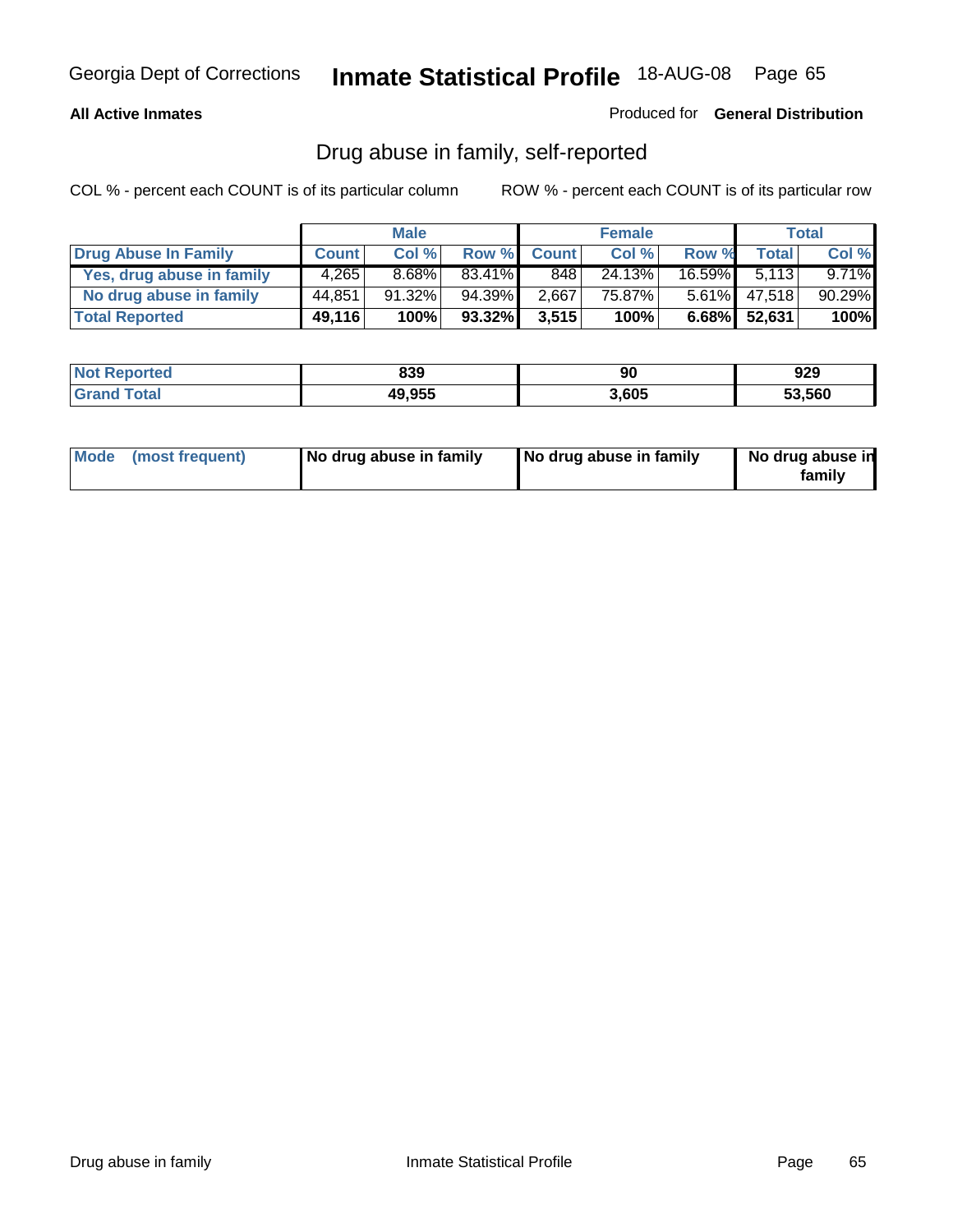#### **All Active Inmates**

### Produced for **General Distribution**

### Subjected to frequent beatings, self-reported

|                            |              | <b>Male</b> |         |              | <b>Female</b> |          |        | Total  |
|----------------------------|--------------|-------------|---------|--------------|---------------|----------|--------|--------|
| <b>Frequent beatings</b>   | <b>Count</b> | Col %       | Row %   | <b>Count</b> | Col %         | Row %    | Total  | Col %  |
| Yes, subjected to frequent | 1,849        | 3.76%       | 78.55%I | 505          | 14.37%        | 21.45%   | 2,354  | 4.47%  |
| beatings                   |              |             |         |              |               |          |        |        |
| Not subjected to frequent  | 47,267       | 96.24%      | 94.01%  | 3.010        | 85.63%        | $5.99\%$ | 50,277 | 95.53% |
| beatings                   |              |             |         |              |               |          |        |        |
| <b>Total Reported</b>      | 49,116       | 100%        | 93.32%  | 3,515        | 100%          | 6.68%    | 52,631 | 100%   |

| <b>Not</b><br><b>Reported</b> | 839    | 90    | 929    |
|-------------------------------|--------|-------|--------|
| Total                         | 49,955 | 3,605 | 53,560 |

| <b>Mode</b><br>(most frequent) | Not subjected to frequent<br>beatings | Not subjected to frequent   Not subjected to  <br>beatings | <b>frequent beatings</b> |  |
|--------------------------------|---------------------------------------|------------------------------------------------------------|--------------------------|--|
|                                |                                       |                                                            |                          |  |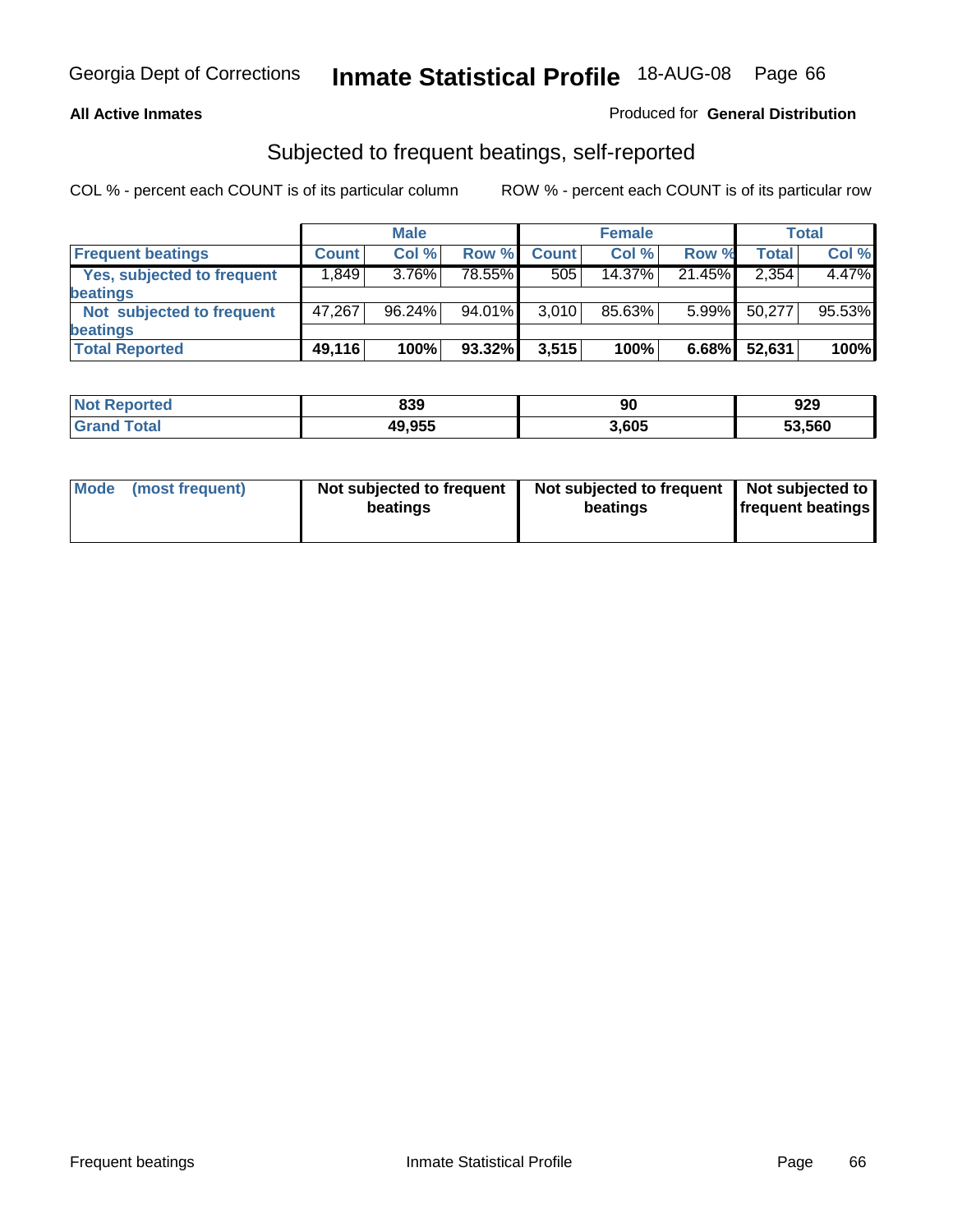### **All Active Inmates**

### Produced for **General Distribution**

### Father absent during inmate's childhood

|                           |              | <b>Male</b> |        |              | <b>Female</b> |       |              | Total  |
|---------------------------|--------------|-------------|--------|--------------|---------------|-------|--------------|--------|
| <b>Father Absent</b>      | <b>Count</b> | Col %       | Row %  | <b>Count</b> | Col %         | Row % | <b>Total</b> | Col %  |
| Yes, father was absent    | 24.365       | $49.61\%$   | 94.91% | 1.306        | 37.16%        |       | 5.09% 25,671 | 48.78% |
| No, father was not absent | 24,751       | 50.39%      | 91.81% | 2,209        | 62.84%        |       | 8.19% 26,960 | 51.22% |
| <b>Total Reported</b>     | 49,116       | 100%        | 93.32% | 3,515        | 100%          |       | 6.68% 52,631 | 100%   |

| <b>Not</b><br><b>Reported</b> | 839    | 90    | 929    |
|-------------------------------|--------|-------|--------|
| Cotal                         | 49,955 | 3,605 | 53.560 |

| Mode (most frequent) |  | 「No, father was not absent ┃No, father was not absent ┃No, father was not | absent |
|----------------------|--|---------------------------------------------------------------------------|--------|
|----------------------|--|---------------------------------------------------------------------------|--------|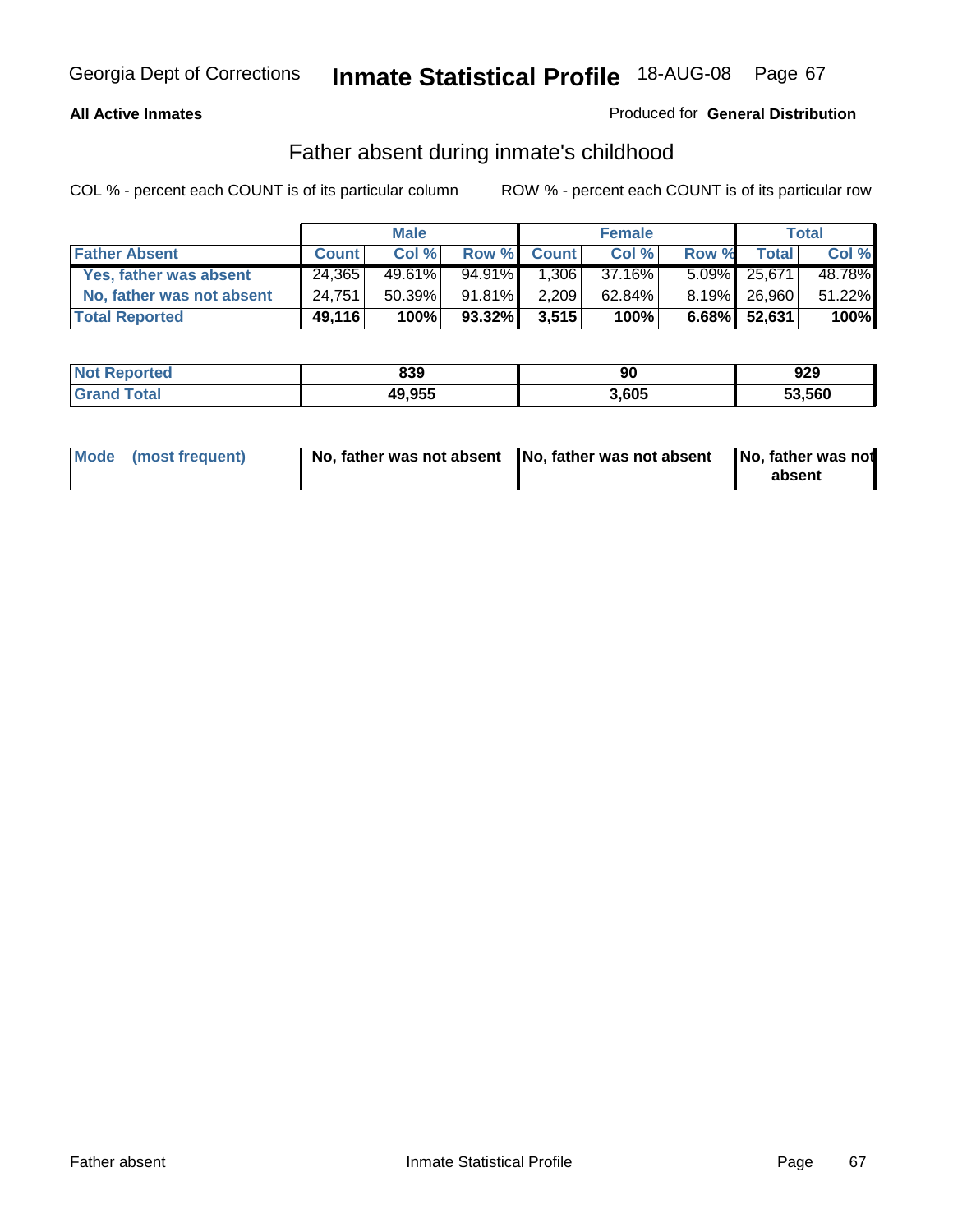#### **All Active Inmates**

### Produced for **General Distribution**

### Mother absent during inmate's childhood

|                           |              | <b>Male</b> |        |              | <b>Female</b> |          |              | Total  |
|---------------------------|--------------|-------------|--------|--------------|---------------|----------|--------------|--------|
| <b>Mother Absent</b>      | <b>Count</b> | Col %       | Row %  | <b>Count</b> | Col %         | Row %    | Total        | Col %  |
| Yes, mother was absent    | 6.409        | 13.05%      | 93.36% | 4561         | 12.97%        | $6.64\%$ | 6.865        | 13.04% |
| No, mother was not absent | 42,707       | 86.95%      | 93.32% | 3.059        | 87.03%        | $6.68\%$ | 45,766       | 86.96% |
| <b>Total Reported</b>     | 49,116       | 100%        | 93.32% | 3,515        | 100%          |          | 6.68% 52,631 | 100%   |

| <b>Not</b><br><b>Reported</b> | 839    | 90    | 929    |
|-------------------------------|--------|-------|--------|
| Cotal                         | 49,955 | 3,605 | 53.560 |

| Mode (most frequent) | No, mother was not absent   No, mother was not absent   No, mother was | not absent |
|----------------------|------------------------------------------------------------------------|------------|
|----------------------|------------------------------------------------------------------------|------------|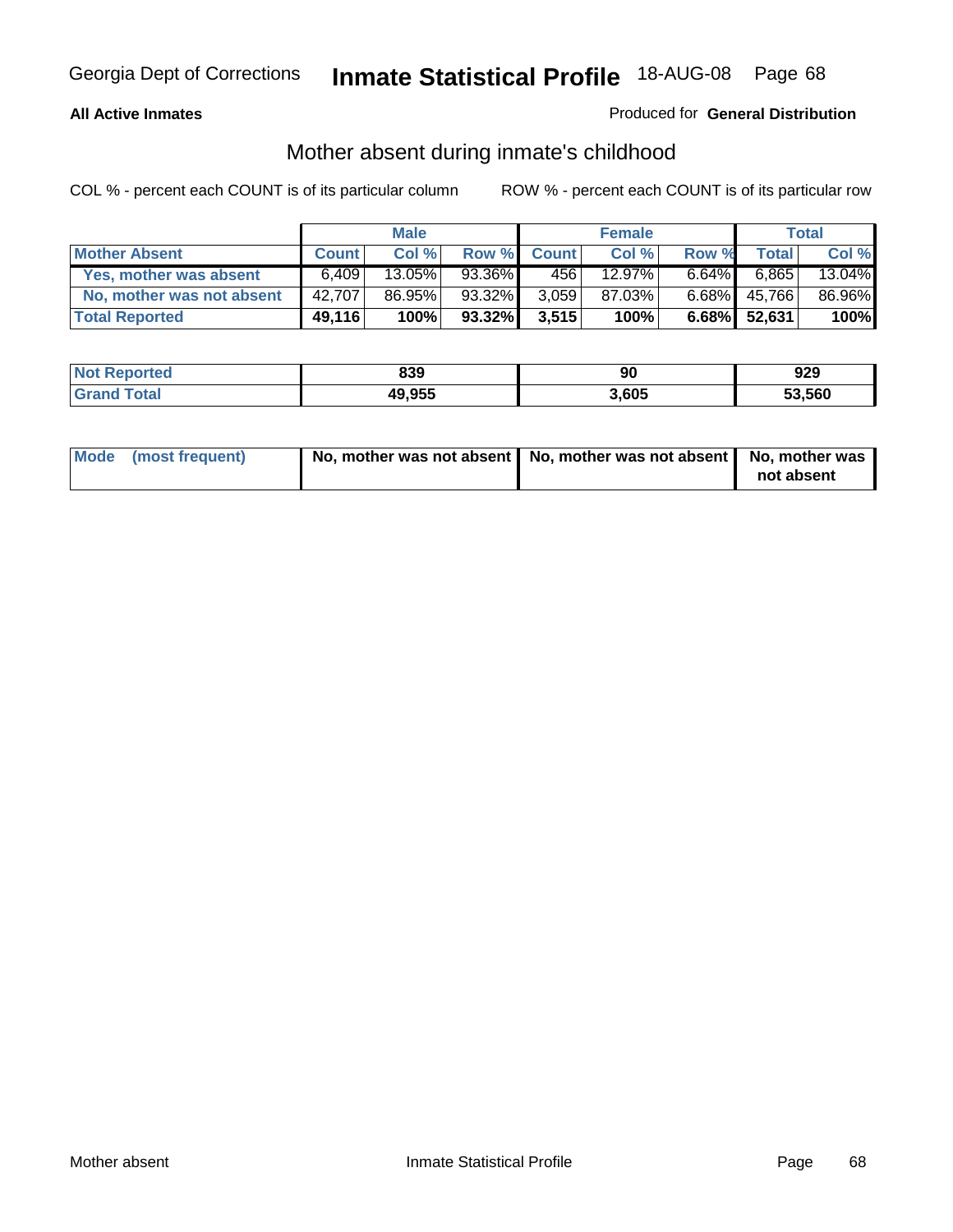#### **All Active Inmates**

#### Produced for **General Distribution**

# Number of prior Georgia incarcerations

|                                       |              | <b>Male</b> |                    |       | <b>Female</b> |       |        | <b>Total</b> |
|---------------------------------------|--------------|-------------|--------------------|-------|---------------|-------|--------|--------------|
| <b>Num of Prior GA Incarcerations</b> | <b>Count</b> | Col %       | <b>Row % Count</b> |       | Col %         | Row % | Total  | Col %        |
| $\bf{0}$                              | 28,713       | 57.48%      | 91.91%             | 2,527 | 70.10%        | 8.09% | 31.240 | 58.33%       |
|                                       | 8,789        | 17.59%      | 94.59%             | 503   | 13.95%        | 5.41% | 9,292  | 17.35%       |
| 2                                     | 4,974        | 9.96%       | 94.89%             | 268   | 7.43%         | 5.11% | 5,242  | 9.79%        |
| 3                                     | 3,022        | 6.05%       | 95.85%             | 131   | 3.63%         | 4.15% | 3,153  | 5.89%        |
|                                       | 1,911        | 3.83%       | 96.13%             | 77    | 2.14%         | 3.87% | 1,988  | 3.71%        |
| 5                                     | 1,085        | 2.17%       | 96.62%             | 38    | 1.05%         | 3.38% | 1,123  | 2.10%        |
| <b>More Than 5</b>                    | 1,461        | 2.92%       | 95.99%             | 61    | 1.69%         | 4.01% | 1,522  | 2.84%        |
| <b>Total Reported</b>                 | 49,955       | 100%        | 93.27%             | 3,605 | 100%          | 6.73% | 53,560 | 100.0%       |

| orted<br>NG         |        |       |        |
|---------------------|--------|-------|--------|
| <b>otal</b><br>. Gr | 49.955 | 3,605 | 53,560 |

| Mean (average)       | l.O2 | .оз |  |
|----------------------|------|-----|--|
| Median (middle)      |      |     |  |
| Mode (most frequent) |      |     |  |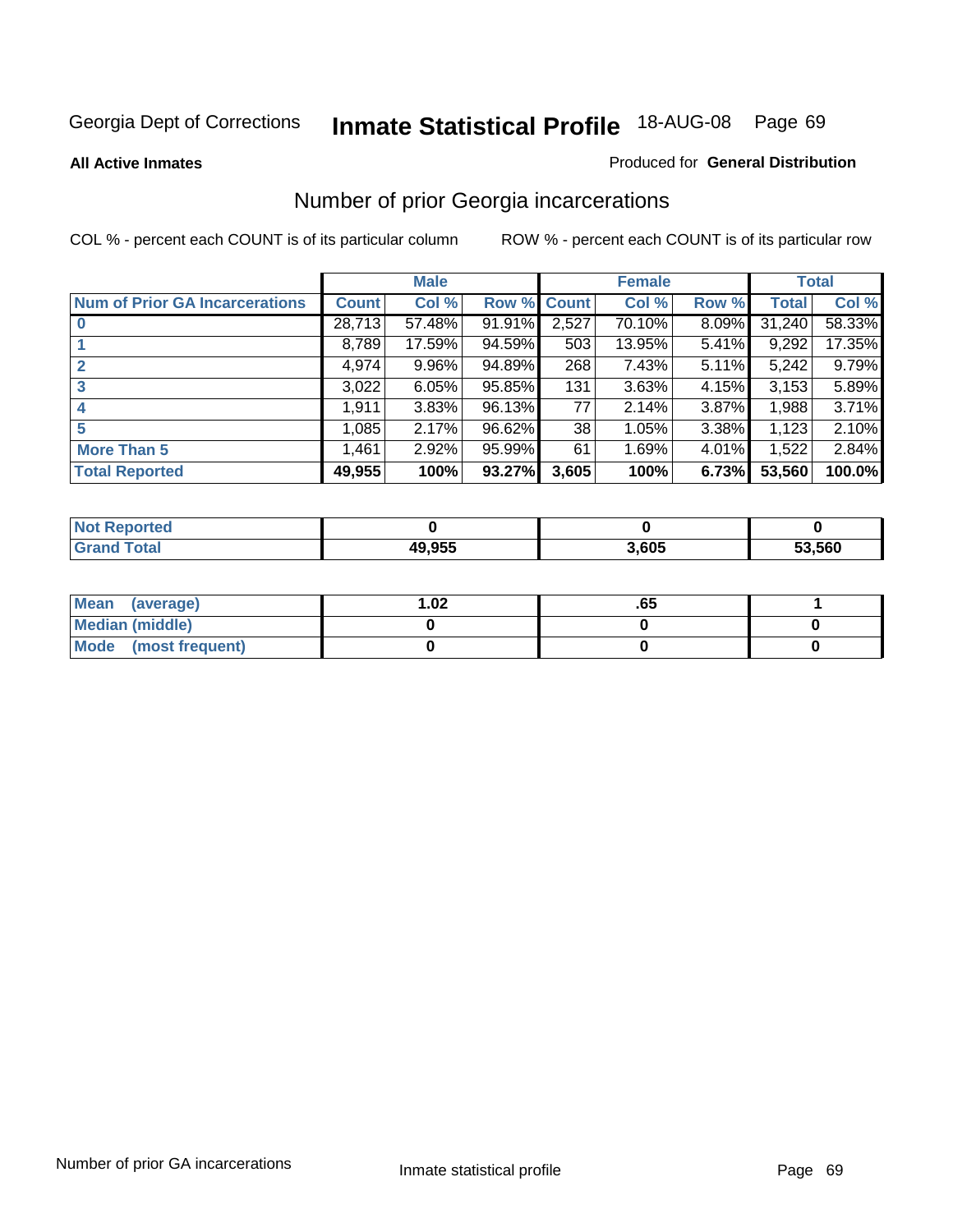#### **All Active Inmates**

#### Produced for **General Distribution**

### Prison sentence in years

COL % - percent each COUNT is of its particular column ROW % - percent each COUNT is of its particular row

|                                 |              | <b>Male</b> |         |              | <b>Female</b> |        |                | <b>Total</b> |
|---------------------------------|--------------|-------------|---------|--------------|---------------|--------|----------------|--------------|
| <b>Prison Sentence In Years</b> | <b>Count</b> | Col %       | Row %   | <b>Count</b> | Col %         | Row %  | <b>Total</b>   | Col %        |
| $0 - 1$                         | 1,309        | 2.62%       | 89.90%  | 147          | 4.08%         | 10.10% | 1,456          | 2.72%        |
| $1.1 - 2$                       | 3,578        | 7.16%       | 87.87%  | 494          | 13.70%        | 12.13% | 4,072          | 7.60%        |
| $2.1 - 3$                       | 4,079        | 8.17%       | 88.83%  | 513          | 14.23%        | 11.17% | 4,592          | 8.57%        |
| $3.1 - 4$                       | 2,908        | 5.82%       | 89.59%  | 338          | 9.38%         | 10.41% | 3,246          | 6.06%        |
| $4.1 - 5$                       | 5,352        | 10.71%      | 91.66%  | 487          | 13.51%        | 8.34%  | 5,839          | 10.90%       |
| $5.1 - 6$                       | 2,063        | 4.13%       | 92.26%  | 173          | 4.80%         | 7.74%  | 2,236          | 4.17%        |
| $6.1 - 7$                       | 2,005        | 4.01%       | 94.13%  | 125          | 3.47%         | 5.87%  | 2,130          | 3.98%        |
| $7.1 - 8$                       | 1,918        | 3.84%       | 93.88%  | 125          | 3.47%         | 6.12%  | 2,043          | 3.81%        |
| $8.1 - 9$                       | 700          | 1.40%       | 92.96%  | 53           | 1.47%         | 7.04%  | 753            | 1.41%        |
| $9.1 - 10$                      | 6,293        | 12.60%      | 94.55%  | 363          | 10.07%        | 5.45%  | 6,656          | 12.43%       |
| $10.1 - 12$                     | 2,542        | 5.09%       | 95.35%  | 124          | 3.44%         | 4.65%  | $\sqrt{2,666}$ | 4.98%        |
| $12.1 - 15$                     | 3,717        | 7.44%       | 95.97%  | 156          | 4.33%         | 4.03%  | 3,873          | 7.23%        |
| $15.1 - 20$                     | 3,648        | 7.30%       | 96.61%  | 128          | 3.55%         | 3.39%  | 3,776          | 7.05%        |
| 20.1 - Over                     | 2,877        | 5.76%       | 97.39%  | 77           | 2.14%         | 2.61%  | 2,954          | 5.52%        |
| <b>Life</b>                     | 6,375        | 12.76%      | 95.62%  | 292          | 8.10%         | 4.38%  | 6,667          | 12.45%       |
| <b>Life Without Parole</b>      | 485          | 0.97%       | 98.18%  | 9            | 0.25%         | 1.82%  | 494            | 0.92%        |
| <b>Death</b>                    | 103          | 0.21%       | 99.04%  |              | 0.03%         | 0.96%  | 104            | 0.19%        |
| <b>Youthful Offenders</b>       | 3            | 0.01%       | 100.00% |              |               |        | 3              | 0.01%        |
| <b>Total Reported</b>           | 49,955       | 100%        | 93.27%  | 3,605        | 100.0%        | 6.73%  | 53,560         | 100%         |

| : Reported<br>' NOT  |                 |       |        |
|----------------------|-----------------|-------|--------|
| <b>otal</b><br>. Gro | 0 OEE<br>49.933 | 3,605 | 53,560 |

#### **Determinate (numeric) sentences only**

| Mear<br>$\cdots$ | апе | ---<br>. .<br>コ・コー<br>---- | $-$ - - - | $\sim$<br>უ.აა |
|------------------|-----|----------------------------|-----------|----------------|
|                  |     |                            |           |                |

**All sentences (including determinate), with life, life without parole, and death sentences figured at 45 years**

| л<br>- 4<br>v<br>.<br>.<br>___ | <b>Me</b> | 49 | $\rightarrow$ |  |
|--------------------------------|-----------|----|---------------|--|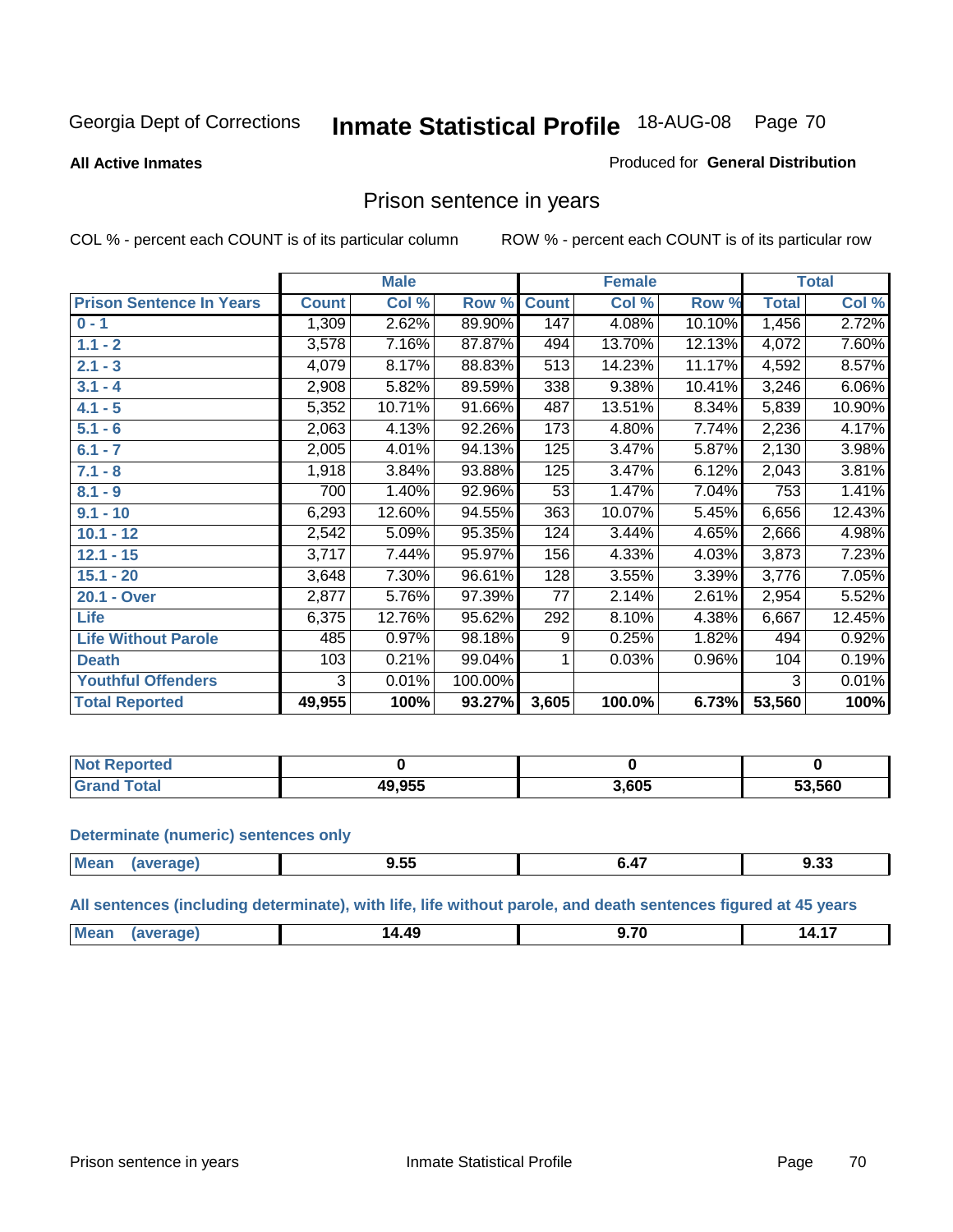#### **All Active Inmates**

#### Produced for **General Distribution**

# Primary offense, broken out into felonies vs misdemeanors

|                                  |                 | <b>Male</b> |                    |       | <b>Female</b> |          | <b>Total</b> |                        |
|----------------------------------|-----------------|-------------|--------------------|-------|---------------|----------|--------------|------------------------|
| <b>Felonies and Misdemeanors</b> | <b>Count</b>    | Col %       | <b>Row % Count</b> |       | Col%          | Row %    | Total        | Col%                   |
| <b>Felonies</b>                  | 49.854          | $99.96\%$   | $93.28\%$ 3,594    |       | 100.00%       | $6.72\%$ | 53.448       | 99.97%                 |
| <b>Misdemeanors</b>              | 18 <sup>1</sup> | $.04\%$     | 100.00%            |       |               |          | 18           | $.03\%$ $\blacksquare$ |
| <b>Total Reported</b>            | 49,872          | 100%        | 93.28%             | 3.594 | 100%          | 6.72%    | 53,466       | 100%                   |

| ted.<br>NO<br>$\sim$ | $\mathbf{r}$<br>uj |        | 94     |
|----------------------|--------------------|--------|--------|
|                      | lQ Q55             | 49.883 | 53.560 |

| M | . | . | . |
|---|---|---|---|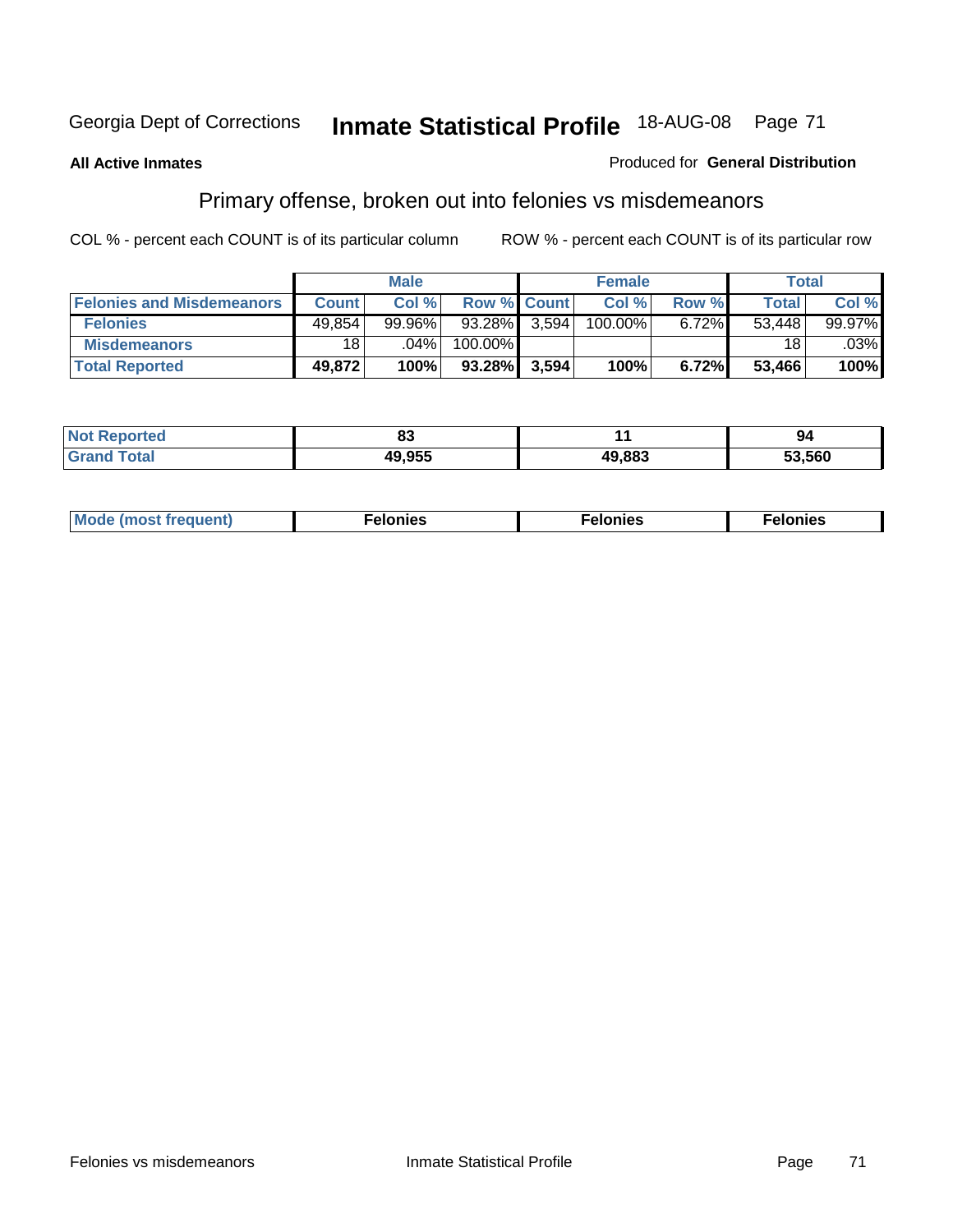#### **All Active Inmates**

#### Produced for **General Distribution**

### Primary offense, broken out into six broad crime categories

|                                  |              | <b>Male</b> |             |       | <b>Female</b> |          |              | <b>Total</b> |
|----------------------------------|--------------|-------------|-------------|-------|---------------|----------|--------------|--------------|
| <b>Crime Categories</b>          | <b>Count</b> | Col %       | Row % Count |       | Col %         | Row %    | <b>Total</b> | Col %        |
| <b>Violent</b>                   | 21,954       | 44.02%      | 94.41%      | 1,300 | 36.17%        | 5.59%    | 23,254       | 43.49%       |
| <b>Sex Crime</b><br>$\mathbf{2}$ | 7,600        | 15.24%      | 98.59%      | 109   | 3.03%         | 1.41%    | 7,709        | 14.42%       |
| $\mathbf{3}$<br><b>Property</b>  | 9,436        | 18.92%      | 88.99%      | 1,168 | 32.50%        | 11.01%   | 10,604       | 19.83%       |
| <b>Drug</b><br>4                 | 8,363        | 16.77%      | 90.66%      | 862   | 23.98%        | $9.34\%$ | 9,225        | 17.25%       |
| <b>Habit/DUI</b><br>5            | 156          | $.31\%$     | 94.55%      | 9     | .25%          | 5.45%    | 165          | .31%         |
| <b>Other</b><br>6                | 2,363        | 4.74%       | 94.18%      | 146   | 4.06%         | 5.82%    | 2,509        | 4.69%        |
| <b>Total Reported</b>            | 49,872       | 100%        | 93.28%      | 3,594 | 100%          | 6.72%    | 53,466       | 100%         |

| n,<br>υJ |      | 94   |  |
|----------|------|------|--|
| 49,955   | .605 | .560 |  |

|  | <b>Mou</b><br>--- | .<br>วlent | ---<br>olent | ≀lent<br>-------- |
|--|-------------------|------------|--------------|-------------------|
|--|-------------------|------------|--------------|-------------------|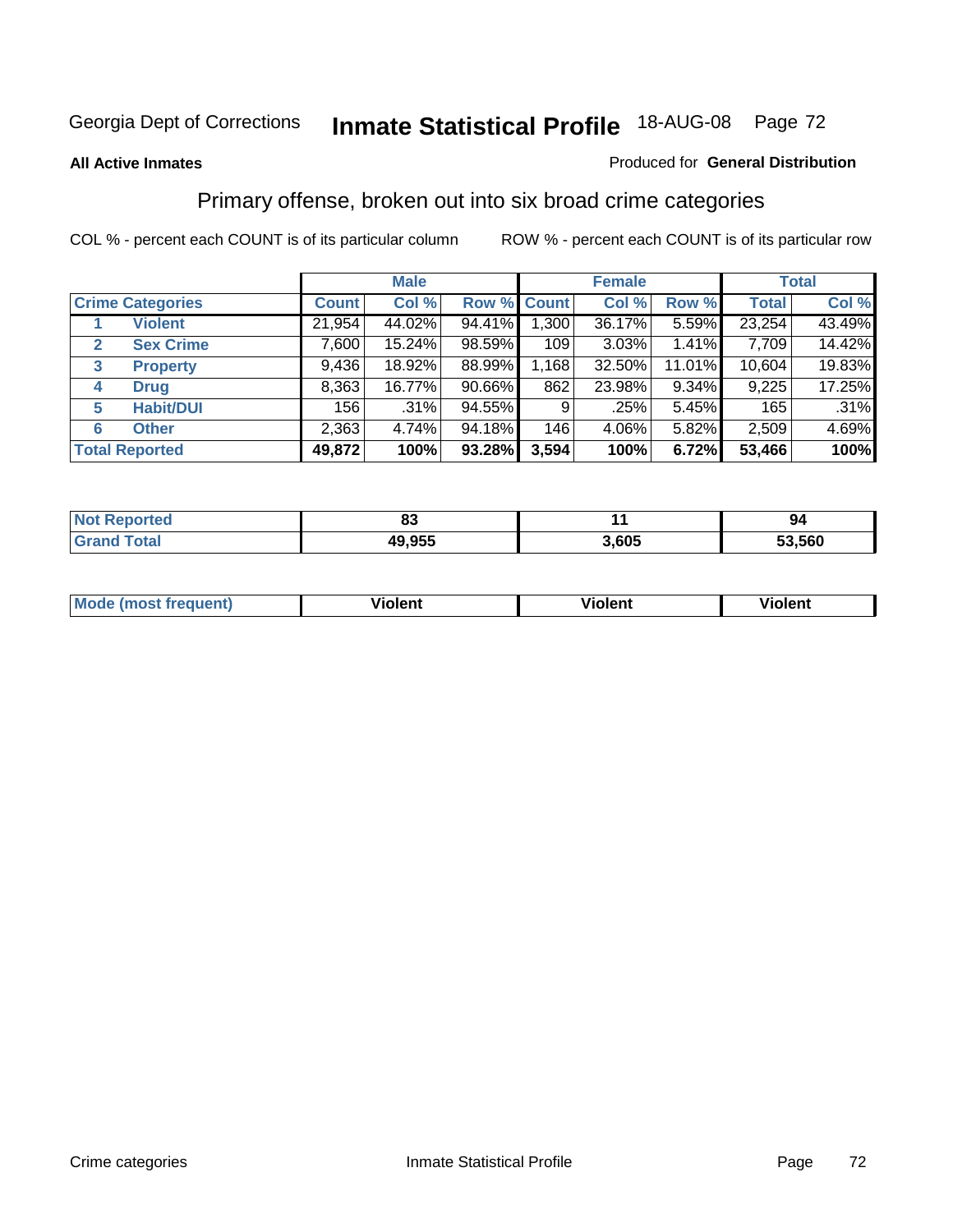#### **All Active Inmates**

### Produced for **General Distribution**

# Primary offense, detailed offense code

|      |                                                |                 | <b>Male</b> |         |                 | <b>Female</b> |        |                 | <b>Total</b> |
|------|------------------------------------------------|-----------------|-------------|---------|-----------------|---------------|--------|-----------------|--------------|
|      | <b>Primary Offense</b>                         | <b>Count</b>    | Col %       | Row %   | <b>Count</b>    | Col %         | Row %  | <b>Total</b>    | Col %        |
| 42   | <b>Receiving Stolen Goods</b>                  | $\mathbf 1$     | .01%        | 100.00% |                 |               |        | $\mathbf 1$     | .01%         |
| 43   | <b>Theft By Taking</b>                         | 1               | .01%        | 100.00% |                 |               |        | 1               | .01%         |
| 45   | <b>Burglary</b>                                | $\overline{5}$  | .01%        | 100.00% |                 |               |        | 5               | .01%         |
| 73   | <b>Obstr Of Law Enf Officer</b>                | $\overline{3}$  | .01%        | 100.00% |                 |               |        | 3               | .01%         |
| 78   | <b>Terroristic Threats</b>                     | 1               | .01%        | 100.00% |                 |               |        | 1               | .01%         |
| 94   | <b>Shoplifting</b>                             | 1               | .01%        | 100.00% |                 |               |        | 1               | .01%         |
| 101  | <b>Riot</b>                                    | 1               | .01%        | 100.00% |                 |               |        | 1               | .01%         |
| 105  | <b>Family Violence Battery</b>                 | 1               | .01%        | 100.00% |                 |               |        | 1               | .01%         |
| 122  | <b>Obscenity &amp; Related</b><br><b>Offen</b> | 1               | .01%        | 100.00% |                 |               |        | 1               | .01%         |
| 149  | <b>Entrng Mot Veh Crim</b><br><b>Intnt</b>     | $\mathbf{1}$    | .01%        | 100.00% |                 |               |        | 1               | .01%         |
| 165  | <b>Obtn/Attmpt Drugs Illegly</b>               | 1               | .01%        | 100.00% |                 |               |        | 1               | .01%         |
| 500  | <b>Misc Misdemeanor</b>                        | 1               | .01%        | 100.00% |                 |               |        | $\mathbf{1}$    | .01%         |
| 1100 | <b>Misc Homicide Offense</b>                   | $\overline{15}$ | .03%        | 88.24%  | $\overline{2}$  | .06%          | 11.76% | $\overline{17}$ | .03%         |
| 1101 | <b>Murder</b>                                  | 4,680           | 9.38%       | 94.39%  | 278             | 7.74%         | 5.61%  | 4,958           | 9.27%        |
| 1102 | <b>Voluntary Manslaughter</b>                  | 1,060           | 2.13%       | 88.33%  | 140             | 3.90%         | 11.67% | 1,200           | 2.24%        |
| 1103 | <b>Involuntary</b><br><b>Manslaughter</b>      | 115             | .23%        | 85.82%  | 19              | .53%          | 14.18% | 134             | .25%         |
| 1118 | <b>Feticide By Vehicle</b>                     | 1               | .01%        | 100.00% |                 |               |        | 1               | .01%         |
| 1120 | <b>Reckless Abandonment</b>                    | 1               | .01%        | 100.00% |                 |               |        | 1               | .01%         |
| 1121 | <b>Feticide</b>                                | $\overline{5}$  | .01%        | 100.00% |                 |               |        | $\overline{5}$  | .01%         |
| 1123 | <b>Vehicular Homicide</b>                      | 342             | .69%        | 86.15%  | $\overline{55}$ | 1.53%         | 13.85% | 397             | .74%         |
| 1125 | <b>Conceal Death Of</b><br><b>Another</b>      | $\overline{18}$ | .04%        | 90.00%  | $\overline{2}$  | .06%          | 10.00% | 20              | .04%         |
| 1127 | <b>Mistreatment Of Dead</b><br><b>Body</b>     | 1               | .01%        | 100.00% |                 |               |        | 1               | .01%         |
| 1190 | <b>Atmpt Murder</b>                            | 7               | .01%        | 100.00% |                 |               |        | $\overline{7}$  | .01%         |
| 1191 | <b>Murder, Conspire To</b><br><b>Commit</b>    | $\overline{5}$  | .01%        | 71.43%  | $\overline{2}$  | .06%          | 28.57% | $\overline{7}$  | .01%         |
| 1300 | <b>Misc Assault/Battery</b>                    | $\overline{39}$ | .08%        | 100.00% |                 |               |        | $\overline{39}$ | .07%         |
| 1301 | <b>Family Violence Battery</b>                 | $\overline{78}$ | .16%        | 98.73%  | 1               | .03%          | 1.27%  | 79              | .15%         |
| 1302 | <b>Aggrav Assault</b>                          | 4,504           | 9.03%       | 94.64%  | 255             | 7.10%         | 5.36%  | 4,759           | 8.90%        |
| 1303 | <b>Atmpt Aggrav Assault</b>                    | $\overline{5}$  | $.01\%$     | 100.00% |                 |               |        | $\overline{5}$  | .01%         |
| 1304 | <b>Aggravated Assault On</b><br>$65+$          | $\overline{2}$  | .01%        | 100.00% |                 |               |        | $\overline{2}$  | .01%         |
| 1305 | <b>Aggrav Battery</b>                          | 801             | 1.61%       | 93.90%  | 52              | 1.45%         | 6.10%  | 853             | 1.60%        |
| 1306 | <b>Misc Family Violence</b>                    | $\overline{5}$  | .01%        | 100.00% |                 |               |        | $\overline{5}$  | .01%         |
| 1307 | <b>Terrorist Threats &amp; Acts</b>            | 336             | .67%        | 95.45%  | 16              | .45%          | 4.55%  | 352             | .66%         |
| 1308 | <b>False Imprisonment</b>                      | 170             | .34%        | 96.05%  | $\overline{7}$  | .19%          | 3.95%  | 177             | .33%         |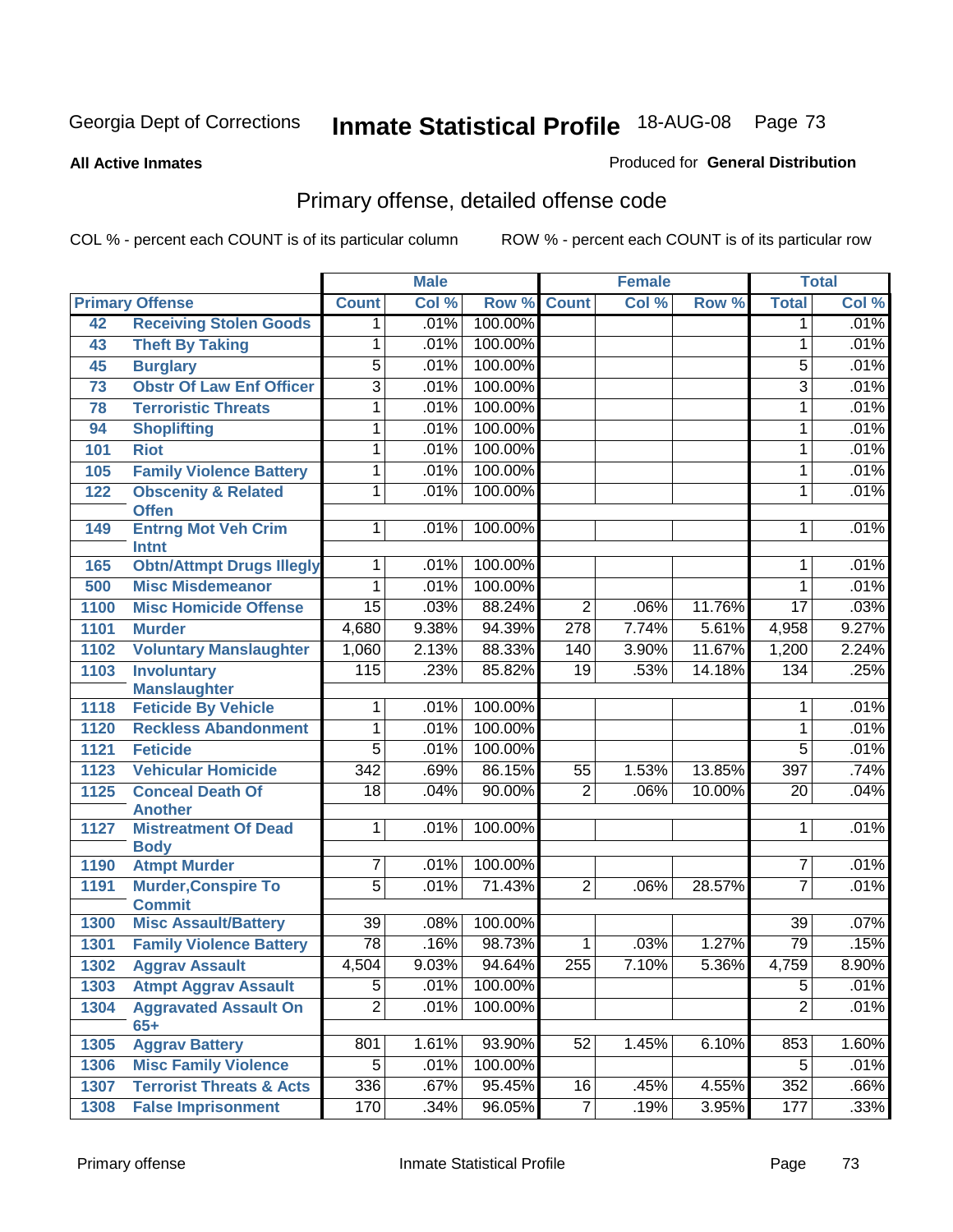**All Active Inmates**

### Produced for **General Distribution**

# Primary offense, detailed offense code

|      |                                             |                 | <b>Male</b> |         |                  | <b>Female</b> |         |                 | <b>Total</b> |
|------|---------------------------------------------|-----------------|-------------|---------|------------------|---------------|---------|-----------------|--------------|
|      | <b>Primary Offense</b>                      | <b>Count</b>    | Col %       | Row %   | <b>Count</b>     | Col %         | Row %   | <b>Total</b>    | Col %        |
| 1311 | <b>Kidnapping</b>                           | 1,502           | 3.01%       | 97.09%  | 45               | 1.25%         | 2.91%   | 1,547           | 2.89%        |
| 1312 | <b>Interference With</b><br><b>Custody</b>  | 8               | .02%        | 88.89%  | 1                | .03%          | 11.11%  | 9               | .02%         |
| 1314 | <b>Aggrav Assault Peace</b><br><b>Ofcr</b>  | 314             | .63%        | 96.32%  | 12               | .33%          | 3.68%   | 326             | .61%         |
| 1315 | <b>Aggrav Battery Peace</b><br><b>Ofcr</b>  | 15              | .03%        | 93.75%  | 1                | .03%          | 6.25%   | 16              | .03%         |
| 1316 | <b>Simple Battery</b>                       | 9               | .02%        | 81.82%  | $\overline{2}$   | .06%          | 18.18%  | 11              | .02%         |
| 1317 | <b>Reck Cond Infected</b><br><b>Person</b>  | $\overline{13}$ | .03%        | 76.47%  | $\overline{4}$   | .11%          | 23.53%  | $\overline{17}$ | .03%         |
| 1318 | <b>Injury By Vehicle</b>                    | 80              | .16%        | 87.91%  | 11               | .31%          | 12.09%  | 91              | .17%         |
| 1320 | <b>Stalking</b>                             | 3               | .01%        | 100.00% |                  |               |         | $\overline{3}$  | .01%         |
| 1321 | <b>Aggrav Stalking</b>                      | 310             | .62%        | 96.27%  | $\overline{12}$  | .33%          | 3.73%   | 322             | .60%         |
| 1390 | <b>Atmpt Kidnap</b>                         | 4               | .01%        | 100.00% |                  |               |         | 4               | .01%         |
| 1400 | <b>Arson Misc</b>                           | $\overline{2}$  | .01%        | 100.00% |                  |               |         | $\overline{2}$  | .01%         |
| 1401 | <b>Arson 1st Degree</b>                     | 101             | .20%        | 87.83%  | 14               | .39%          | 12.17%  | 115             | .22%         |
| 1402 | <b>Arson 2nd Degree</b>                     | 16              | .03%        | 88.89%  | $\overline{2}$   | .06%          | 11.11%  | $\overline{18}$ | .03%         |
| 1403 | <b>Arson 3rd Degree</b>                     | 4               | .01%        | 100.00% |                  |               |         | 4               | .01%         |
| 1501 | <b>Crmnl Damage 1st</b><br><b>Degree</b>    | $\overline{28}$ | .06%        | 93.33%  | $\overline{2}$   | .06%          | 6.67%   | $\overline{30}$ | .06%         |
| 1502 | <b>Crmnl Damage 2nd</b>                     | 123             | .25%        | 96.85%  | $\overline{4}$   | .11%          | 3.15%   | 127             | .24%         |
| 1506 | <b>Degree</b><br><b>Alter Id</b>            | $\overline{2}$  | .01%        | 100.00% |                  |               |         | $\overline{2}$  | .01%         |
| 1601 | <b>Burglary</b>                             | 5,010           | 10.05%      | 95.98%  | $\overline{210}$ | 5.84%         | 4.02%   | 5,220           | 9.76%        |
| 1602 | <b>Poss Burglar Tools</b>                   | $\overline{30}$ | .06%        | 100.00% |                  |               |         | $\overline{30}$ | .06%         |
| 1690 | <b>Atmpt Burglary</b>                       | $\overline{37}$ | .07%        | 100.00% |                  |               |         | $\overline{37}$ | .07%         |
| 1700 | <b>Misc Forgery</b>                         | 4               | .01%        | 80.00%  | 1                | .03%          | 20.00%  | $\overline{5}$  | .01%         |
| 1701 | <b>Forgery 1st Degree</b>                   | 1,035           | 2.08%       | 70.31%  | 437              | 12.16%        | 29.69%  | 1,472           | 2.75%        |
| 1702 | <b>Forgery 2nd Degree</b>                   | $\overline{37}$ | .07%        | 92.50%  | $\overline{3}$   | .08%          | 7.50%   | 40              | .07%         |
| 1704 | <b>Bad Checks</b>                           | 6               | .01%        | 60.00%  | $\overline{4}$   | .11%          | 40.00%  | $\overline{10}$ | .02%         |
| 1750 | <b>Fraudulent Checks</b>                    |                 | .01%        | 100.00% |                  |               |         | 1               | .01%         |
| 1751 | <b>Theft Credit Card</b>                    | $\overline{21}$ | .04%        | 72.41%  | 8                | .22%          | 27.59%  | $\overline{29}$ | .05%         |
| 1753 | <b>Fraudulent Credit Card</b>               | 63              | .13%        | 64.29%  | $\overline{35}$  | .97%          | 35.71%  | $\overline{98}$ | .18%         |
| 1755 | <b>Recv Gds, Srvs Fraud</b><br><b>Obtnd</b> |                 |             |         | 1                | .03%          | 100.00% | 1               | .01%         |
| 1756 | <b>Financial Identity Fraud</b>             | $\overline{53}$ | .11%        | 57.61%  | 39               | 1.09%         | 42.39%  | $\overline{92}$ | .17%         |
| 1759 | <b>Telecommunications</b><br><b>Fraud</b>   | $\overline{2}$  | .01%        | 100.00% |                  |               |         | $\overline{2}$  | .01%         |
| 1760 | <b>Computer Pornography</b>                 | $\overline{6}$  | .01%        | 100.00% |                  |               |         | 6               | .01%         |
| 1761 | <b>Computer Theft</b>                       | $\overline{7}$  | .01%        | 70.00%  | $\overline{3}$   | .08%          | 30.00%  | 10              | .02%         |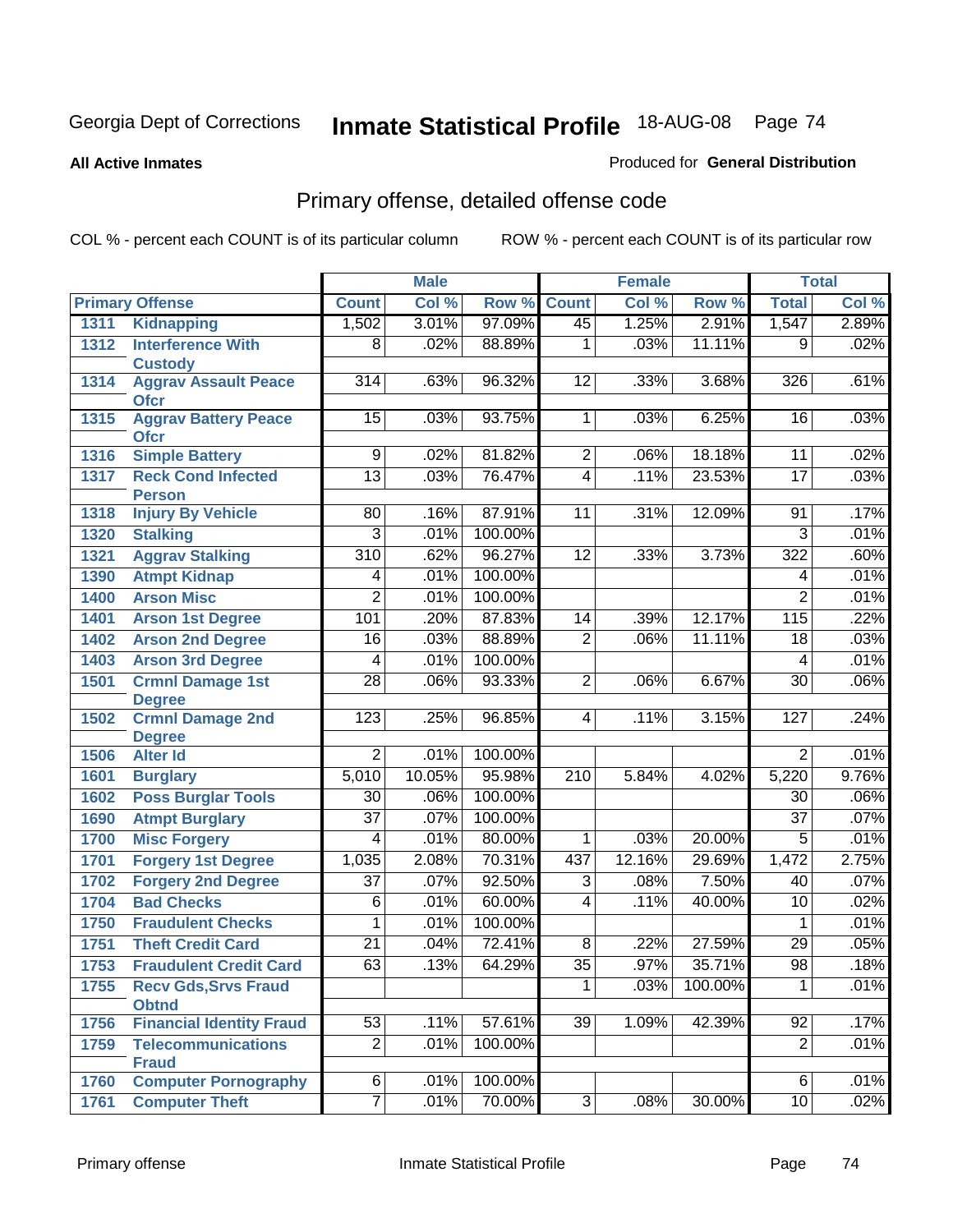#### **All Active Inmates**

#### Produced for **General Distribution**

# Primary offense, detailed offense code

|      |                                  |                  | <b>Male</b> |         | <b>Female</b>   |       |         | <b>Total</b>     |       |
|------|----------------------------------|------------------|-------------|---------|-----------------|-------|---------|------------------|-------|
|      | <b>Primary Offense</b>           | <b>Count</b>     | Col %       | Row %   | <b>Count</b>    | Col % | Row %   | <b>Total</b>     | Col % |
| 1762 | <b>Computer Trespass</b>         |                  |             |         | 1               | .03%  | 100.00% | 1                | .01%  |
| 1790 | <b>Atmpt Forgery</b>             | 3                | .01%        | 75.00%  | 1               | .03%  | 25.00%  | 4                | .01%  |
| 1796 | <b>Fraudulent Access</b>         | $\overline{1}$   | .01%        | 50.00%  | $\overline{1}$  | .03%  | 50.00%  | $\overline{2}$   | .01%  |
|      | <b>Compute</b>                   |                  |             |         |                 |       |         |                  |       |
| 1799 | <b>Misc Fraud</b>                | 18               | .04%        | 75.00%  | 6               | .17%  | 25.00%  | 24               | .04%  |
| 1802 | <b>Theft By Taking</b>           | 958              | 1.92%       | 86.38%  | 151             | 4.20% | 13.62%  | 1,109            | 2.07% |
| 1803 | <b>Theft By Deception</b>        | $\overline{56}$  | .11%        | 80.00%  | 14              | .39%  | 20.00%  | 70               | .13%  |
| 1804 | <b>Theft By Extortion</b>        | 1                | .01%        | 100.00% |                 |       |         | 1                | .01%  |
| 1805 | <b>Theft Of Lost Property</b>    | $\overline{4}$   | .01%        | 80.00%  | 1               | .03%  | 20.00%  | $\overline{5}$   | .01%  |
| 1806 | <b>Theft By Rec Stolen Prop</b>  | 954              | 1.91%       | 95.78%  | 42              | 1.17% | 4.22%   | 996              | 1.86% |
| 1807 | <b>Theft Of Services</b>         | 4                | .01%        | 80.00%  | $\mathbf{1}$    | .03%  | 20.00%  | $\overline{5}$   | .01%  |
| 1808 | <b>Theft By Conversion</b>       | $\overline{32}$  | .06%        | 82.05%  | 7               | .19%  | 17.95%  | $\overline{39}$  | .07%  |
| 1811 | <b>Convsn Paymnts Real</b>       | $\mathbf{1}$     | .01%        | 100.00% |                 |       |         | 1                | .01%  |
|      | <b>Propy</b>                     |                  |             |         |                 |       |         |                  |       |
| 1812 | <b>Atmpt Theft By Taking</b>     | $\overline{6}$   | .01%        | 100.00% |                 |       |         | $6\overline{6}$  | .01%  |
| 1813 | <b>Theft Motorveh Or Part</b>    | 138              | .28%        | 93.24%  | 10              | .28%  | 6.76%   | 148              | .28%  |
| 1815 | <b>Theft Bring Prop In State</b> | $\overline{13}$  | .03%        | 92.86%  | $\overline{1}$  | .03%  | 7.14%   | $\overline{14}$  | .03%  |
| 1816 | <b>Theft Recv Prop Out</b>       | $\overline{8}$   | .02%        | 100.00% |                 |       |         | $\overline{8}$   | .01%  |
|      | <b>State</b>                     |                  |             |         |                 |       |         |                  |       |
| 1821 | <b>Theft By Shoplifting</b>      | 432              | .87%        | 74.23%  | 150             | 4.17% | 25.77%  | 582              | 1.09% |
| 1880 | <b>Entering Vehicle</b>          | 154              | .31%        | 100.00% |                 |       |         | 154              | .29%  |
| 1901 | <b>Robbery</b>                   | 1,716            | 3.44%       | 94.23%  | 105             | 2.92% | 5.77%   | 1,821            | 3.41% |
| 1902 | <b>Armed Robbery</b>             | 4,807            | 9.64%       | 97.09%  | 144             | 4.01% | 2.91%   | 4,951            | 9.26% |
| 1903 | <b>Robbery By Force</b>          | 190              | .38%        | 93.14%  | 14              | .39%  | 6.86%   | $\overline{204}$ | .38%  |
| 1904 | <b>Robbery By Intimidation</b>   | 261              | .52%        | 91.90%  | $\overline{23}$ | .64%  | 8.10%   | 284              | .53%  |
| 1905 | <b>Robbery By Sudden</b>         | 124              | .25%        | 93.94%  | $\overline{8}$  | .22%  | 6.06%   | $\overline{132}$ | .25%  |
|      | <b>Snatch</b>                    |                  |             |         |                 |       |         |                  |       |
| 1911 | <b>Hijacking Motor Vehicle</b>   | 42               | .08%        | 95.45%  | $\overline{2}$  | .06%  | 4.55%   | 44               | .08%  |
| 1991 | <b>Atmpt Robbery</b>             | $\overline{31}$  | .06%        | 96.88%  | $\overline{1}$  | .03%  | 3.13%   | $\overline{32}$  | .06%  |
| 1992 | <b>Atmpt Armed Robbery</b>       | 60               | .12%        | 92.31%  | $\overline{5}$  | .14%  | 7.69%   | 65               | .12%  |
| 2000 | <b>Misc Sexual Offense</b>       | 49               | .10%        | 98.00%  | $\overline{1}$  | .03%  | 2.00%   | $\overline{50}$  | .09%  |
| 2001 | <b>Rape</b>                      | 1,818            | 3.65%       | 99.78%  | $\overline{4}$  | .11%  | .22%    | 1,822            | 3.41% |
| 2002 | <b>Sodomy</b>                    | $\overline{18}$  | .04%        | 100.00% |                 |       |         | $\overline{18}$  | .03%  |
| 2003 | <b>Aggrav Sodomy</b>             | $\overline{224}$ | .45%        | 99.12%  | $\overline{2}$  | .06%  | .88%    | 226              | .42%  |
| 2006 | <b>Incest</b>                    | 155              | .31%        | 95.68%  | $\overline{7}$  | .19%  | 4.32%   | 162              | .30%  |
| 2007 | <b>Bigamy</b>                    | 1                | .01%        | 100.00% |                 |       |         | 1.               | .01%  |
| 2009 | <b>Aggrav Sexual Battery</b>     | 167              | .33%        | 100.00% |                 |       |         | 167              | .31%  |
| 2011 | <b>Sexual Battery</b>            | 54               | .11%        | 96.43%  | $\overline{2}$  | .06%  | 3.57%   | 56               | .10%  |
| 2016 | <b>Pimping A Minor Under</b>     | $\overline{3}$   | .01%        | 75.00%  | $\overline{1}$  | .03%  | 25.00%  | 4                | .01%  |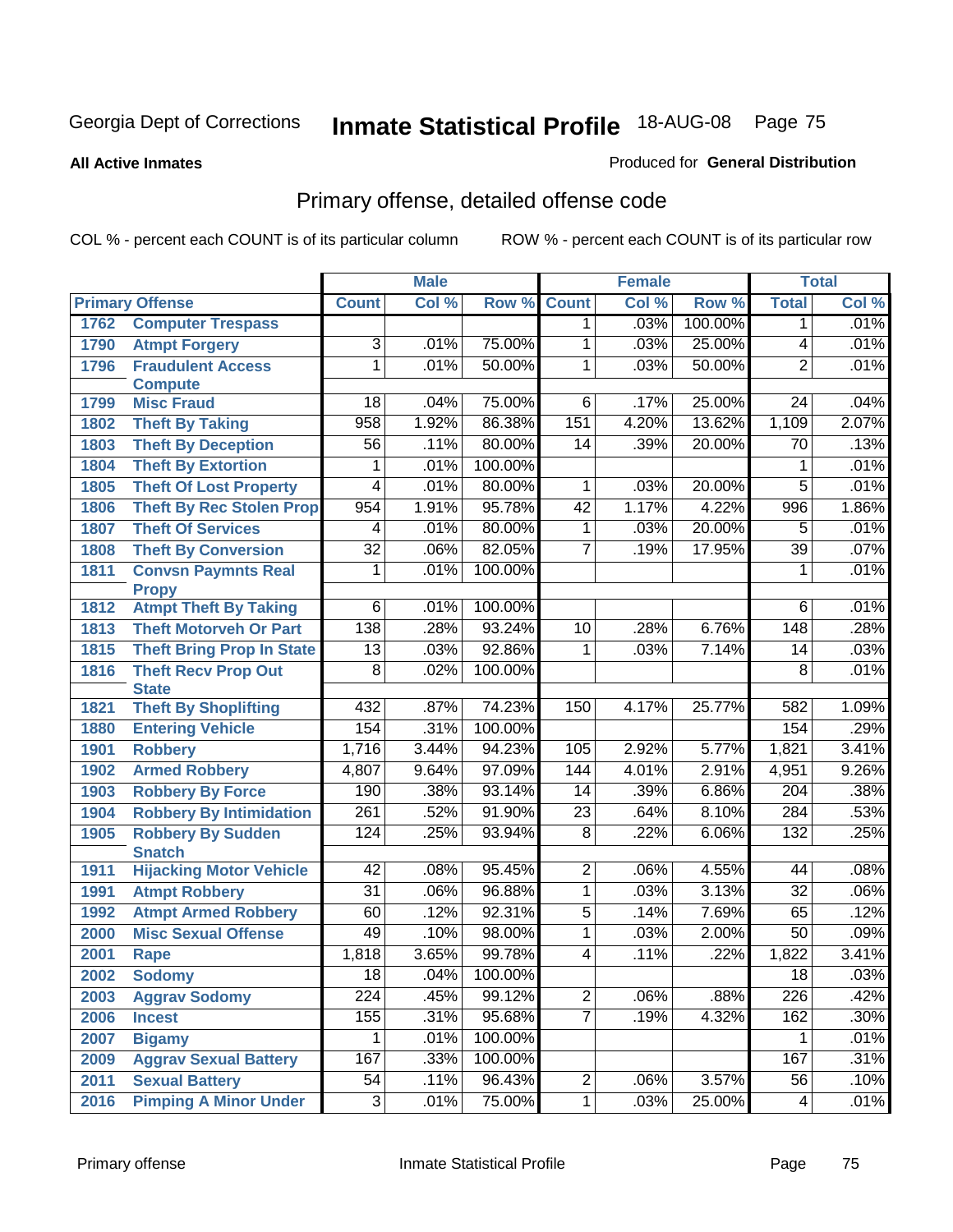#### **All Active Inmates**

### Produced for **General Distribution**

# Primary offense, detailed offense code

|      |                                               |                 | <b>Male</b> |                    |                | <b>Female</b> |         | <b>Total</b>    |       |
|------|-----------------------------------------------|-----------------|-------------|--------------------|----------------|---------------|---------|-----------------|-------|
|      | <b>Primary Offense</b>                        | <b>Count</b>    | Col %       | <b>Row % Count</b> |                | Col %         | Row %   | <b>Total</b>    | Col % |
|      | 18                                            |                 |             |                    |                |               |         |                 |       |
| 2017 | <b>Pandering By</b>                           | 1.              | .01%        | 100.00%            |                |               |         | 1               | .01%  |
|      | <b>Compulsion</b>                             |                 |             |                    |                |               |         |                 |       |
| 2018 | <b>Statutory Rape</b>                         | 874             | 1.75%       | 98.87%             | 10             | .28%          | 1.13%   | 884             | 1.65% |
| 2019 | <b>Child Molestation</b>                      | 2,377           | 4.77%       | 97.94%             | 50             | 1.39%         | 2.06%   | 2,427           | 4.54% |
| 2020 | <b>Enticing Child-Indec</b><br><b>Purp</b>    | 102             | .20%        | 96.23%             | 4              | .11%          | 3.77%   | 106             | .20%  |
| 2021 | <b>Aggrav Child Molestation</b>               | 1,356           | 2.72%       | 98.47%             | 21             | .58%          | 1.53%   | 1,377           | 2.58% |
| 2022 | Necrophilia                                   | $\mathbf 1$     | .01%        | 100.00%            |                |               |         | 1               | .01%  |
| 2023 | Sexl/Asslt/Agn/Pers/Cstd                      | $\overline{5}$  | .01%        | 100.00%            |                |               |         | $\overline{5}$  | .01%  |
|      |                                               |                 |             |                    |                |               |         |                 |       |
| 2025 | <b>Solicit Sodomy From</b><br><b>Minor</b>    | $\overline{2}$  | .01%        | 100.00%            |                |               |         | $\overline{2}$  | .01%  |
| 2026 | <b>Sex Offender Fail Registr</b>              | 175             | .35%        | 97.22%             | $\overline{5}$ | .14%          | 2.78%   | 180             | .34%  |
| 2028 | <b>Sex Offender Fail To</b>                   | 4               | .01%        | 100.00%            |                |               |         | 4               | .01%  |
| 2090 | <b>Move</b><br><b>Entice Child, Attempted</b> | $\overline{3}$  | .01%        | 100.00%            |                |               |         | 3               | .01%  |
| 2091 | <b>Atmpt Rape</b>                             | $\overline{25}$ | .05%        | 96.15%             | 1              | .03%          | 3.85%   | $\overline{26}$ | .05%  |
| 2092 | <b>Atmpt Sodomy</b>                           | 1               | .01%        | 100.00%            |                |               |         | 1               | .01%  |
| 2093 | <b>Atmpt Aggrav Sodomy</b>                    | $\overline{4}$  | .01%        | 100.00%            |                |               |         | 4               | .01%  |
| 2094 | <b>Atmpt Child Molestation</b>                | $\overline{26}$ | .05%        | 100.00%            |                |               |         | 26              | .05%  |
| 2095 | <b>Agg Aslt W Intnt To Rape</b>               | 61              | .12%        | 100.00%            |                |               |         | 61              | .11%  |
| 2096 | <b>Aggrav Ch Molest, Atmpt</b>                | $\overline{2}$  | .01%        | 100.00%            |                |               |         | $\overline{2}$  | .01%  |
| 2097 | <b>Statutory Rape, Atmpt</b>                  | $\overline{3}$  | .01%        | 100.00%            |                |               |         | 3               | .01%  |
| 2099 | <b>Agg Sex Battery Atmpt</b>                  | $\overline{3}$  | .01%        | 100.00%            |                |               |         | 3               | .01%  |
| 2100 | <b>Misc Obscenity</b>                         | 1               | .01%        | 100.00%            |                |               |         | 1               | .01%  |
| 2102 | <b>Distr Mat Depict Nudity</b>                | 1               | .01%        | 100.00%            |                |               |         | 1               | .01%  |
| 2200 | <b>Misc Public Order</b>                      | 1               | .01%        | 100.00%            |                |               |         | 1               | .01%  |
| 2205 | <b>False Swearng Writtn</b>                   | 11              | .02%        | 78.57%             | 3              | .08%          | 21.43%  | 14              | .03%  |
|      | <b>Stmt</b>                                   |                 |             |                    |                |               |         |                 |       |
| 2300 | <b>Abuse Of Govt Office</b>                   |                 |             |                    | 1              | .03%          | 100.00% | 1               | .01%  |
| 2301 | <b>Bribery Govt Officer</b>                   | $\overline{5}$  | .01%        | 83.33%             | 1              | .03%          | 16.67%  | $\overline{6}$  | .01%  |
| 2302 | <b>Viol Oath Public Offcr</b>                 | $\mathbf 1$     | .01%        | 50.00%             | 1              | .03%          | 50.00%  | $\overline{2}$  | .01%  |
| 2304 | <b>Influence Legislative Act</b>              | 1               | .01%        | 100.00%            |                |               |         | 1               | .01%  |
| 2307 | <b>Defrauding State</b>                       |                 |             |                    | $\overline{2}$ | .06%          | 100.00% | $\overline{2}$  | .01%  |
| 2311 | <b>False Certificates</b>                     | 1               | .01%        | 100.00%            |                |               |         | 1               | .01%  |
| 2313 | <b>Influencing Witness</b>                    | $\overline{3}$  | .01%        | 100.00%            |                |               |         | $\overline{3}$  | .01%  |
| 2314 | <b>Obstr Of Law Enf Officer</b>               | 620             | 1.24%       | 92.95%             | 47             | 1.31%         | 7.05%   | 667             | 1.25% |
| 2315 | <b>Tampering With</b><br><b>Evidence</b>      | $\overline{8}$  | .02%        | 80.00%             | $\overline{2}$ | .06%          | 20.00%  | 10              | .02%  |
|      |                                               |                 |             |                    |                |               |         |                 |       |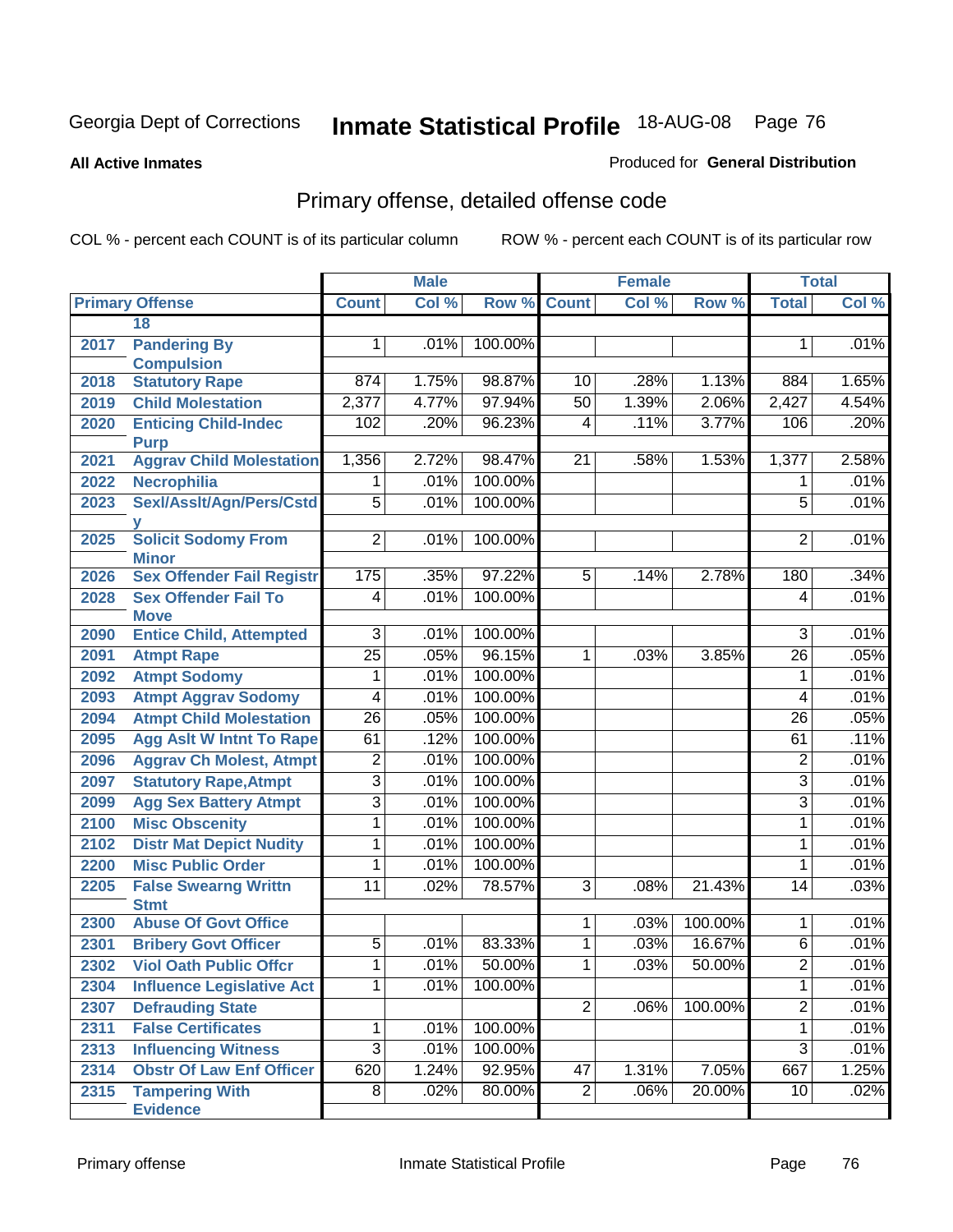#### **All Active Inmates**

### Produced for **General Distribution**

# Primary offense, detailed offense code

|      |                                             |                 | <b>Male</b> |         |                | <b>Female</b> |         |                  | <b>Total</b> |
|------|---------------------------------------------|-----------------|-------------|---------|----------------|---------------|---------|------------------|--------------|
|      | <b>Primary Offense</b>                      | <b>Count</b>    | Col %       | Row %   | <b>Count</b>   | Col %         | Row %   | <b>Total</b>     | Col %        |
| 2316 | <b>Fleeing/Eluding Police</b>               | 175             | .35%        | 96.15%  | $\overline{7}$ | .19%          | 3.85%   | 182              | .34%         |
| 2400 | <b>Misc Judicial Proceeding</b>             | 1               | .01%        | 100.00% |                |               |         | 1                | .01%         |
| 2401 | <b>Perjury</b>                              | $\overline{5}$  | .01%        | 100.00% |                |               |         | $\overline{5}$   | .01%         |
| 2402 | <b>False Swearing</b>                       | $\overline{3}$  | .01%        | 75.00%  | 1              | .03%          | 25.00%  | 4                | .01%         |
| 2405 | <b>Impersonating Officer</b>                | $\overline{6}$  | .01%        | 100.00% |                |               |         | $\overline{6}$   | .01%         |
| 2408 | <b>False Statements Govt</b>                | $\overline{28}$ | .06%        | 93.33%  | $\overline{2}$ | .06%          | 6.67%   | $\overline{30}$  | .06%         |
| 2411 | <b>Impersntng In Legal</b><br><b>Procd</b>  | $\overline{1}$  | .01%        | 100.00% |                |               |         | 1                | .01%         |
| 2501 | <b>Escape</b>                               | 97              | .19%        | 88.99%  | 12             | .33%          | 11.01%  | 109              | .20%         |
| 2502 | <b>Aiding Escape</b>                        | 1               | .01%        | 100.00% |                |               |         | 1                | .01%         |
| 2503 | <b>Hindering Appreh Or Pun</b>              | 3               | .01%        | 100.00% |                |               |         | $\overline{3}$   | .01%         |
| 2507 | <b>Mutiny In Penal Inst</b>                 | $\overline{5}$  | .01%        | 100.00% |                |               |         | 5                | .01%         |
| 2511 | <b>Bail Jumping</b>                         | $\overline{7}$  | .01%        | 87.50%  | $\mathbf{1}$   | .03%          | 12.50%  | $\overline{8}$   | .01%         |
| 2590 | <b>Atmpt Escape</b>                         | 1               | .01%        | 100.00% |                |               |         | 1                | .01%         |
| 2609 | <b>False Public Alarm</b>                   | 1               | .01%        | 100.00% |                |               |         | $\mathbf{1}$     | .01%         |
| 2613 | <b>Crmnl Interfere Govt</b>                 | $\overline{41}$ | .08%        | 91.11%  | $\overline{4}$ | .11%          | 8.89%   | 45               | .08%         |
|      | <b>Prop</b>                                 |                 |             |         |                |               |         |                  |              |
| 2703 | <b>Commerical Gambling</b>                  | 1               | .01%        | 100.00% |                |               |         | 1                | .01%         |
| 2730 | <b>Lottery Violation</b>                    | $\overline{2}$  | .01%        | 100.00% |                |               |         | $\overline{2}$   | .01%         |
| 2761 | <b>Removal Baggage, Cargo</b><br><b>Etc</b> | $\overline{2}$  | .01%        | 100.00% |                |               |         | $\overline{2}$   | .01%         |
| 2801 | <b>Cruelty To Children</b>                  | 250             | .50%        | 75.99%  | 79             | 2.20%         | 24.01%  | 329              | .62%         |
| 2802 | <b>Atmpt Cruelty To</b><br><b>Children</b>  | 1               | .01%        | 100.00% |                |               |         | 1                | .01%         |
| 2803 | <b>Manufact Meth Near</b><br><b>Child</b>   | $\overline{9}$  | .02%        | 64.29%  | 5              | .14%          | 35.71%  | 14               | .03%         |
| 2811 | <b>Cruelty To Elder Person</b>              | $\overline{12}$ | .02%        | 85.71%  | $\overline{2}$ | .06%          | 14.29%  | 14               | .03%         |
| 2843 | <b>Sex Exploitation Child</b>               | $\overline{55}$ | .11%        | 98.21%  | 1              | .03%          | 1.79%   | $\overline{56}$  | .10%         |
| 2854 | <b>Cntrbtng Delingency</b><br><b>Minor</b>  |                 |             |         | 1              | .03%          | 100.00% | 1                | .01%         |
| 2900 | <b>Misc Weapon/Explosive</b><br><b>Off</b>  | $\overline{4}$  | .01%        | 100.00% |                |               |         | 4                | .01%         |
| 2901 | <b>Carry Concealed Weapon</b>               | $\overline{1}$  | $.01\%$     | 100.00% |                |               |         | $\mathbf{1}$     | .01%         |
| 2903 | <b>Carry Pistl Without Licns</b>            | 1               | .01%        | 100.00% |                |               |         | 1                | .01%         |
| 2910 | <b>Poss Of Firearm Dur</b>                  | 263             | .53%        | 97.05%  | 8 <sup>1</sup> | .22%          | 2.95%   | $\overline{271}$ | .51%         |
|      | <b>Crime</b>                                |                 |             |         |                |               |         |                  |              |
| 2911 | <b>Poss Knife During Crime</b>              | $\overline{5}$  | .01%        | 100.00% |                |               |         | 5                | .01%         |
| 2912 | <b>Poss Of Certain</b><br><b>Weapons</b>    | $\overline{42}$ | .08%        | 97.67%  | 1              | .03%          | 2.33%   | 43               | .08%         |
| 2913 | <b>Poss Firearm 1st</b>                     | 59              | .12%        | 95.16%  | دی             | .08%          | 4.84%   | 62               | .12%         |
|      |                                             |                 |             |         |                |               |         |                  |              |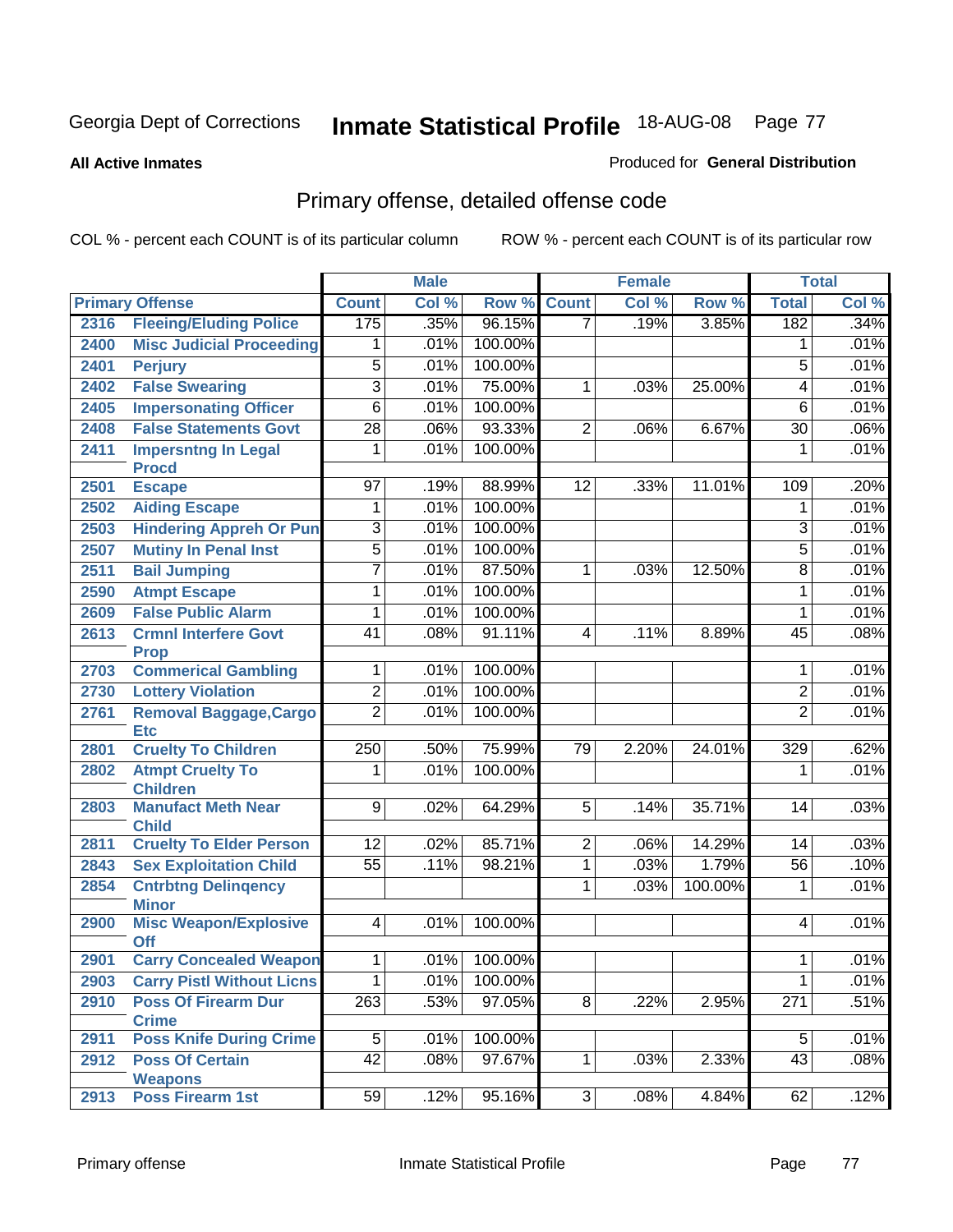#### **All Active Inmates**

### Produced for **General Distribution**

# Primary offense, detailed offense code

|      |                                            |                 | <b>Male</b> |         |                 | <b>Female</b> |        |                 | <b>Total</b> |
|------|--------------------------------------------|-----------------|-------------|---------|-----------------|---------------|--------|-----------------|--------------|
|      | <b>Primary Offense</b>                     | <b>Count</b>    | Col %       | Row %   | <b>Count</b>    | Col %         | Row %  | <b>Total</b>    | Col %        |
|      | <b>Offender</b>                            |                 |             |         |                 |               |        |                 |              |
| 2914 | <b>Poss Firearm Convct</b>                 | 836             | 1.68%       | 96.98%  | 26              | .72%          | 3.02%  | 862             | 1.61%        |
|      | <b>Felon</b>                               |                 |             |         |                 |               |        |                 |              |
| 2915 | <b>Carry Weapon At School</b>              | 10              | .02%        | 90.91%  | 1               | .03%          | 9.09%  | 11              | .02%         |
| 2963 | <b>Guard Line</b>                          | $\overline{3}$  | .01%        | 50.00%  | $\overline{3}$  | .08%          | 50.00% | 6               | .01%         |
|      | <b>W/Weapon/Drugs</b>                      |                 |             |         |                 |               |        |                 |              |
| 2965 | <b>Poss Wpn, Drugs By</b><br><b>Prisnr</b> | 7               | .01%        | 100.00% |                 |               |        | 7               | .01%         |
| 2971 | <b>Cruelty To Animals</b>                  | 5               | .01%        | 100.00% |                 |               |        | $\overline{5}$  | .01%         |
| 2972 | <b>Aggrav Cruelty To</b>                   | $\overline{3}$  | .01%        | 75.00%  | 1               | .03%          | 25.00% | $\overline{4}$  | .01%         |
|      | <b>Animals</b>                             |                 |             |         |                 |               |        |                 |              |
| 3000 | <b>Misc Invasion Of Privacy</b>            | 1               | .01%        | 100.00% |                 |               |        | 1               | .01%         |
| 3001 | <b>Eavesdrop &amp;</b>                     | 1               | .01%        | 100.00% |                 |               |        | 1               | .01%         |
|      | <b>Surveillance</b>                        |                 |             |         |                 |               |        |                 |              |
| 3002 | <b>Peeping Tom</b>                         | 23              | .05%        | 100.00% |                 |               |        | 23              | .04%         |
| 3404 | <b>Racketeering</b>                        | $\overline{53}$ | .11%        | 75.71%  | $\overline{17}$ | .47%          | 24.29% | $\overline{70}$ | .13%         |
| 4001 | <b>S/D Narcotics Opiates</b>               | $\overline{29}$ | .06%        | 87.88%  | $\overline{4}$  | .11%          | 12.12% | 33              | .06%         |
| 4002 | <b>S/D Dep Stim Cntrf Drugs</b>            | $\overline{51}$ | .10%        | 79.69%  | $\overline{13}$ | .36%          | 20.31% | 64              | .12%         |
| 4003 | <b>S/D Of Lsd</b>                          | $\overline{2}$  | .01%        | 100.00% |                 |               |        | $\overline{2}$  | .01%         |
| 4004 | <b>S/D Of Marijuana</b>                    | 305             | .61%        | 93.56%  | $\overline{21}$ | .58%          | 6.44%  | 326             | .61%         |
| 4006 | <b>Poss Narcotics Opiates</b>              | $\overline{53}$ | .11%        | 84.13%  | 10              | .28%          | 15.87% | 63              | .12%         |
| 4007 | <b>Poss Dep Stim Cntrf</b>                 | 86              | .17%        | 93.48%  | 6               | .17%          | 6.52%  | $\overline{92}$ | .17%         |
|      | <b>Drugs</b>                               |                 |             |         |                 |               |        |                 |              |
| 4008 | <b>Poss Of Lsd</b>                         | $\overline{2}$  | .01%        | 100.00% |                 |               |        | $\overline{2}$  | .01%         |
| 4009 | <b>Poss Of Marijuana</b>                   | 276             | .55%        | 94.52%  | 16              | .45%          | 5.48%  | 292             | .55%         |
| 4011 | <b>Illegal Attm To Obt Drugs</b>           | $\overline{8}$  | .02%        | 57.14%  | $\overline{6}$  | .17%          | 42.86% | $\overline{14}$ | .03%         |
| 4012 | <b>Viol Ga Cntrl Sbst Act</b>              | $\overline{22}$ | .04%        | 95.65%  | 1               | .03%          | 4.35%  | $\overline{23}$ | .04%         |
| 4013 | <b>Viol Dngrous Drgs Act</b>               | $\overline{3}$  | .01%        | 75.00%  | 1               | .03%          | 25.00% | $\overline{4}$  | .01%         |
| 4014 | <b>Uniwfl Mfg/Del/Dist N-C S</b>           | $\overline{32}$ | .06%        | 96.97%  | 1               | .03%          | 3.03%  | $\overline{33}$ | .06%         |
| 4016 | <b>Poss Drug Related Matri</b>             | $\overline{26}$ | .05%        | 76.47%  | $\overline{8}$  | .22%          | 23.53% | $\overline{34}$ | .06%         |
| 4017 | <b>S/D Cont Sub Public</b>                 | 115             | .23%        | 96.64%  | 4               | .11%          | 3.36%  | 119             | .22%         |
| 4018 | <b>S/D Cont Sub School</b>                 | 62              | .12%        | 96.88%  | $\overline{2}$  | .06%          | 3.13%  | 64              | .12%         |
| 4021 | <b>S/D Cocaine</b>                         | 1,586           | 3.18%       | 94.24%  | $\overline{97}$ | 2.70%         | 5.76%  | 1,683           | 3.15%        |
| 4022 | <b>Poss Of Cocaine</b>                     | 2,321           | 4.65%       | 89.65%  | 268             | 7.46%         | 10.35% | 2,589           | 4.84%        |
| 4030 | <b>Poss Ephedrine</b>                      | $\overline{11}$ | .02%        | 91.67%  |                 | .03%          | 8.33%  | $\overline{12}$ | .02%         |
| 4031 | <b>Poss Methamphetamine</b>                | 801             | 1.61%       | 81.73%  | 179             | 4.98%         | 18.27% | 980             | 1.83%        |
| 4032 | <b>Sale Methamphetamine</b>                | 117             | .23%        | 81.82%  | $\overline{26}$ | .72%          | 18.18% | 143             | .27%         |
| 4033 | <b>Poss Mda/Extsy</b>                      | 15              | .03%        | 83.33%  | $\overline{3}$  | .08%          | 16.67% | $\overline{18}$ | .03%         |
| 4034 | <b>Sale Mda/Extsy</b>                      | $\overline{5}$  | .01%        | 100.00% |                 |               |        | $\overline{5}$  | .01%         |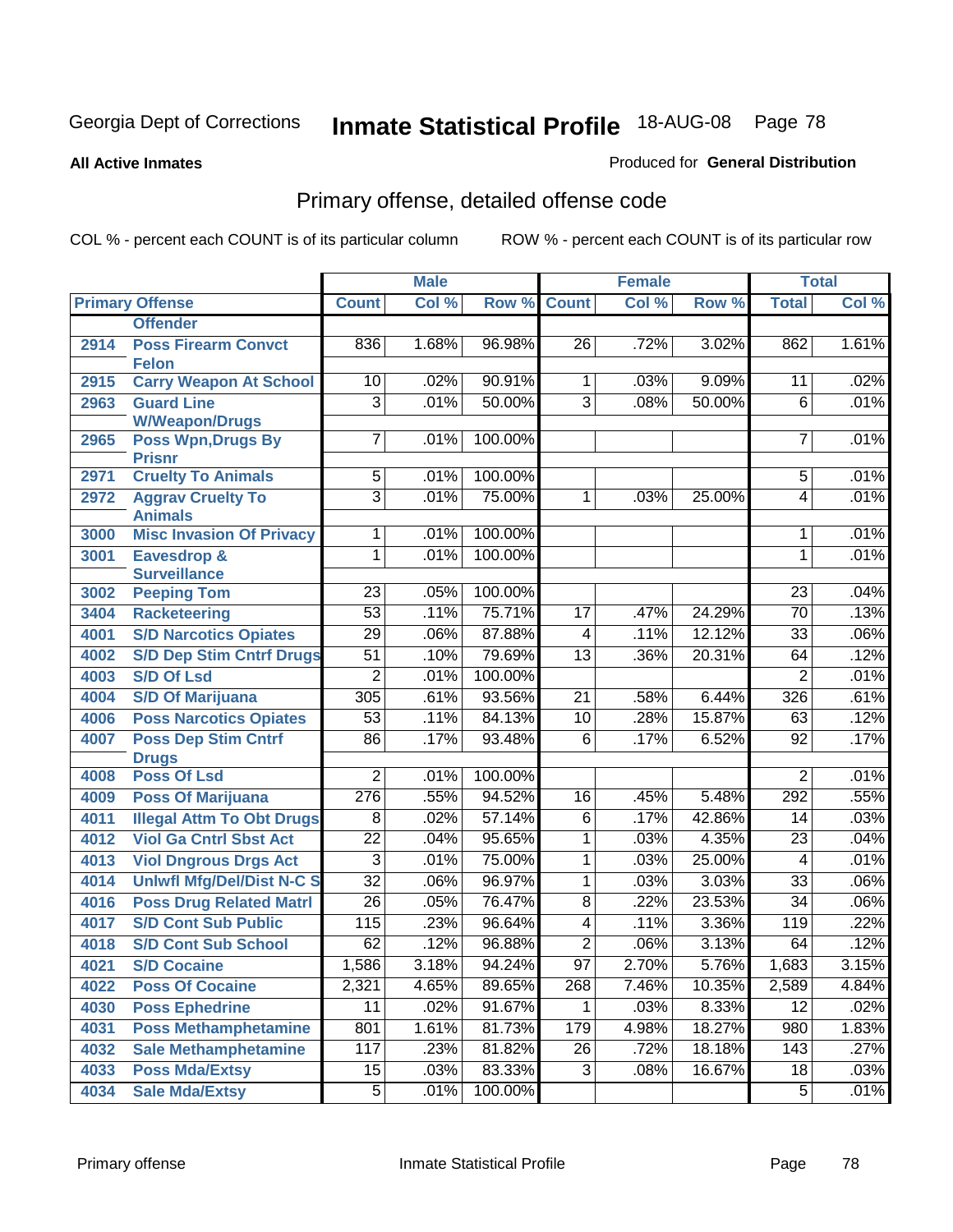#### **All Active Inmates**

### Produced for **General Distribution**

# Primary offense, detailed offense code

|      |                                    |                  | <b>Male</b> |             |                 | <b>Female</b> |         |                          | <b>Total</b> |
|------|------------------------------------|------------------|-------------|-------------|-----------------|---------------|---------|--------------------------|--------------|
|      | <b>Primary Offense</b>             | <b>Count</b>     | Col %       | Row %       | Count           | Col %         | Row %   | <b>Total</b>             | Col %        |
| 4050 | <b>Poss W Int Dist Cocaine</b>     | 189              | .38%        | 94.50%      | 11              | .31%          | 5.50%   | 200                      | .37%         |
| 4051 | <b>Poss W Int Dist</b>             | 162              | .32%        | 97.01%      | $\overline{5}$  | .14%          | 2.99%   | 167                      | .31%         |
|      | <b>Marijuana</b>                   |                  |             |             |                 |               |         |                          |              |
| 4052 | <b>Poss W Int Dist Meth</b>        | 60               | .12%        | 77.92%      | 17              | .47%          | 22.08%  | 77                       | .14%         |
| 4053 | <b>Poss W Int Dis Other</b>        | $\overline{19}$  | .04%        | 100.00%     |                 |               |         | $\overline{19}$          | .04%         |
|      | <b>Drug</b>                        |                  |             |             |                 |               |         |                          |              |
| 4090 | <b>Atmpt Viol Substance Act</b>    | $\overline{23}$  | .05%        | 85.19%      | 4               | .11%          | 14.81%  | 27                       | .05%         |
| 4100 | <b>Misc Drugs Trafficking</b>      | 102              | .20%        | 93.58%      | $\overline{7}$  | .19%          | 6.42%   | 109                      | .20%         |
| 4101 | <b>Traf Cocaine Less 200</b>       | 595              | 1.19%       | 96.28%      | $\overline{23}$ | .64%          | 3.72%   | 618                      | 1.16%        |
|      | Gm                                 |                  |             |             |                 |               |         |                          |              |
| 4102 | <b>Traf Cocaine 201-400 Gm</b>     | $\overline{118}$ | .24%        | 90.77%      | $\overline{12}$ | .33%          | 9.23%   | 130                      | .24%         |
| 4103 | <b>Traf Cocaine 401+ Gm</b>        | 153              | .31%        | 95.03%      | $\overline{8}$  | .22%          | 4.97%   | 161                      | .30%         |
| 4111 | <b>Traf Narcotic Less 14 Gm</b>    | $\overline{8}$   | .02%        | 100.00%     |                 |               |         | $\overline{8}$           | .01%         |
| 4112 | <b>Traf Narcotic 15-28 Gm</b>      | 4                | .01%        | 100.00%     |                 |               |         | $\overline{\mathcal{A}}$ | .01%         |
| 4113 | <b>Traf Narcotic 29+ Gm</b>        | $\overline{4}$   | .01%        | 100.00%     |                 |               |         | 4                        | .01%         |
| 4121 | Traf Marijna 10-2000 Lb            | $\overline{78}$  | .16%        | 95.12%      | 4               | .11%          | 4.88%   | $\overline{82}$          | .15%         |
| 4122 | Traf Marijna 2001-10k Lb           | $\overline{2}$   | .01%        | 100.00%     |                 |               |         | $\overline{2}$           | .01%         |
| 4123 | Traf Marijna 10001+ Lb             | 1                | .01%        | 100.00%     |                 |               |         | 1                        | .01%         |
| 4126 | <b>Traf Amphtmine 28-199</b>       | $\overline{5}$   | .01%        | 83.33%      | $\mathbf{1}$    | .03%          | 16.67%  | $\overline{6}$           | .01%         |
|      | Gm                                 |                  |             |             |                 |               |         |                          |              |
| 4127 | <b>Traf Amphtmine 200-399</b>      | 1                | .01%        | 100.00%     |                 |               |         | 1                        | .01%         |
|      | Gm                                 |                  |             |             |                 |               |         |                          |              |
| 4128 | <b>Traf Amphtmine 400+ Gm</b>      | $\overline{5}$   | .01%        | 100.00%     |                 |               |         | 5                        | .01%         |
| 4130 | <b>Cnspire Traffic Cntrl Sub</b>   | $\overline{11}$  | .02%        | 91.67%      | 1               | .03%          | 8.33%   | $\overline{12}$          | .02%         |
| 4133 | <b>Use Comm Facity Vio C</b>       | $\overline{3}$   | .01%        | 100.00%     |                 |               |         | $\overline{3}$           | .01%         |
|      | <b>Sub</b>                         |                  |             |             |                 |               |         |                          |              |
| 4134 | <b>Att/Consprcy Commt</b>          | 59               | .12%        | 85.51%      | 10              | .28%          | 14.49%  | 69                       | .13%         |
|      | C/S/Of                             |                  |             |             |                 |               |         |                          |              |
| 4135 | <b>Unauth Dist Contrild Sub</b>    |                  |             |             | $\overline{2}$  | .06%          | 100.00% | $\overline{2}$           | .01%         |
| 4140 | <b>Traf Methamph 28-199</b>        | 345              | .69%        | 86.47%      | $\overline{54}$ | 1.50%         | 13.53%  | 399                      | .75%         |
| 4141 | Gm<br><b>Traf Methamph 200-399</b> | 71               | .14%        | 92.21%      | 6               | .17%          | 7.79%   | 77                       | .14%         |
|      | Gm                                 |                  |             |             |                 |               |         |                          |              |
| 4142 | Traf Methamph 400+ Gm              | 91               |             | .18% 98.91% | 1               | .03%          | 1.09%   | 92                       | .17%         |
| 4143 | <b>Manf Methamph 28-199</b>        | $\overline{25}$  | .05%        | 83.33%      | $\overline{5}$  | .14%          | 16.67%  | $\overline{30}$          | .06%         |
|      | Gm                                 |                  |             |             |                 |               |         |                          |              |
| 4144 | Manf Methamph 200-399              | $\overline{2}$   | .01%        | 66.67%      | $\overline{1}$  | .03%          | 33.33%  | $\overline{3}$           | .01%         |
|      | Gm                                 |                  |             |             |                 |               |         |                          |              |
| 4146 | <b>Traf Methamph Unspec</b>        | 126              | .25%        | 91.30%      | 12              | .33%          | 8.70%   | 138                      | .26%         |
|      | Amt                                |                  |             |             |                 |               |         |                          |              |
| 4147 | <b>Manf Methamph Unspec</b>        | $\overline{153}$ | .31%        | 96.84%      | 5               | .14%          | 3.16%   | 158                      | .30%         |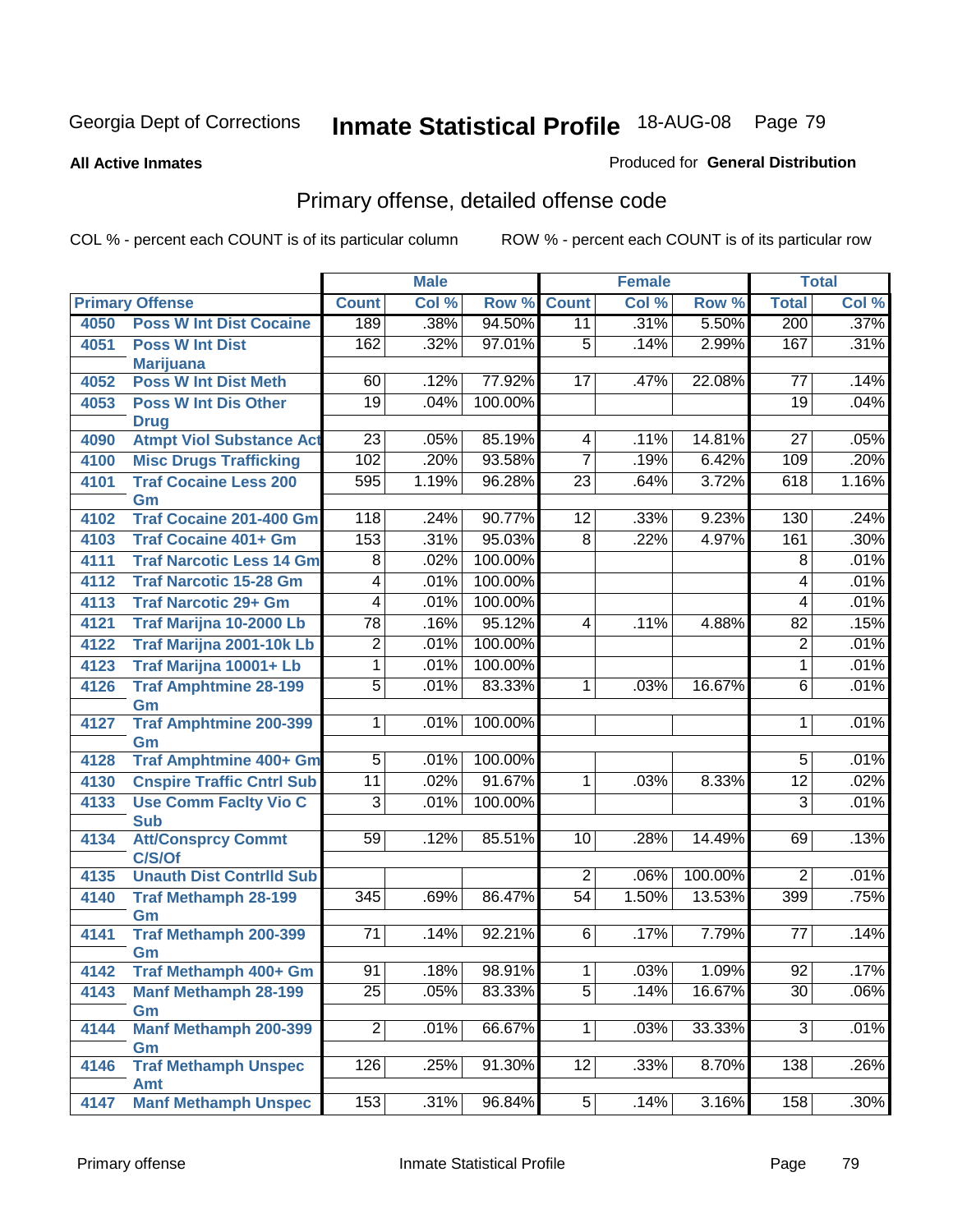**All Active Inmates**

### Produced for **General Distribution**

# Primary offense, detailed offense code

|                      |                                  | <b>Male</b>     |         |         | <b>Female</b> |       |        | <b>Total</b>    |       |
|----------------------|----------------------------------|-----------------|---------|---------|---------------|-------|--------|-----------------|-------|
|                      | <b>Primary Offense</b>           | <b>Count</b>    | Col %   | Row %   | <b>Count</b>  | Col % | Row %  | <b>Total</b>    | Col % |
|                      | Amt                              |                 |         |         |               |       |        |                 |       |
| 4150                 | <b>Traf Mda/Extsy 28-199gm</b>   | 8               | .02%    | 88.89%  |               | .03%  | 11.11% | 9               | .02%  |
| 4151                 | <b>Traf Mda/Extsy 200-</b>       |                 | .01%    | 100.00% |               |       |        | 1               | .01%  |
|                      | 399gm                            |                 |         |         |               |       |        |                 |       |
| 4152                 | Traf Mda/Extsy 400+Gm            |                 | .01%    | 100.00% |               |       |        |                 | .01%  |
| 5001                 | <b>Viol Motor Vehicle Laws</b>   | $\overline{38}$ | .08%    | 97.44%  | $\mathbf{1}$  | .03%  | 2.56%  | $\overline{39}$ | .07%  |
| 5003                 | <b>Chop Shop Violation</b>       |                 | .01%    | 100.00% |               |       |        |                 | .01%  |
| 5004                 | <b>Drvng Habtl Violator</b>      | 96              | .19%    | 92.31%  | 8             | .22%  | 7.69%  | 104             | .19%  |
| 5005                 | <b>Habit Traf Viol/Impaired</b>  | 9               | $.02\%$ | 100.00% |               |       |        | 9               | .02%  |
| 5006                 | <b>Habit Traf Viol/Other</b>     | 10              | .02%    | 100.00% |               |       |        | 10              | .02%  |
| 5007                 | <b>Hit-Run W/Injury/Fatality</b> | 3               | .01%    | 100.00% |               |       |        | 3               | .01%  |
| 6000                 | <b>Misc Mrals/Pblic H/Safty</b>  | 26              | .05%    | 86.67%  | 4             | .11%  | 13.33% | 30              | .06%  |
| 6200                 | <b>Misc CorrectionI Inst Off</b> | 9               | .02%    | 90.00%  | 1             | .03%  | 10.00% | 10              | .02%  |
| 9901                 | <b>Conspiracy</b>                | 49              | .10%    | 76.56%  | 15            | .42%  | 23.44% | 64              | .12%  |
| 9905                 | <b>Crmnl Atmpt</b>               | 8               | .02%    | 100.00% |               |       |        | 8               | .01%  |
| 9907                 | <b>Unauth Dist Recrd</b>         | $\overline{2}$  | .01%    | 100.00% |               |       |        | $\overline{2}$  | .01%  |
|                      | <b>Devices</b>                   |                 |         |         |               |       |        |                 |       |
| 9910                 | <b>Crmnl Solicitation</b>        | 3               | .01%    | 100.00% |               |       |        | 3               | .01%  |
| 9911                 | <b>Party To A Crime</b>          |                 | .01%    | 100.00% |               |       |        | 1               | .01%  |
| 9914                 | <b>Gang Participation</b>        | 5               | .01%    | 100.00% |               |       |        | 5               | .01%  |
| <b>Total Rported</b> |                                  | 49,872          | 101%    | 93.28%  | 3,594         | 100%  | 6.72%  | 53,466          | 100%  |

| <b>Not Reported</b>   | ൦ഄ     |       | 94     |
|-----------------------|--------|-------|--------|
| Γotal<br><b>Grand</b> | 49,955 | 3,605 | 53,560 |

| Mode (most frequent) | 1601 Burglary | 1701 Forgery 1st Degree | 1601 Burglary |
|----------------------|---------------|-------------------------|---------------|
|----------------------|---------------|-------------------------|---------------|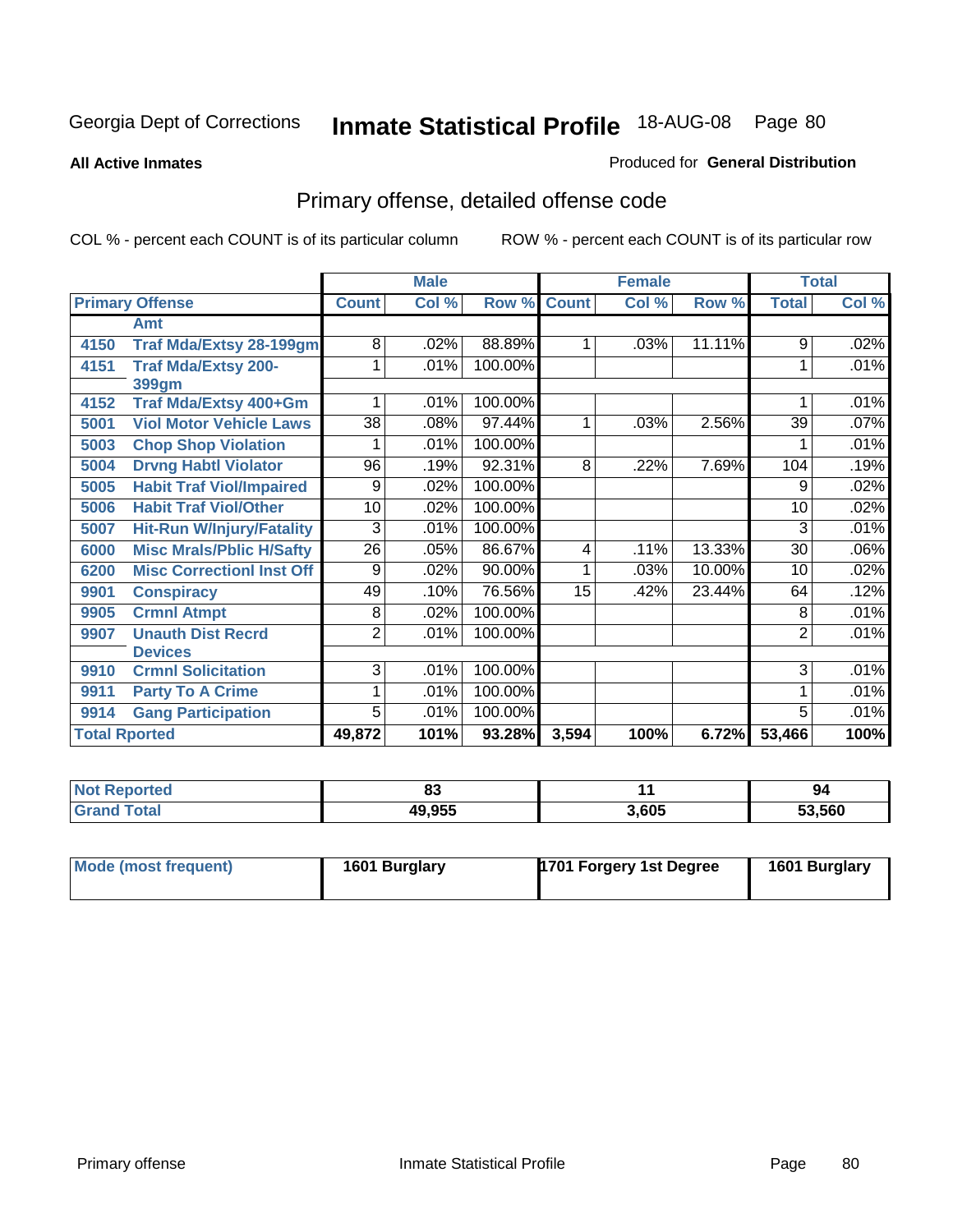#### **All Active Inmates**

#### Produced for **General Distribution**

# County of conviction of primary offense

|                         |                             |                  | <b>Male</b> |         |                  | <b>Female</b> |          |                  | <b>Total</b> |
|-------------------------|-----------------------------|------------------|-------------|---------|------------------|---------------|----------|------------------|--------------|
|                         | <b>County of Conviction</b> | <b>Count</b>     | Col %       | Row %   | <b>Count</b>     | Col %         | Row %    | <b>Total</b>     | Col %        |
| 1                       | <b>Appling</b>              | 94               | .19%        | 95.92%  | $\overline{4}$   | .11%          | 4.08%    | 98               | .18%         |
| $\overline{2}$          | <b>Atkinson</b>             | $\overline{46}$  | .09%        | 93.88%  | $\overline{3}$   | .08%          | 6.12%    | 49               | .09%         |
| $\overline{\mathbf{3}}$ | <b>Bacon</b>                | $\overline{59}$  | .12%        | 96.72%  | $\overline{2}$   | .06%          | 3.28%    | 61               | .11%         |
| 4                       | <b>Baker</b>                | $\overline{9}$   | .02%        | 100.00% |                  |               |          | 9                | .02%         |
| 5                       | <b>Baldwin</b>              | $\overline{370}$ | .74%        | 94.87%  | $\overline{20}$  | .56%          | 5.13%    | 390              | .73%         |
| 6                       | <b>Banks</b>                | 60               | .12%        | 90.91%  | $\overline{6}$   | .17%          | 9.09%    | 66               | .12%         |
| 7                       | <b>Barrow</b>               | $\overline{275}$ | .55%        | 93.22%  | $\overline{20}$  | .56%          | 6.78%    | 295              | .55%         |
| 8                       | <b>Bartow</b>               | 608              | 1.22%       | 87.99%  | 83               | 2.31%         | 12.01%   | 691              | 1.29%        |
| 9                       | <b>Ben Hill</b>             | 265              | .53%        | 92.98%  | $\overline{20}$  | .56%          | 7.02%    | 285              | .53%         |
| 10                      | <b>Berrien</b>              | 89               | .18%        | 88.12%  | $\overline{12}$  | .33%          | 11.88%   | 101              | .19%         |
| 11                      | <b>Bibb</b>                 | 1,077            | 2.16%       | 95.48%  | $\overline{51}$  | 1.42%         | 4.52%    | 1,128            | 2.11%        |
| 12                      | <b>Bleckley</b>             | 81               | .16%        | 85.26%  | 14               | .39%          | 14.74%   | $\overline{95}$  | .18%         |
| $\overline{13}$         | <b>Brantley</b>             | $\overline{52}$  | .10%        | 91.23%  | $\overline{5}$   | .14%          | 8.77%    | $\overline{57}$  | .11%         |
| 14                      | <b>Brooks</b>               | $\overline{66}$  | .13%        | 95.65%  | $\overline{3}$   | .08%          | 4.35%    | 69               | .13%         |
| 15                      | <b>Bryan</b>                | 106              | .21%        | 96.36%  | $\overline{4}$   | .11%          | 3.64%    | 110              | .21%         |
| 16                      | <b>Bulloch</b>              | 470              | .94%        | 94.00%  | $\overline{30}$  | .83%          | 6.00%    | 500              | .94%         |
| 17                      | <b>Burke</b>                | $\overline{223}$ | .45%        | 95.71%  | $\overline{10}$  | .28%          | 4.29%    | 233              | .44%         |
| 18                      | <b>Butts</b>                | $\overline{137}$ | .27%        | 94.48%  | $\overline{8}$   | .22%          | 5.52%    | $\overline{145}$ | .27%         |
| 19                      | <b>Calhoun</b>              | $\overline{42}$  | .08%        | 93.33%  | $\overline{3}$   | .08%          | 6.67%    | 45               | .08%         |
| 20                      | <b>Camden</b>               | 140              | .28%        | 93.33%  | $\overline{10}$  | .28%          | 6.67%    | 150              | .28%         |
| 21                      | <b>Candler</b>              | $\overline{90}$  | .18%        | 90.91%  | $\overline{9}$   | .25%          | 9.09%    | 99               | .19%         |
| 22                      | <b>Carroll</b>              | 582              | 1.17%       | 91.65%  | $\overline{53}$  | 1.47%         | 8.35%    | 635              | 1.19%        |
| 23                      | <b>Catoosa</b>              | $\overline{274}$ | .55%        | 89.84%  | $\overline{31}$  | .86%          | 10.16%   | 305              | .57%         |
| 24                      | <b>Charlton</b>             | $\overline{59}$  | .12%        | 95.16%  | 3                | .08%          | 4.84%    | 62               | .12%         |
| 25                      | <b>Chatham</b>              | 2,415            | 4.84%       | 95.00%  | $\overline{127}$ | 3.53%         | 5.00%    | 2,542            | 4.75%        |
| 26                      | <b>Chattahoochee</b>        | $\overline{28}$  | .06%        | 90.32%  | $\overline{3}$   | .08%          | 9.68%    | $\overline{31}$  | .06%         |
| 27                      | <b>Chattooga</b>            | $\overline{244}$ | .49%        | 91.04%  | $\overline{24}$  | .67%          | 8.96%    | 268              | .50%         |
| 28                      | <b>Cherokee</b>             | 560              | 1.12%       | 90.32%  | 60               | 1.67%         | 9.68%    | 620              | 1.16%        |
| 29                      | <b>Clarke</b>               | 435              | .87%        | 94.36%  | $\overline{26}$  | .72%          | 5.64%    | 461              | .86%         |
| 30                      | <b>Clay</b>                 | $\overline{26}$  | .05%        | 89.66%  | $\overline{3}$   | .08%          | 10.34%   | $\overline{29}$  | .05%         |
| 31                      | <b>Clayton</b>              | 1,483            | 2.97%       | 93.04%  | 111              | 3.09%         | 6.96%    | 1,594            | 2.98%        |
| 32                      | <b>Clinch</b>               | 48               | .10%        | 96.00%  | 2                | .06%          | $4.00\%$ | 50               | $.09\%$      |
| 33                      | <b>Cobb</b>                 | 2,888            | 5.79%       | 92.21%  | 244              | 6.79%         | 7.79%    | 3,132            | 5.86%        |
| 34                      | <b>Coffee</b>               | 223              | .45%        | 93.70%  | 15               | .42%          | 6.30%    | 238              | .45%         |
| 35                      | <b>Colquitt</b>             | 333              | .67%        | 93.80%  | 22               | .61%          | 6.20%    | 355              | .66%         |
| 36                      | <b>Columbia</b>             | 309              | .62%        | 91.15%  | 30               | .83%          | 8.85%    | 339              | .63%         |
| 37                      | <b>Cook</b>                 | 129              | .26%        | 93.48%  | $\overline{9}$   | .25%          | 6.52%    | 138              | .26%         |
| 38                      | <b>Coweta</b>               | 552              | 1.11%       | 92.46%  | 45               | 1.25%         | 7.54%    | 597              | 1.12%        |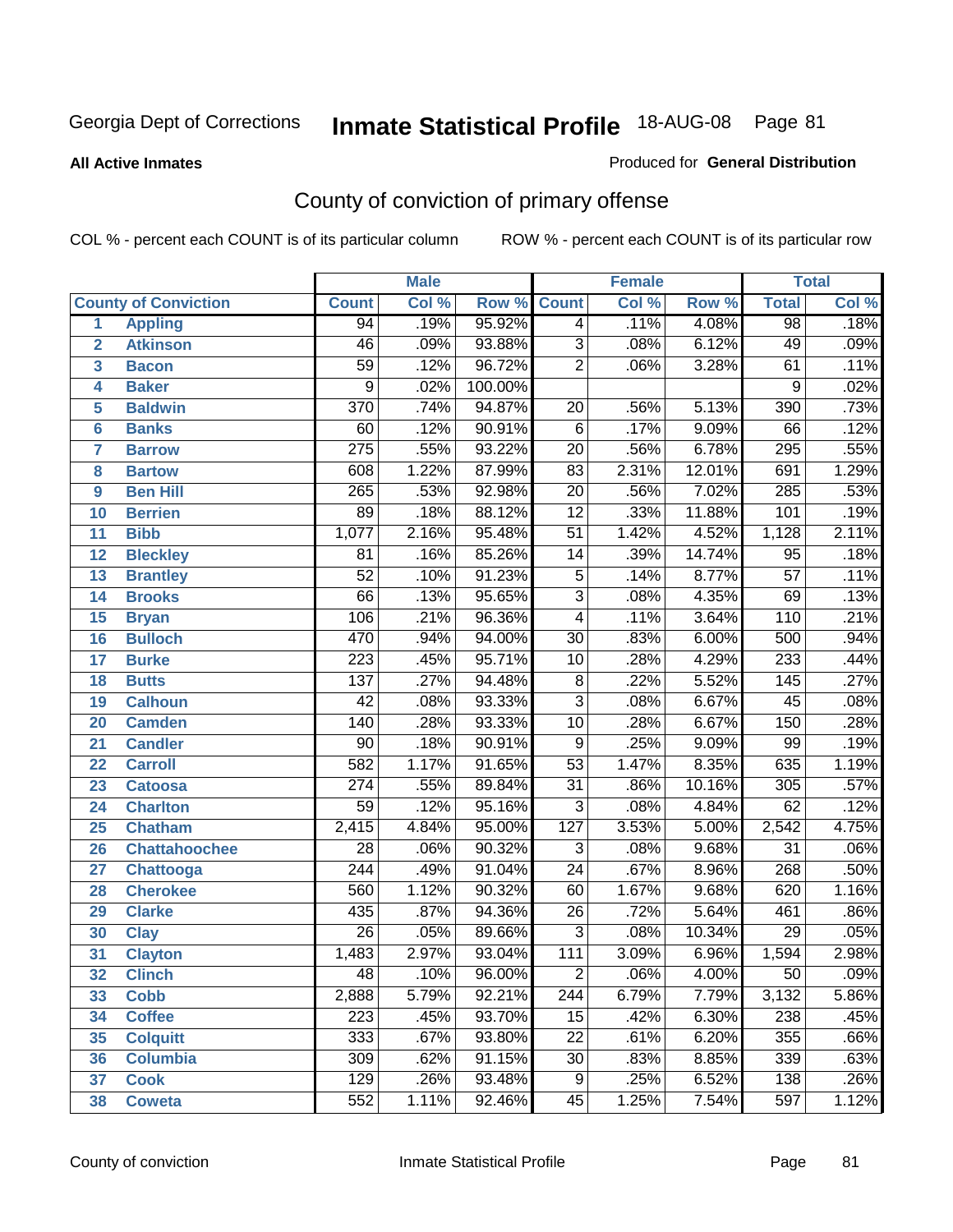**All Active Inmates**

### Produced for **General Distribution**

# County of conviction of primary offense

|    |                             | <b>Male</b><br><b>Female</b> |       |         | <b>Total</b>    |       |        |                  |       |
|----|-----------------------------|------------------------------|-------|---------|-----------------|-------|--------|------------------|-------|
|    | <b>County of Conviction</b> | <b>Count</b>                 | Col % | Row %   | <b>Count</b>    | Col % | Row %  | <b>Total</b>     | Col % |
| 39 | <b>Crawford</b>             | $\overline{23}$              | .05%  | 88.46%  | $\overline{3}$  | .08%  | 11.54% | $\overline{26}$  | .05%  |
| 40 | <b>Crisp</b>                | $\overline{307}$             | .62%  | 95.94%  | $\overline{13}$ | .36%  | 4.06%  | 320              | .60%  |
| 41 | <b>Dade</b>                 | 149                          | .30%  | 96.13%  | 6               | .17%  | 3.87%  | 155              | .29%  |
| 42 | <b>Dawson</b>               | $\overline{95}$              | .19%  | 91.35%  | $\overline{9}$  | .25%  | 8.65%  | 104              | .19%  |
| 43 | <b>Decatur</b>              | 325                          | .65%  | 94.20%  | $\overline{20}$ | .56%  | 5.80%  | 345              | .65%  |
| 44 | <b>Dekalb</b>               | 2,905                        | 5.82% | 94.90%  | 156             | 4.34% | 5.10%  | 3,061            | 5.73% |
| 45 | <b>Dodge</b>                | 164                          | .33%  | 92.13%  | 14              | .39%  | 7.87%  | 178              | .33%  |
| 46 | <b>Dooly</b>                | 111                          | .22%  | 94.07%  | $\overline{7}$  | .19%  | 5.93%  | 118              | .22%  |
| 47 | <b>Dougherty</b>            | 1,003                        | 2.01% | 95.52%  | $\overline{47}$ | 1.31% | 4.48%  | 1,050            | 1.96% |
| 48 | <b>Douglas</b>              | 1,115                        | 2.24% | 91.54%  | 103             | 2.87% | 8.46%  | 1,218            | 2.28% |
| 49 | <b>Early</b>                | 80                           | .16%  | 98.77%  | 1               | .03%  | 1.23%  | 81               | .15%  |
| 50 | <b>Echols</b>               | $\overline{10}$              | .02%  | 100.00% |                 |       |        | 10               | .02%  |
| 51 | <b>Effingham</b>            | 129                          | .26%  | 91.49%  | $\overline{12}$ | .33%  | 8.51%  | $\overline{141}$ | .26%  |
| 52 | <b>Elbert</b>               | 146                          | .29%  | 96.05%  | $\overline{6}$  | .17%  | 3.95%  | 152              | .28%  |
| 53 | <b>Emanuel</b>              | 165                          | .33%  | 97.06%  | $\overline{5}$  | .14%  | 2.94%  | 170              | .32%  |
| 54 | <b>Evans</b>                | $\overline{97}$              | .19%  | 98.98%  | $\mathbf{1}$    | .03%  | 1.02%  | 98               | .18%  |
| 55 | <b>Fannin</b>               | 102                          | .20%  | 90.27%  | 11              | .31%  | 9.73%  | $\overline{113}$ | .21%  |
| 56 | <b>Fayette</b>              | 325                          | .65%  | 88.80%  | 41              | 1.14% | 11.20% | 366              | .68%  |
| 57 | <b>Floyd</b>                | 845                          | 1.69% | 90.28%  | 91              | 2.53% | 9.72%  | 936              | 1.75% |
| 58 | <b>Forsyth</b>              | 289                          | .58%  | 86.53%  | 45              | 1.25% | 13.47% | $\frac{1}{334}$  | .62%  |
| 59 | <b>Franklin</b>             | 162                          | .32%  | 91.53%  | $\overline{15}$ | .42%  | 8.47%  | $\overline{177}$ | .33%  |
| 60 | <b>Fulton</b>               | 4,326                        | 8.67% | 96.20%  | 171             | 4.76% | 3.80%  | 4,497            | 8.41% |
| 61 | Gilmer                      | 103                          | .21%  | 88.79%  | 13              | .36%  | 11.21% | 116              | .22%  |
| 62 | <b>Glascock</b>             | 9                            | .02%  | 90.00%  | 1               | .03%  | 10.00% | 10               | .02%  |
| 63 | <b>Glynn</b>                | 426                          | .85%  | 95.95%  | $\overline{18}$ | .50%  | 4.05%  | 444              | .83%  |
| 64 | <b>Gordon</b>               | 298                          | .60%  | 90.85%  | $\overline{30}$ | .83%  | 9.15%  | 328              | .61%  |
| 65 | <b>Grady</b>                | $\overline{242}$             | .49%  | 96.03%  | 10              | .28%  | 3.97%  | 252              | .47%  |
| 66 | <b>Greene</b>               | 119                          | .24%  | 95.97%  | 5               | .14%  | 4.03%  | 124              | .23%  |
| 67 | <b>Gwinnett</b>             | 1,851                        | 3.71% | 92.46%  | 151             | 4.20% | 7.54%  | 2,002            | 3.74% |
| 68 | <b>Habersham</b>            | 119                          | .24%  | 93.70%  | $\overline{8}$  | .22%  | 6.30%  | 127              | .24%  |
| 69 | <b>Hall</b>                 | $\overline{771}$             | 1.55% | 92.45%  | 63              | 1.75% | 7.55%  | 834              | 1.56% |
| 70 | <b>Hancock</b>              | 28                           | .06%  | 96.55%  | 1               | .03%  | 3.45%  | 29               | .05%  |
| 71 | <b>Haralson</b>             | $\overline{79}$              | .16%  | 96.34%  | $\overline{3}$  | .08%  | 3.66%  | $\overline{82}$  | .15%  |
| 72 | <b>Harris</b>               | 130                          | .26%  | 96.30%  | $\overline{5}$  | .14%  | 3.70%  | 135              | .25%  |
| 73 | <b>Hart</b>                 | 118                          | .24%  | 93.65%  | $\overline{8}$  | .22%  | 6.35%  | 126              | .24%  |
| 74 | <b>Heard</b>                | 61                           | .12%  | 82.43%  | 13              | .36%  | 17.57% | 74               | .14%  |
| 75 | <b>Henry</b>                | 539                          | 1.08% | 89.09%  | 66              | 1.84% | 10.91% | 605              | 1.13% |
| 76 | <b>Houston</b>              | 620                          | 1.24% | 92.81%  | 48              | 1.34% | 7.19%  | 668              | 1.25% |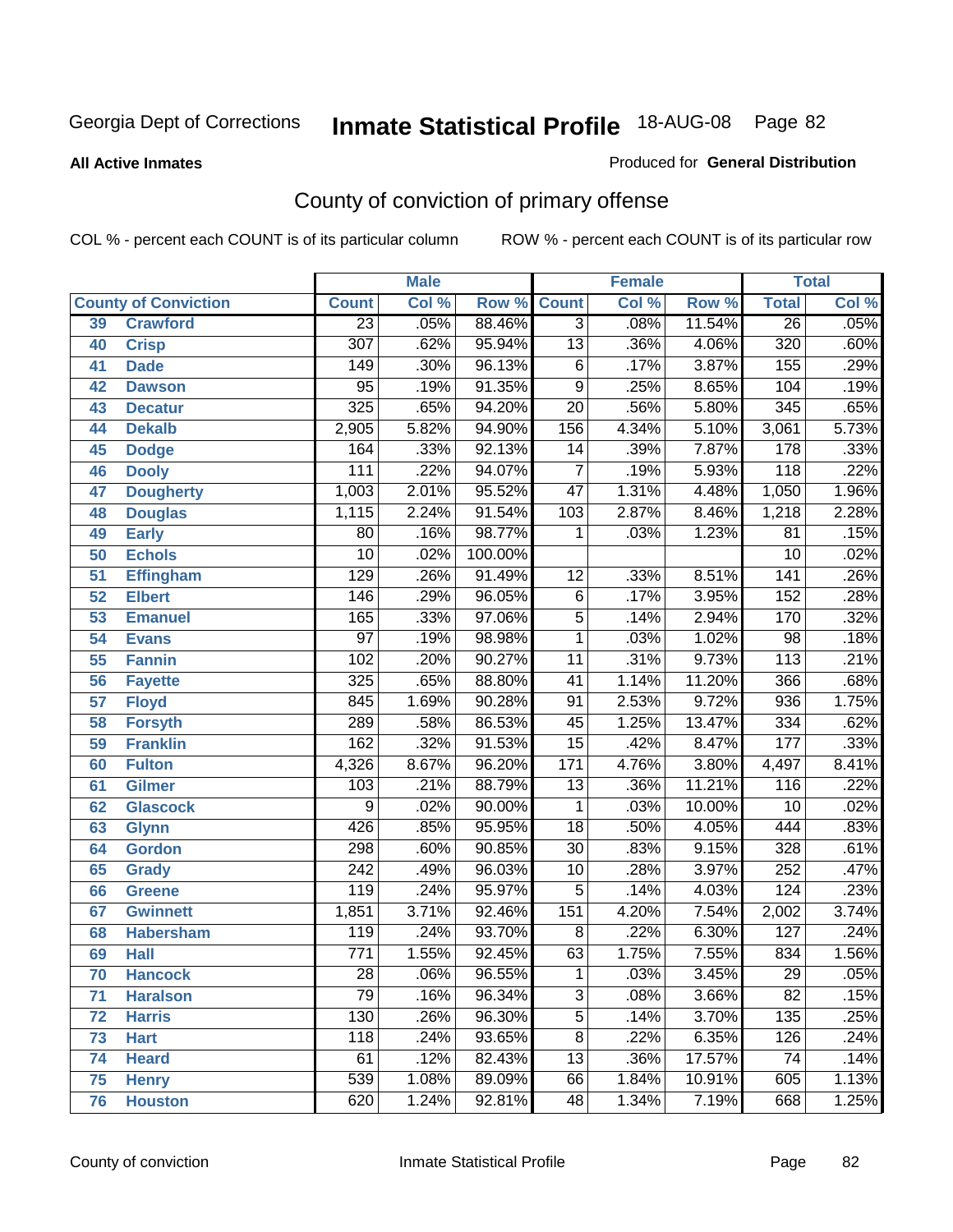**All Active Inmates**

### Produced for **General Distribution**

# County of conviction of primary offense

|     |                             |                  | <b>Male</b> |         |                 | <b>Female</b> |        |                  | <b>Total</b> |
|-----|-----------------------------|------------------|-------------|---------|-----------------|---------------|--------|------------------|--------------|
|     | <b>County of Conviction</b> | <b>Count</b>     | Col %       | Row %   | <b>Count</b>    | Col %         | Row %  | <b>Total</b>     | Col %        |
| 77  | <b>Irwin</b>                | $\overline{57}$  | .11%        | 95.00%  | $\overline{3}$  | .08%          | 5.00%  | 60               | .11%         |
| 78  | <b>Jackson</b>              | $\overline{203}$ | .41%        | 91.44%  | $\overline{19}$ | .53%          | 8.56%  | $\overline{222}$ | .42%         |
| 79  | <b>Jasper</b>               | 60               | .12%        | 95.24%  | $\overline{3}$  | .08%          | 4.76%  | 63               | .12%         |
| 80  | <b>Jeff Davis</b>           | $\overline{92}$  | .18%        | 96.84%  | $\overline{3}$  | .08%          | 3.16%  | $\overline{95}$  | .18%         |
| 81  | <b>Jefferson</b>            | $\overline{115}$ | .23%        | 95.83%  | $\overline{5}$  | .14%          | 4.17%  | 120              | .22%         |
| 82  | <b>Jenkins</b>              | $\overline{77}$  | .15%        | 95.06%  | $\overline{4}$  | .11%          | 4.94%  | $\overline{81}$  | .15%         |
| 83  | <b>Johnson</b>              | 60               | .12%        | 95.24%  | $\overline{3}$  | .08%          | 4.76%  | 63               | .12%         |
| 84  | <b>Jones</b>                | 149              | .30%        | 93.71%  | 10              | .28%          | 6.29%  | 159              | .30%         |
| 85  | <b>Lamar</b>                | $\overline{76}$  | .15%        | 93.83%  | $\overline{5}$  | .14%          | 6.17%  | $\overline{81}$  | .15%         |
| 86  | <b>Lanier</b>               | $\overline{33}$  | .07%        | 94.29%  | $\overline{2}$  | .06%          | 5.71%  | $\overline{35}$  | .07%         |
| 87  | <b>Laurens</b>              | 349              | .70%        | 95.10%  | $\overline{18}$ | .50%          | 4.90%  | 367              | .69%         |
| 88  | Lee                         | $\overline{78}$  | .16%        | 97.50%  | $\overline{2}$  | .06%          | 2.50%  | 80               | .15%         |
| 89  | <b>Liberty</b>              | 295              | .59%        | 93.35%  | $\overline{21}$ | .58%          | 6.65%  | $\overline{316}$ | .59%         |
| 90  | <b>Lincoln</b>              | $\overline{32}$  | .06%        | 100.00% |                 |               |        | $\overline{32}$  | .06%         |
| 91  | Long                        | $\overline{82}$  | .16%        | 93.18%  | 6               | .17%          | 6.82%  | $\overline{88}$  | .16%         |
| 92  | <b>Lowndes</b>              | 602              | 1.21%       | 94.36%  | $\overline{36}$ | 1.00%         | 5.64%  | 638              | 1.19%        |
| 93  | <b>Lumpkin</b>              | $\overline{115}$ | .23%        | 89.15%  | 14              | .39%          | 10.85% | 129              | .24%         |
| 94  | <b>Macon</b>                | 76               | .15%        | 95.00%  | 4               | .11%          | 5.00%  | $\overline{80}$  | .15%         |
| 95  | <b>Madison</b>              | 126              | .25%        | 93.33%  | $\overline{9}$  | .25%          | 6.67%  | 135              | .25%         |
| 96  | <b>Marion</b>               | $\overline{52}$  | .10%        | 92.86%  | 4               | .11%          | 7.14%  | $\overline{56}$  | .10%         |
| 97  | <b>Mcduffie</b>             | 200              | .40%        | 97.56%  | $\overline{5}$  | .14%          | 2.44%  | $\overline{205}$ | .38%         |
| 98  | <b>Mcintosh</b>             | $\overline{72}$  | .14%        | 98.63%  | 1               | .03%          | 1.37%  | $\overline{73}$  | .14%         |
| 99  | <b>Meriwether</b>           | 186              | .37%        | 92.54%  | $\overline{15}$ | .42%          | 7.46%  | $\overline{201}$ | .38%         |
| 100 | <b>Miller</b>               | $\overline{34}$  | .07%        | 100.00% |                 |               |        | $\overline{34}$  | .06%         |
| 101 | <b>Mitchell</b>             | 189              | .38%        | 90.87%  | 19              | .53%          | 9.13%  | 208              | .39%         |
| 102 | <b>Monroe</b>               | 175              | .35%        | 93.58%  | $\overline{12}$ | .33%          | 6.42%  | 187              | .35%         |
| 103 | <b>Montgomery</b>           | $\overline{50}$  | .10%        | 92.59%  | $\overline{4}$  | .11%          | 7.41%  | $\overline{54}$  | .10%         |
| 104 | <b>Morgan</b>               | $\overline{112}$ | .22%        | 91.80%  | 10              | .28%          | 8.20%  | 122              | .23%         |
| 105 | <b>Murray</b>               | 243              | .49%        | 94.19%  | $\overline{15}$ | .42%          | 5.81%  | 258              | .48%         |
| 106 | <b>Muscogee</b>             | 1,928            | 3.87%       | 94.00%  | 123             | 3.42%         | 6.00%  | 2,051            | 3.84%        |
| 107 | <b>Newton</b>               | 576              | 1.15%       | 88.89%  | $\overline{72}$ | 2.00%         | 11.11% | 648              | 1.21%        |
| 108 | <b>Oconee</b>               | 57               | .11%        | 98.28%  | 1               | .03%          | 1.72%  | 58               | .11%         |
| 109 | <b>Oglethorpe</b>           | $\overline{54}$  | .11%        | 93.10%  | $\overline{4}$  | .11%          | 6.90%  | $\overline{58}$  | .11%         |
| 110 | <b>Paulding</b>             | $\overline{225}$ | .45%        | 91.84%  | $\overline{20}$ | .56%          | 8.16%  | $\overline{245}$ | .46%         |
| 111 | <b>Peach</b>                | 91               | .18%        | 98.91%  | 1               | .03%          | 1.09%  | 92               | .17%         |
| 112 | <b>Pickens</b>              | $\overline{97}$  | .19%        | 91.51%  | 9               | .25%          | 8.49%  | 106              | .20%         |
| 113 | <b>Pierce</b>               | $\overline{70}$  | .14%        | 95.89%  | $\overline{3}$  | .08%          | 4.11%  | $\overline{73}$  | .14%         |
| 114 | <b>Pike</b>                 | 52               | .10%        | 91.23%  | $\overline{5}$  | .14%          | 8.77%  | 57               | .11%         |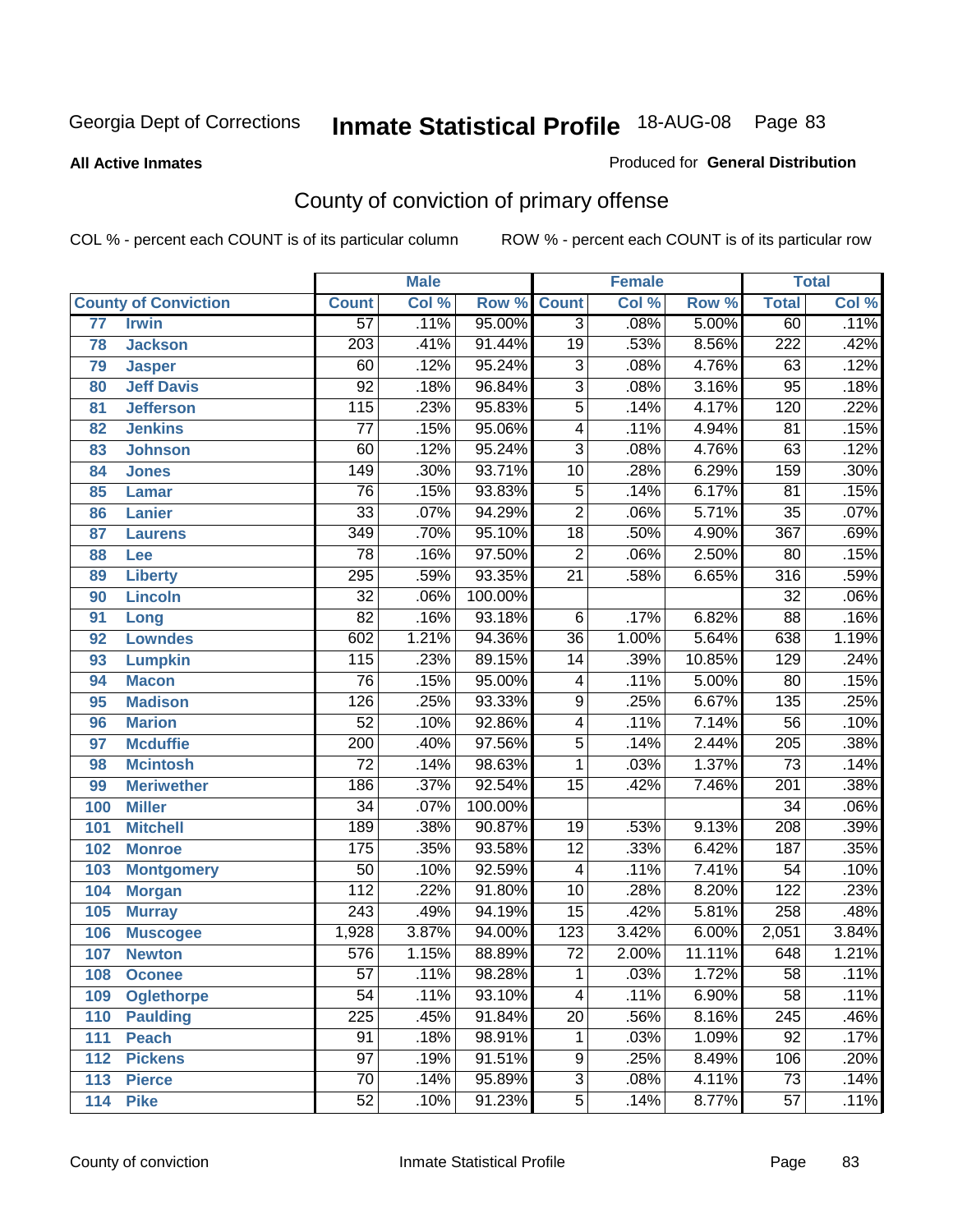**All Active Inmates**

#### Produced for **General Distribution**

# County of conviction of primary offense

|                             |                  | <b>Male</b> |        |                 | <b>Female</b> |        |                  | <b>Total</b> |
|-----------------------------|------------------|-------------|--------|-----------------|---------------|--------|------------------|--------------|
| <b>County of Conviction</b> | <b>Count</b>     | Col %       | Row %  | <b>Count</b>    | Col %         | Row %  | <b>Total</b>     | Col %        |
| 115<br><b>Polk</b>          | 144              | .29%        | 94.74% | $\overline{8}$  | .22%          | 5.26%  | 152              | .28%         |
| 116<br><b>Pulaski</b>       | 79               | .16%        | 90.80% | $\overline{8}$  | .22%          | 9.20%  | $\overline{87}$  | .16%         |
| 117<br><b>Putnam</b>        | $\overline{149}$ | .30%        | 96.13% | 6               | .17%          | 3.87%  | 155              | .29%         |
| 118<br>Quitman              | $\overline{15}$  | .03%        | 93.75% | 1               | .03%          | 6.25%  | $\overline{16}$  | .03%         |
| 119<br><b>Rabun</b>         | 63               | .13%        | 94.03% | 4               | .11%          | 5.97%  | 67               | .13%         |
| 120<br><b>Randolph</b>      | $\overline{47}$  | .09%        | 88.68% | $\overline{6}$  | .17%          | 11.32% | $\overline{53}$  | .10%         |
| 121<br><b>Richmond</b>      | 1,809            | 3.63%       | 93.78% | 120             | 3.34%         | 6.22%  | 1,929            | 3.61%        |
| 122<br><b>Rockdale</b>      | 435              | .87%        | 91.39% | 41              | 1.14%         | 8.61%  | 476              | .89%         |
| 123<br><b>Schley</b>        | $\overline{27}$  | .05%        | 96.43% | 1               | .03%          | 3.57%  | $\overline{28}$  | .05%         |
| 124<br><b>Screven</b>       | 115              | .23%        | 94.26% | $\overline{7}$  | .19%          | 5.74%  | 122              | .23%         |
| <b>Seminole</b><br>125      | 76               | .15%        | 90.48% | $\overline{8}$  | .22%          | 9.52%  | 84               | .16%         |
| 126<br><b>Spalding</b>      | 593              | 1.19%       | 91.94% | $\overline{52}$ | 1.45%         | 8.06%  | 645              | 1.21%        |
| 127<br><b>Stephens</b>      | 192              | .38%        | 91.43% | $\overline{18}$ | .50%          | 8.57%  | $\overline{210}$ | .39%         |
| 128<br><b>Stewart</b>       | $\overline{31}$  | .06%        | 91.18% | $\overline{3}$  | .08%          | 8.82%  | $\overline{34}$  | .06%         |
| 129<br><b>Sumter</b>        | 264              | .53%        | 96.00% | $\overline{11}$ | .31%          | 4.00%  | $\overline{275}$ | .51%         |
| <b>Talbot</b><br>130        | 44               | .09%        | 93.62% | 3               | .08%          | 6.38%  | $\overline{47}$  | .09%         |
| 131<br><b>Taliaferro</b>    | $\overline{27}$  | .05%        | 93.10% | $\overline{2}$  | .06%          | 6.90%  | $\overline{29}$  | .05%         |
| <b>Tattnall</b><br>132      | 179              | .36%        | 93.23% | $\overline{13}$ | .36%          | 6.77%  | 192              | .36%         |
| 133<br><b>Taylor</b>        | 100              | .20%        | 94.34% | $\overline{6}$  | .17%          | 5.66%  | 106              | .20%         |
| <b>Telfair</b><br>134       | 128              | .26%        | 92.75% | $\overline{10}$ | .28%          | 7.25%  | 138              | .26%         |
| 135<br><b>Terrell</b>       | 86               | .17%        | 97.73% | $\overline{2}$  | .06%          | 2.27%  | $\overline{88}$  | .16%         |
| 136<br><b>Thomas</b>        | $\overline{307}$ | .62%        | 93.88% | $\overline{20}$ | .56%          | 6.12%  | $\overline{327}$ | .61%         |
| 137<br><b>Tift</b>          | $\overline{317}$ | .64%        | 96.65% | $\overline{11}$ | .31%          | 3.35%  | 328              | .61%         |
| <b>Toombs</b><br>138        | 287              | .58%        | 92.28% | 24              | .67%          | 7.72%  | $\overline{311}$ | .58%         |
| 139<br><b>Towns</b>         | $\overline{44}$  | .09%        | 89.80% | $\overline{5}$  | .14%          | 10.20% | 49               | .09%         |
| <b>Treutlen</b><br>140      | $\overline{81}$  | .16%        | 97.59% | $\overline{2}$  | .06%          | 2.41%  | 83               | .16%         |
| 141<br><b>Troup</b>         | 698              | 1.40%       | 90.30% | $\overline{75}$ | 2.09%         | 9.70%  | $\overline{773}$ | 1.45%        |
| 142<br><b>Turner</b>        | 74               | .15%        | 96.10% | $\overline{3}$  | .08%          | 3.90%  | 77               | .14%         |
| 143<br><b>Twiggs</b>        | $\overline{58}$  | .12%        | 89.23% | $\overline{7}$  | .19%          | 10.77% | 65               | .12%         |
| 144<br><b>Union</b>         | 84               | .17%        | 89.36% | $\overline{10}$ | .28%          | 10.64% | 94               | .18%         |
| 145<br><b>Upson</b>         | $\overline{219}$ | .44%        | 92.80% | $\overline{17}$ | .47%          | 7.20%  | 236              | .44%         |
| 146<br><b>Walker</b>        | 390              | .78%        | 90.07% | 43              | 1.20%         | 9.93%  | 433              | .81%         |
| 147<br><b>Walton</b>        | 391              | .78%        | 91.57% | $\overline{36}$ | 1.00%         | 8.43%  | 427              | .80%         |
| 148<br><b>Ware</b>          | 358              | .72%        | 93.47% | 25              | .70%          | 6.53%  | 383              | .72%         |
| <b>Warren</b><br>149        | 46               | .09%        | 93.88% | 3               | .08%          | 6.12%  | 49               | .09%         |
| <b>Washington</b><br>150    | 116              | .23%        | 92.80% | 9               | .25%          | 7.20%  | 125              | .23%         |
| 151<br><b>Wayne</b>         | 166              | .33%        | 89.73% | 19              | .53%          | 10.27% | 185              | .35%         |
| <b>Webster</b><br>152       | 8                | .02%        | 88.89% | $\mathbf 1$     | .03%          | 11.11% | 9                | .02%         |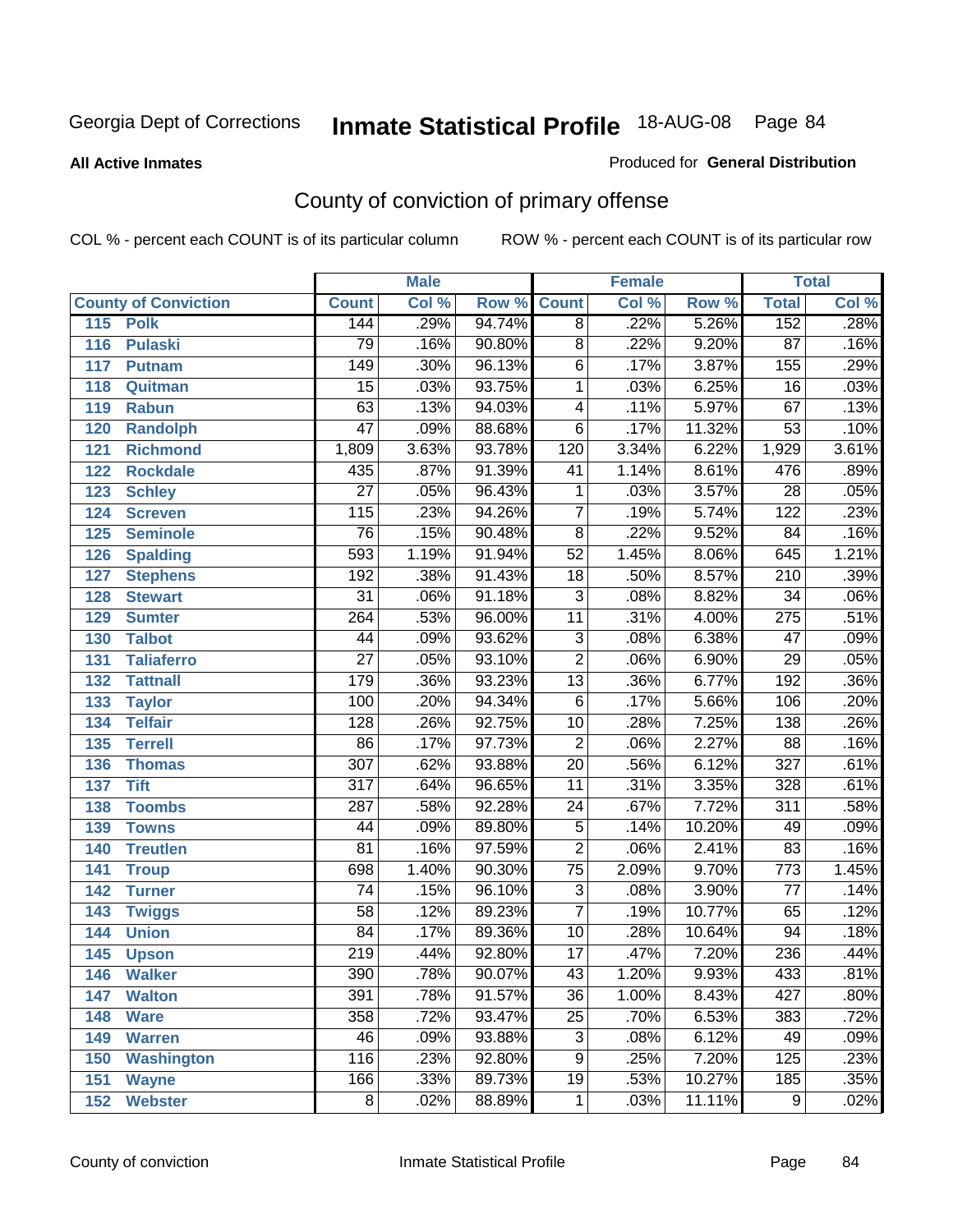**All Active Inmates**

### Produced for **General Distribution**

# County of conviction of primary offense

|                             |              | <b>Male</b> |             |       | <b>Female</b> |        |              | <b>Total</b> |
|-----------------------------|--------------|-------------|-------------|-------|---------------|--------|--------------|--------------|
| <b>County of Conviction</b> | <b>Count</b> | Col %       | Row % Count |       | Col %         | Row %  | <b>Total</b> | Col %        |
| <b>Wheeler</b><br>153       | 33           | $.07\%$     | 84.62%      | 6     | .17%          | 15.38% | 39           | $.07\%$      |
| <b>White</b><br>154         | 84           | .17%        | 86.60%      | 13    | .36%          | 13.40% | 97           | .18%         |
| <b>Whitfield</b><br>155     | 690          | 1.38%       | 89.49%      | 81    | 2.25%         | 10.51% | 771          | 1.44%        |
| <b>Wilcox</b><br>156        | 64           | .13%        | 92.75%      | 5     | .14%          | 7.25%  | 69           | .13%         |
| <b>Wilkes</b><br>157        | 87           | .17%        | 97.75%      | 2     | $.06\%$       | 2.25%  | 89           | .17%         |
| <b>Wilkinson</b><br>158     | 62           | .12%        | 96.88%      | 2     | $.06\%$       | 3.13%  | 64           | .12%         |
| <b>Worth</b><br>159         | 132          | .26%        | 92.96%      | 10    | .28%          | 7.04%  | 142          | .27%         |
| <b>Total Rported</b>        | 49,872       | 100%        | 93.28%      | 3,594 | 100%          | 6.72%  | 53,466       | 100%         |

| <b>eported</b> | 00<br>u |       | 94     |
|----------------|---------|-------|--------|
|                | 49,955  | 3,605 | 53.560 |

| Mc | ™ulton | Cobb |  |
|----|--------|------|--|
|    |        |      |  |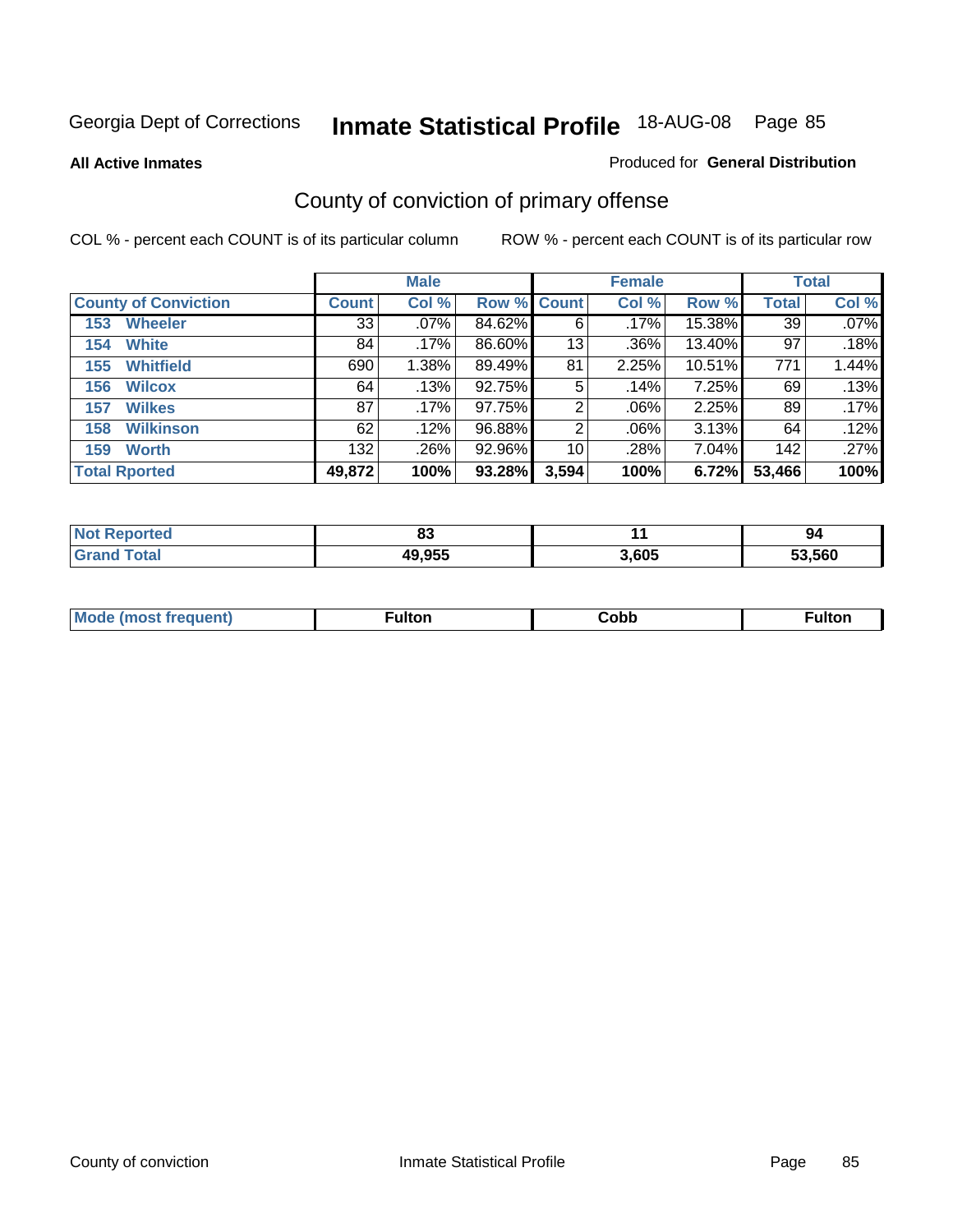#### **All Active Inmates**

#### Produced for **General Distribution**

# Circuit of conviction of primary offense

|                         |                                 |                  | <b>Male</b> |        |                  | <b>Female</b> |        |                  | <b>Total</b> |
|-------------------------|---------------------------------|------------------|-------------|--------|------------------|---------------|--------|------------------|--------------|
|                         | <b>Circuit of Conviction</b>    | <b>Count</b>     | Col %       | Row %  | <b>Count</b>     | Col %         | Row %  | <b>Total</b>     | Col %        |
| 1                       | <b>Alapaha Circuit</b>          | $\overline{345}$ | .69%        | 92.49% | $\overline{28}$  | .78%          | 7.51%  | 373              | .70%         |
| $\overline{2}$          | <b>Alcovy Circuit</b>           | $\overline{967}$ | 1.94%       | 89.95% | 108              | 3.01%         | 10.05% | 1,075            | 2.01%        |
| $\overline{\mathbf{3}}$ | <b>Atlanta Circuit</b>          | 4,326            | 8.67%       | 96.20% | 171              | 4.76%         | 3.80%  | 4,497            | 8.41%        |
| 4                       | <b>Atlantic Circuit</b>         | 831              | 1.67%       | 94.75% | 46               | 1.28%         | 5.25%  | 877              | 1.64%        |
| 5                       | <b>Augusta Circuit</b>          | 2,341            | 4.69%       | 93.60% | 160              | 4.45%         | 6.40%  | 2,501            | 4.68%        |
| $6\phantom{a}$          | <b>Blue Ridge Circuit</b>       | 560              | 1.12%       | 90.32% | 60               | 1.67%         | 9.68%  | 620              | 1.16%        |
| $\overline{\mathbf{7}}$ | <b>Brunswick Circuit</b>        | 918              | 1.84%       | 94.44% | $\overline{54}$  | 1.50%         | 5.56%  | $\overline{972}$ | 1.82%        |
| 8                       | <b>Chattahoochee Circuit</b>    | 2,282            | 4.58%       | 94.06% | $\overline{144}$ | 4.01%         | 5.94%  | 2,426            | 4.54%        |
| 9                       | <b>Cherokee Circuit</b>         | 906              | 1.82%       | 88.91% | 113              | 3.14%         | 11.09% | 1,019            | 1.91%        |
| 10                      | <b>Clayton Circuit</b>          | 1,483            | 2.97%       | 93.04% | 111              | 3.09%         | 6.96%  | 1,594            | 2.98%        |
| 11                      | <b>Cobb Circuit</b>             | 2,888            | 5.79%       | 92.21% | $\overline{244}$ | 6.79%         | 7.79%  | 3,132            | 5.86%        |
| 12                      | <b>Conasauga Circuit</b>        | 933              | 1.87%       | 90.67% | 96               | 2.67%         | 9.33%  | 1,029            | 1.92%        |
| 13                      | <b>Cordele Circuit</b>          | $\overline{747}$ | 1.50%       | 94.32% | $\overline{45}$  | 1.25%         | 5.68%  | 792              | 1.48%        |
| 14                      | <b>Coweta Circuit</b>           | 2,079            | 4.17%       | 91.18% | $\overline{201}$ | 5.59%         | 8.82%  | 2,280            | 4.26%        |
| 15                      | <b>Dougherty Circuit</b>        | 1,003            | 2.01%       | 95.52% | 47               | 1.31%         | 4.48%  | 1,050            | 1.96%        |
| 16                      | <b>Dublin Circuit</b>           | $\overline{548}$ | 1.10%       | 94.81% | $\overline{30}$  | .83%          | 5.19%  | $\overline{578}$ | 1.08%        |
| 17                      | <b>Eastern Circuit</b>          | 2,415            | 4.84%       | 95.00% | $\overline{127}$ | 3.53%         | 5.00%  | 2,542            | 4.75%        |
| 18                      | <b>Flint Circuit</b>            | 539              | 1.08%       | 89.09% | 66               | 1.84%         | 10.91% | 605              | 1.13%        |
| 19                      | <b>Griffin Circuit</b>          | 1,189            | 2.38%       | 91.18% | 115              | 3.20%         | 8.82%  | 1,304            | 2.44%        |
| 20                      | <b>Gwinnett Circuit</b>         | 1,851            | 3.71%       | 92.46% | 151              | 4.20%         | 7.54%  | 2,002            | 3.74%        |
| 21                      | <b>Houston Circuit</b>          | 620              | 1.24%       | 92.81% | 48               | 1.34%         | 7.19%  | 668              | 1.25%        |
| 22                      | <b>Lookout Mountain Circuit</b> | 1,057            | 2.12%       | 91.04% | 104              | 2.89%         | 8.96%  | 1,161            | 2.17%        |
| 23                      | <b>Macon Circuit</b>            | 1,191            | 2.39%       | 95.59% | $\overline{55}$  | 1.53%         | 4.41%  | 1,246            | 2.33%        |
| 24                      | <b>Middle Circuit</b>           | $\overline{773}$ | 1.55%       | 93.70% | $\overline{52}$  | 1.45%         | 6.30%  | 825              | 1.54%        |
| 25                      | <b>Mountain Circuit</b>         | $\overline{374}$ | .75%        | 92.57% | $\overline{30}$  | .83%          | 7.43%  | 404              | .76%         |
| 26                      | <b>Northeastern Circuit</b>     | 866              | 1.74%       | 92.32% | $\overline{72}$  | 2.00%         | 7.68%  | 938              | 1.75%        |
| 27                      | <b>Northern Circuit</b>         | 606              | 1.22%       | 93.52% | $\overline{42}$  | 1.17%         | 6.48%  | $\overline{648}$ | 1.21%        |
| 28                      | <b>Ocmulgee Circuit</b>         | 1,049            | 2.10%       | 94.85% | $\overline{57}$  | 1.59%         | 5.15%  | 1,106            | 2.07%        |
| 29                      | <b>Oconee Circuit</b>           | 535              | 1.07%       | 90.52% | 56               | 1.56%         | 9.48%  | 591              | 1.11%        |
| 30                      | <b>Ogeechee Circuit</b>         | 791              | 1.59%       | 93.72% | $\overline{53}$  | 1.47%         | 6.28%  | 844              | 1.58%        |
| $\overline{31}$         | <b>Pataula Circuit</b>          | 364              | .73%        | 94.55% | $\overline{21}$  | .58%          | 5.45%  | 385              | .72%         |
| 32                      | <b>Piedmont Circuit</b>         | 538              | 1.08%       | 92.28% | 45               | 1.25%         | 7.72%  | 583              | 1.09%        |
| 33                      | <b>Rome Circuit</b>             | 845              | 1.69%       | 90.28% | 91               | 2.53%         | 9.72%  | 936              | 1.75%        |
| 34                      | <b>South Georgia Circuit</b>    | 807              | 1.62%       | 93.95% | $\overline{52}$  | 1.45%         | 6.05%  | 859              | 1.61%        |
| 35                      | <b>Southern Circuit</b>         | 1,318            | 2.64%       | 94.21% | 81               | 2.25%         | 5.79%  | 1,399            | 2.62%        |
| 36                      | <b>Southwestern Circuit</b>     | 484              | .97%        | 95.65% | 22               | .61%          | 4.35%  | 506              | .95%         |
| 37                      | <b>Stone Mountain Circuit</b>   | 2,905            | 5.82%       | 94.90% | 156              | 4.34%         | 5.10%  | 3,061            | 5.73%        |
| 38                      | <b>Tallapoosa Circuit</b>       | $\overline{223}$ | .45%        | 95.30% | 11               | .31%          | 4.70%  | 234              | .44%         |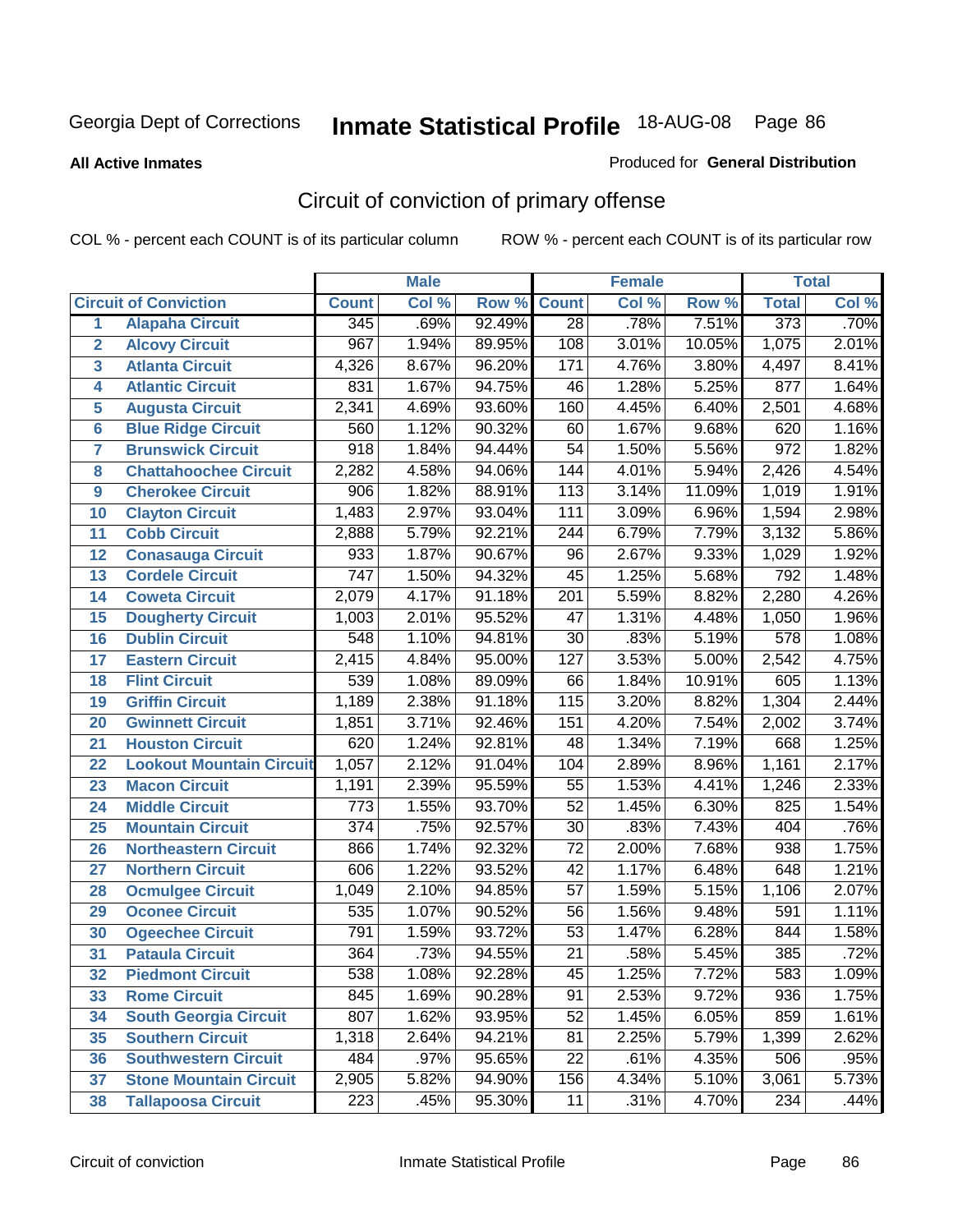**All Active Inmates**

#### Produced for **General Distribution**

# Circuit of conviction of primary offense

|    |                              |              | <b>Male</b> |        |              | <b>Female</b> |          |              | <b>Total</b> |
|----|------------------------------|--------------|-------------|--------|--------------|---------------|----------|--------------|--------------|
|    | <b>Circuit of Conviction</b> | <b>Count</b> | Col %       | Row %  | <b>Count</b> | Col %         | Row %    | <b>Total</b> | Col %        |
| 39 | <b>Tifton Circuit</b>        | 580          | 1.16%       | 95.55% | 27           | .75%          | 4.45%    | 607          | 1.14%        |
| 40 | <b>Toombs Circuit</b>        | 401          | .80%        | 96.86% | 13           | .36%          | 3.14%    | 414          | .77%         |
| 41 | <b>Waycross Circuit</b>      | 821          | 1.65%       | 93.94% | 53           | 1.47%         | 6.06%    | 874          | 1.63%        |
| 42 | <b>Western Circuit</b>       | 492          | $.99\%$     | 94.80% | 27           | .75%          | 5.20%    | 519          | $.97\%$      |
| 43 | <b>Rockdale Circuit</b>      | 435          | .87%        | 91.39% | 41           | 1.14%         | 8.61%    | 476          | .89%         |
| 44 | <b>Douglas Circuit</b>       | 1,115        | 2.24%       | 91.54% | 103          | 2.87%         | $8.46\%$ | 1,218        | 2.28%        |
| 45 | <b>Appalachian Circuit</b>   | 302          | .61%        | 90.15% | 33           | .92%          | 9.85%    | 335          | .63%         |
| 46 | <b>Enotah Circuit</b>        | 327          | .66%        | 88.62% | 42           | 1.17%         | 11.38%   | 369          | .69%         |
| 47 | <b>Bell-Forsyth Circuit</b>  | 289          | .58%        | 86.53% | 45           | 1.25%         | 13.47%   | 334          | .62%         |
| 48 | <b>Towaliga Circuit</b>      | 388          | .78%        | 93.95% | 25           | .70%          | 6.05%    | 413          | .77%         |
| 49 | <b>Paulding Circuit</b>      | 225          | .45%        | 91.84% | 20           | .56%          | 8.16%    | 245          | .46%         |
|    | <b>Total Rported</b>         | 49,872       | 100%        | 93.28% | 3,594        | 100%          | 6.72%    | 53,466       | 100%         |

| тет | n.<br>ບບ |       | 94     |
|-----|----------|-------|--------|
|     | 49,955   | 3.605 | 53.560 |

| <b>M</b> ດ<br>.<br>. | $+1$ ant $\cdot$<br>ιαπιω<br>. <i>. .</i> | ∶obb<br>- - - - - | 'anta |
|----------------------|-------------------------------------------|-------------------|-------|
|----------------------|-------------------------------------------|-------------------|-------|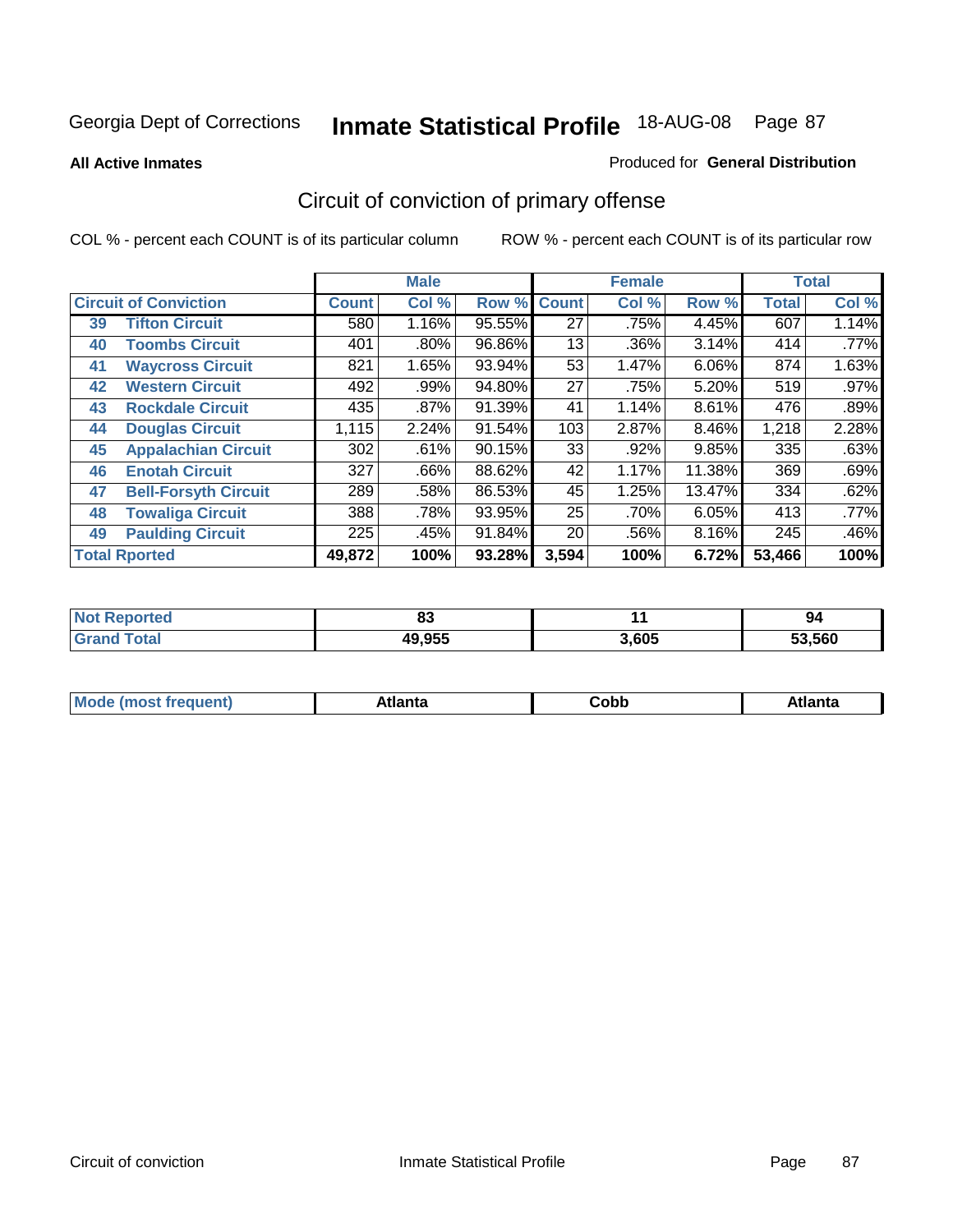### **All Active Inmates**

### Produced for **General Distribution**

## Years served (jail + prison) in this incarceration

|                              |                  | <b>Male</b> |         |                  | <b>Female</b> |        |                  | <b>Total</b> |
|------------------------------|------------------|-------------|---------|------------------|---------------|--------|------------------|--------------|
| <b>Years Served</b>          | <b>Count</b>     | Col %       | Row %   | <b>Count</b>     | Col %         | Row %  | <b>Total</b>     | Col %        |
| Less than one year           | 8,110            | 16.53%      | 88.96%  | 1,006            | 28.23%        | 11.04% | 9,116            | 17.32%       |
| 1 to 1.99 years              | 10,736           | 21.88%      | 90.68%  | 1,104            | 30.98%        | 9.32%  | 11,840           | 22.50%       |
| 2 to 2.99 years              | 6,777            | 13.81%      | 93.41%  | 478              | 13.41%        | 6.59%  | 7,255            | 13.79%       |
| 3 to 3.99 years              | 4,184            | 8.53%       | 95.11%  | $\overline{215}$ | 6.03%         | 4.89%  | 4,399            | 8.36%        |
| 4 to 4.99 years              | 2,894            | 5.90%       | 95.61%  | 133              | 3.73%         | 4.39%  | 3,027            | 5.75%        |
| 5 to 5.99 years              | 2,273            | 4.63%       | 95.14%  | 116              | 3.25%         | 4.86%  | 2,389            | 4.54%        |
| 6 to 6.99 years              | 1,900            | 3.87%       | 95.81%  | 83               | 2.33%         | 4.19%  | 1,983            | 3.77%        |
| $\overline{7}$ to 7.99 years | 1,727            | 3.52%       | 96.48%  | 63               | 1.77%         | 3.52%  | 1,790            | 3.40%        |
| 8 to 8.99 years              | 1,470            | 3.00%       | 95.83%  | 64               | 1.80%         | 4.17%  | 1,534            | 2.92%        |
| 9 to 9.99 years              | 1,439            | 2.93%       | 96.25%  | $\overline{56}$  | 1.57%         | 3.75%  | 1,495            | 2.84%        |
| 10 to 10.99 years            | 1,068            | 2.18%       | 96.04%  | 44               | 1.23%         | 3.96%  | 1,112            | 2.11%        |
| 11 to 11.99 years            | 1,069            | 2.18%       | 96.74%  | $\overline{36}$  | 1.01%         | 3.26%  | 1,105            | 2.10%        |
| 12 to 12.99 years            | 805              | 1.64%       | 97.22%  | $\overline{23}$  | 0.65%         | 2.78%  | 828              | 1.57%        |
| 13 to 13.99 years            | 729              | 1.49%       | 96.56%  | $\overline{26}$  | 0.73%         | 3.44%  | 755              | 1.43%        |
| 14 to 14.99 years            | 667              | 1.36%       | 95.15%  | $\overline{34}$  | 0.95%         | 4.85%  | 701              | 1.33%        |
| 15 to 15.99 years            | 520              | 1.06%       | 97.56%  | 13               | 0.36%         | 2.44%  | 533              | 1.01%        |
| 16 to 16.99 years            | 426              | 0.87%       | 96.60%  | $\overline{15}$  | 0.42%         | 3.40%  | 441              | 0.84%        |
| 17 to 17.99 years            | 419              | 0.85%       | 97.44%  | $\overline{11}$  | 0.31%         | 2.56%  | 430              | 0.82%        |
| 18 to 18.99 years            | 324              | 0.66%       | 95.58%  | $\overline{15}$  | 0.42%         | 4.42%  | 339              | 0.64%        |
| 19 to 19.99 years            | $\overline{273}$ | 0.56%       | 98.91%  | $\overline{3}$   | 0.08%         | 1.09%  | $\overline{276}$ | 0.52%        |
| 20 to 20.99 years            | $\overline{222}$ | 0.45%       | 95.69%  | $\overline{10}$  | 0.28%         | 4.31%  | 232              | 0.44%        |
| 21 to 21.99 years            | $\overline{172}$ | 0.35%       | 98.29%  | $\overline{3}$   | 0.08%         | 1.71%  | 175              | 0.33%        |
| 22 to 22.99 years            | 155              | 0.32%       | 98.73%  | $\overline{2}$   | 0.06%         | 1.27%  | 157              | 0.30%        |
| 23 to 23.99 years            | 134              | 0.27%       | 97.81%  | $\overline{3}$   | 0.08%         | 2.19%  | 137              | 0.26%        |
| 24 to 24.99 years            | 107              | 0.22%       | 97.27%  | $\overline{3}$   | 0.08%         | 2.73%  | 110              | 0.21%        |
| 25 to 25.99 years            | 77               | 0.16%       | 98.72%  | $\mathbf{1}$     | 0.03%         | 1.28%  | 78               | 0.15%        |
| 26 to 26.99 years            | $\overline{67}$  | 0.14%       | 98.53%  | 1                | 0.03%         | 1.47%  | 68               | 0.13%        |
| 27 to 27.99 years            | 58               | 0.12%       | 98.31%  | $\mathbf{1}$     | 0.03%         | 1.69%  | 59               | 0.11%        |
| 28 to 28.99 years            | 62               | 0.13%       | 100.00% |                  |               |        | 62               | 0.12%        |
| 29 to 29.99 years            | $\overline{30}$  | 0.06%       | 96.77%  | $\mathbf{1}$     | 0.03%         | 3.23%  | $\overline{31}$  | 0.06%        |
| Thirty + years               | 164              | 0.33%       | 99.39%  | $\overline{1}$   | 0.03%         | 0.61%  | 165              | 0.31%        |
| <b>Total Reported</b>        | 49,058           | 100%        | 93.23%  | 3,564            | 100%          | 6.77%  | 52,622           | 100%         |

| <b>ortea</b><br>NO) | 897    |       | 938    |
|---------------------|--------|-------|--------|
| <b>otal</b>         | 49,955 | 3,605 | 53.560 |

| <b>Mean</b><br>(average) | 5.03               | 3.09               | 4.9           |
|--------------------------|--------------------|--------------------|---------------|
| Median (middle)          | 2.82               | 1.61               |               |
| Mode<br>(most frequent)  | Less than one year | Less than one year | Less than one |
|                          |                    |                    | vear          |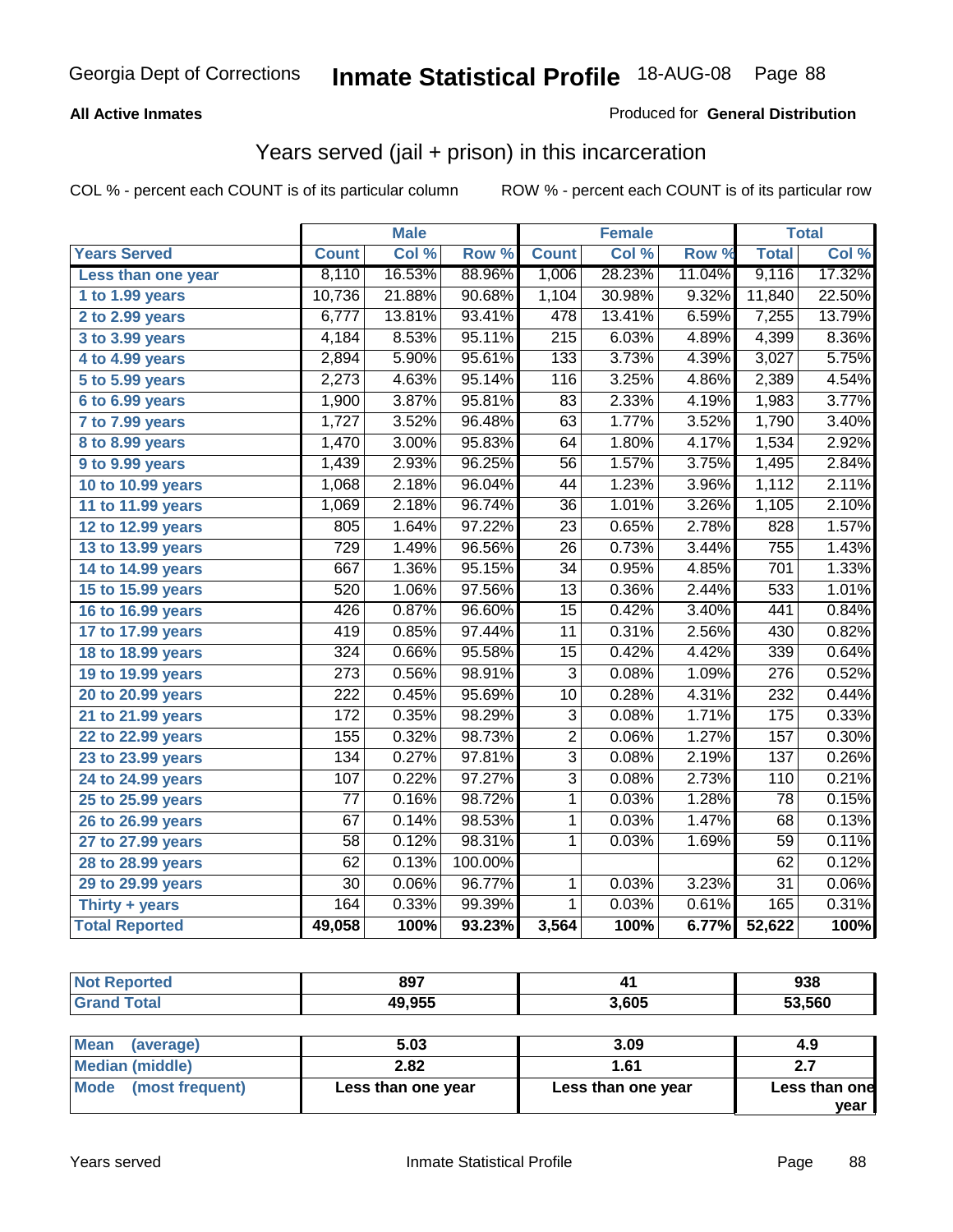#### **All Active Inmates**

Produced for **General Distribution**

### Results of most recent HIV tests

|                         |              | <b>Male</b> |           |              | <b>Female</b> |          |              | <b>Total</b> |
|-------------------------|--------------|-------------|-----------|--------------|---------------|----------|--------------|--------------|
| <b>HIV Test Results</b> | <b>Count</b> | Col %       | Row %     | <b>Count</b> | Col %         | Row %    | <b>Total</b> | Col %        |
| <b>Positive</b>         | 863          | 1.76%       | $90.56\%$ | 90           | 2.59%         | $9.44\%$ | 953          | 1.82%        |
| <b>Negative</b>         | 48,077       | 98.22%      | 93.42%    | 3,385        | $97.41\%$     | $6.58\%$ | 51,462       | 98.16%       |
| Indeterminate           | 9            | 0.02%       | 100.00%   |              |               |          |              | 0.02%        |
| <b>Refused</b>          |              | 0.01%       | 100.00%   |              |               |          |              | 0.01%        |
| <b>Total Reported</b>   | 48,950       | 100%        | 93.37%    | 3.475        | 100%          | 6.63%    | 52,425       | 100.0%       |

| <b>Not</b><br>Reported | .005   | 130   | , 135  |
|------------------------|--------|-------|--------|
| <b>Grand</b><br>⊺otal  | 49,955 | 3,605 | 53,560 |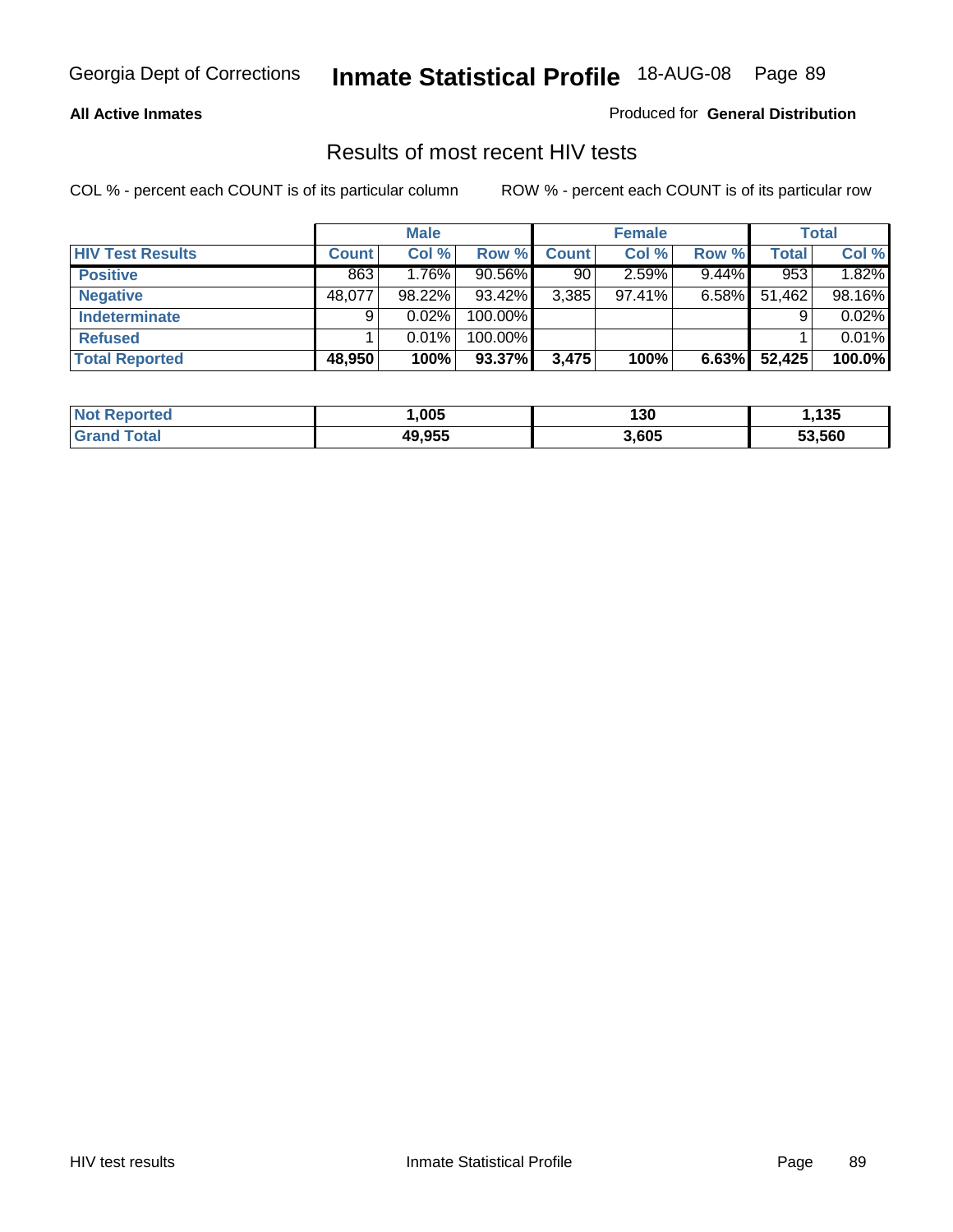### **All Active Inmates**

### Produced for **General Distribution**

### Results of most recent tuberculosis test

|                                  |              | <b>Male</b> |           |              | <b>Female</b> |          |              | Total  |
|----------------------------------|--------------|-------------|-----------|--------------|---------------|----------|--------------|--------|
| <b>Tuberculosis Test Results</b> | <b>Count</b> | Col %       | Row %     | <b>Count</b> | Col %         | Row %    | <b>Total</b> | Col %  |
| <b>Positive on current test</b>  | 4,091        | $8.37\%$    | $97.75\%$ | 94           | 2.69%         | $2.25\%$ | 4,185        | 7.99%  |
| <b>Positive on previous test</b> | 4,807        | $9.84\%$    | 96.60%    | 169          | 4.83%         | $3.40\%$ | 4,976        | 9.51%  |
| <b>Negative</b>                  | 39,946       | $81.77\%$   | 92.51%    | 3,233        | $92.48\%$     | 7.49%    | 43,179       | 82.49% |
| <b>Refused</b>                   |              | $0.01\%$    | 100.00%   |              |               |          |              | 0.01%  |
| <b>Total Reported</b>            | 48,851       | 100%        | 93.32%    | 3,496        | 100%          | 6.68%    | 52,347       | 100%   |

| <b>Not Reported</b>   | .104   | 109   | 213. ا |
|-----------------------|--------|-------|--------|
| Гоtal<br><b>Grand</b> | 49,955 | 3,605 | 53,560 |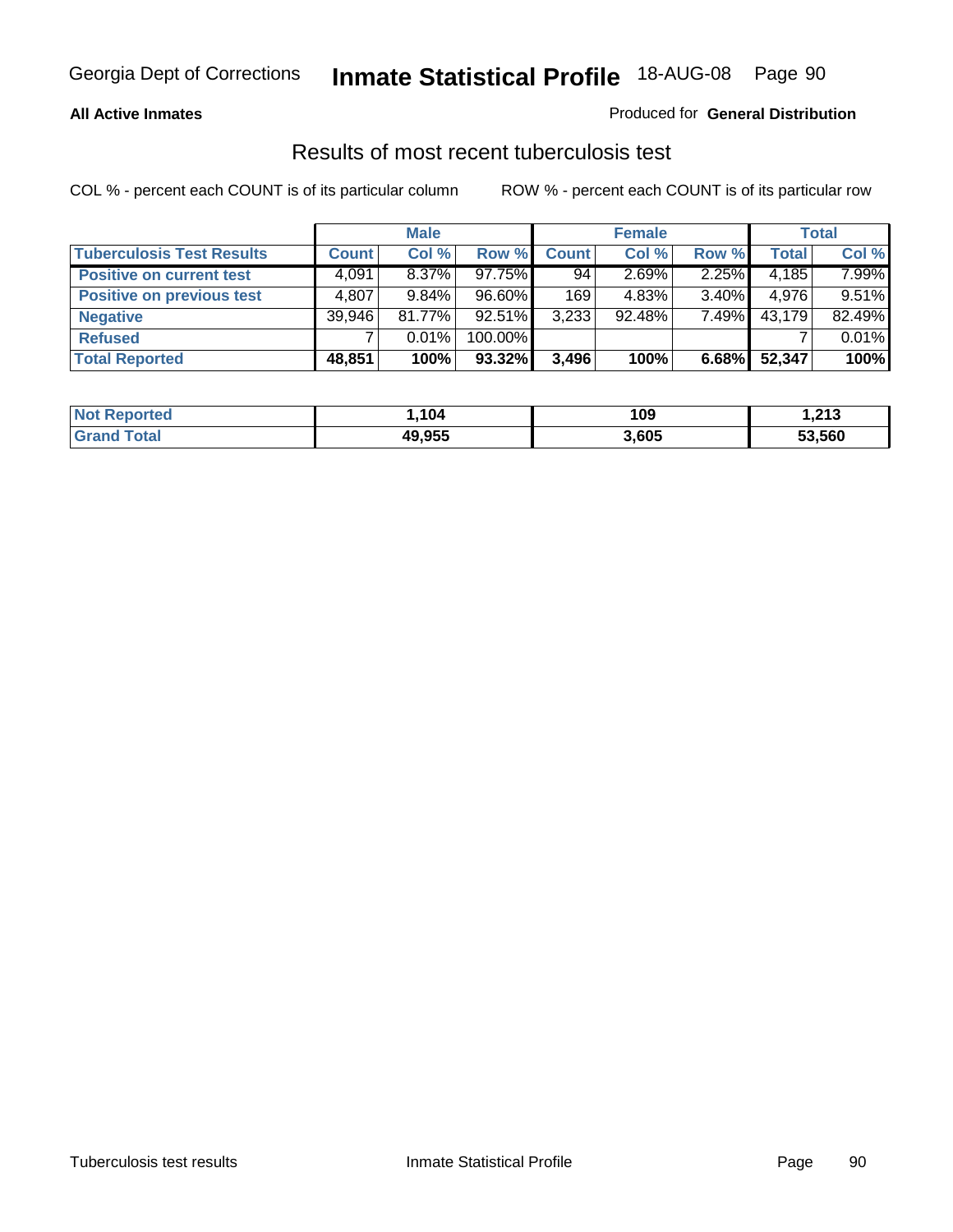### **All Active Inmates**

Produced for **General Distribution**

### Results of most recent syphilis test

|                                 |              | <b>Male</b>         |         |              | <b>Female</b> |           |              | Total  |
|---------------------------------|--------------|---------------------|---------|--------------|---------------|-----------|--------------|--------|
| <b>Syphilis Test Results</b>    | <b>Count</b> | Col %               | Row %   | <b>Count</b> | Col %         | Row %     | Total        | Col %  |
| <b>Positive on current test</b> | 878          | $1.\overline{82\%}$ | 86.93%  | 132          | $3.80\%$      | $13.07\%$ | 1.010        | 1.95%  |
| <b>Negative</b>                 | 47.455       | 98.18%              | 93.43%  | 3,339        | $96.20\%$     | $6.57\%$  | 50,794       | 98.05% |
| <b>Total Reported</b>           | 48,333       | 100%                | 93.30%I | 3,471        | 100%          |           | 6.70% 51,804 | 100%   |

| <b>Not Reported</b> | 622. ا | 134   | 1,756  |
|---------------------|--------|-------|--------|
| <b>Grand Total</b>  | 49,955 | 3,605 | 53,560 |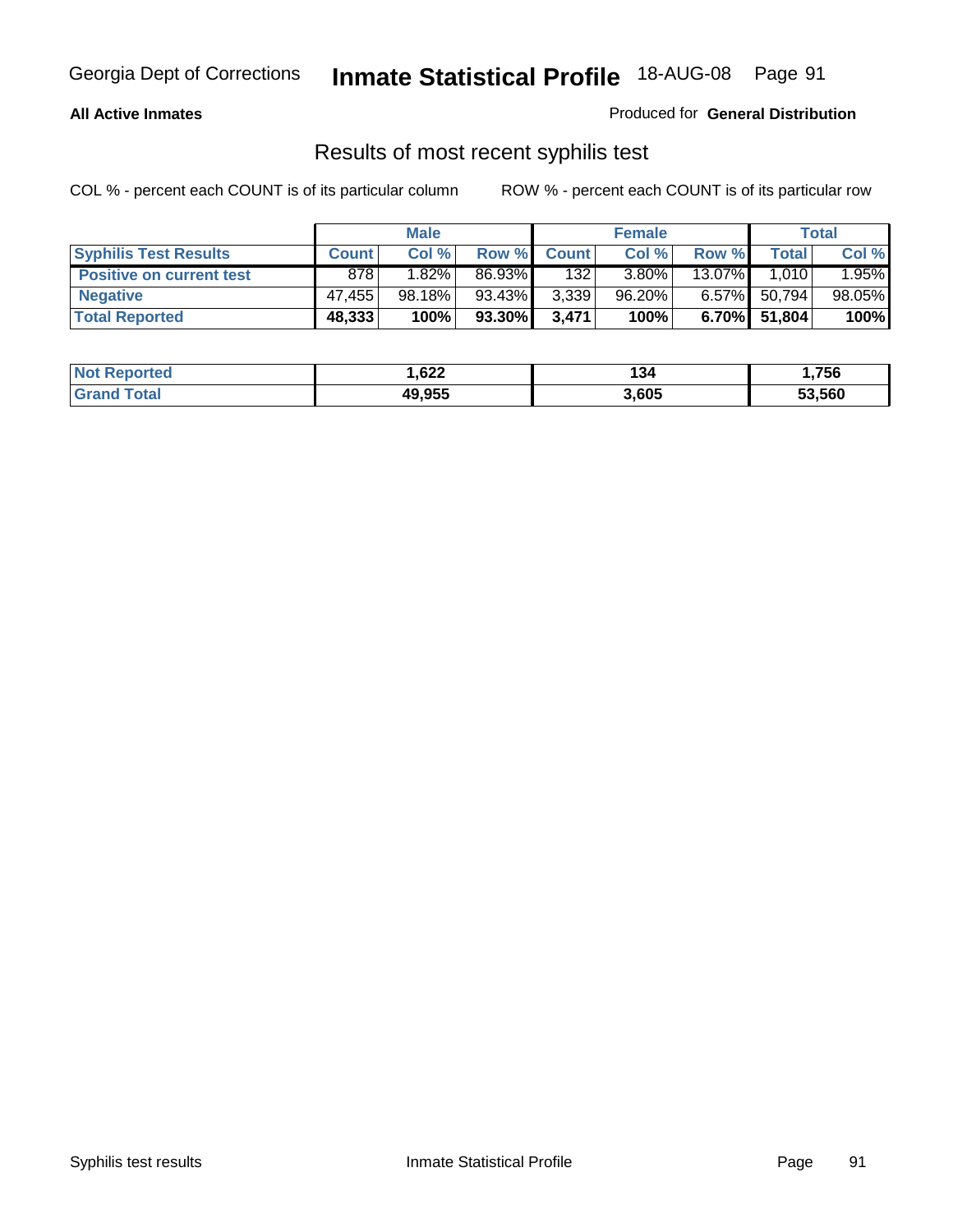### **All Active Inmates**

Produced for **General Distribution**

### Results of most recent Hepatitis-C test

|                                 |              | <b>Male</b> |         |              | <b>Female</b> |          |             | Total  |
|---------------------------------|--------------|-------------|---------|--------------|---------------|----------|-------------|--------|
| <b>Hepatitis-C Test Results</b> | <b>Count</b> | Col %       | Row %I  | <b>Count</b> | Col %         | Row %    | $\tau$ otal | Col %  |
| <b>Positive on current test</b> | 238          | $30.20\%$   | 96.36%  |              | $50.00\%$     | $3.64\%$ | 247         | 30.65% |
| <b>Negative</b>                 | 550          | 69.80%      | 98.39%  |              | 50.00%        | $1.61\%$ | 559         | 69.35% |
| <b>Total Reported</b>           | 788          | 100%        | 97.77%I | 18           | 100%          | 2.23%    | 806         | 100%   |

| <b>Not Reported</b> | 49,167 | 3,587 | 52,754 |
|---------------------|--------|-------|--------|
| <b>Grand Total</b>  | 49,955 | 3,605 | 53,560 |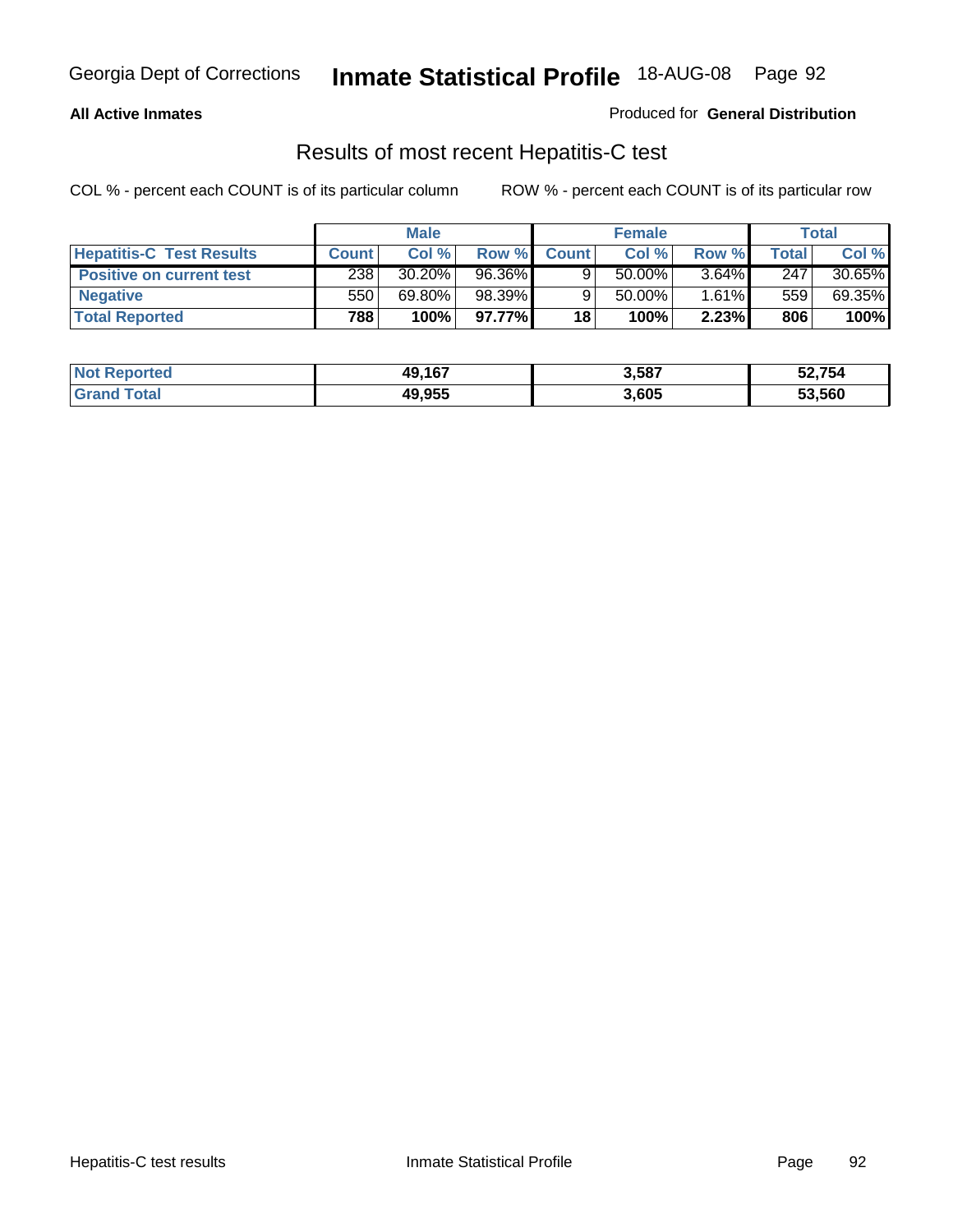### **All Active Inmates**

### Produced for **General Distribution**

### Results of most recent pregnancy test

|                                 |              | <b>Male</b> |          |              | <b>Female</b> |         |              | <b>Total</b> |
|---------------------------------|--------------|-------------|----------|--------------|---------------|---------|--------------|--------------|
| <b>Pregnancy Test Results</b>   | <b>Count</b> | Col%        | Row %    | <b>Count</b> | Col %         | Row %   | <b>Total</b> | Col %        |
| <b>Positive on current test</b> |              |             |          | 53           | 1.91%         | 100.00% | 53           | 1.91%        |
| <b>Negative</b>                 |              |             |          | 2.718        | 98.09%        | 100.00% | 2,718        | 98.09%       |
| <b>Total Reported</b>           |              | %           | $0.00\%$ | 2.771        | 100%          | 100.00% | 2.771        | 100%         |

| <b>Not Reported</b> | 49,955 | 834   | 50,789 |
|---------------------|--------|-------|--------|
| <b>Grand Total</b>  | 49,955 | 3,605 | 53,560 |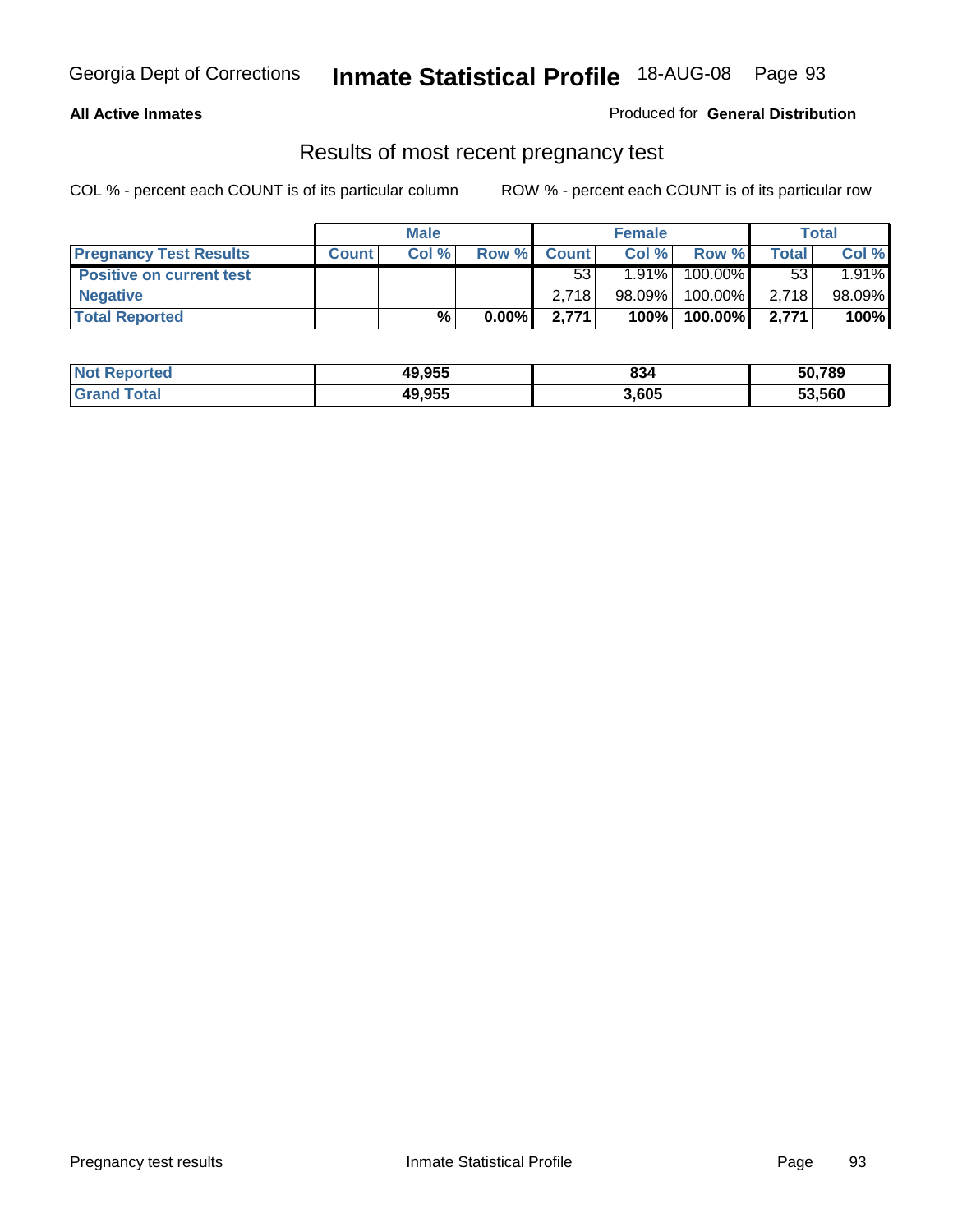### **All Active Inmates**

### Produced for **General Distribution**

### Results of most recent diabetes test

|                                 | <b>Male</b>  |         |        | <b>Female</b> |            |          | Total |         |
|---------------------------------|--------------|---------|--------|---------------|------------|----------|-------|---------|
| <b>Diabetes Test Results</b>    | <b>Count</b> | Col %   | Row %  | <b>Count</b>  | Col %      | Row %I   | Total | Col %   |
| <b>Positive on current test</b> | 67           | 100.00% | 98.53% |               | $100.00\%$ | $1.47\%$ | 68    | 100.00% |
| <b>Total Reported</b>           | 67           | 100%    | 98.53% |               | 100%       | 1.47%    | 68    | 100%    |

| <b>Not Reported</b> | 49.888 | 3.604 | 53,492 |
|---------------------|--------|-------|--------|
| Total<br>' Granc    | 49.955 | 3,605 | 53,560 |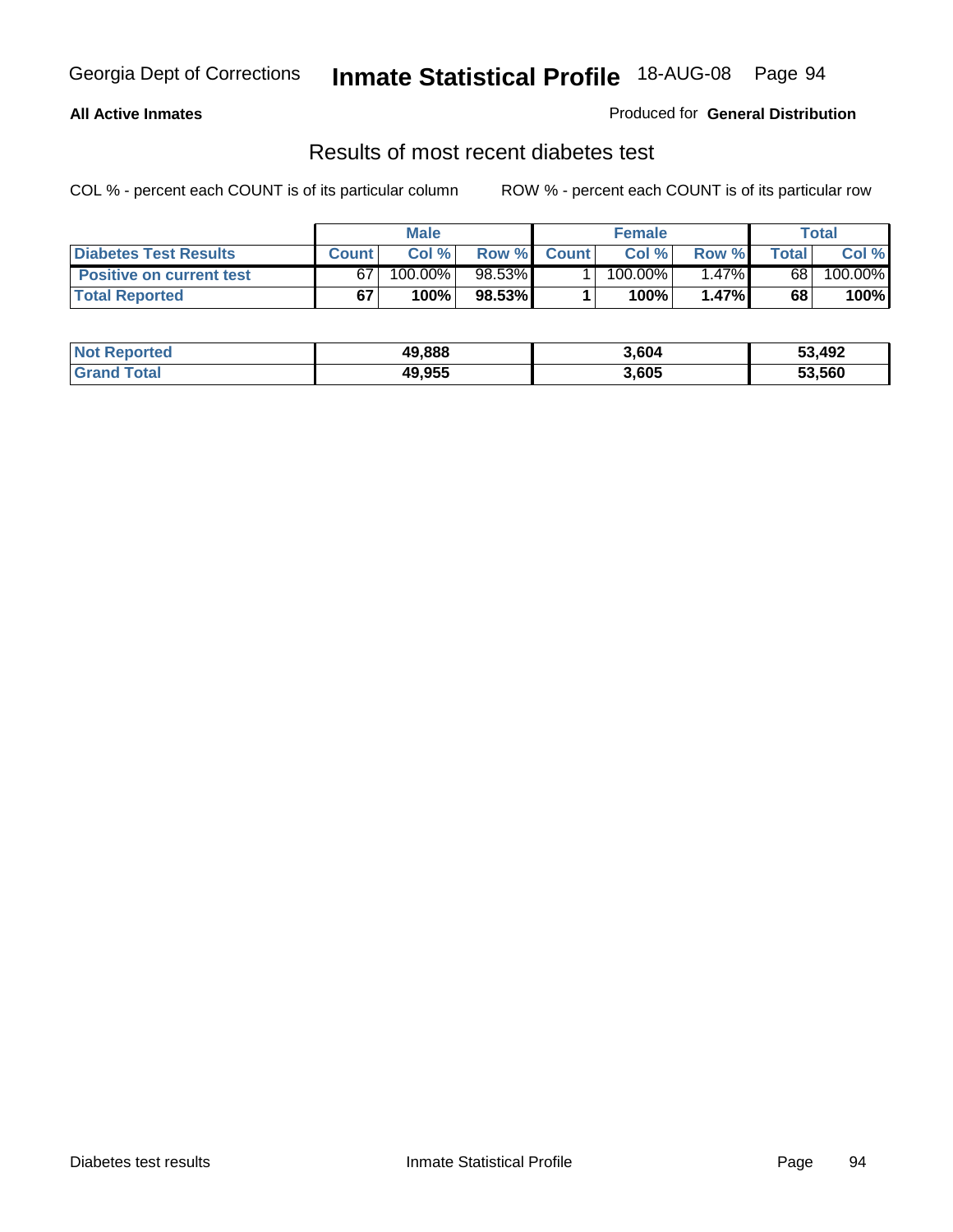### **All Active Inmates**

### Produced for **General Distribution**

### Results of most recent hypertension test

|                                  | <b>Male</b>  |           |           | <b>Female</b> |         |          | Total |           |
|----------------------------------|--------------|-----------|-----------|---------------|---------|----------|-------|-----------|
| <b>Hypertension Test Results</b> | <b>Count</b> | Col %     | Row %     | <b>Count</b>  | Col%    | Row %    | Total | Col %     |
| <b>Positive on current test</b>  | 331          | $97.64\%$ | 99.10%    |               | 100.00% | $0.90\%$ | 334   | $97.66\%$ |
| <b>Negative</b>                  |              | 2.36%     | 100.00%   |               |         |          |       | $2.34\%$  |
| <b>Total Reported</b>            | 339          | 100%      | $99.12\%$ |               | 100%    | 0.88%    | 342   | 100%      |

| <b>Not Reported</b> | 49,616 | 3,602 | 53,218 |
|---------------------|--------|-------|--------|
| <b>Grand Total</b>  | 49,955 | 3,605 | 53,560 |